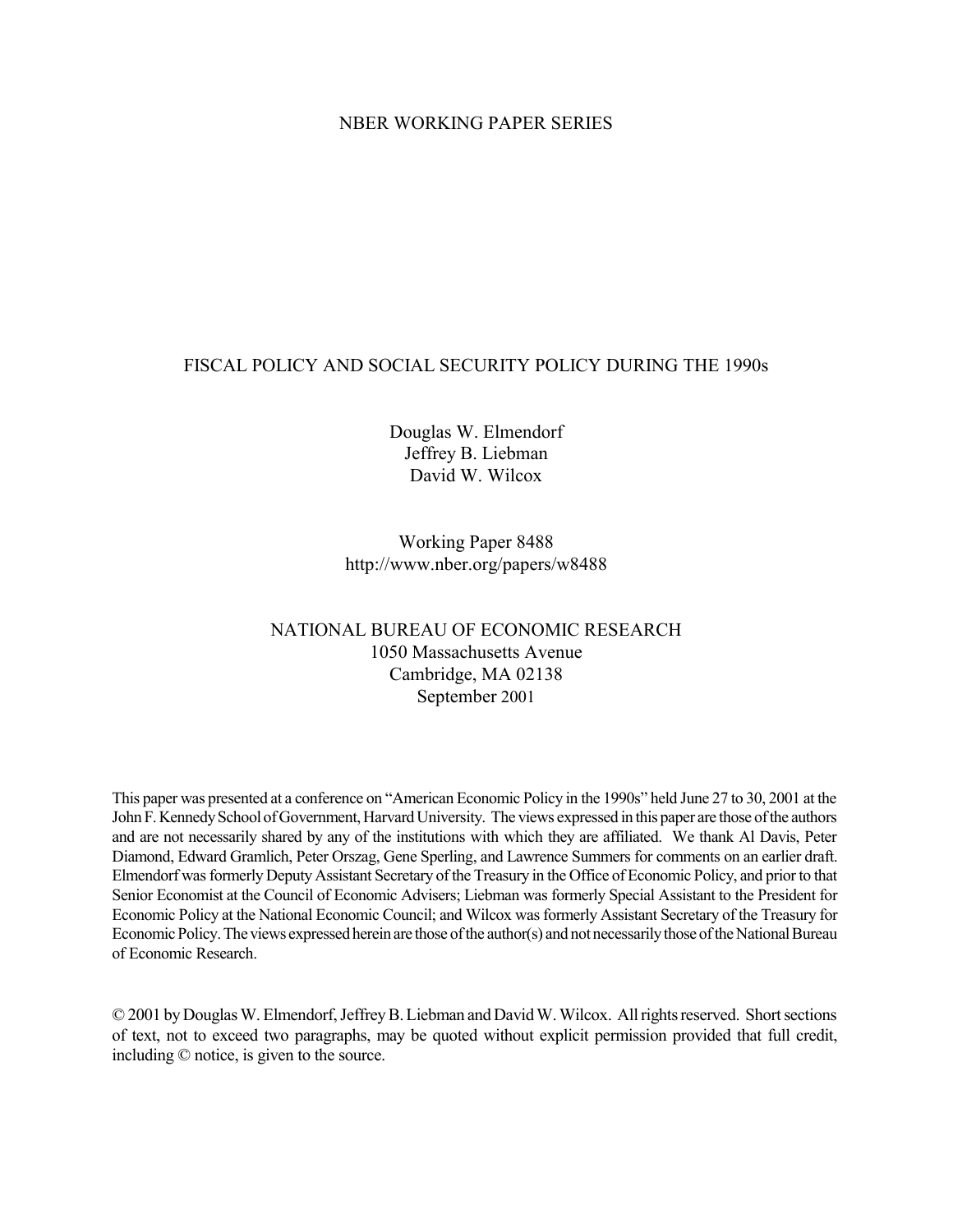Fiscal Policy and Social Security Policy During the 1990s Douglas W. Elmendorf, Jeffrey B. Liebman and David W. Wilcox NBER Working Paper No. 8488 September 2001 JEL No. H55, H6, E62

#### **ABSTRACT**

This paper reviews the course of fiscal policy and Social Security policy during the 1990s. The 1990s witnessed two fundamental changes in U.S. fiscal policy: a dramatic improvement in the current and projected budget balance, and a shift to a new political consensus in favor of balancing the budget excluding Social Security rather than the unified budget. The dramatic improvement in the budget outlook stemmed both from favorable developments in the economic environment and from deliberate policy actions that reduced budget deficits and later did not spend down the surpluses.

 In contrast, the 1990s did not witness significant changes in Social Security policy, although alternative visions of Social Security reform received tremendous analytic and popular attention. The 1994-1996 Advisory Council on Social Security presented three reform plans that placed important emphasis on additional prefunding. Each involved some form of investment in equities – either centrally, through the trust fund, or in a decentralized manner, through individual accounts. Late in the decade, with the emergence of on-budget surpluses, the possibility of general revenue contributions to the Social Security system came under serious consideration. In the end, President Clinton decided to pursue Social Security reform based on general revenue contributions to the trust fund and centralized investment in equities rather than creating individual accounts, but his proposal was not adopted.

Douglas W. Elmendorf Jeffrey B. Liebman David W. Wilcox Federal Reserve Board Kennedy School of Government Federal Reserve Board Washington, DC 20551 Harvard University Washington, DC 20551 delmendorf@frb.gov Cambridge, MA 02138 dwilcox@frb.gov and NBER jeffrey\_liebman@harvard.edu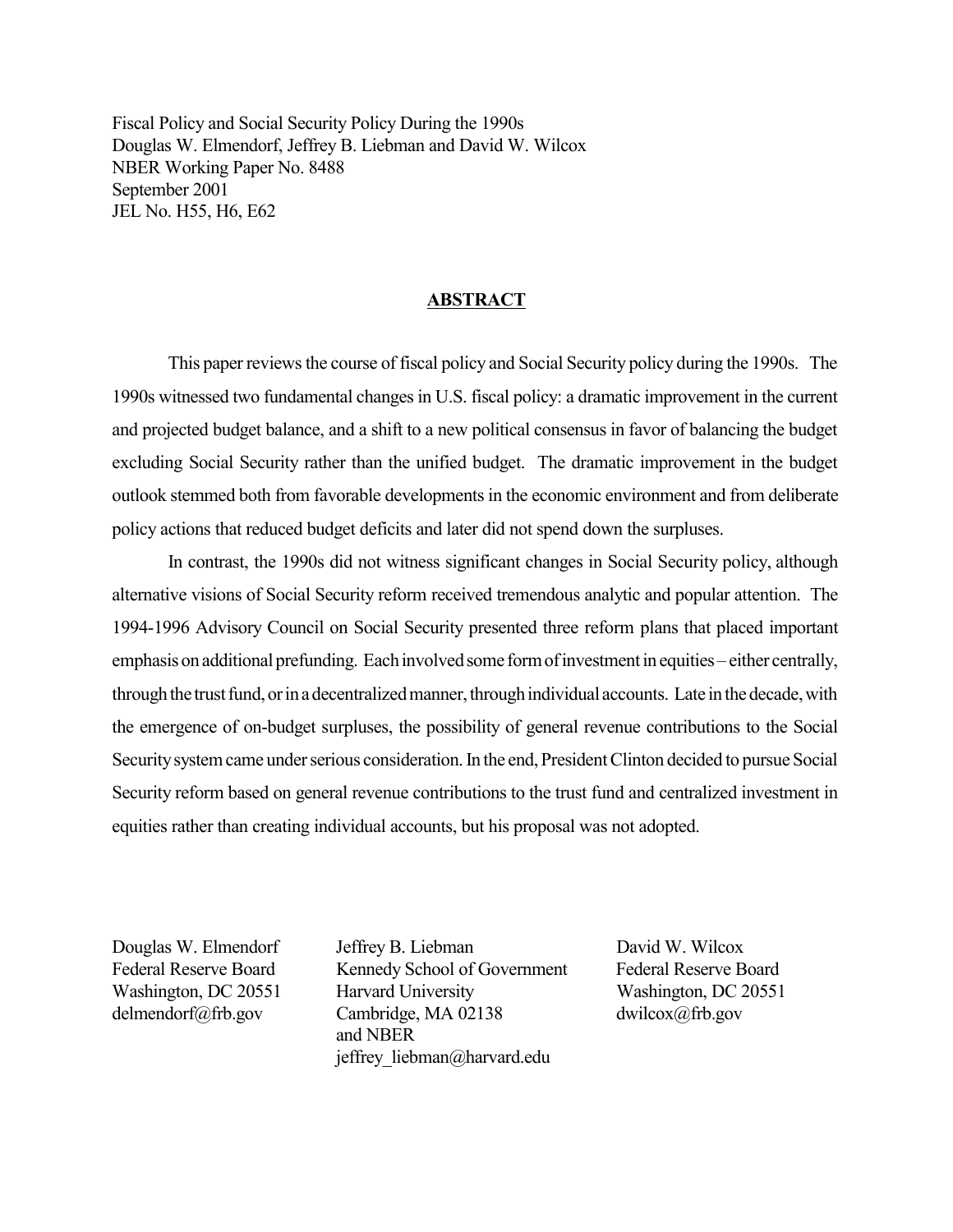# **Table of Contents**

|            |                                                                                                                                                                                                                                                                   | Page |
|------------|-------------------------------------------------------------------------------------------------------------------------------------------------------------------------------------------------------------------------------------------------------------------|------|
|            | 1. Introduction                                                                                                                                                                                                                                                   | 1    |
|            | 2. Budget Outcomes and Projections<br><b>Improved Budget Picture</b><br>Sources of Improvement                                                                                                                                                                    | 3    |
|            | 3. Budget Deficit Reduction: 1990 through 1997<br>OBRA90<br>OBRA93<br>What Did Deficit Reduction Ultimately Accomplish?<br>The Republican-Controlled Congress<br>BBA97                                                                                            | 9    |
|            | 4. Entitlement Reform and Saving Social Security First<br><b>Entitlement Commissions</b><br>Social Security<br>Saving Social Security First                                                                                                                       | 24   |
|            | 5. Social Security Reform Options<br>Using Projected Budget Surpluses as Part of Social Security Reform<br><b>Investments in Private Financial Assets</b><br><b>Potential Compromise Reform Proposals</b><br>The 1999 State of the Union Social Security Proposal | 40   |
|            | 6. Budget Surpluses: 1998 through 2000<br>The 1999 State of the Union Budget Framework<br>Balancing the Budget Excluding Social Security<br>Fiscal Policy in 2000<br><b>A National Asset</b>                                                                      | 63   |
|            | 7. Conclusion                                                                                                                                                                                                                                                     | 78   |
| References |                                                                                                                                                                                                                                                                   | 80   |
| Tables     |                                                                                                                                                                                                                                                                   | 84   |
| Figures    |                                                                                                                                                                                                                                                                   | 86   |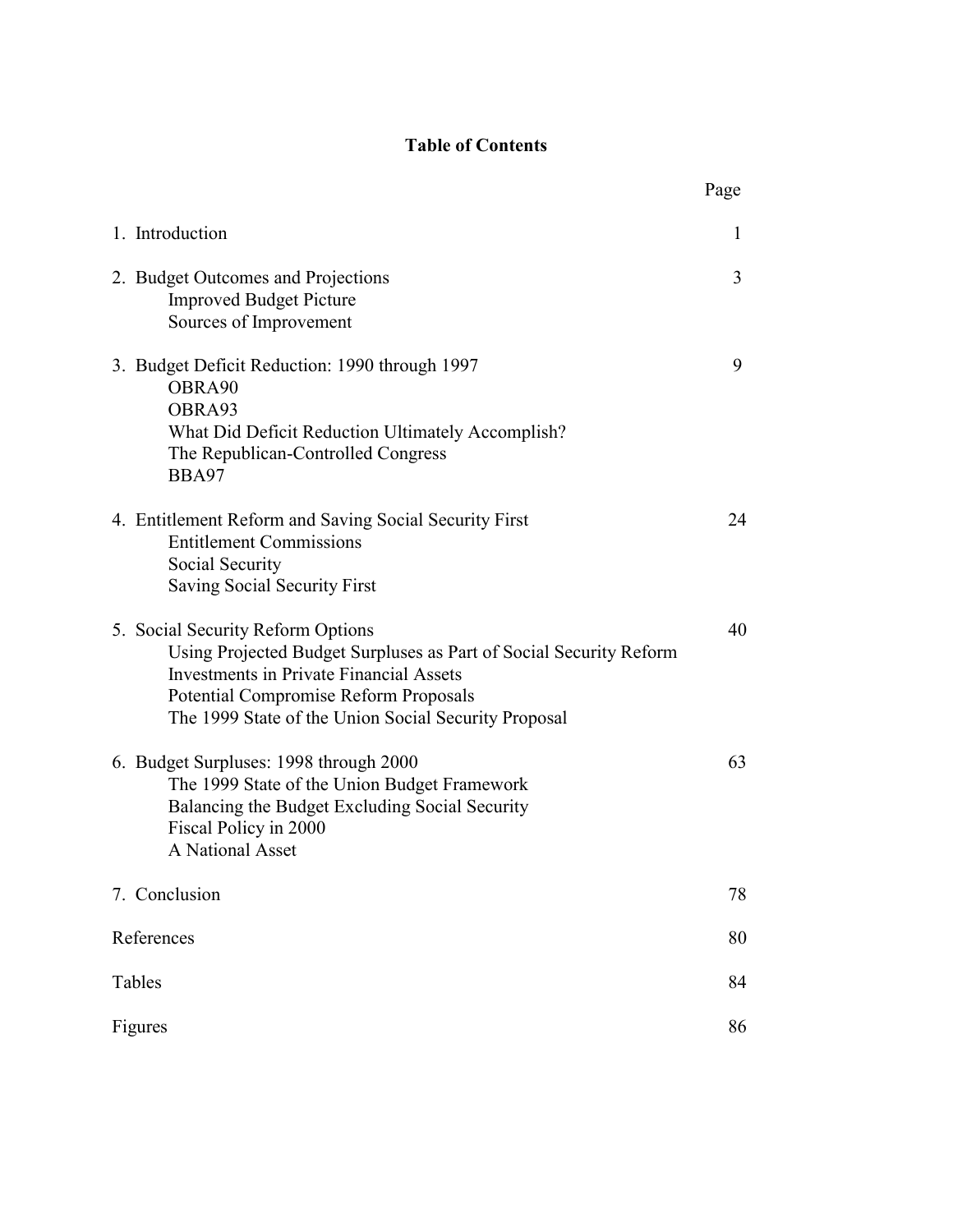#### **1. Introduction**

The 1990s witnessed two fundamental changes in U.S. fiscal policy: a dramatic improvement in the current and projected budget balance, and a shift to a new political consensus in favor of balancing the budget excluding Social Security rather than the unified budget. In contrast, the 1990s did not witness significant changes in Social Security policy, although alternative visions of Social Security reform received tremendous analytic and popular attention. This paper reviews the course of fiscal policy and Social Security policy during the 1990s, including the economic and political forces that changed fiscal policy and left Social Security policy largely unchanged.

In January 1990 the Congressional Budget Office (CBO) projected that the unified budget deficit would exceed \$100 billion during the fiscal year then under way and would remain at about that level for the following five years. Two years later, the CBO projected that the budget deficit would hit \$350 billion in fiscal year 1992, fall by half over the following four years, and then turn up again to pass \$400 billion in 2002.<sup>1</sup> Yet, by January 2001, the budget had recorded its third consecutive unified surplus, and the CBO projected that, under unchanged law, unified surpluses would total more than \$5.5 trillion over the next decade. This dramatic in the budget outlook stemmed both from favorable developments in the economic environment and from deliberate policy actions that reduced budget deficits and later did not spend down the surpluses.

The second respect in which the fiscal landscape was transformed during the 1990s was in the presumed standard for determining whether the federal government was living within its means. Until the past few years, debate and decisionmaking about the federal budget almost

<sup>&</sup>lt;sup>1</sup> The CBO was too pessimistic about FY1992: the unified deficit that year came in at \$290 billion.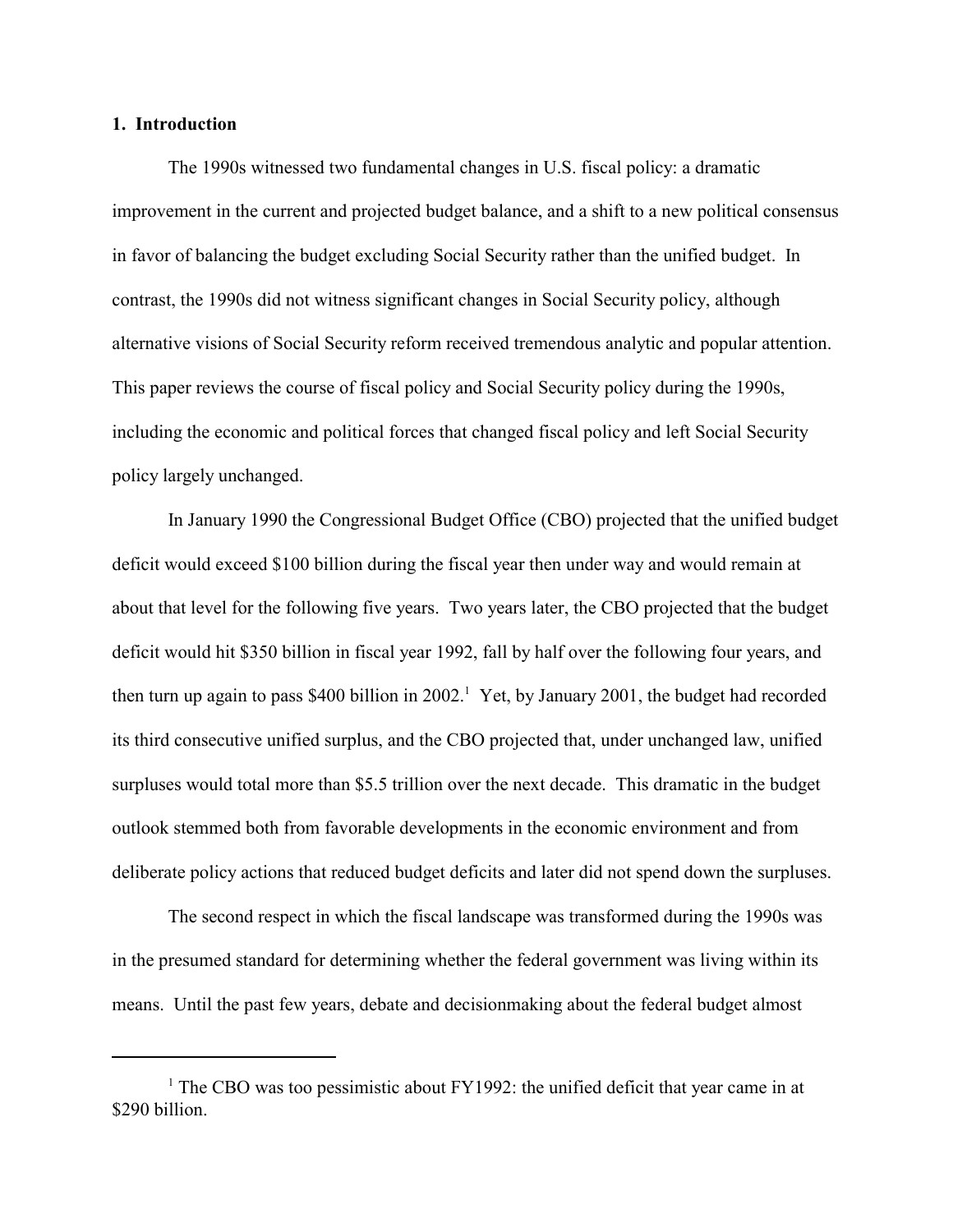invariably were conducted in terms of the unified budget, and the fiscal objective was generally assumed  $\alpha$  either implicitly or explicitly  $\alpha$  to be balance in the unified budget. But in the summer of 1999, buoyed by the progress of the preceding several years, the political consensus shifted suddenly and dramatically to the objective of balancing the budget excluding the current operations of the Social Security system, while aiming to put Social Security into 75-year actuarial balance. This change has had important implications for the political conversation about the budget. For example, in early 2001 Congress debated the disposition of roughly \$3.1 trillion in projected on-budget surpluses over the next ten years rather than \$5.6 trillion in unified surpluses. The disposition of roughly \$2.5 trillion in projected Social Security surpluses essentially was not disputed; virtually everyone assumed that they would be used to pay down debt held by the public.

Changes of comparable magnitude did not occur in Social Security policy during the 1990s, although significant reforms of the program were debated at great length. It has been clear for some time that the aging of the U.S. population will eventually require significant changes in Social Security revenues or benefits. The reforms enacted in 1977 and 1983 set payroll tax revenues above contemporaneous outlays, so that future benefits could be partly prefunded through an accumulation of assets in the Social Security trust fund. The 1994-1996 Advisory Council on Social Security presented three reform plans that placed important emphasis on additional prefunding. Each involved some form of investment in equities – either centrally, through the trust fund, or in a decentralized manner, through individual accounts. Late in the decade, with the emergence of on-budget surpluses, the possibility of general revenue contributions to the Social Security system came under serious consideration. In the end,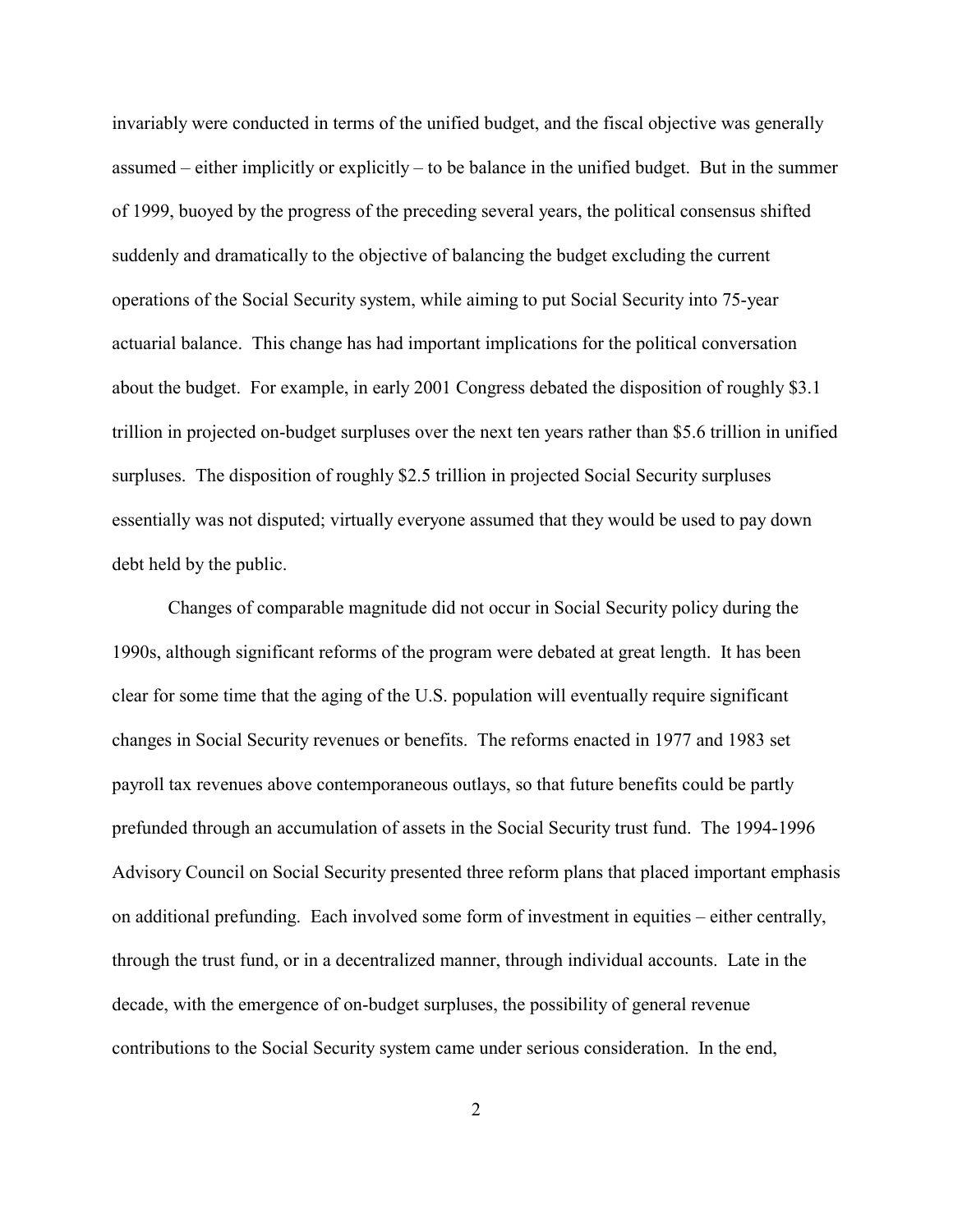President Clinton decided to pursue Social Security reform based on general revenue contributions to the trust fund and centralized investment in equities rather than creating individual accounts, but his proposal was not adopted.

The remainder of the paper explores these themes more closely. The second section summarizes the changing budget outlook, and the subsequent sections proceed chronologically through a decade of fiscal policy and Social Security policy.

### **2. Budget Outcomes and Projections**

Figures 1 and 2 plot the unified federal budget surplus and federal debt held by the public, both expressed as a share of GDP, since the end of World War II. The improvement in federal finances during the 1990s is striking. Early in the decade, federal budget deficits exceeded 4 percent of GDP, and the debt held by the public reached nearly 50 percent of GDP for the first time since the 1950s. By the end of the decade, the budget had recorded its third consecutive unified surplus for the first time since 1947-49, as well as the largest surplus relative to GDP since 1948; debt held by the public had dropped below 35 percent of GDP.

#### *Improved Budget Picture*

Table 1 presents key budget data from the past fifteen years. The table shows that the remarkable improvement in the unified budget balance during the 1990s resulted from a significant increase in revenue and a nearly equal decrease in noninterest outlays, both as shares of GDP, together with the resulting impact on interest payments. Tax revenue increased as a share of GDP in part because of tax policy but also because of changing economic conditions; we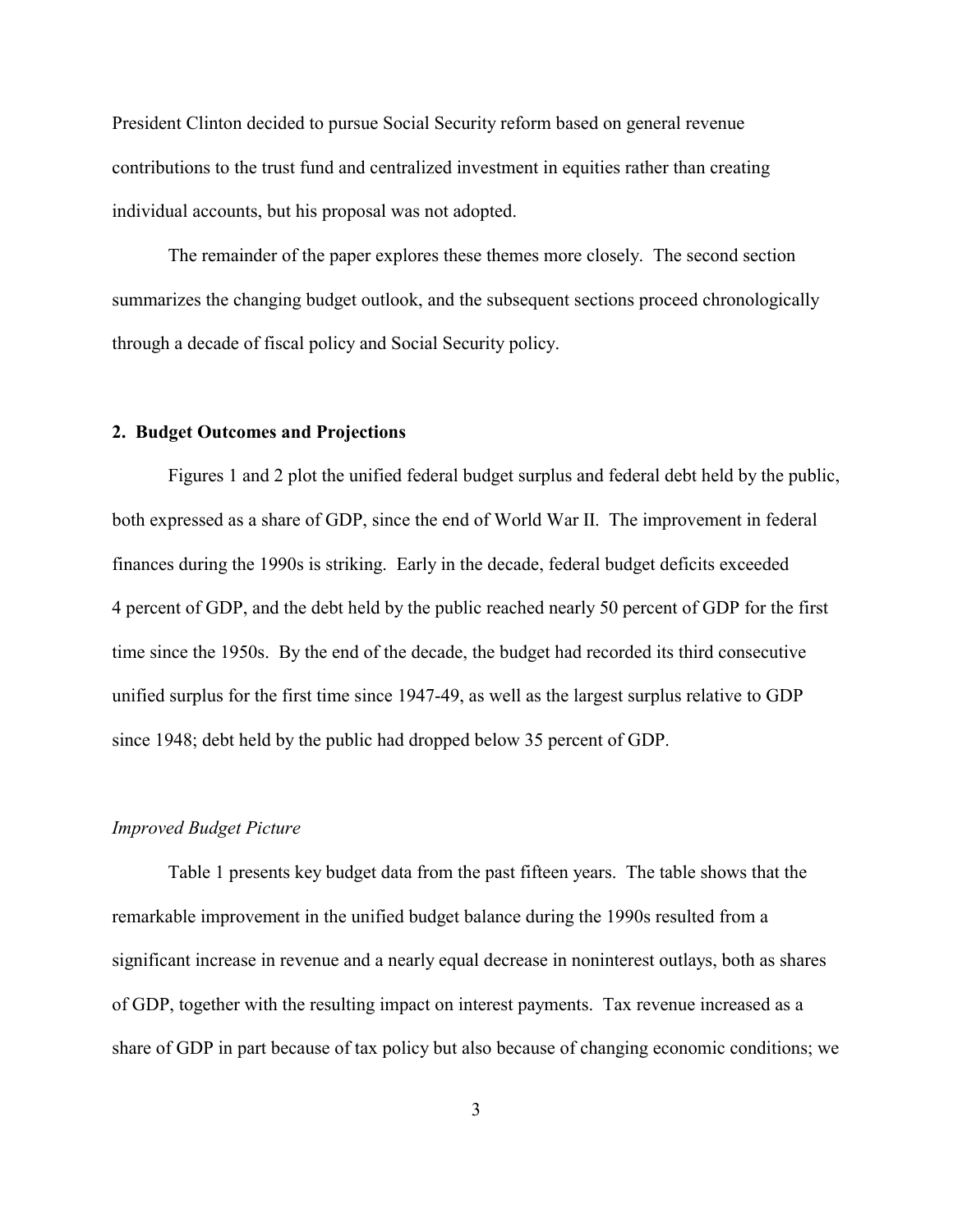return to both of these topics later. Noninterest spending declined as a share of GDP in large part because defense spending fell in nominal dollars and thus dropped sharply relative to GDP.

The federal budget outlook beyond the 1990s also improved sharply during the decade. The CBO's first ten-year projection, published in January 1992, showed large and rising budget deficits in the first years of the 21st century assuming that the law on the books in 1992 was maintained. Further, the CBO's first 75-year budget projection, released in May 1996, showed public debt exceeding GDP by 2020. In contrast, the CBO's ten-year projection in January 2001 showed large and rising budget *surpluses* during the next decade; it also showed the public debt being eliminated (on a net basis) in fiscal year 2009. Moreover, the 75-year projections released in October 2000 showed net public indebtedness below *zero* through 2050. The CBO summarizes its very long-run projections in terms of an estimated "fiscal gap," which is the immediate, permanent tax increase or spending decrease needed to keep public debt below its contemporaneous size relative to GDP for the 75 years following the date of the projection. In May 1996 this gap was 5.4 percent of GDP; by October 2000 the gap had shrunk to 0.8 percent of GDP.

To be sure, some analysts believe that the assumptions underlying these projections are too optimistic. Auerbach and Gale (2000) argue that, over the next decade, discretionary spending is not likely to fall further as a share of GDP and that the number of people affected by the alternative minimum tax (AMT) will not be allowed to increase by a factor of  $10$  – both of which are implicit in the CBO projections. The CBO itself notes that the fiscal gap could be substantially larger under alternative assumptions about health care costs and long-term productivity growth. That said, for the purpose of assessing the extent of fiscal improvement over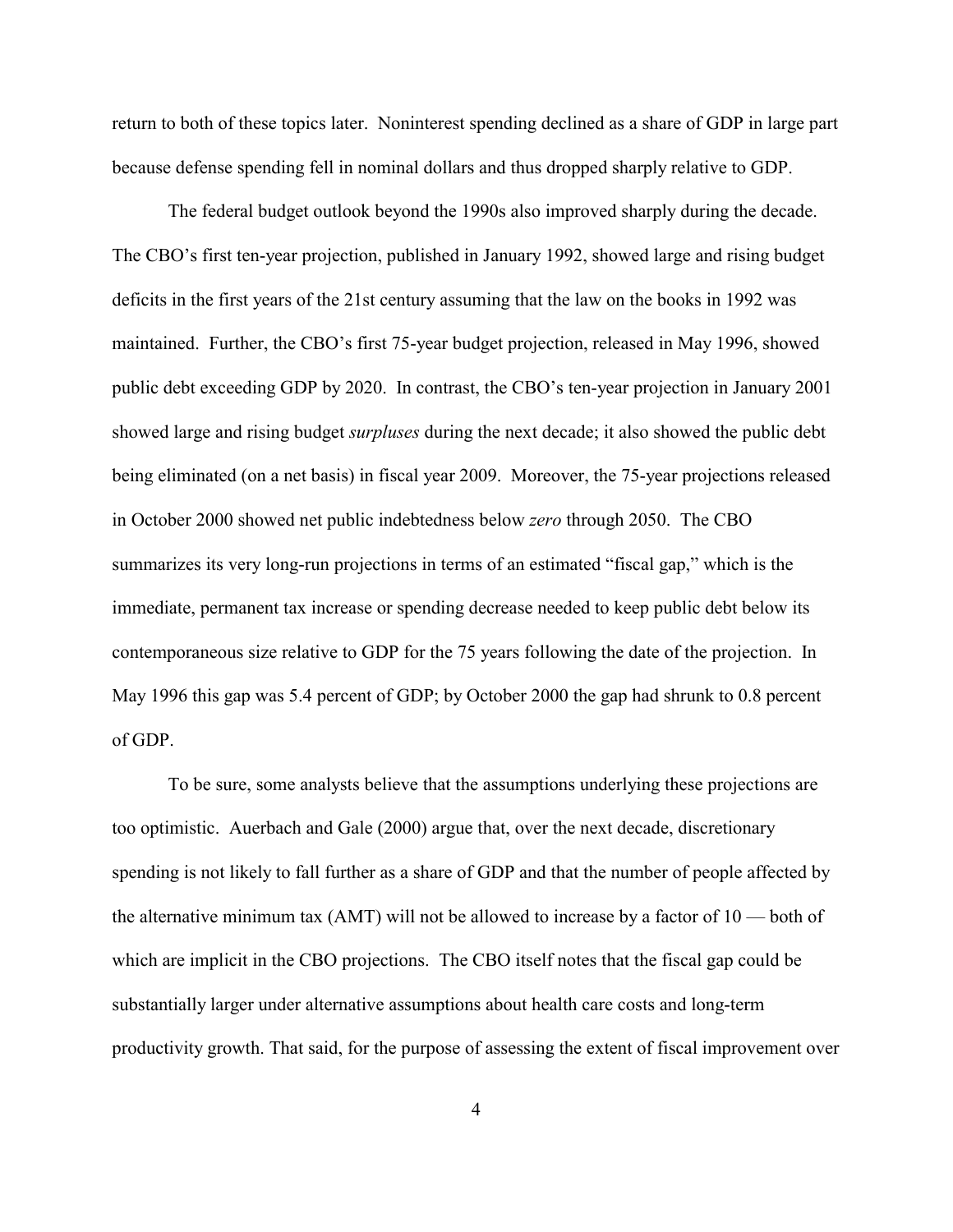the last several years, the relevant question is whether the assumptions underlying the projections have become more optimistic in the last few years, and if so, by how much. Although it is difficult to judge, we believe that the change in the projections likely provides a reasonable measure of the progress that has been made.<sup>2</sup>

### *Sources of Improvement*

We explore the timing and sources of the budget improvement in several ways. Figure 3 shows the CBO's surplus and deficit projections in January of 1990, 1993, 1995, 1998, and 2001. As can be seen, the budget picture deteriorated between 1990 and 1993, but improved steadily thereafter.

This improvement stems from a variety of positive developments. The CBO parses the revisions to its projections into the contributions of legislative factors (i.e., policy changes), economic factors (i.e., changes in aggregate economic conditions such as productivity growth and inflation), and technical factors (essentially a residual category showing the total budget change that cannot be attributed to the first two categories). The most important technical factor in the late 1990s was a surge in tax revenue relative to GDP beyond the increase that would be expected given our progressive tax code. The CBO (2000) attributed this surge to a combination of factors: an increase in corporate profits and workers' wages and salaries relative to GDP, an increase in the share of income received by people in the highest tax brackets, and a surge in

<sup>&</sup>lt;sup>2</sup> Between January 1998 and January 2001, the CBO increased its estimate of productivity growth during the 10-year budget window by nearly 1 full percentage point. On the other hand, the latest long-run outlook from the CBO also includes a substantial increase in the projected rate of health spending growth.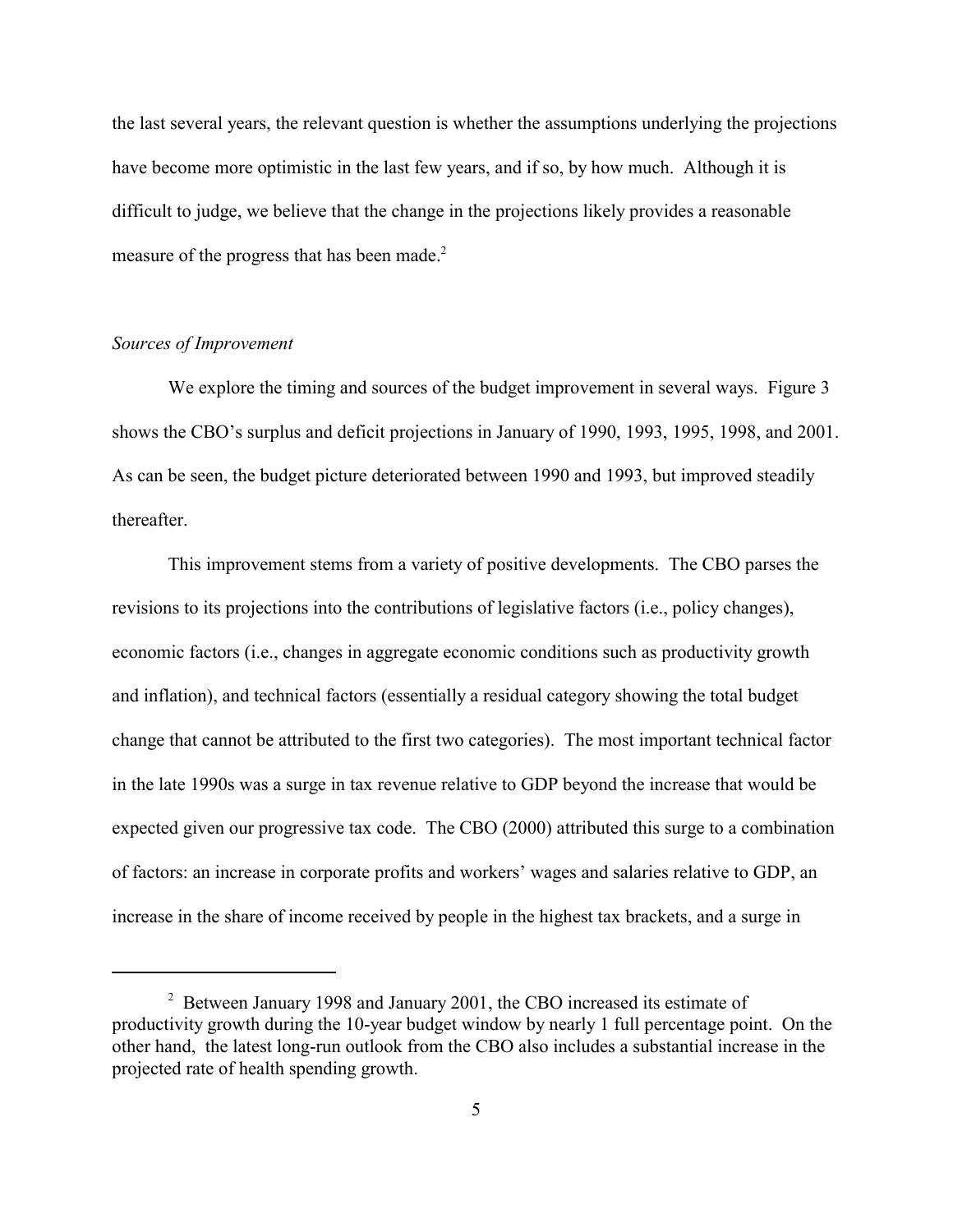capital gains from the booming stock market. Indeed, individual income taxes rose from 8.1 percent of GDP in 1995 to 10.2 percent in 2000, even though no significant tax increases were enacted between those years. Another important technical factor during the late 1990s was a sharp deceleration in federal health spending beyond that which was predicted based on changes in Medicare policy.

We present our summary of the CBO's revisions in table 2. We total the revisions between each pair of projection dates shown in figure 3. Each column pertains to a fixed budget window. For example, column 1 shows the cumulative revisions between 1990 and 1993 in surplus projections for fiscal years 1991 through 1995, the 5-year budget window for which projections were released in January 1990. For the other pairs of years, the revisions apply to the ten-year budget window following the first year in that pair; for example, the revisions between 1998 and 2001 apply to fiscal years 1999 through 2008. In order to decompose the revisions into policy, economic, and technical factors, we cumulate the decompositions presented in each of the CBO projections published between the two end points, typically three projections per year.

Before discussing our results, we note four ways in which these calculations likely understate the role of policy actions during the 1990s. First, the most significant policy actions were taken early in the decade when the nominal amounts of revenues and outlays were smaller and the budget window was shorter; this tends to downplay the true importance of these actions compared with the favorable developments later in the decade. Second, because the CBO does not retrospectively re-estimate policy effects, it may have underestimated the role of some specific policy changes in the 1990s. For example, the increase in the top income tax rate in 1993 may have raised more revenue than expected because the CBO considerably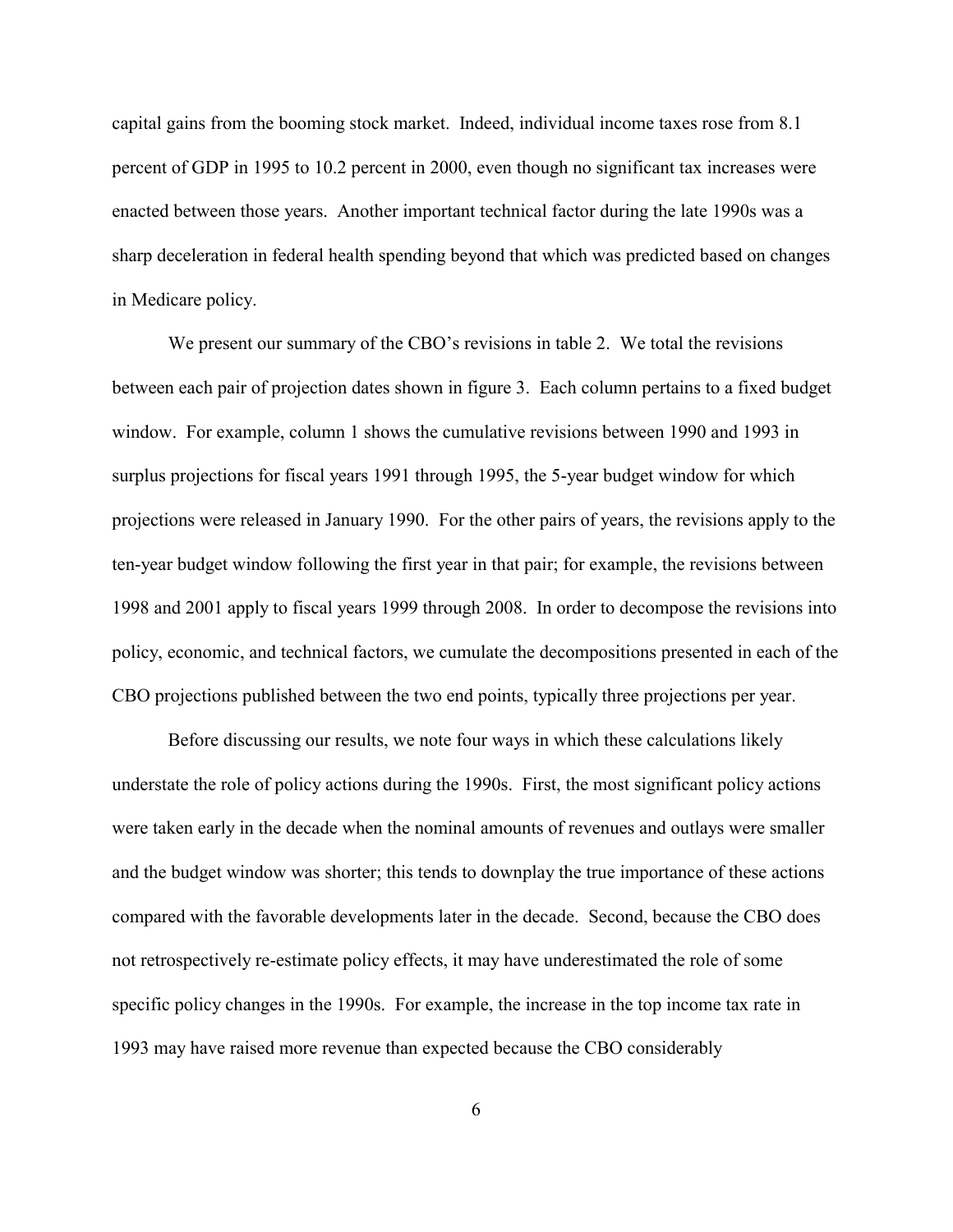underestimated the share of income that would be received by people in the highest tax brackets.<sup>3</sup> And health spending slowed much more sharply after the 1997 reforms than anticipated, perhaps because the reforms had more bite than the CBO realized. Third, the policy actions presumably played a role in improving economic conditions and thereby contributed to the positive economic and technical factors. Fourth, the relative *lack* of policy actions in the face of large and growing surpluses in the late 1990s could be viewed as an active contribution of policy, because the political system had previously aimed simply to balance the unified budget. We return to the third and fourth issues later. $4$ 

Table 2 presents the results, which we summarize here and discuss in greater detail in our chronology of the decade. During the early 1990s, budget projections deteriorated as the substantial deficit-reduction actions in the Omnibus Budget Reconciliation Act of 1990 (OBRA90) were more than offset by weaker-than-expected economic growth, higher-thanexpected federal spending on health programs, and the ballooning cost of dealing with failing thrift institutions. However, the projections in early 1993 represented the nadir. The passage of the Omnibus Budget Reconciliation Act of 1993 (OBRA93) reduced projected budget deficits substantially, and—in contrast with OBRA90—had the good fortune to be followed by several years in which economic and technical factors had little net effect on the budget outlook rather

<sup>&</sup>lt;sup>3</sup> Of course, people who faced higher tax rates after 1993 might have reported even higher income in the absence of the policy change. Feldstein (this volume) elaborates on this point.

<sup>&</sup>lt;sup>4</sup> It is worth emphasizing that the CBO's "no-policy change" baseline projections assume that discretionary spending grows with inflation and therefore shrinks over time relative to GDP. Under a baseline that assumed that discretionary spending would remain constant relative to GDP, the policy category would receive credit for the fact that discretionary spending declined relative to GDP over this decade.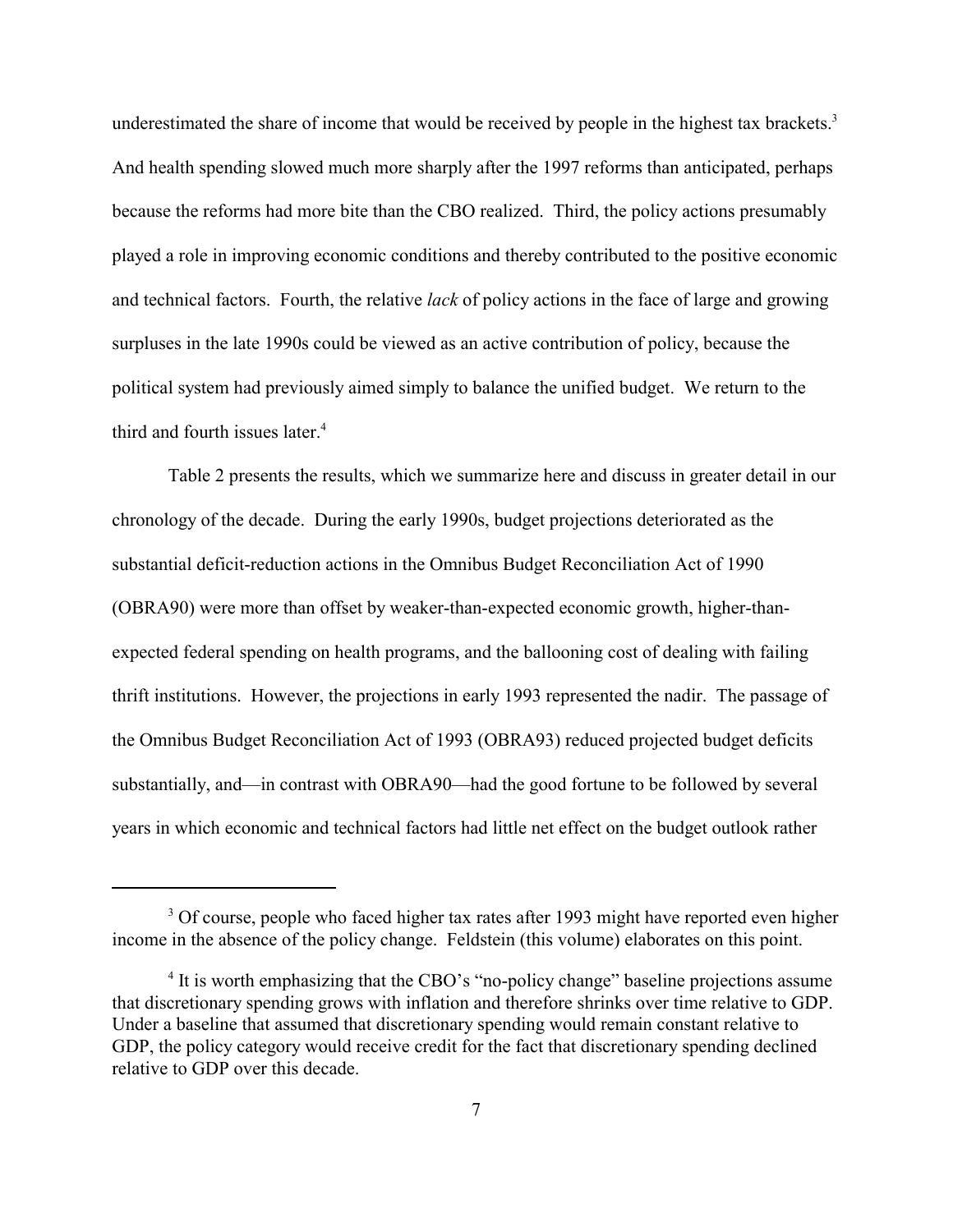than causing it to deteriorate substantially.<sup>5</sup> Even so, in January 1995, the CBO was still projecting rising deficits under current law. Three years later, the outlook was much better: the beneficial effects of the Balanced Budget Act of 1997 (BBA97) and other policies, coupled with very large gains in both economic and technical factors, produced a forecast of imminent surpluses. By January 2001, the budget picture had again improved dramatically, owing to positive economic and technical revisions of an astounding magnitude. Policy actions in the late 1990s were scored as reducing projected surpluses; the most prominent of these actions was the sharp increase in late 2000 in the discretionary spending caps. However, the CBO tally does not incorporate the effects of President Clinton's "Save Social Security First" strategy (discussed below) which arguably allowed hundreds of billions and perhaps trillions of dollars of surpluses to flow through to pay down debt, rather than being used for additional spending or tax cuts.

A final perspective on the improving fiscal situation during the 1990s is provided by figure 4. This figure decomposes the difference between the CBO's January 1993 projection and the actual outcome (or the 2001 projection for the years beyond 2000). Thus, whereas table 2 cumulated revisions between several pairs of projection dates, figure 4 shows cumulative revisions relative to a single projection date, 1993. During the years around the turn of the century, policy changes contributed about one-quarter of the total improvement, with the rest nearly evenly split between economic and technical factors. Over the entire period between 1994 and 2000, actual outcomes were roughly \$2.6 trillion better than the CBO's 1993

<sup>&</sup>lt;sup>5</sup> According to the CBO, OBRA93 reduced projected budget deficits by more than \$400 billion over five years and by more than \$1500 billion over ten years. The former figure was central in the political discourse of the time, but the latter figure is consistent with the current focus on ten-year budget windows and therefore is shown in our table.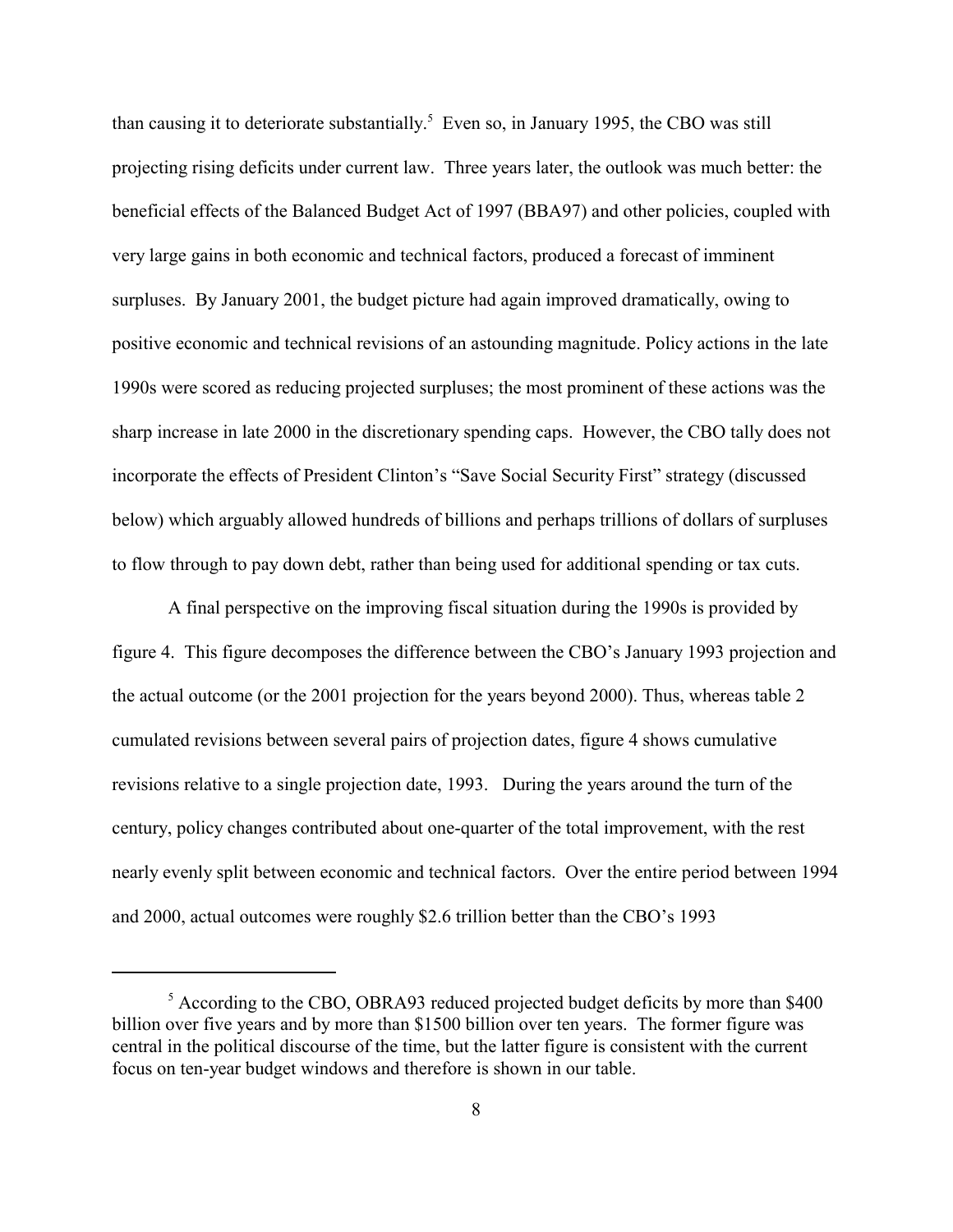projection—and policy changes accounted for one-third of this improvement. Moreover, as discussed earlier, this estimate should be seen as a lower bound on the true contribution of policy, in part because it omits all contributions from potential surplus-dissipating actions not taken.

In sum, the remarkable improvement in the budget outlook during the 1990s can be attributed in substantial part to policy actions taken and avoided. But it also occurred in important measure because of an economic boom that surpassed expectations, higher tax revenue than would have been anticipated given overall economic conditions, and slower-than-expected growth in health costs. We turn now to a chronological review of developments in budget and Social Security policy during the decade.

### **3. Budget Deficit Reduction: 1990 through 1997**

In 1985, rising concern about large federal budget deficits led to passage of the Gramm-Rudman-Hollings deficit-reduction law, which set explicit annual deficit targets that declined to zero over several years. When the target proved too difficult to meet in 1987, the targets were raised. Thus, when the 1990s began, the size of federal deficits—and the apparent inability of the political process to reduce them—were central features of the political landscape.

### *OBRA90*

In the spring and summer of 1990, President Bush and the Congress debated and negotiated alternative routes to deficit reduction. These initial discussions were inconclusive, despite the President's expressed willingness to increase taxes as part of a broader budget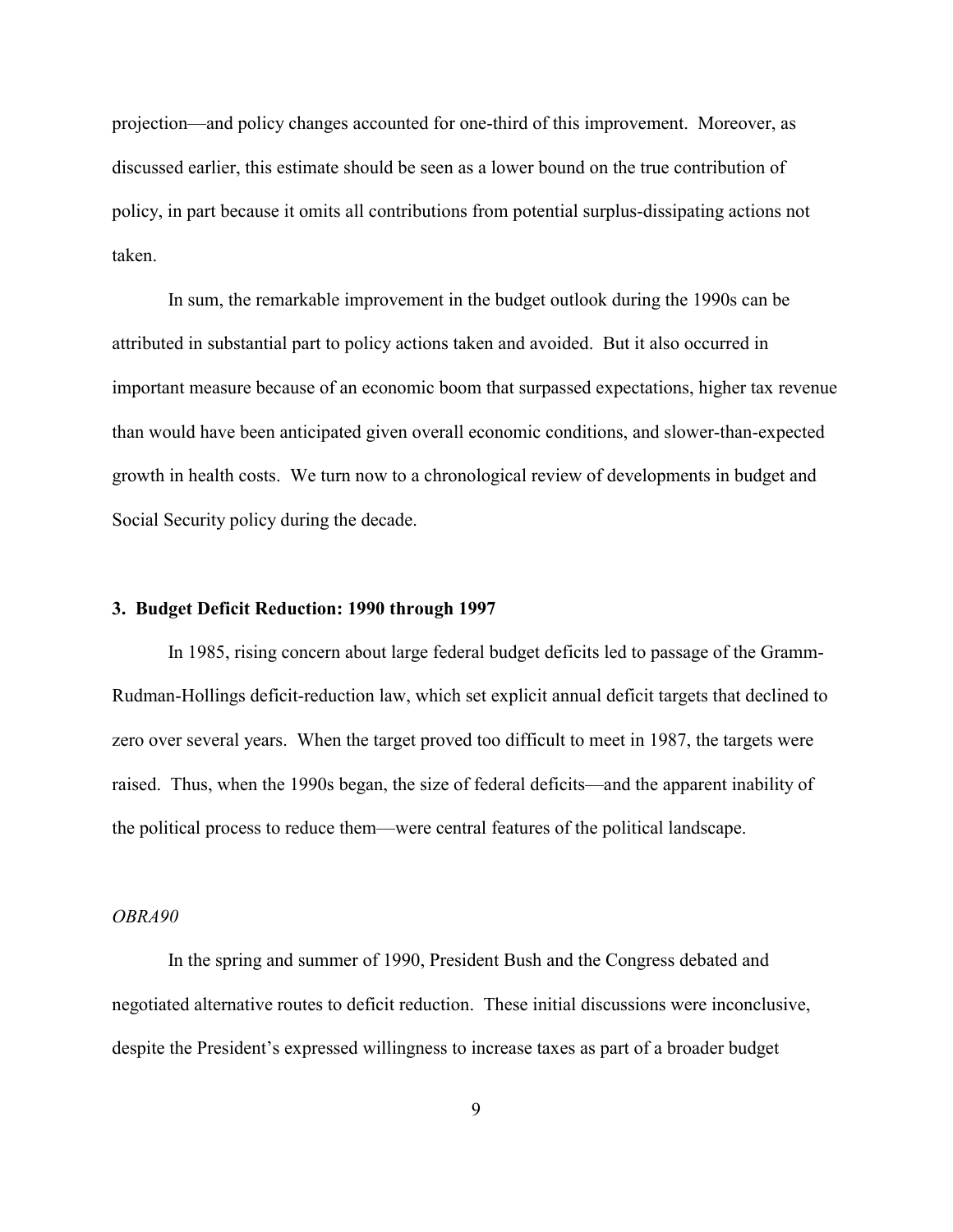package (which ran counter to the view expressed by many Republicans). However, the Iraqi invasion of Kuwait and deteriorating economic conditions seemed to provide additional impetus to the desire to "put our fiscal house in order," and President Bush and the Congressional leadership announced a budget agreement on October 1st. Yet, the House of Representatives voted down the plan by a wide margin four days later, again throwing the budget picture into disarray. Indeed. this initial failure of the long-term budget deal created a short-term problem as well: a temporary appropriations bill lapsed, shutting down most of the government for a long weekend. In late October, Treasury Secretary Nicholas Brady stated that President Bush was open to a rate increase on upper-income taxpayers. Several days later, the Congress approved an altered plan for deficit reduction as OBRA90.

According to the CBO's projections, OBRA90 reduced the deficit by nearly \$500 billion over five years compared with then-current law. This accomplishment had an important effect on the fiscal outcomes of the 1990s and on the fiscal situation faced by the incoming Clinton administration several years later. In two key respects, the plan represented an approach to deficit reduction that differed significantly from that used in the late 1980s and that became a model for fiscal constraints in the 1990s. First, the plan included a set of specific actions to reduce the deficit, rather than a set of deficit targets. This new approach did not require incremental fiscal stringency in response to a slowing economy. This was important because it preserved the functioning of the automatic stabilizers, and it avoided forcing the Congress to tighten the budget precisely when doing so would be most politically painful.

Second, the plan introduced a new set of budget enforcement rules designed to deter legislative actions that would worsen the deficit. One rule was a "pay-as-you-go," or "paygo,"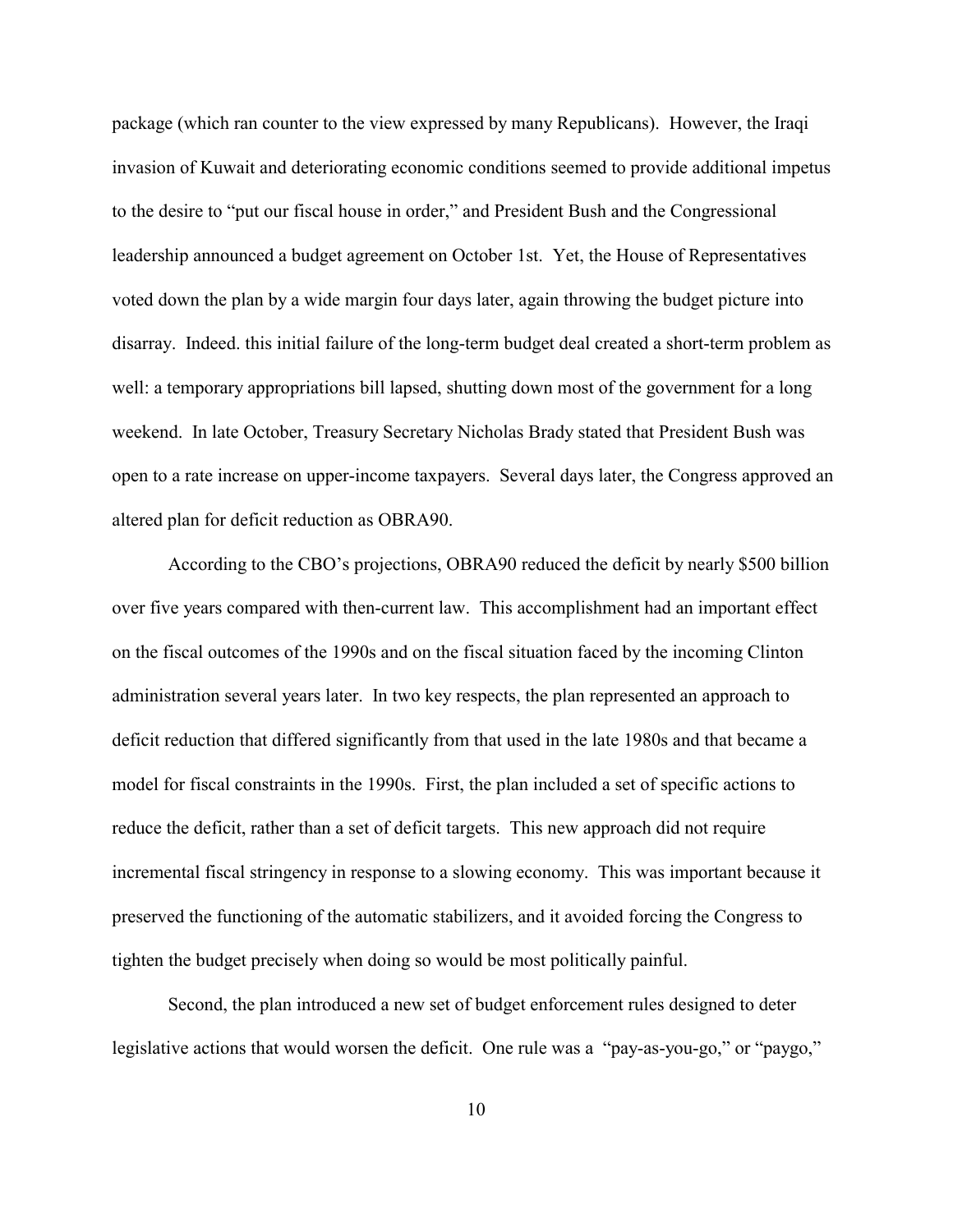constraint on taxes and entitlement spending: any tax cut and any increase in entitlement spending would need to be offset by an equal amount of tax increase or entitlement spending reduction. Another aspect of the enforcement system was "caps," or limits, on discretionary spending over the following several years. The caps were set so that they increased by less than expected inflation, thereby squeezing down real discretionary spending over time. Because discretionary spending is ultimately determined in annual appropriations bills, this approach allowed policymakers to defer some difficult deficit-reduction decisions; nevertheless, the caps were adhered to for a time, and in combination with the prevailing determination to shore up the nation's fiscal foundations, likely contributed to the improvement in the budget situation.

*OBRA93*

During his campaign for the Presidency, Bill Clinton argued that America needed to

tackle both the budget deficit and the "public investment deficit." His economic plan *Putting* 

### *People First* explained:

ìOur strategy puts people first by investing more than \$50 billion each year over the next four years to put America back to work—the most dramatic economic growth program since the Second World War. Our strategy recognizes that the only way to lay the foundation for renewed American prosperity is to spur both public and private investment. To reclaim our future, we must strive to close both the budget deficit and the investment gap. . . .To pay for these investments and reduce our national debt, we will save nearly \$300 billion by cutting spending, closing tax loopholes, and requiring the very wealthy to pay their fair share of taxes. Our plan will cut the deficit in half within four years and assure that it continues to fall each year after that" -- *Putting People First* (page 7)

This plan ultimately evolved into OBRA93.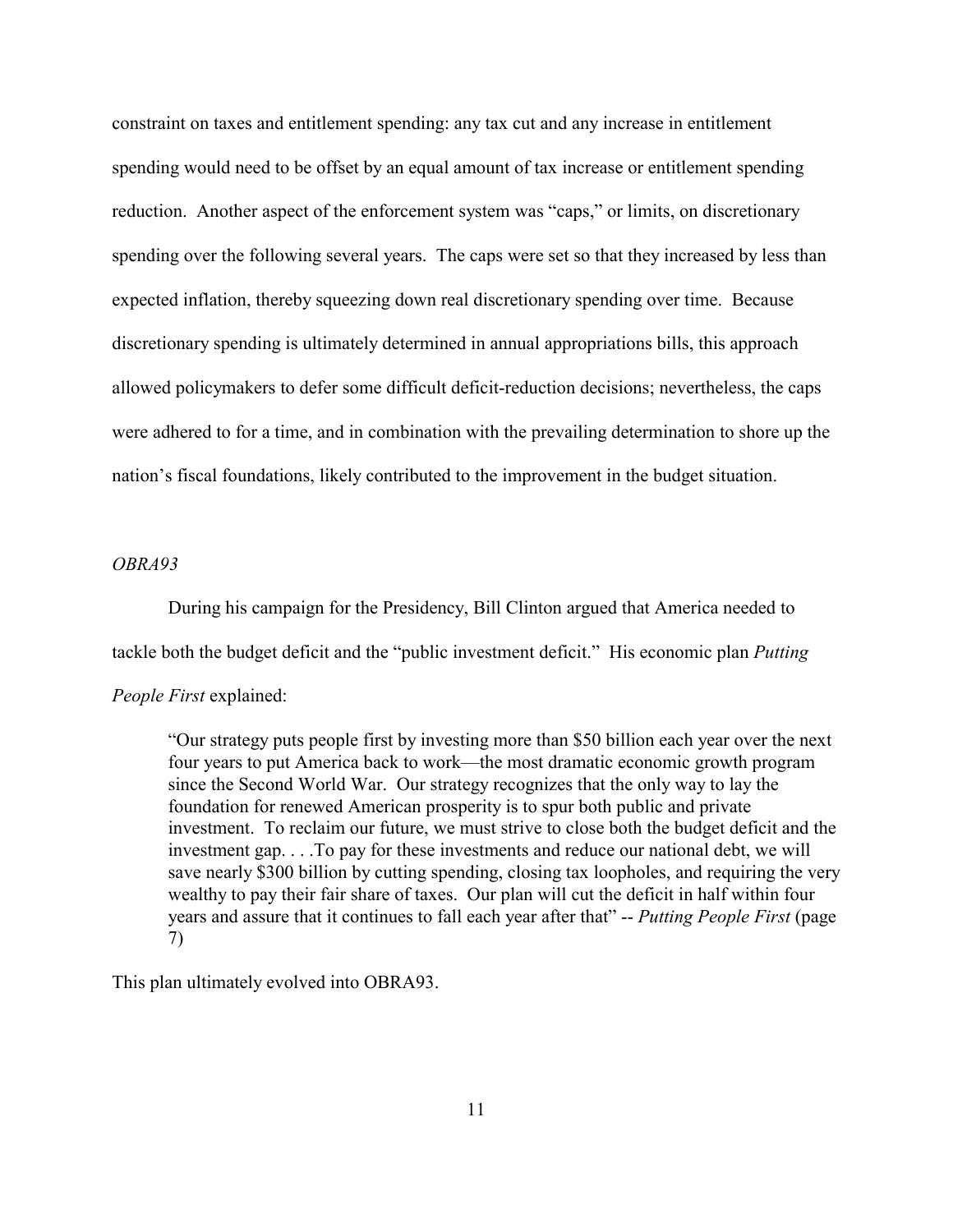#### The First Clinton Budget

In February 1993, the Clinton administration put forward its first budget document, "A Vision of Change for America." President Clinton enunciated his economic strategy this way:

ìMy plan has three key elements: economic stimulus to create jobs now while laying the foundation for long-term economic growth; long-term public investments to increase the productivity of our people and businesses; and a serious, fair, and balanced deficitreduction plan to stop the government from draining the private investments that generate jobs and increase incomes.<sup>"</sup> -- *A Vision of Change* cover letter

The administration described its budget over five years as follows: First, the budget included \$328 billion of revenue increases, \$329 billion of non-interest spending cuts, and \$46 billion of reduced debt service, for "gross deficit reduction" of \$704 billion. The tax increases included a new top income tax bracket, removal of the wage cap for Medicare taxes, and a broad-based energy tax based on the energy content (measured in BTUs) of fuel consumed. The spending reductions included cuts in Medicare provider reimbursements, defense spending, and a range of nondefense discretionary spending, along with an extension of the discretionary spending caps and paygo rules of OBRA90. Second, the budget proposal included \$144 billion of additional "investment outlays," which we discuss shortly. Third, the plan had \$77 billion of "tax incentives," including a significant expansion of the Earned Income Tax Credit. Lastly, the plan had about \$15 billion of "stimulus outlays." Overall, therefore, the plan was projected to provide nearly \$500 billion of net deficit reduction.<sup>6</sup>

Woodward (1994) and Reich (1997) provide accounts of the behind-the-scenes development of the Clinton budget. Both sources emphasize the ongoing conflict between the

<sup>&</sup>lt;sup>6</sup> In fact, about half of the stimulus outlays were scheduled to occur during fiscal year 1993, which was already underway and which preceded the 5-year budget window.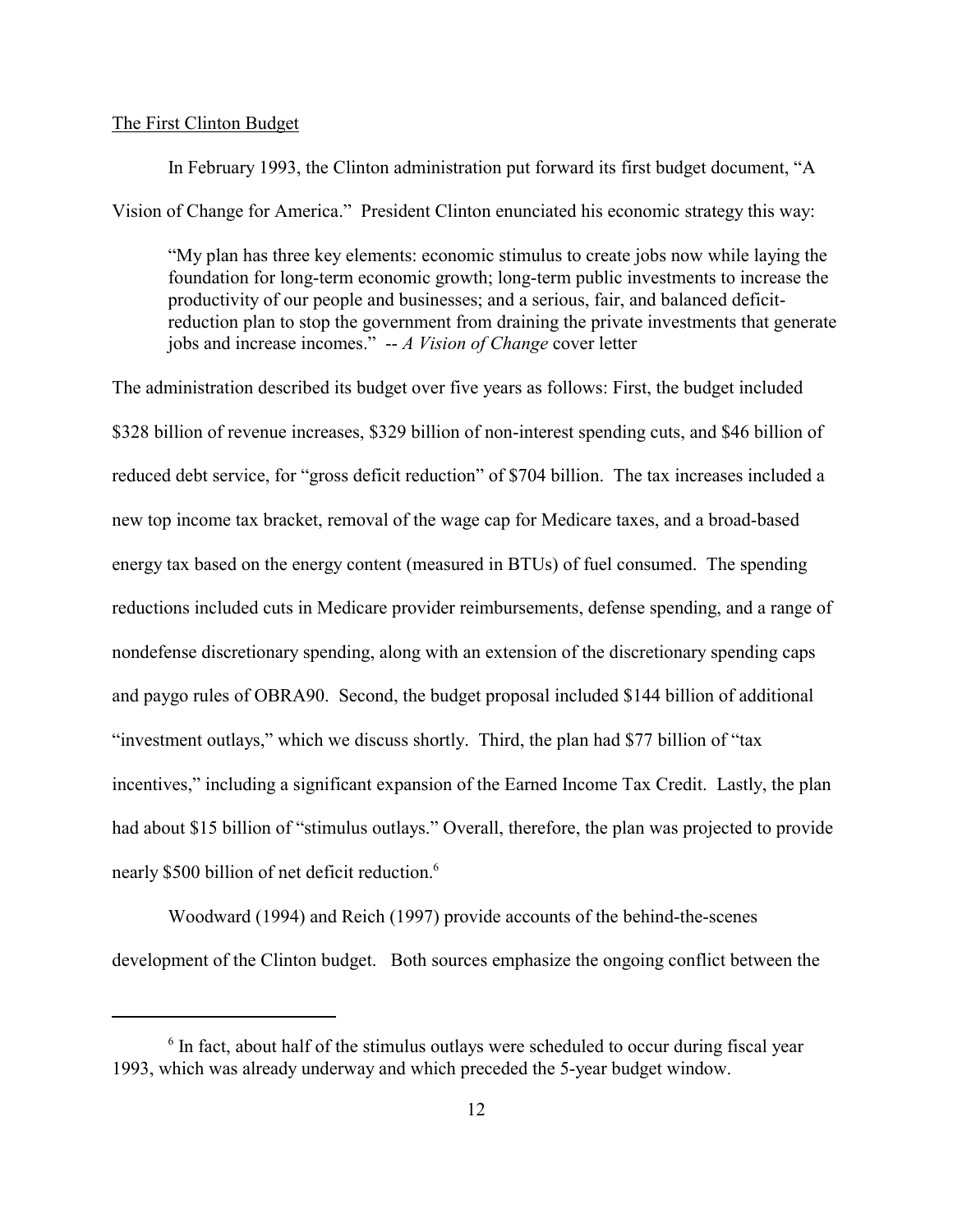desire for deficit reduction and the desire to provide both short-term economic stimulus and longterm public investments. We turn to these issues now.

#### Deficit Reduction and Economic Stimulus

Traditional economic analysis of deficit reduction implies that reducing government spending or increasing taxes depresses economic activity in the short run but by raising saving and investment boosts productivity and the overall productive capacity of the economy down the road. However, an alternative view of the short-run effect of deficit reduction was developed in the 1980s by Blanchard (1984) and Branson (1985) among others. The idea is straightforward: an expectation of lower future deficits reduces *future short-term* interest rates, and these lower future short-term rates generate lower *current long-term* interest rates. Lower long-term interest rates could stimulate business investment and other interest-sensitive spending immediately, offsetting at least some part of the direct contractionary effect of deficit reduction. The net effect on short-run output depends in part on the size of the reduction in the current deficit compared with the expected reduction in the future deficit. Indeed, the 1984 *Economic Report of the President* (pages 40 and 41) invoked this line of reasoning a decade earlier in arguing that a credible phased-in deficit reduction plan would not hamper economic growth even in the short run. This argument is basically the standard "crowding out" view of fiscal policy run in reverse: greater fiscal restraint should lower interest rates and thereby "crowd in" private activity. The novel twist is that the stimulus from the lower interest rates might be elicited even before the contractionary impact of actual cuts in spending or increases in taxes had been felt.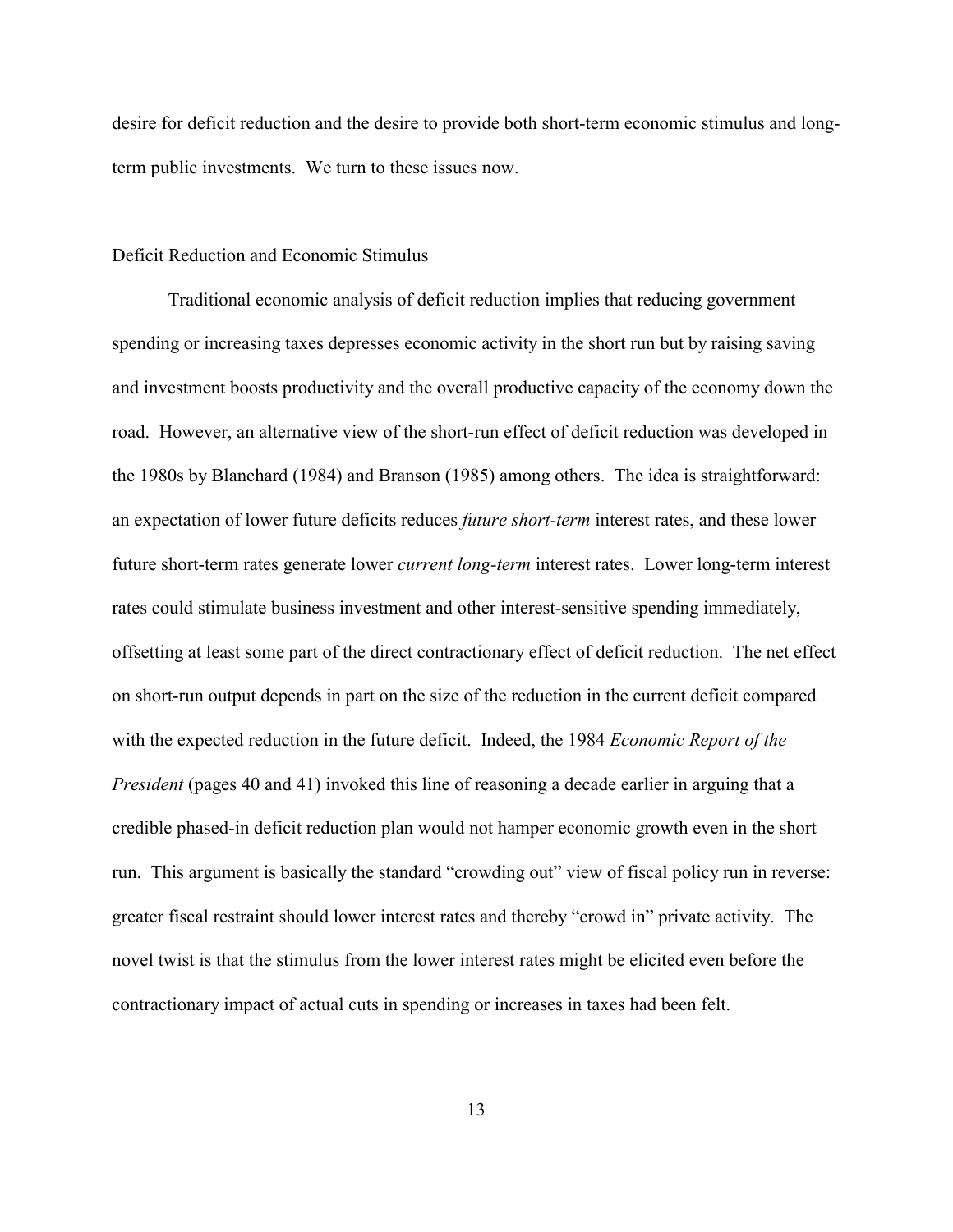Yet as of 1993, this theory was largely untested, and President Clinton received differing advice about its likely importance. Some members of the economic team believed that long-term interest rates were unusually high because of expectations about the federal deficit, and that altering those expectations would bring down long-term rates and thereby stimulate economic growth. Others argued, however, that reducing the deficit would likely slow the economy and "cost jobs" in the short run, although it would increase private investment and productivity over time. While these advisers acknowledged the possibility that a decline in long-term interest rates would cushion the economy from some of the direct contractionary effect of deficit reduction, they tended to view a full offset as a long shot. The uncertainty about the short-run effect of deficit reduction continued throughout the year. A July 15th memo to the President from the Council of Economic Advisers reportedly noted that the economy was weaker than had been anticipated and that the budget plan then working its way through Congress was more contractionary in direct terms than the President's original proposal. Nonetheless, the administration retained its public commitment to deficit reduction.

#### Public Investments

A key element of President Clinton's campaign platform was targeted increases in public spending. The detailed description of the economic plan referred to a significant increase in infrastructure investment, the creation of a civilian research and development agency to encourage conversion of a "defense-based economy to a peacetime one," a nationwide network of community development banks, additional police officers, "empowering those on welfare by providing education, training and child care," fully funding the Head Start and Women, Infants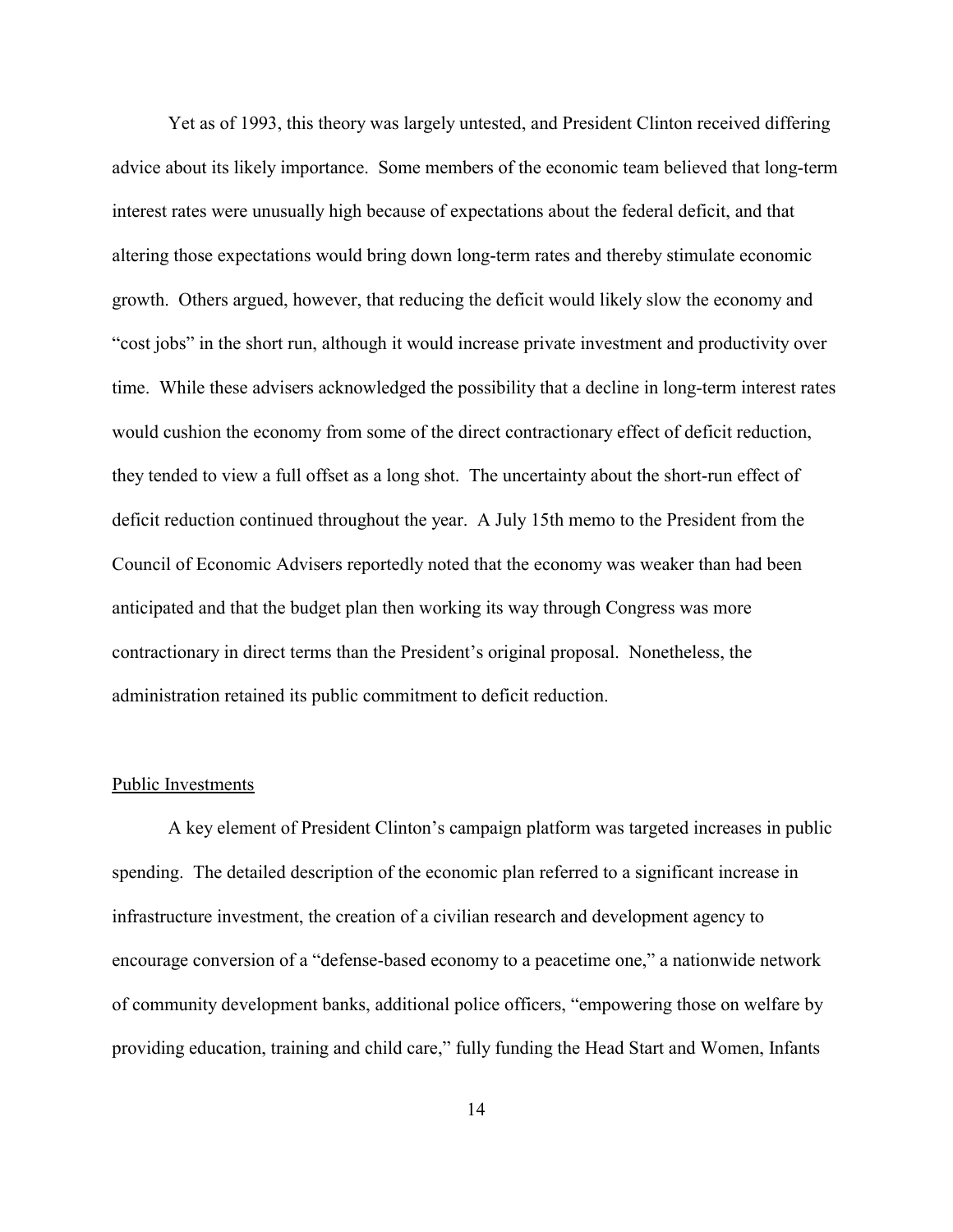and Children (WIC) programs, a Youth Opportunity Corps, greater availability of subsidized college loans, and guaranteed health benefits for all Americans. Indeed, the first Clinton budget stated: "Deficit reduction at the expense of public investment has been and will continue to be self-defeating. The Clinton plan is explicitly and emphatically aimed at reducing the deficit while increasing much-needed public investment" (page 10).

Nevertheless, increasing these outlays was clearly at odds with the objective of reducing the budget deficit, and the deterioration in deficit projections in late 1992 heightened this conflict. While the President's economic team was united in believing that both public investments and deficit reduction were important, different members of the team put different weights on the two objectives. Moreover, the President's political advisers were said to be generally quite critical of the focus on deficit reduction, viewing the proposed outlays as the objectives over which they had fought the election.

In the end, the additional outlays proposed during the campaign were whittled down very substantially. The President was reported to have been torn — determined to rectify a perceived deficit in public investment in both physical and human capital, but also believing that the best way to gain the ability to address that agenda was to first get control of the fiscal situation. And Robert Rubin (then Director of the National Economic Council and later Treasury Secretary) said near the end of the administration that President Clinton had understood the potential stimulative effects of lower budget deficits and lower interest rates: "Clinton said, 'I have a jobs program, and my jobs program is deficit reduction" (*New York Times*, 12/25/00). Ultimately, the President's budget included only part of the new outlays proposed during the campaign, and only a fraction of that amount was contained in the final legislation. In particular, while new funding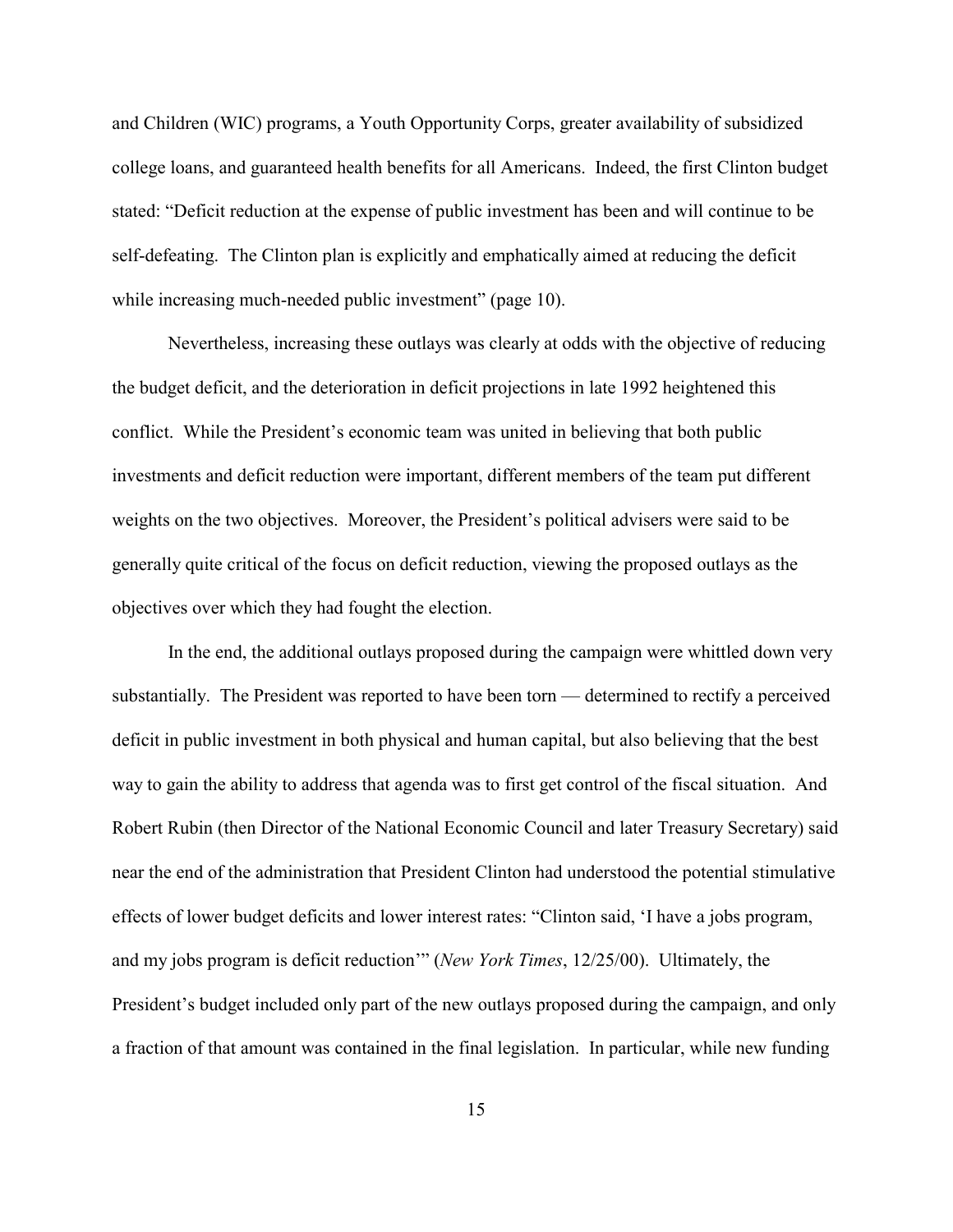was provided for the Earned Income Tax Credit, Head Start, and WIC, the proposed infrastructure spending was largely abandoned,.

#### Passage of OBRA93

President Clinton presented his budget in mid-February. Several days later, Alan Greenspan testified before the Senate Banking Committee, commenting that "the President is to be commended for placing on the table for debate" a "serious" and "plausible" economic plan. Newspaper stories interpreted Greenspan's remarks as essentially endorsing Clinton's overall strategy while staying removed from the specifics.

About one month later, the House of Representatives approved a budget resolution based on the framework of the administration's deficit-reduction plan, though as noted above the resolution included only a fraction of the public investments that Clinton had proposed. Separately, the House then passed the stimulus package as well. The Senate followed by passing a budget resolution that was similar to the House's, but balked at the stimulus package. After an extended filibuster, Clinton announced in mid-April that he would withdraw the stimulus package.<sup>7</sup> Shortly thereafter, the proposed BTU tax also ran into heavy resistance, especially in the critical Senate Finance Committee. In early June, Treasury Secretary Lloyd Bentsen said publicly that there would not be a BTU tax.

The House and Senate passed separate budget plans by very narrow margins in May and June, but the outcome of the conference process was still very uncertain. Finally, in August, the

 $<sup>7</sup>$  A \$4 billion bill extending unemployment compensation, which had been part of the</sup> stimulus package, was passed separately.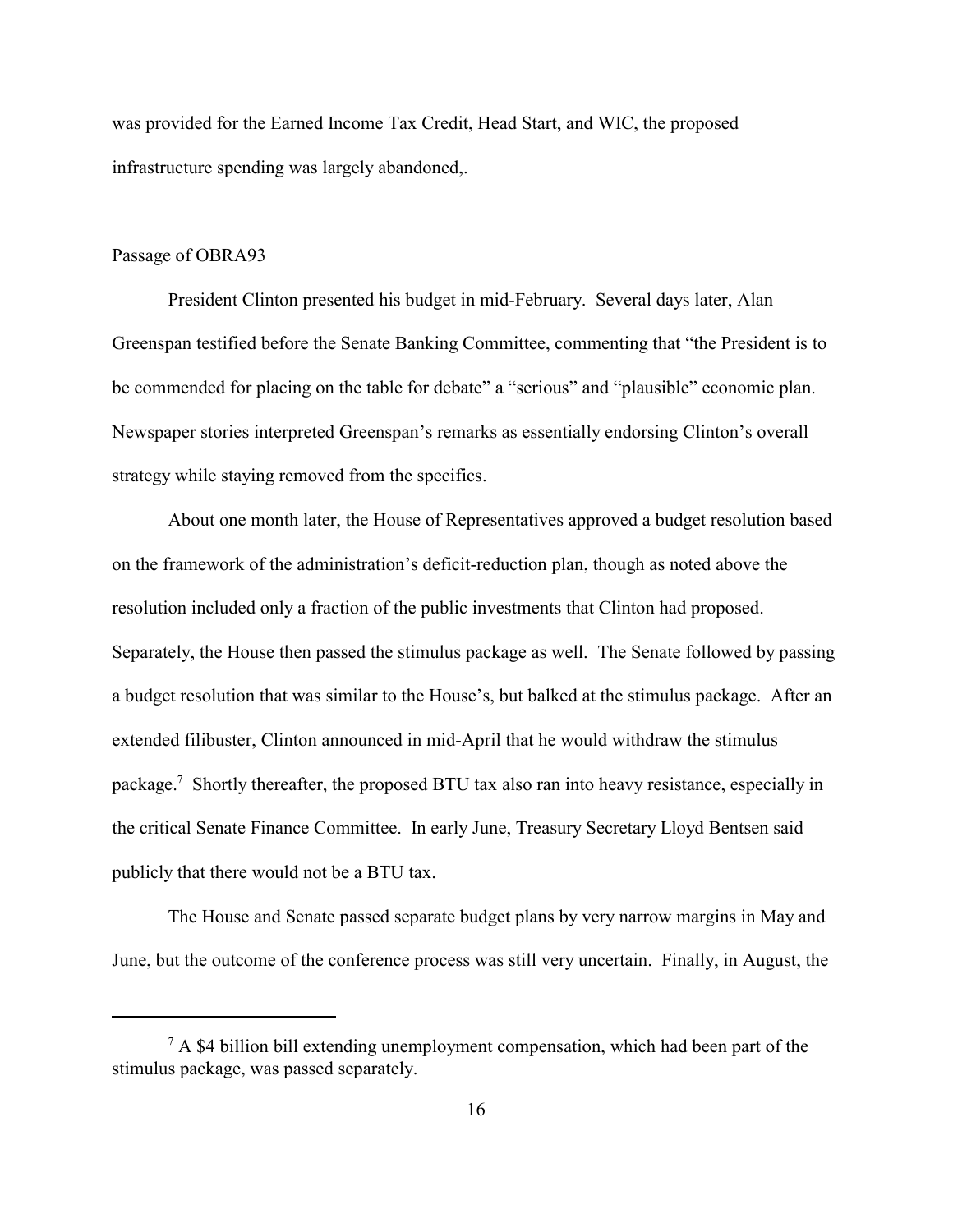House approved a deficit-reduction plan by a 218-to-216 vote, with all Republican members voting against and nearly all Democrats voting in favor. The next day, the Senate passed the bill, on a vote of 50-50, again with all Republicans voting against, and with Vice President Al Gore casting the tie-breaking vote in favor of passage. President Clinton signed this bill into law as OBRA93.

# *What Did Deficit Reduction Ultimately Accomplish?*

Throughout the debate on OBRA93, sharply differing views were expressed about the economic implications of the package. A number of the harshest critics prophesied that a recession would surely result if the budget framework were enacted. As it turned out, economic growth accelerated in 1994, and the second half of the 1990s witnessed an extraordinary economic boom. What role did deficit reduction play in this success story? That is inherently a difficult question to answer, but we believe that the fiscal discipline launched by OBRA90 and OBRA93 made an important contribution to the 1990s economic expansion.<sup>8</sup>

Most notably, the expansion was characterized by a remarkable surge in investment, especially in business equipment and software. Between 1990 and 2000, outlays in this category increased at an average annual rate of more than 10 percent in real terms. Several factors likely contributed to this explosion, including strong output growth, robust profits, and rapid technological progress. But investment was also supported by the sharp reduction in federal government deficits that left more resources available for private use. Indeed, we think it likely

<sup>&</sup>lt;sup>8</sup> See Blinder and Yellen (2001) and Rubin (this volume) for endorsements of this view.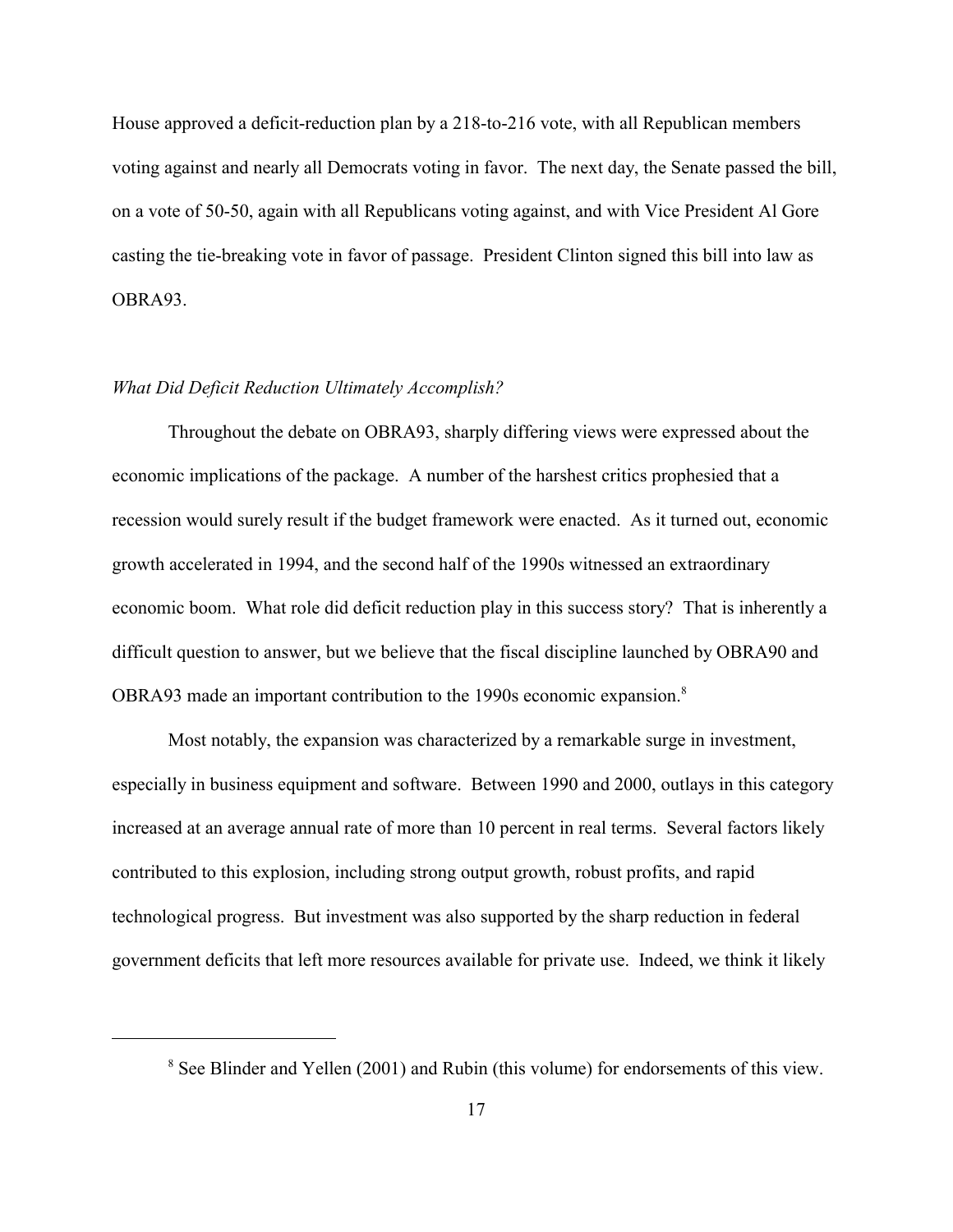that both technical advances and greater national saving were necessary for the investment boom that the country enjoyed, and that neither alone would have been sufficient.

Figure 5 shows net national saving (that is, total saving less capital depreciation) and its components as shares of GDP during the past 20 years. The turnaround in the federal budget caused saving to be about 7 percent of GDP higher than it would have been if deficits had remained at their 1992 level. Between 1992 and 1997, a decline in saving by households, businesses and state and local governments offset some of the rise in federal saving, but national saving still increased by almost 3 percent of GDP. After 1997, a sharp drop in non-federal saving more than offset the continued increase in federal saving, and national saving declined. Although a Ricardian might view the decline in private saving as a response to the additional federal saving, the consensus view attributes that decline primarily to the dramatic runup in stock prices.

An alternative indication of the effect of deficit reduction can be gleaned from the path of interest rates over the course of 1993. Interest rates reflect the balance of supply and demand in the market for loanable funds. A reasonable presumption is that the private demand for funds was, if anything, increasing over the course of 1993 as the economic recovery gathered strength. Even so, market interest rates declined during 1993, suggesting that the net supply of funds (after federal government demands had been satisfied) must have been seen as increasing. Moreover, the day-to-day timing of the decline in interest rates aligns well with news about the prospects for passage of OBRA93 (see the discussion in the 1994 *Economic Report of the President*).

The significant increase in the nation's capital stock generated by the investment boom of the 1990s benefited the economy in several ways. First, it helped to raise productivity: labor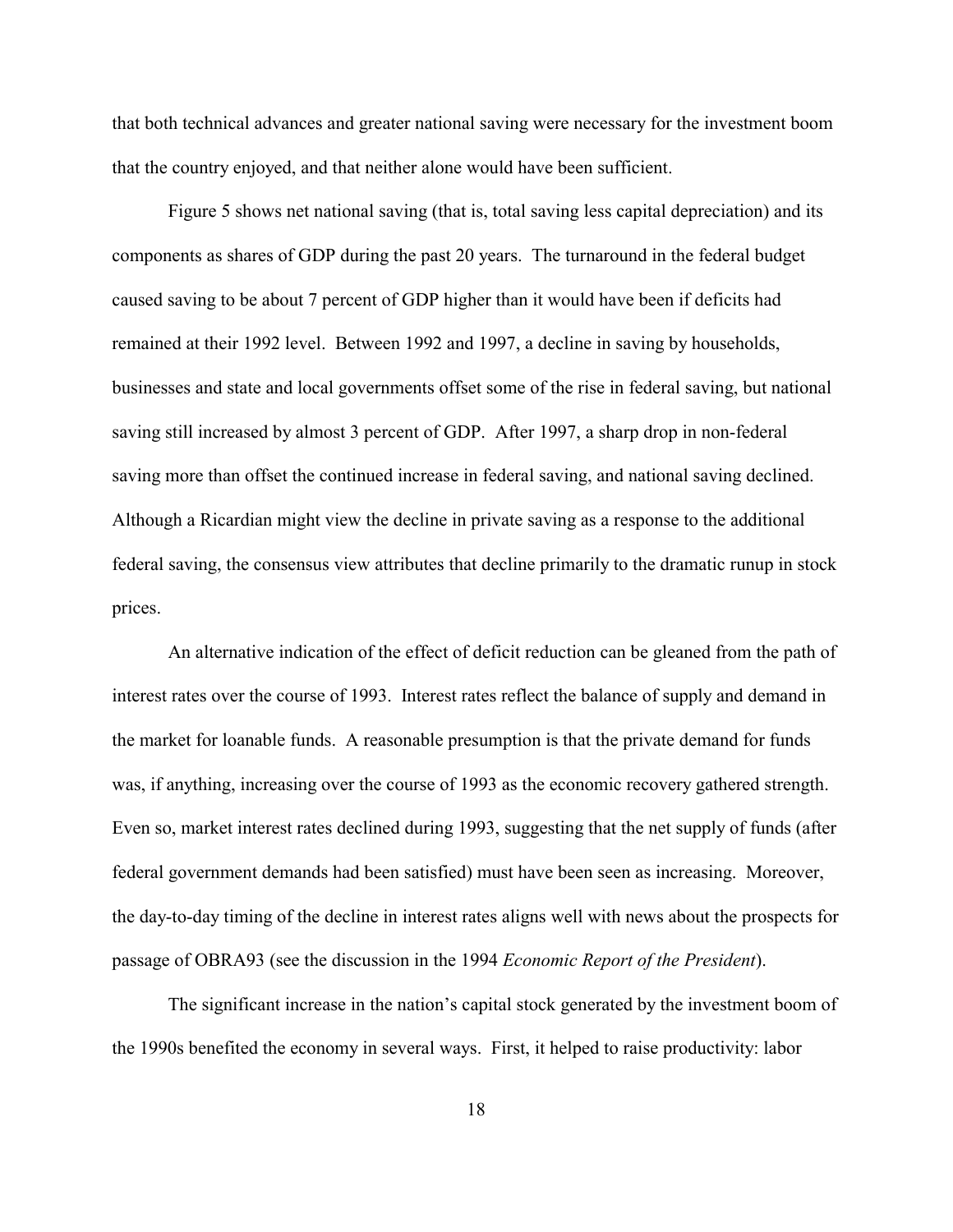productivity increased nearly twice as fast between 1995 and 2000 as between 1975 and 1995. Second, it helped contain inflation: the rate of change in the price index for personal consumption expenditures excluding food and energy drifted downward through most of the decade, even as the strength of the economic expansion increased.

The improvement in the federal budget balance did *not* end the large deficits in international trade that the United States began to run during the 1980s. At that time, popular discourse linked the burgeoning budget and trade deficits together as the "twin deficits," and not without reason: as a matter of arithmetic, domestic investment must be financed either by domestic saving or foreign saving. Therefore, assuming no change in domestic investment, a decline in domestic saving resulting from a larger government deficit must be offset by more foreign saving. But foreigners save by exporting more goods and services to us than we send to them – in other words, by causing us to run a larger trade deficit. Thus, the popular moniker of ìtwin deficitsî was valid as far as it went, but it failed to account for changes in domestic investment. And, as we have noted, one of the most dramatic developments in the 1990s was a surge in domestic investment, to such an extent as to overwhelm the increase in domestic saving and require an increase in the supply of funds from abroad.

# *The Republican-Controlled Congress*

The most prominent federal policy issue between the fall of 1993 and the fall of 1994 was the Clinton administration's proposal for national health care reform. This proposal is discussed at length by Cutler and Gruber (this volume). Here we simply note that one concern about the administration plan—both inside and outside the administration—was its likely effect on the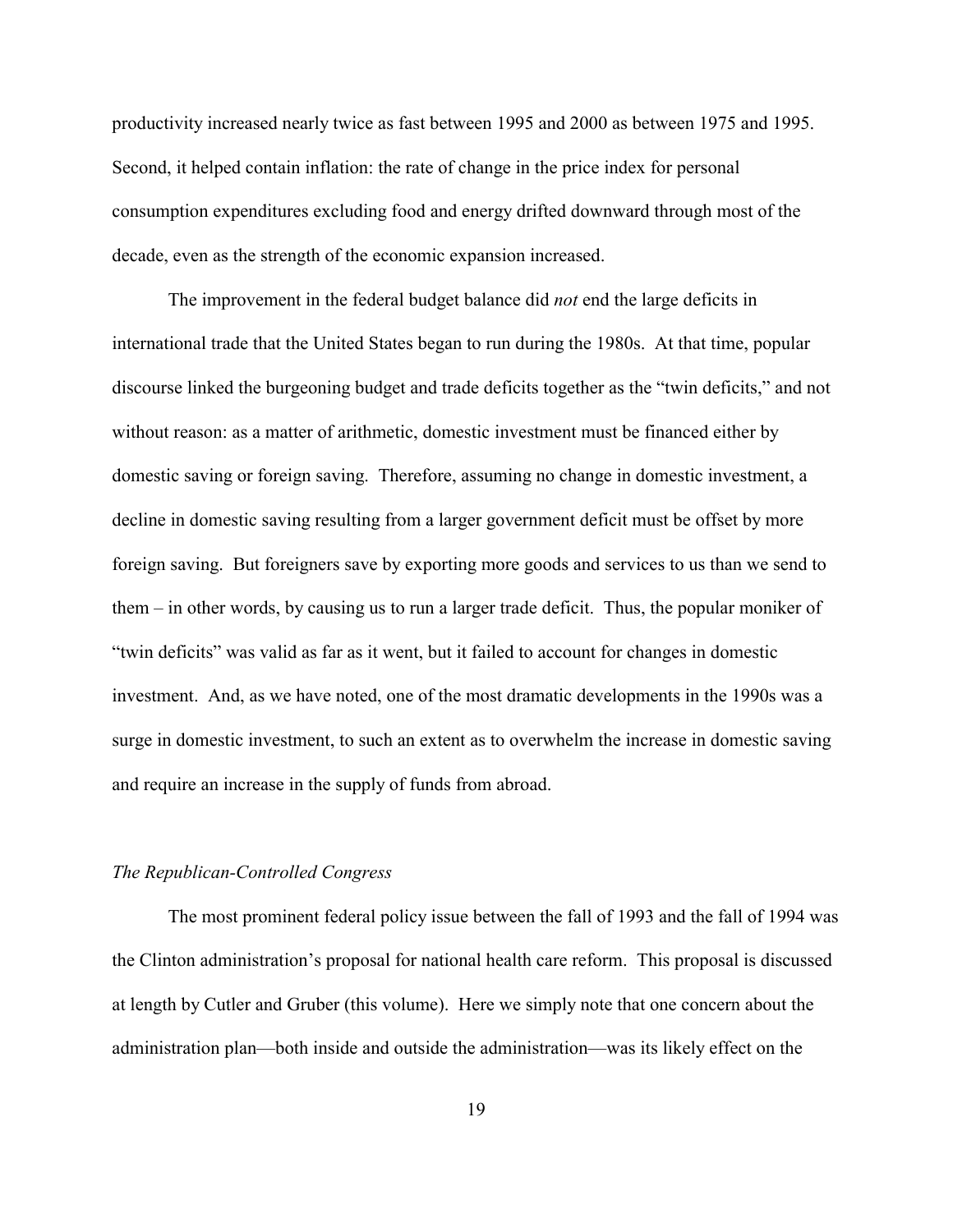budget deficit. Indeed, when the CBO released its analysis of the administration proposal, it estimated that the proposal would, on balance, increase the deficit. No comprehensive healthcare reform plan passed the Congress in 1994.

Then, in the 1994 election, Republicans won majorities in both the Senate and the House of Representatives. The Republican leadership said that it had a mandate for a multi-part platform known as the "Contract with America." The planks in this platform called for large tax cuts, line-item veto power for the President, a constitutional amendment requiring a balanced federal budget, and the elimination of the budget deficit by 2002.

In 1995, Congressional Republicans tried to implement these policies. The House approved a balanced-budget amendment in January — by nearly a 3-to-1 margin — but the Senate rejected the amendment in March, as support fell just short of the two-thirds majority needed. The House and Senate also approved line-item veto legislation that would have given presidents the ability to reject individual items in spending bills without vetoing entire bills. Although Clinton signed the legislation into law, the Supreme Court struck down the law as an unconstitutional delegation of Congressional authority to the executive branch. Both houses of Congress also passed bills cutting spending by \$16 billion in the fiscal year then under way. And both houses passed budget resolutions in May laying out broad frameworks for balancing the budget by 2002.

The Clinton administration responded to the Contract with America in part by trying to occupy the political center. Thus, the administration's budget included small middle-class tax cuts as well as various spending cuts that, taken together, provided a small net reduction in projected budget deficits. President Clinton attacked the balanced budget amendment and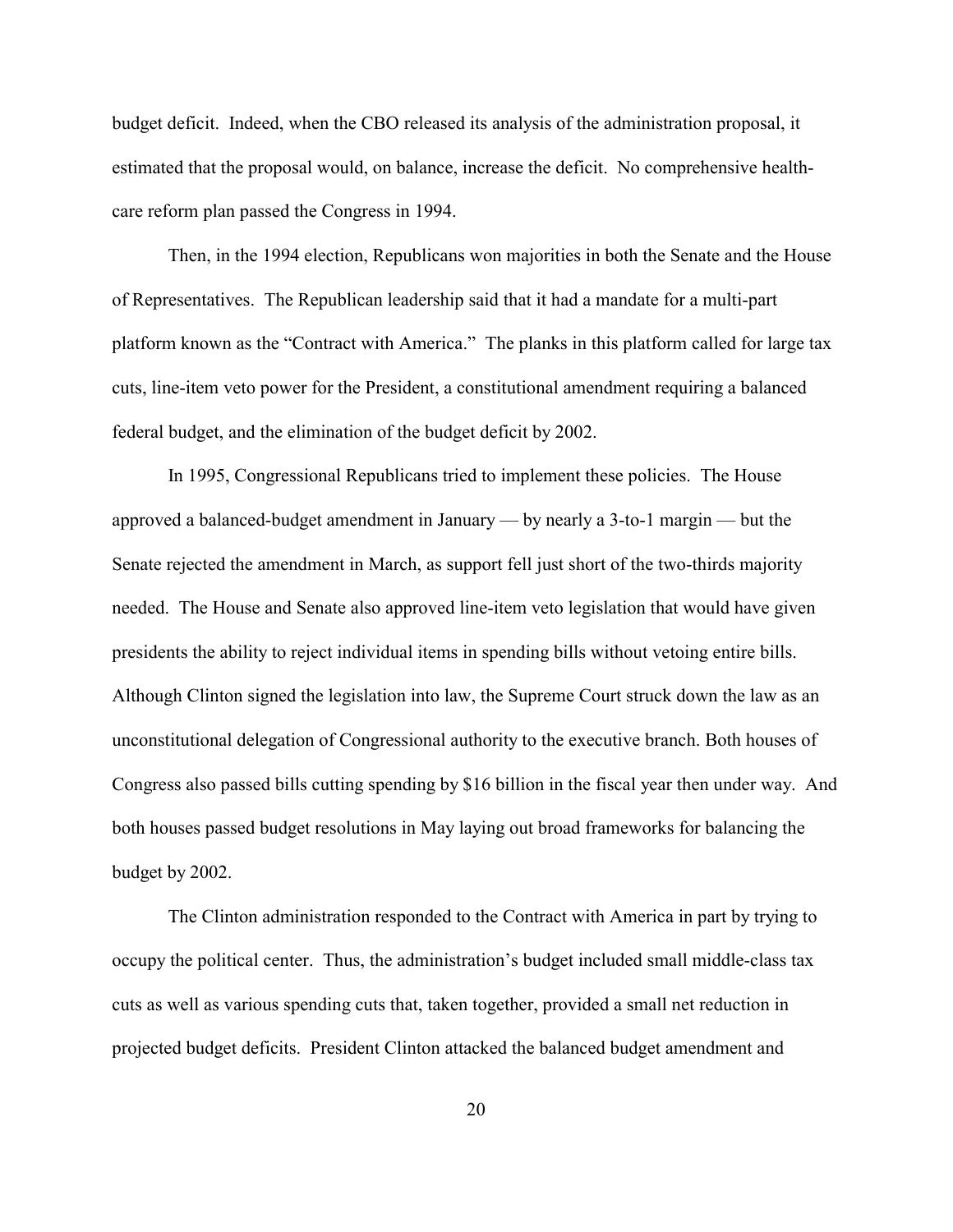charged that the Republicans' proposed "deep cuts in federal spending amount to war on childrenî (*New York Times*, February 25, 1995, page 1). He cast his first veto as president to reject the legislated cuts in current-year spending, although he later approved a revised package of cuts totaling the same amount. Then, in June, Clinton outlined a plan to balance the budget by 2005. By achieving balance more gradually than the Republicans, using the more optimistic projections of the Office of Management and Budget rather than the CBO, and including smaller tax cuts than the Republicans, the administration reduced the scale of the required spending reductions. In particular, the administration emphasized that the Republican plan would have entailed much larger cuts in Medicare and Medicaid than the administration's plan.

As budget negotiations stretched into the fall, Congressional Republicans tried to force the administration to accept their budget framework using two different strategies. One strategy was based on appropriations bills, and it resulted in two government shutdowns. By mid-November, only three of the thirteen appropriations bills for the fiscal year already under way had been passed. The continuing resolution (CR) that was funding the agencies not covered by those three bills was expiring, and the Republicans refused to pass a further CR without concessions on the overall budget plan that the administration refused to make. All "nonessential" workers in those agencies were then furloughed for six days, until President Clinton accepted the Republicans' goal of balancing the budget in seven years and the Congress approved another CR. Yet, negotiations broke down again by mid-December, and most of the federal government was shuttered for another three weeks. Eventually, the Republicans abandoned this strategy in January 1996.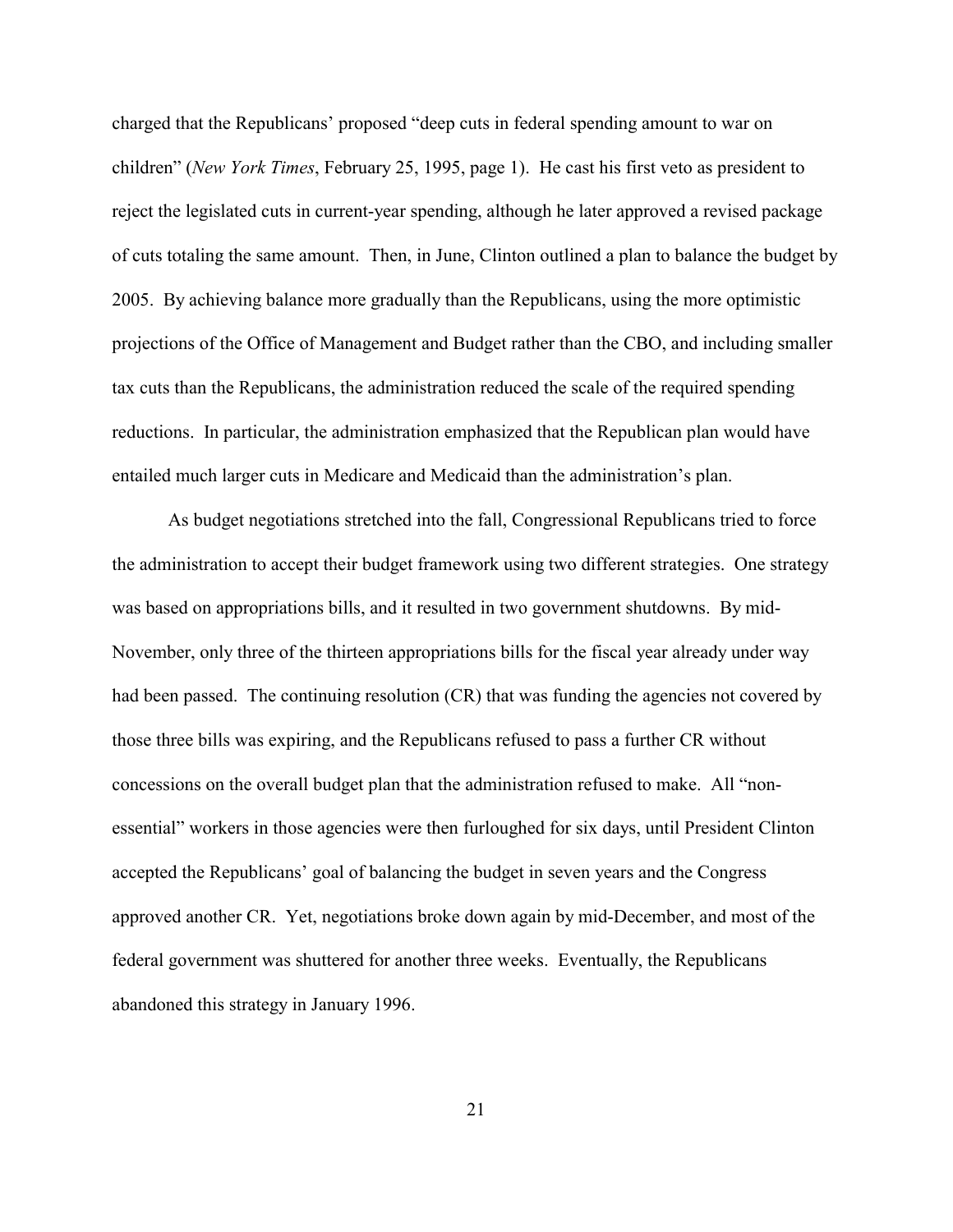The Congressional Republicans' second strategy, pursued simultaneously with the appropriations battle, was based on the statutory limit on federal debt. The government was on track to exceed the debt limit by November; doing so would have caused the government to default for the first time in history, because it would have been unable to borrow sufficient funds to meet its obligations. The administration defeated this strategy by taking a variety of complex steps to keep the officially measured debt below the statutory limit while still carrying on the government's activities. In mid-November, Treasury Secretary Rubin ordered the suspension of new investments for the federal employees' defined-contribution retirement plan and the early redemption of some bonds held by the civil service defined-benefit retirement fund. In mid-February, with the impasse over the debt limit still continuing, Rubin suspended investment of Treasury's Exchange Stabilization Fund, redeemed additional securities prior to maturity from the civil service retirement fund, and authorized a set of asset exchanges among a government trust fund, a government corporation, and the Treasury. Some members of Congress criticized these actions, and Representative Gerald Solomon called for Rubin's impeachment. In the end, default was avoided, the debt limit was finally increased in March 1996, and the assets of these various funds were restored to what they would have been absent these maneuvers.

By April 1996, President Clinton and the Congress essentially agreed to disagree: they passed a modest budget package that funded the government at close to current-law levels and made small changes in tax policy. Many observers believed that President Clinton had won the battle over the shutdown and had staked out the political center as a fiscally disciplined moderate.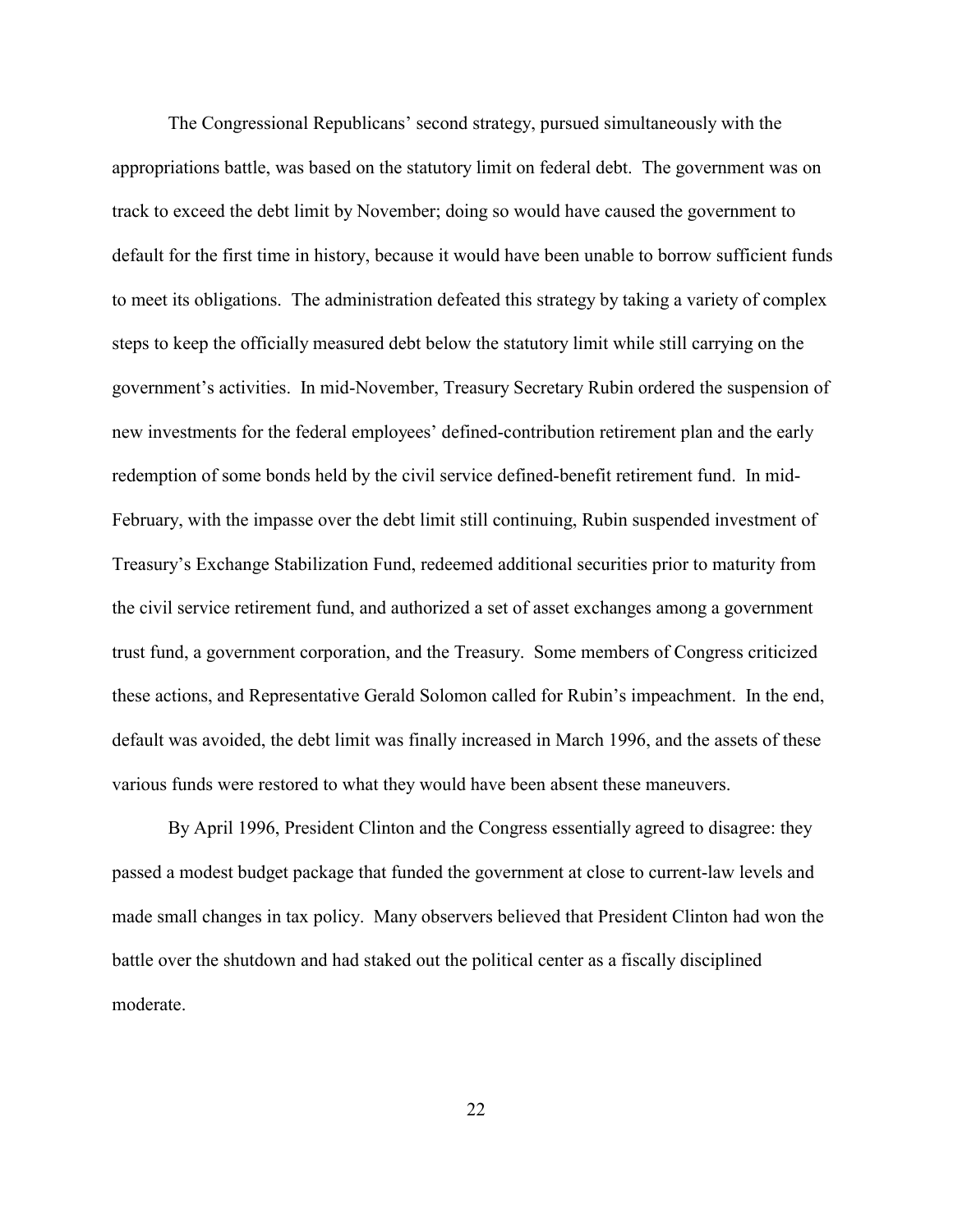#### *BBA97*

According to projections available in early 1997, deficits under then-current law would persist and eventually increase again, despite the sharp improvement in the fiscal outlook during the preceding several years. In February 1997, the administration put forward a budget designed to achieve balance in five years. Negotiations between the administration and Congress stalled until mid-March, when House Speaker Newt Gingrich expressed his willingness to scale back Republican tax-cut plans. Budget talks resumed in early April, and a deal had nearly been reached on an overall budget framework by May 1. Then the CBO told the administration and Congressional leadership that it was reducing its projection of budget deficits over the following five years by \$225 billion. Taking advantage of that last-minute windfall, negotiators announced the outline of an agreement the next day. Filling in the details of that outline proved to be a contentious undertaking. After two weeks of haggling, a complete budget deal was announced on May 15. But passing the specific bills needed to implement that deal involved further sparring and, eventually, compromise. At the end of July, the Taxpayer Relief and Balanced Budget Acts of 1997 passed by wide margins in both the House and Senate, and were signed into law by President Clinton in early August.

The CBO estimated that this legislation would produce much less deficit reduction than OBRA90 or OBRA93, but would lead to a balanced unified budget in 2002. Outlays were trimmed by nearly \$200 billion over the following five years, including a reduction in payments to Medicare providers and a modification and extension of the discretionary spending caps. But taxes were cut by about \$80 billion over the five-year period, including several new tax credits favored by the administration and a cut in the capital gains tax rate favored by Republicans. In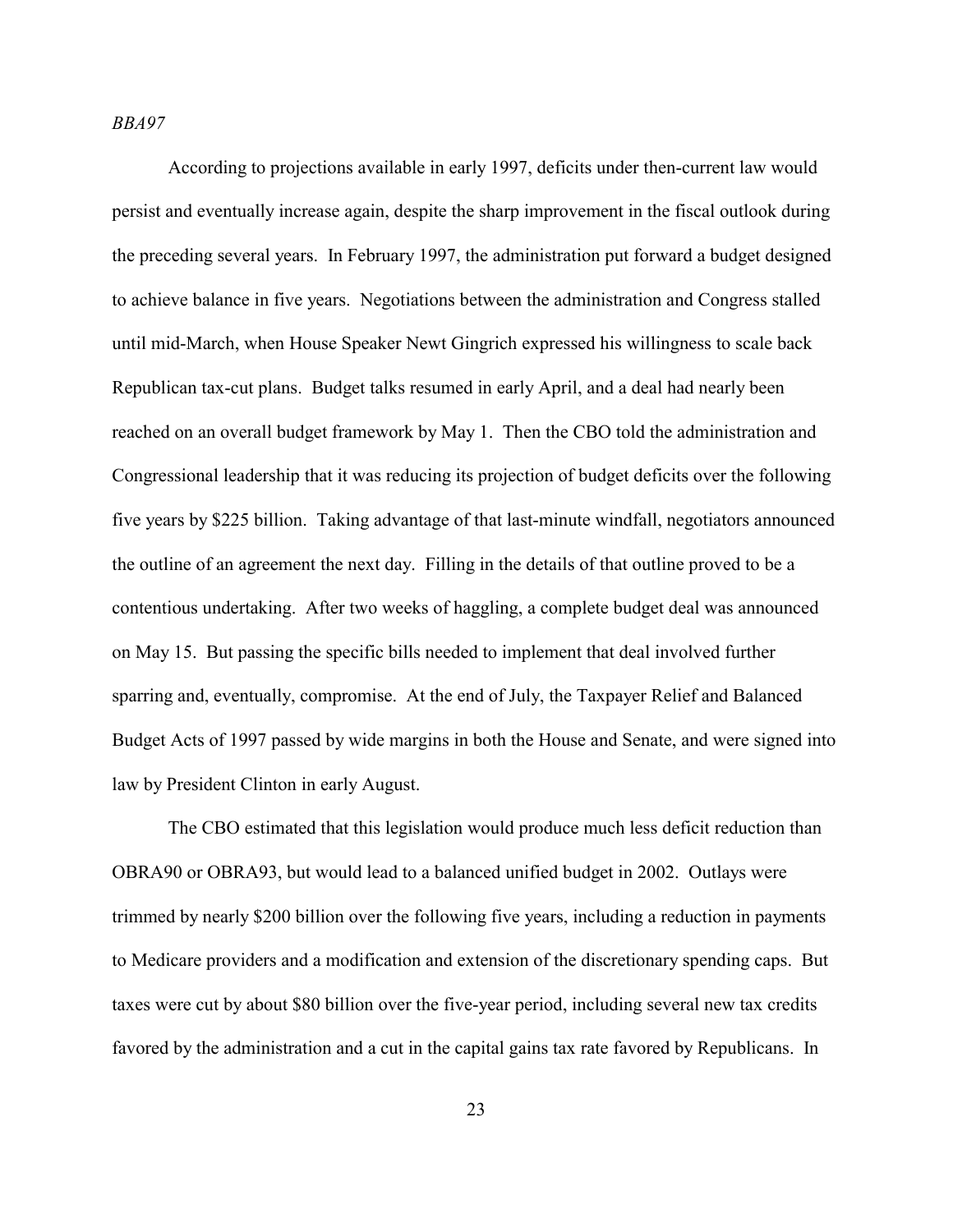retrospect, this law may have trimmed outlays by more than the CBO anticipated, because Medicare spending fell well below CBO projections in subsequent years.<sup>9</sup>

# **4. Entitlement Reform and Saving Social Security First**

Throughout the 1990s, many institutions, analysts, and commissions sounded the alarm about longer-term fiscal issues. The annual reports of the Social Security and Medicare Trustees projected that both systems were significantly out of actuarial balance, and would eventually require reform; new long-run budget models from OMB and CBO predicted exploding levels of debt after 2010; and generational accounts calculated both inside and outside the government showed large tax burdens on future generations. For example, the Social Security Trustees projected in 1997 (Board of Trustees, 1997) that Social Security outlays would rise from 11 percent of payroll in 1997 to 20 percent of payroll in 2075, requiring a 50 percent increase in the payroll tax if no other changes were made. At the same time, the CBO projected that total government expenditures would exceed revenues by as much as 17 percent of GDP in 2030 and that public debt would reach 100 percent of GDP in 2030.<sup>10</sup> Generational accounts published in

<sup>&</sup>lt;sup>9</sup> More than half of the five-year reduction in outlays was scheduled to occur in FY 2002, the target date for deficit elimination. Moreover, the net tax cut in FY 2002 was only about half of the net tax cut in either FY2001 or FY2003, owing to shifts in the timing of tax obligations.

<sup>&</sup>lt;sup>10</sup> CBO (1997) presents deficit projections for 2030 that range from 8 percent to 17 percent of GDP. The lower estimate assumes that discretionary spending grows at the rate of inflation, and therefore shrinks substantially as a share of GDP, and that there is no economic feedback between the budget deficit and other economic variables. The higher estimate assumes that discretionary spending remains constant as a share of GDP, and that—by soaking up national saving that otherwise would have been available for investment in productive plant and equipment—the deficit reduces economic growth.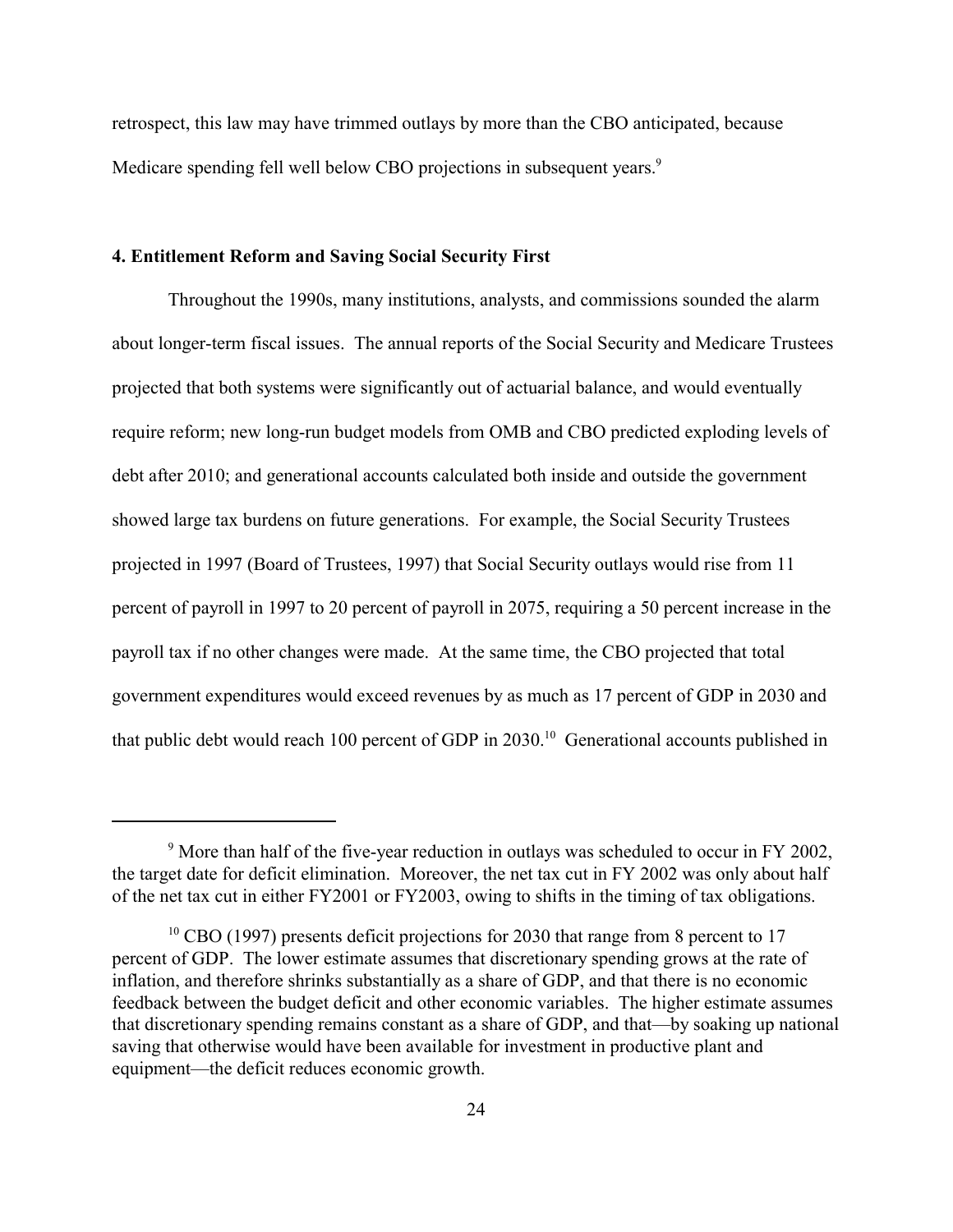the 1993 federal budget suggested that lifetime net tax rates would have to rise from 34 percent to 71 percent to sustain then-current fiscal policies. $11$ 

The primary causes of these projected long-term imbalances were—and continue to be—rising medical costs and the aging of the population. Declining fertility and rising life expectancy imply that the ratio of workers to beneficiaries will fall from 3:1 to 2:1 between 2000 and 2030 (Board of Trustees, 2001). Because longevity gains and low fertility rates are expected to persist, this is not simply a temporary phenomenon associated with the retirement of the baby boom generation, but rather the leading edge of a new plateau. Moreover, spending on medical care is projected to rise faster than GDP for decades to come due both to population aging and to the adoption of new medical technology.

# *Entitlement Commissions*

Three important commissions on entitlement reform during the 1990s considered changes in Social Security: the Bipartisan Commission on Entitlement and Tax Reform co-chaired by Senators Bob Kerrey and John Danforth, the 1994-1996 Advisory Council on Social Security chaired by Edward Gramlich, and the 1997-1998 National Commission on Retirement Policy cochaired by Senators John Breaux and Judd Gregg and Congressmen Jim Kolbe and Charles Stenholm.

### Kerrey-Danforth

<sup>&</sup>lt;sup>11</sup> See Auerbach, Gokhale and Kotlikoff (1994) for a description of these estimates.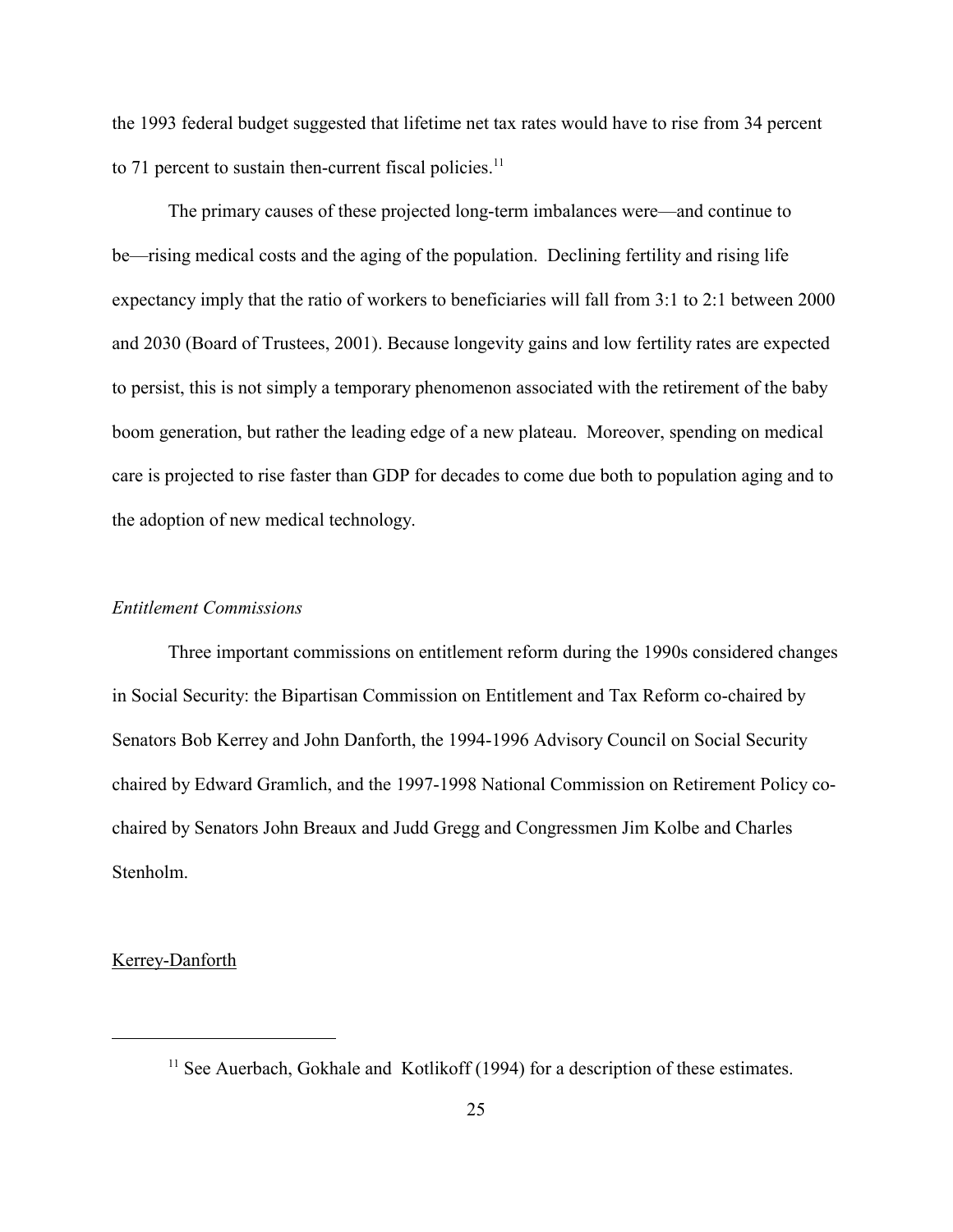In order to secure Senator Kerrey's decisive vote for the 1993 budget agreement,

President Clinton agreed to create a commission on entitlement reform and appoint the Senator as chairman. The commission set for itself the goal of developing a package of revenue and spending measures that would bring Social Security into long-run balance and hold the unified budget deficit at its 1995 level relative to GDP in the long run. In December 1994, the commission issued a staff report summarizing entitlement and tax reform options. The Social Security options included raising the age of eligibility for full benefits, reducing cost-of-living adjustments and spouses' benefits, subjecting more benefits to taxation, and diverting a portion of the Social Security payroll tax into mandatory private retirement accounts. Not all of these options would have been required to bring the system into balance, but they are representative of the approaches that were generally under consideration at the time. The Medicare options included imposing a new monthly premium for beneficiaries and increasing the deductible from \$100 to as much as \$1200. The options on the revenue side included eliminating deductions for state and local taxes and for charitable contributions.

A majority of commission members voted against the proposals ultimately put forth by Senators Kerrey and Danforth (Bipartisan Commission, 1995), and Congressional leaders and administration officials distanced themselves from the commission's findings. For example, incoming House Speaker Newt Gingrich responded to the proposals by saying "I think Social Security is off the table for the foreseeable future. We have so many other more pressing and more immediate problems and we ought to focus on the ones that are immediate, not the ones that are 20 years outî (*Washington Post*, December 12, 1994, page A8). White House Chief of Staff Leon Panetta stated that the administration was opposed to any proposal for reducing Social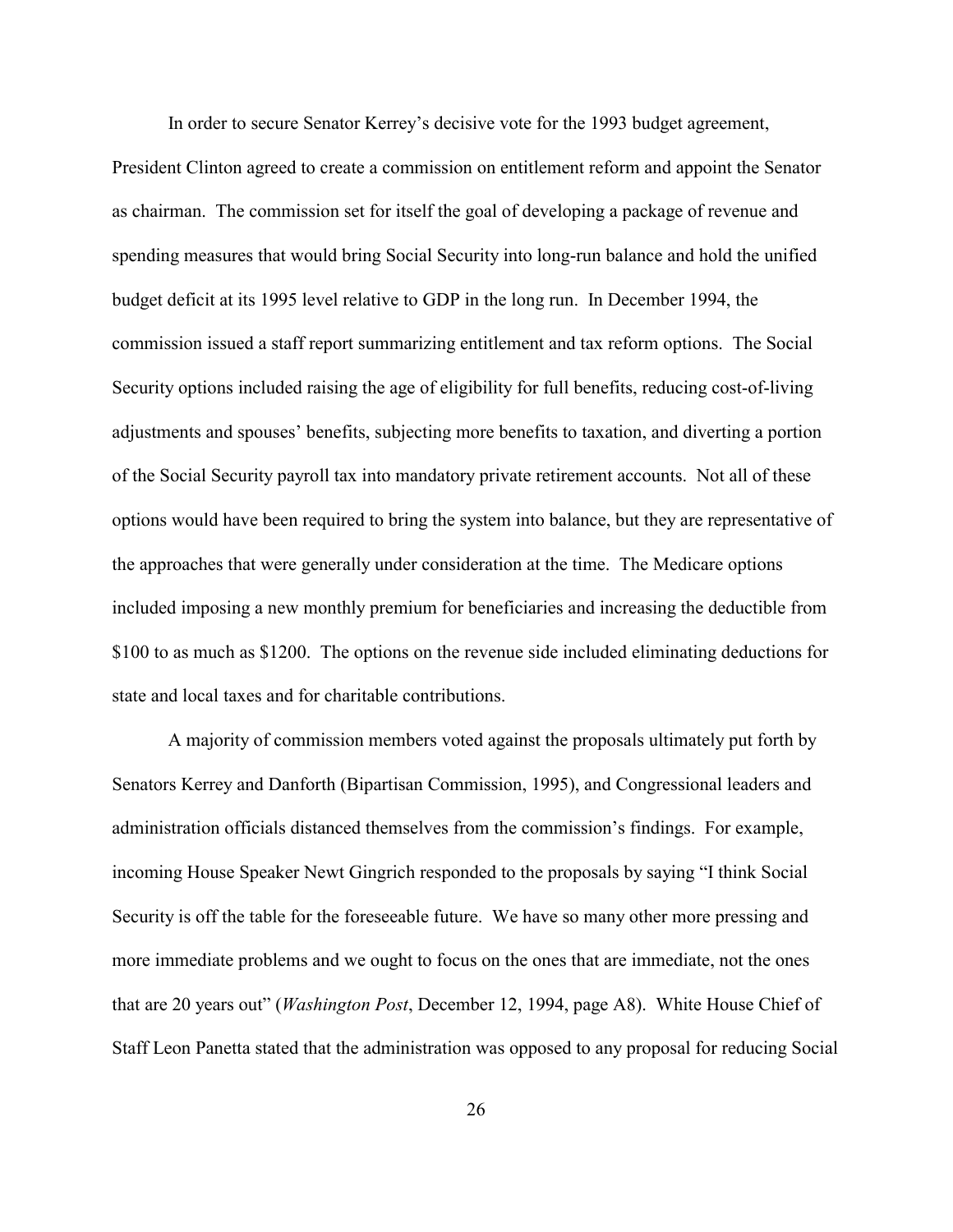Security spending *(Washington Post*, December 15, 1995, page A18). Nonetheless, Senator Kerrey and commission member Senator Alan Simpson went on to introduce Social Security reform legislation based on the commission's work.<sup>12</sup> The Kerrey-Simpson bills gradually raised the early retirement age from 62 to 65 and the age of eligibility for full benefits to 70, reduced cost of living adjustments for Social Security, and shrank benefits for spouses. The legislation also permitted 25 percent of the Social Security trust fund to be invested in private-sector stocks and bonds, and gave workers the option of diverting 2 percentage points of their payroll tax payments to individual investment accounts in exchange for lower Social Security benefits.

#### Social Security Advisory Council

Secretary of Health and Human Services Donna Shalala appointed the second major commission, the 1994-1996 Advisory Council on Social Security, in response to a legal requirement that an advisory council be empaneled every four years to review the Trustees<sup>'</sup> estimates and comment on relevant policy issues.<sup>13</sup> This particular advisory council was given an usually broad mandate and charged with reviewing Social Security's long-run financing, the equity and adequacy of benefits, and the relative roles of the public and private sectors in the provision of retirement income. The 13-member committee was chaired by Edward Gramlich and followed the traditional practice of including three representatives from organized labor,

<sup>&</sup>lt;sup>12</sup> Senator Danforth retired from the Senate at the end of 1994.

<sup>&</sup>lt;sup>13</sup> By tradition, the quadrennial advisory councils in turn sponsored technical review panels that examined the assumptions and methods underlying the Trustees' estimates of actuarial imbalance. The 1994 legislation making Social Security an independent agency eliminated the quadrennial advisory councils and replaced them with a more permanent advisory board.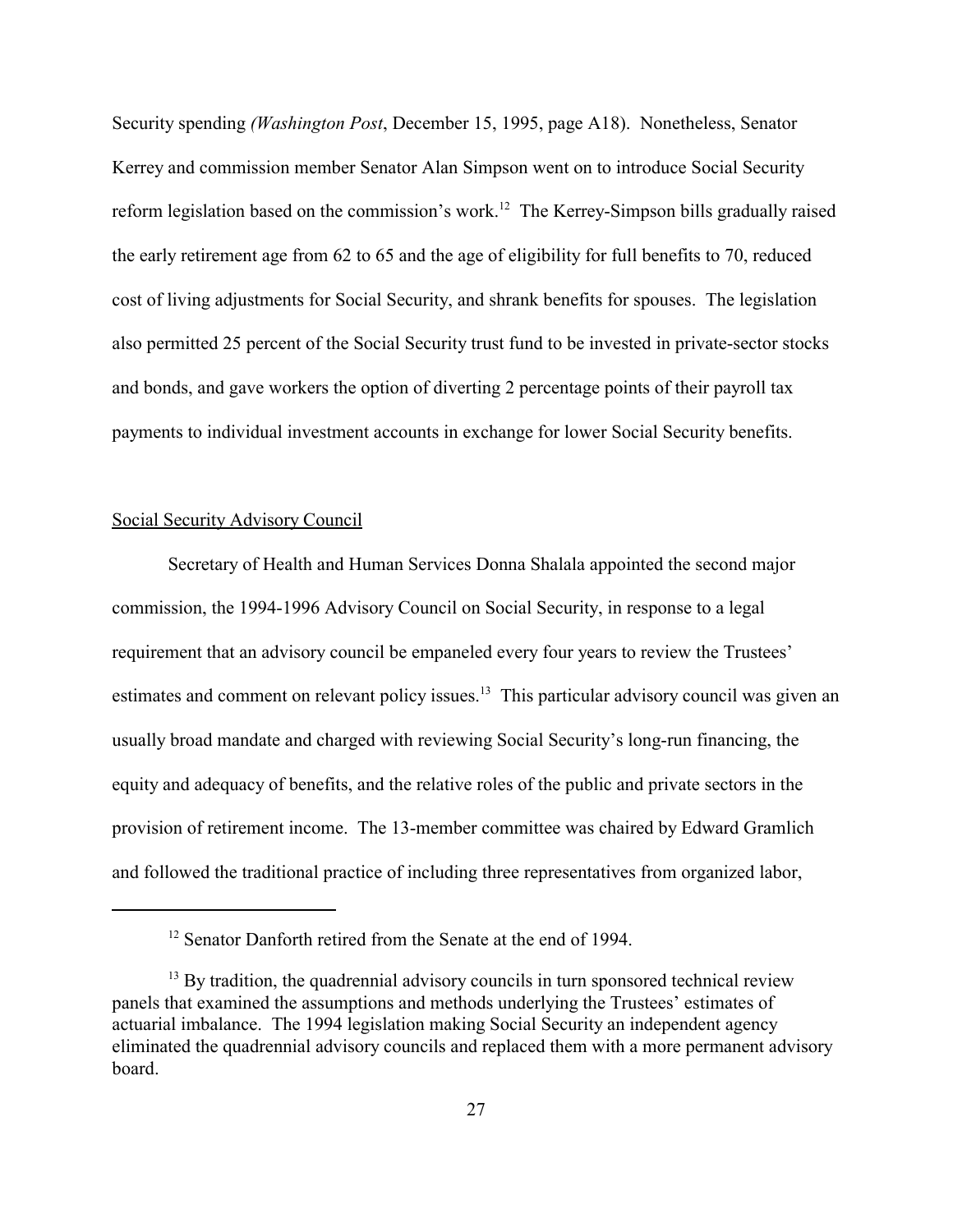three representatives from the employer community, and other experts. The council intended to complete its work by the end of 1995, but the breadth of its mandate and the contentious nature of its discussions led it to delay its final report until January 1997.<sup>14</sup>

The members of the advisory council came to consensus on three key issues.<sup>15</sup> First, there should be substantially more advance funding of Social Security's long term obligations in order to boost national saving. Second, equity investments should play an important part in Social Security reform. And third, reform should not only meet the traditional goal of bringing the system into 75-year balance, but also leave the ratio of the trust fund to annual benefits stable at the end of the 75-year period. However, council members disagreed quite strongly about the way in which these changes should be implemented, splitting into three factions with different recommended solutions for Social Security's long-run financing problem.

Six of the thirteen council members, led by former Social Security Commissioner Robert Ball, favored a plan that aimed to preserve the present Social Security benefit structure as much as possible. The key feature of this plan was investing 40 percent of the Social Security trust fund in equities instead of the special Treasury bonds traditionally held by the trust fund. Because equities are projected to earn a higher expected return than bonds, this change in the trust fund's portfolio would be scored as achieving 75-year solvency with relatively small

<sup>&</sup>lt;sup>14</sup> Schieber and Shoven (1999) provide a fascinating account of these discussions.

<sup>&</sup>lt;sup>15</sup> In addition to the issues we highlight, the advisory council also reached a consensus on restructuring Social Security family benefits, extending mandatory coverage to all state and local government workers, extending the period over which the indexed annual wage is computed, accelerating the increase in the age of eligibility for full retirement benefits, and revising the income taxation of Social Security benefits. See 1994-1996 Advisory Council (1997) for details.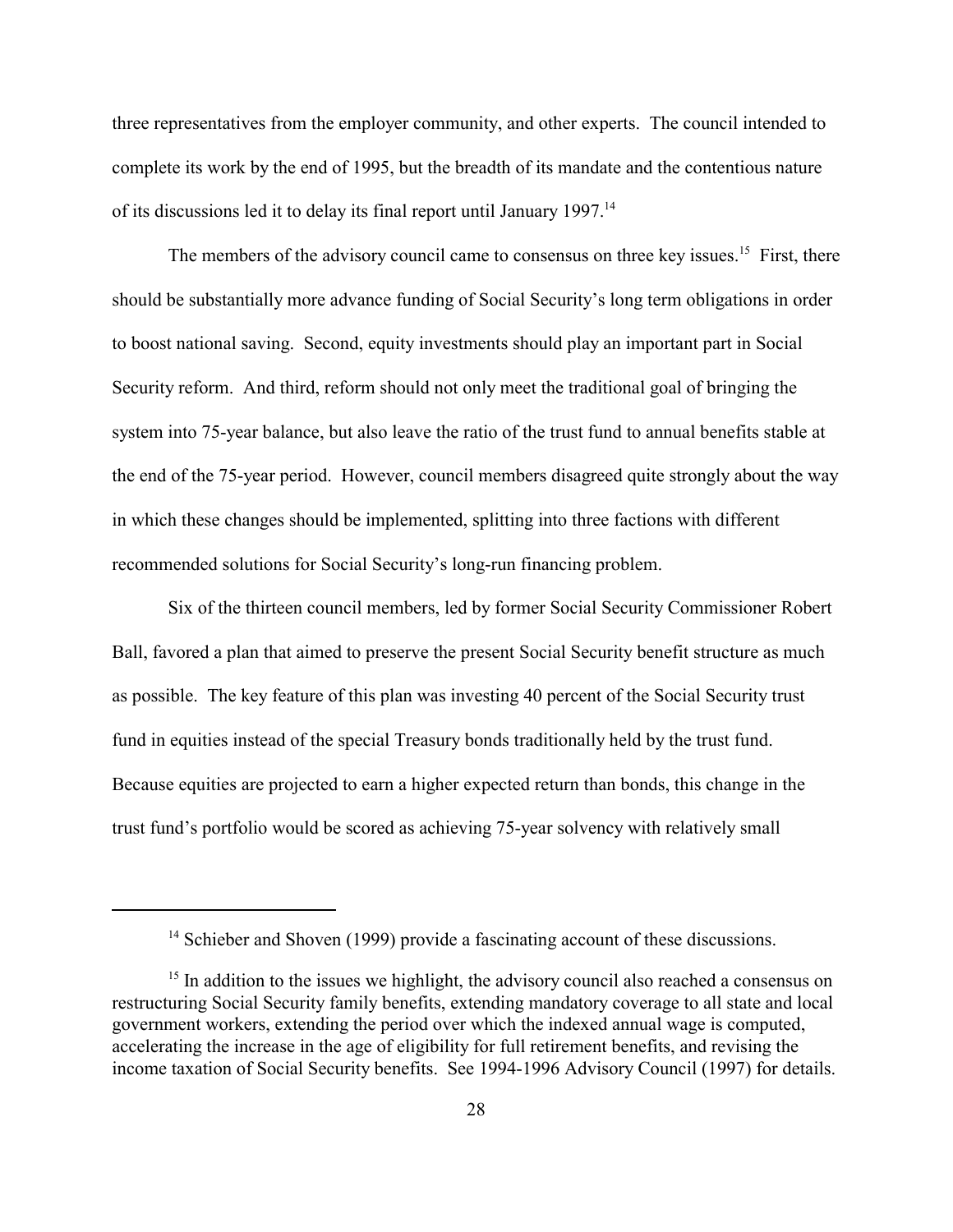changes in revenues and benefits.<sup>16</sup> To prevent the system from ultimately drifting out of balance, the plan also proposed raising the payroll tax by 1.6 percentage points beginning in 2045.

Two members, led by council chairman Gramlich, proposed adding individual accounts on top of the existing Social Security system. In contrast with the Kerrey-Simpson individual account proposal, this plan maintained the entire 12.4 percent payroll tax for the traditional defined-benefit program, which meant that its benefit cuts did not have to be as deep. The individual accounts were to be funded by mandatory additional contributions of 1.6 percent of covered payroll, which it was hoped would represent additional national saving. Individuals would choose how to allocate their account balances among a limited number of equity and bond index funds.17

Five council members, led by Sylvester Schieber and Carolyn Weaver, proposed much larger individual accounts. They suggested that 5 percentage points of the payroll tax be diverted to individual accounts; another 5 percentage points would provide a flat benefit to all retirees at about two-thirds of the poverty line; and the remaining 2.4 percentage points would be used to continue survivor's and disability insurance. Additional tax revenue equal to 1.5 percent of payroll for the next 75 years would be needed to fund the transition to this system.

 $16$  In the final report, the supporters of this plan did not actually recommend equity investments. Instead, they wrote that the plan "envisions, after a period of study and evaluation, the possibility of large-scale investment of [Social Security trust fund] monies in the equity market in order to help bring the program into balance." There was no recommendation for eliminating the actuarial imbalance if equity investments were not ultimately pursued.

<sup>&</sup>lt;sup>17</sup> Gramlich (1998) explains the reasoning behind this plan.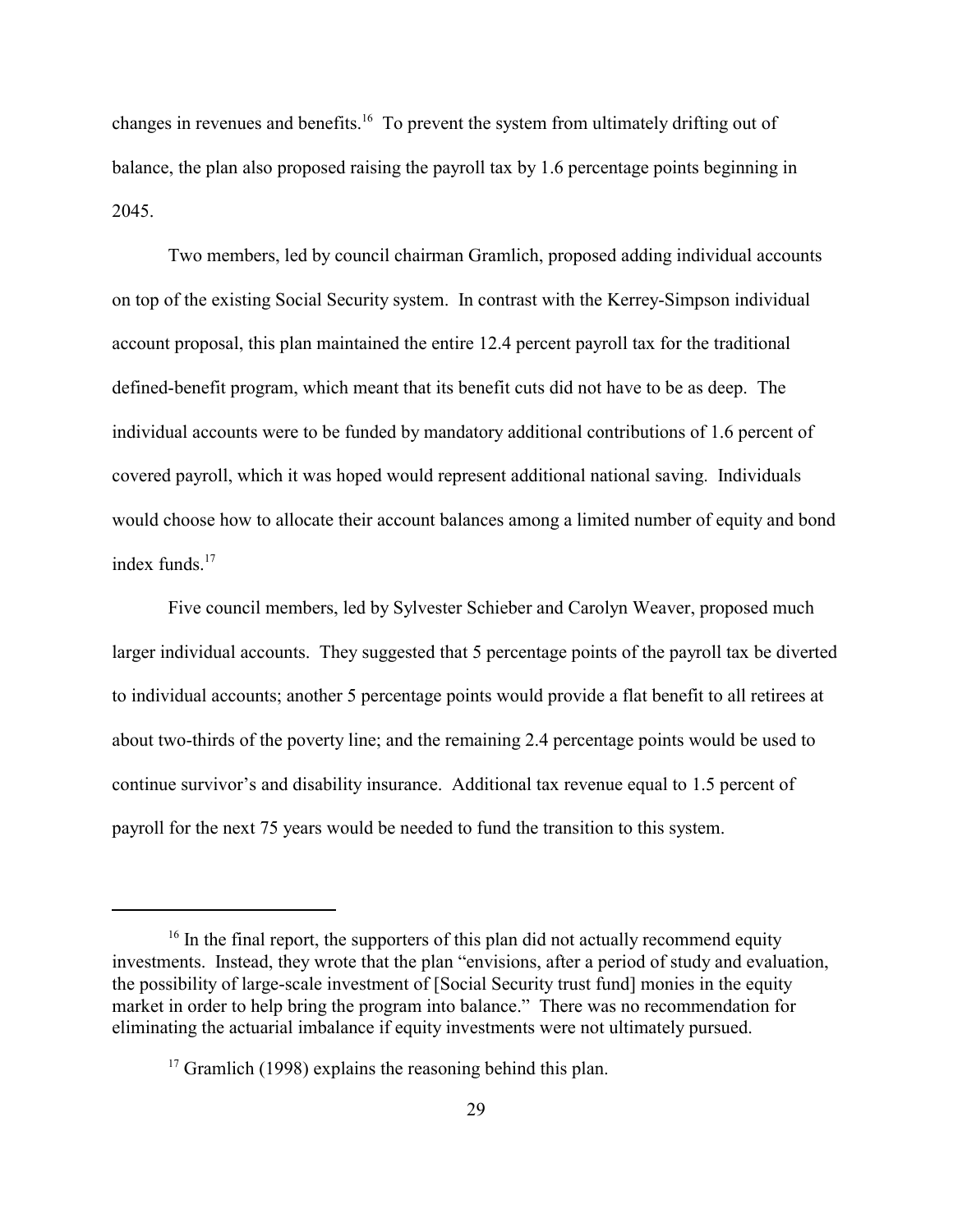The Gramlich Commission struggled to reach consensus around a single plan, but eventually published a final report that reflected these three starkly different visions of Social Security reform. Ironically, the commission may have been considerably more valuable for not having reached consensus, because its analysis of these three alternatives served as a valuable launching pad for future analysis, including the work of Clinton administration staff.<sup>18</sup> It is also worth noting that, despite the divisions on the commission, the majority of members supported some sort of individual accounts as part of Social Security. Thus, the idea of individual accounts had, in a few short years, made a remarkable transition from the white papers of libertarian think tanks to the mainstream policy debate.

# Breaux-Gregg-Kolbe-Stenholm

Unlike the first two commissions, the Center for Strategic and International Studies<sup>7</sup> National Commission on Retirement Policy was not government-sponsored, although its cochairs Senators Breaux and Gregg and Congressmen Kolbe and Stenholm were committed to introducing the commission's ultimate recommendations in legislation. The group was launched in January 1997 and released its proposal in May 1998. It recommended diverting 2 percentage points of the payroll tax to create individual accounts. To rectify the imbalance in the traditional system (made even deeper by the carve-out of tax revenue), the plan raised both the normal and early retirement ages, assumed that further cost-reducing changes would be made to the

<sup>&</sup>lt;sup>18</sup> Another reason why the report was so valuable was that it incorporated a great deal of analytical material developed under the direction of Harry Ballantyne and Steve Goss, Chief Actuary and Deputy Chief Actuary, respectively, at the Social Security Administration, as well as by the members of the technical review panels.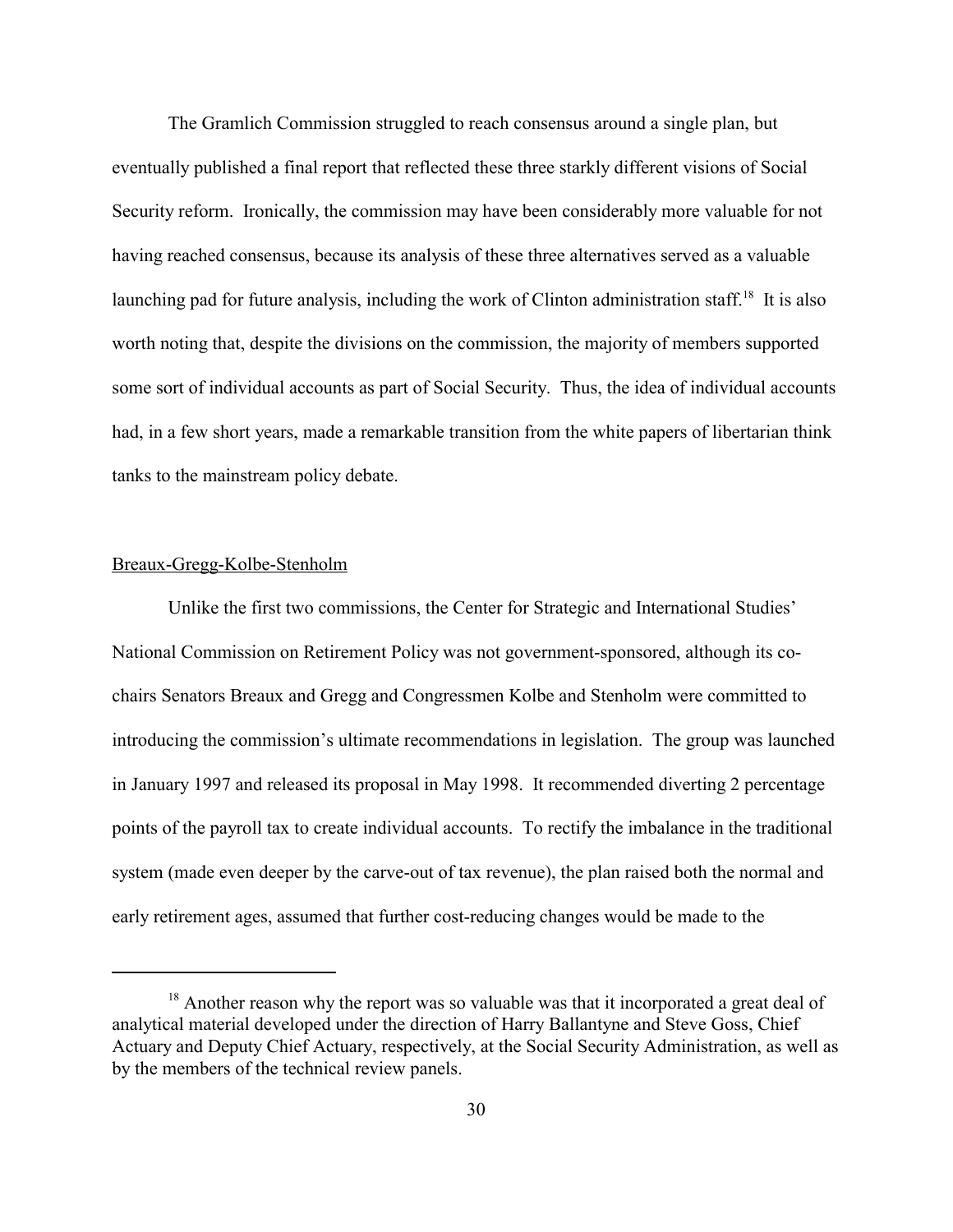consumer price index, and reduced benefit levels by altering the formula that translates lifetime earnings into benefits. In order to shield low-income households from some of the benefit cuts, the plan introduced a new minimum benefit for workers with at least 20 years of earnings. This benefit increased from 60 percent to 100 percent of the poverty line as a worker's years of earnings increased from 20 to 40, so a household headed by a worker with 40 years of earnings would never fall below the poverty line.

Despite the persistent belief during this period that current fiscal policy was not sustainable in the long run, none of these proposals came close to being enacted. Quite understandably, the need to reform a system that was projected to remain solvent for at least another 30 years to second place on the political agenda to the urgency of addressing the nearterm fiscal deficits.<sup>19</sup>

### *Social Security*

Within the White House, serious consideration of tackling long-run entitlement issues began in the middle of 1997. During the preparations for his second inaugural address, President Clinton had told his advisers that he wanted to make strengthening Social Security one of his top goals for his second term. In addition, Congress was insisting on creating a Medicare commission as part of the 1997 budget agreement, and the administration needed to decide how to respond. Most important, the administration realized that its next budget projections would

<sup>&</sup>lt;sup>19</sup> The other important piece of Social Security legislation during this period was introduced by Senator Moynihan. It proposed to cut the payroll tax and gave workers the option of using the tax savings to fund an individual account, in which case their contribution would be matched by the employer share as well. The plan also included various benefits cuts and, in the long run, increased the payroll tax to 13.4 percent of payroll.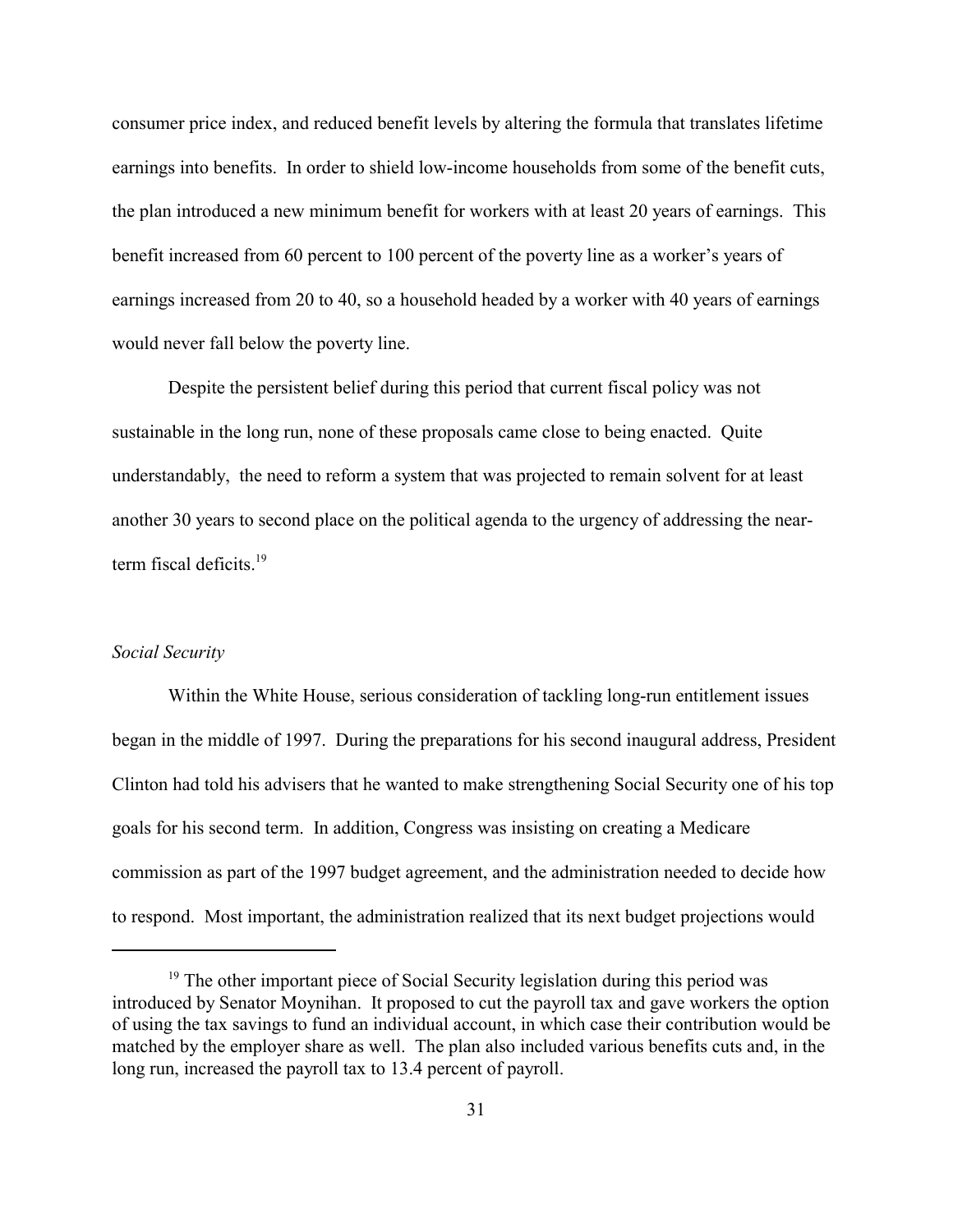include substantial unified surpluses between 2002 and 2007. Because these surpluses would fall within the ten-year budget window, the administration would need to propose a policy for allocating them.

This imminent end to the era of deficits was viewed by the administration as creating both opportunities and dangers. On one hand, the availability of surpluses gave the administration the freedom to contemplate new ambitious goals. On the other hand, President Clinton had successfully headed off Republican calls for deep tax cuts during the previous five years by calling for fiscal responsibility and deficit reduction. In an era of surpluses, it was harder to see what strategy would be more popular than Republican tax cuts, which were viewed by the administration as likely to have adverse distributional consequences and to reduce national saving at a time when the country should be saving more to prepare for the retirement of the baby-boom generation.

### Political Pressures

The administration's economic team met throughout the summer and fall of 1997 to consider tax reform options, strategies for the new surplus era, and entitlement reform. Although these meetings initially were conducted on separate tracks, it was realized eventually that these topics were closely related, and the three topics were merged into a single set of "special issues" meetings that focused on ways to use the projected surpluses.

At an early point in this process, the President's health advisers argued that fundamental Medicare reform should not be pursued aggressively. These advisers believed that the combination of population aging and rising health costs per beneficiary made Medicare's long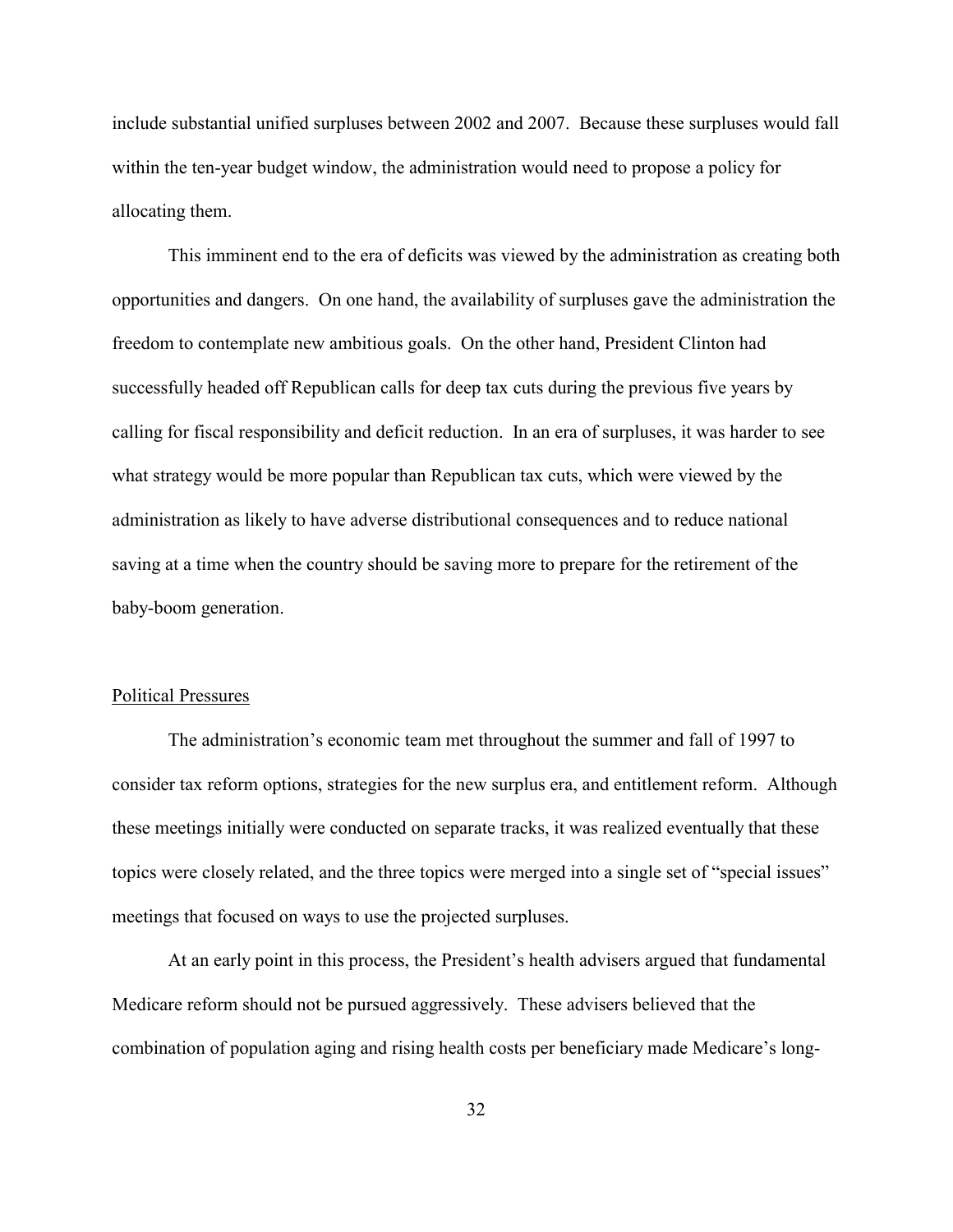term financing problems too large to resolve at that time. They also felt that the 1997 budget agreement already embodied many of the steps that the administration was ready to embrace with respect to Medicare reform.

Fundamental tax reform was also viewed as having substantial political and economic risks. First, if the President opened the door to a major tax bill, the administration might well lose control of the process to Congress. Then, a flat-tax plan with significant revenue loss (and therefore a negative effect on national saving) and adverse distributional consequences could have become the focus of the debate. Second, any reform that simplified the tax code or encouraged saving to a significant degree would likely create millions of losers as well as millions of winners, even with the commitment of substantial surplus funds. Lastly, no particular tax reform proposal ever gathered momentum among the economic team.

In contrast, there was considerable enthusiasm among the economic team for undertaking Social Security reform. This enthusiasm stemmed in part from the plausible reform alternatives laid out by the Gramlich Commission and in part from the Rooseveltian legacy for the President that would come from putting Social Security on secure ground for the coming century. But the President's advisers also believed that proposing to use the surpluses for Social Security reform was more likely than the other alternatives to block both tax cuts and new spending. Thus reforming Social Security could do double duty – helping to solidify the improving budget outlook—President Clinton's most important economic accomplishment—by permitting the projected surpluses to feed through to national saving, and facilitating the rejuvenation of the nation's most important social program. Indeed, the economic team believed that even in the

33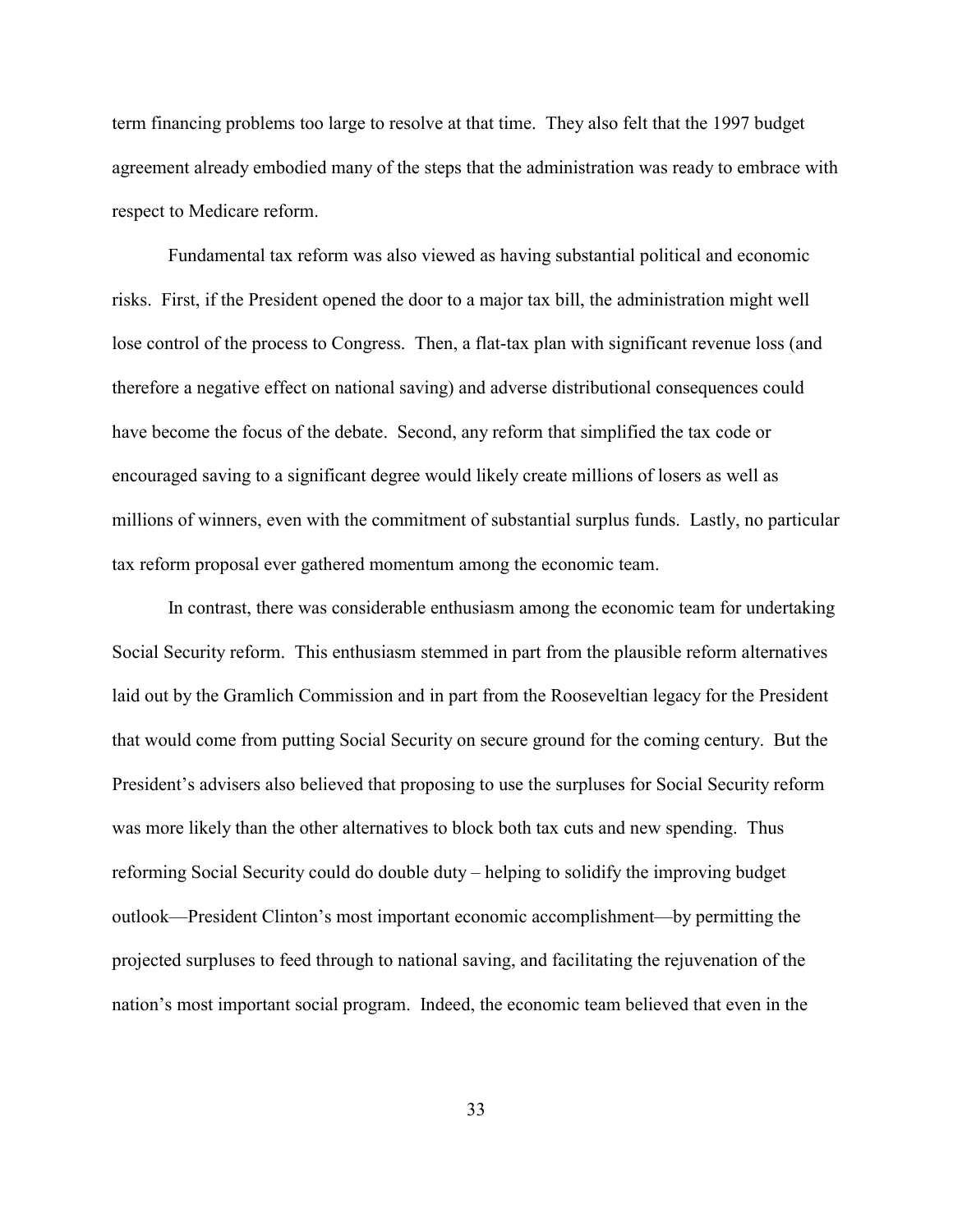likely event that the reform effort failed, the debate over Social Security reform would be healthy in and of itself, and could go a long way toward maintaining fiscal discipline.

The administration's economic team was also aware of a significant group within the Democratic Party that downplayed the need for Social Security reform, partly in order to prevent radical change in the program. This group emphasized that, under the Social Security Trustees' low-cost assumptions, the system remains solvent throughout the 75-year projection period. Given this possibility that the existing system might be viable, why open the Pandora's box of "reforming" the crown jewel of American social programs? The administration's economists gave less weight to this argument for two reasons. First, the low-cost projections assume that a large number of factors such as fertility growth, mortality rates, immigration, and economic growth all turn out much better than expected—which presumably has very low probability. Second, recent research by academic demographers (for example, Lee and Tuljapurkar, 1998) suggests that longevity would likely increase more rapidly than projected by the Social Security Trustees, which would raise the costs of the program. Thus, the distribution of possible outcomes seemed weighted toward a worse, not a better, financial situation than projected by the Trustees.

In a similar way, some observers noted that the Social Security Trustees' assumption of 1.6 percent annual GDP growth in the long run was far below the 3.1 percent annual average growth experienced in the last 30 years, and argued accordingly that the Trustees were being much too pessimistic about growth.<sup>20</sup> This argument missed the point that the growth of the labor force is projected to slow from its current pace of about 1 percent per year to approximately

 $20$  The numbers in this paragraph are taken from the 2001 Trustees' Report.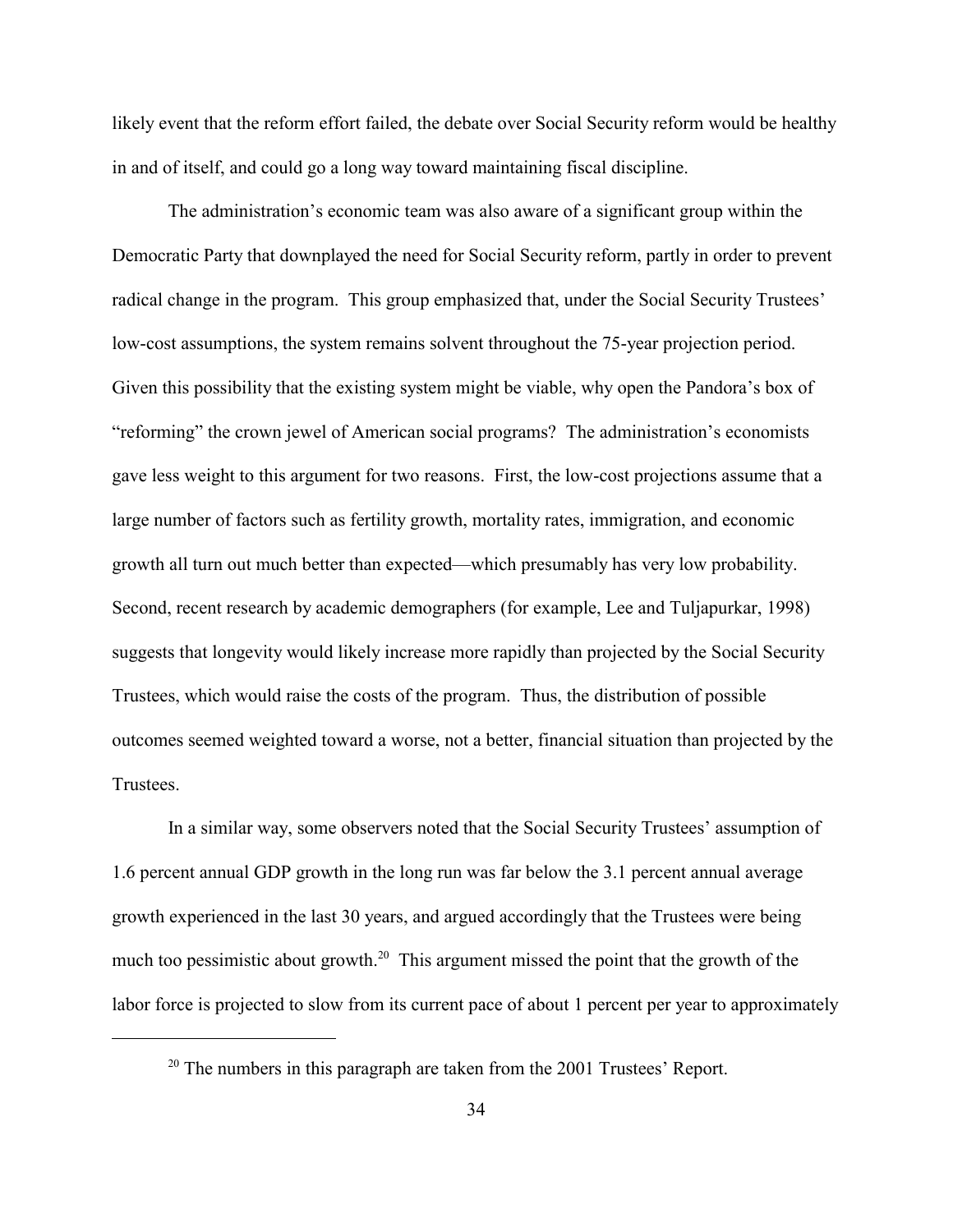zero when the baby-boom generation begins retiring in earnest. GDP growth can be decomposed into the sum of the growth of the labor force (the number of workers) and the growth of productivity (output per worker). The Social Security Trustees are assuming that productivity growth in the long run will roughly match its 1.5 percent annual historical average. With the growth of the labor force dropping to about zero, productivity growth would have to roughly double from its historical average rate in order for GDP growth to be maintained at its historical average pace. Moreover, faster economic growth has limited ability to improve Social Security's finances in the long run because a retiree's initial level of Social Security benefits is indexed to aggregate wage growth during his or her working years. It is only because benefits after retirement are indexed to inflation rather than wages that economic growth improves the actuarial standing of the system.

# National Saving

The goal of increasing national saving was central to the administration's thinking about Social Security reform. Conventional wisdom indicates that the nation should save more now in preparation for the retirement of the baby boom generation. With lower fertility and rising longevity, the output generated by each worker will need to support the consumption of a larger number of workers and retirees in the future than it does today. The nation can smooth consumption in the face of this rising dependency burden by setting aside a larger share of current output as saving, thereby increasing the future capital stock and making future workers more productive.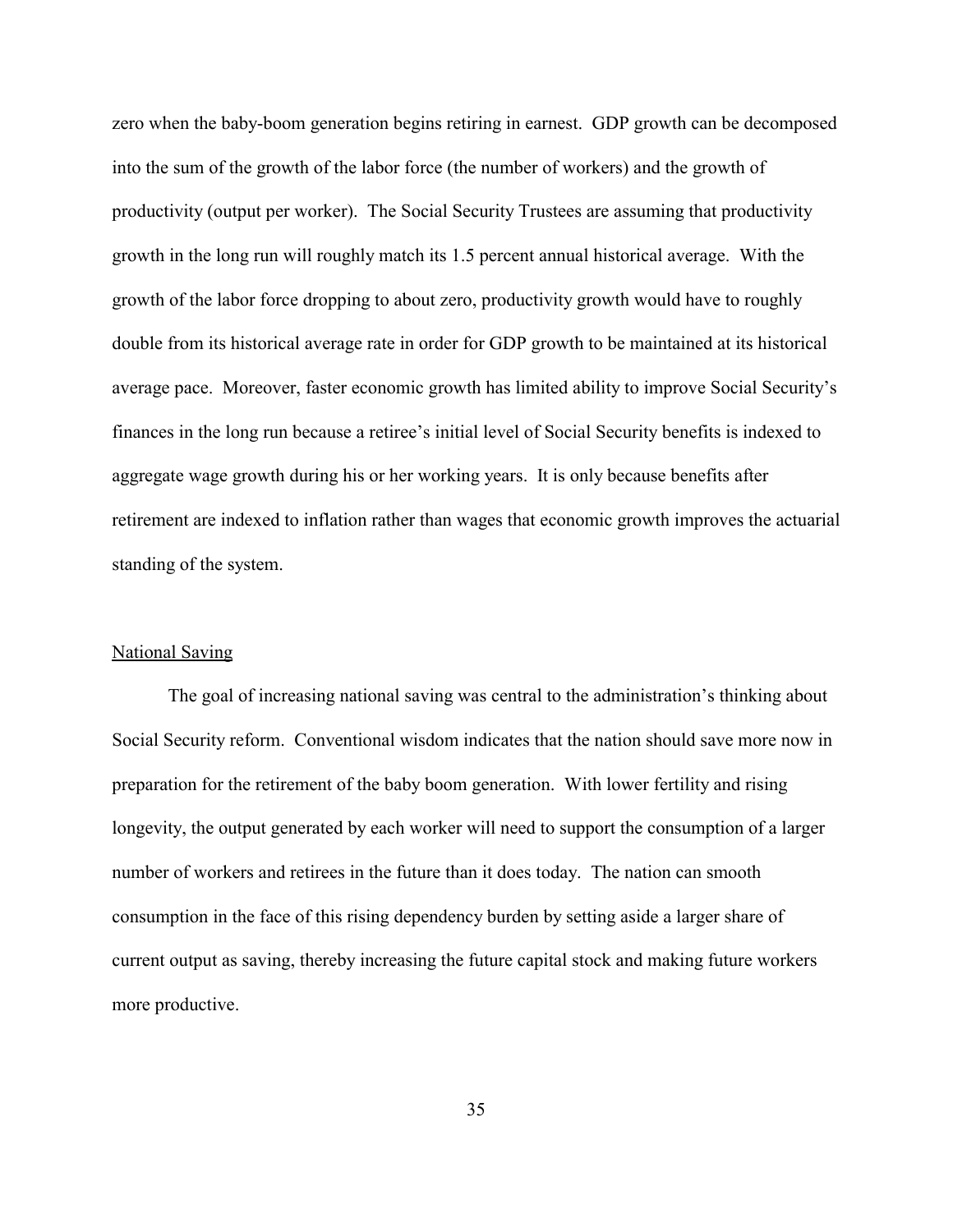Despite this rationale, the economic case for increasing national saving is less clear cut than one might think. The fundamental issue is whether current generations should consume less in order to increase the well-being of future generations. In the absence of population aging, determining the optimal amount of saving involves balancing two considerations. On one hand, because future generations will benefit from gains in productivity over time, they are likely to be substantially better off than current generations. On the other hand, because foregone consumption compounds at the marginal product of capital, it is relatively inexpensive for current generations to provide additional resources for future generations.

Population aging introduces three additional considerations into the analysis. First, the increase in the dependency ratio caused by population aging will reduce the standard of living of future generations relative to what it would be without population aging, suggesting that additional resources should be transferred to future generations and therefore that additional saving would be desirable. Second, the slowdown in population growth will increase the capitallabor ratio, and therefore depress the return on capital; the lower return on capital suggests that less saving would be desirable (Cutler, Poterba, Sheiner and Summers, 1990). Elmendorf and Sheiner (2000) use simulations to quantify these effects and conclude that the United States probably should not undertake substantial additional saving in response to the anticipated demographic shock. A third consideration is that tax rates would have to rise significantly over time to fund current-law benefits on a pay-as-you-go basis. For example, current projections imply that the Social Security payroll tax rate would have to rise from its current level of 12.4 percent to about 18 percent by 2070, an increase of roughly half. Since deadweight loss rises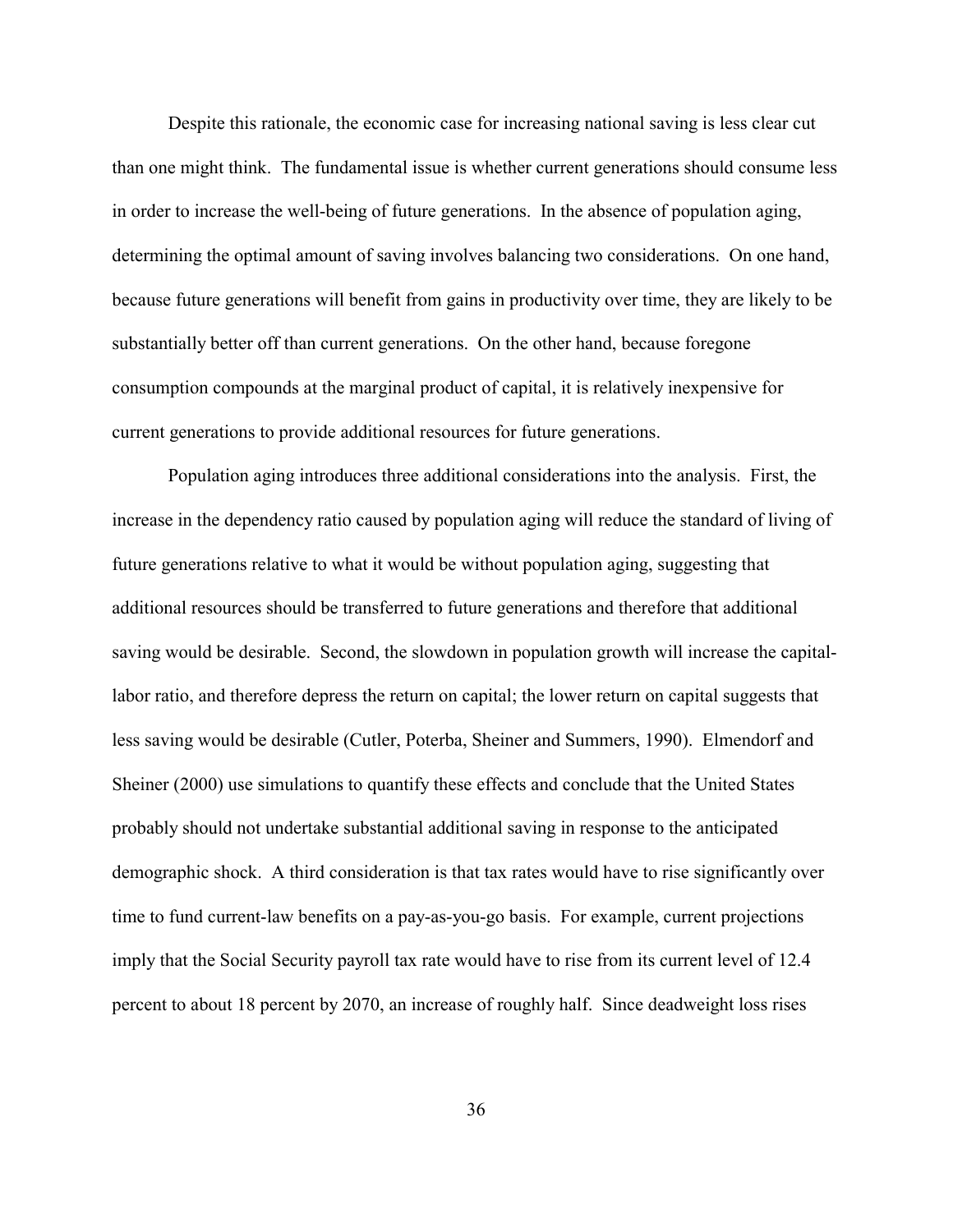with the square of the tax rate, economic efficiency would be increased by raising taxes on current workers in order to decrease required future tax rates.

Quite aside from issues of population aging, many economists believe that a number of factors are causing U.S. national saving to be too low. For example, households may be shortsighted in their preparation for retirement, government policies may discourage saving by imposing a tax on capital income (interest, dividends, and capital gains), pay-as-you-go retirement programs like Social Security may crowd out private saving, and positive externalities from capital accumulation may drive the social return to saving above the private return.

It is very difficult to predict the impact of a given Social Security reform plan on national saving. For example, if budget policy is made with the aim of balancing the unified budget, any increase in Social Security surpluses will result simply in additional spending or tax cuts in the non-Social Security part of the budget. Similarly, households may respond to Social Security reform by changing their own saving in ways that offset additional saving generated directly by the reform plan. Elmendorf and Liebman (2000) estimate the effect on national saving of seven different approaches to Social Security reform and show that the effects of alternative reforms depend critically on how households and the rest of the federal budget respond to reform.

## *Saving Social Security First*

Before the January 1998 State of the Union address, the administration's economic team presented President Clinton with three options for pursuing Social Security reform. The first was to make a surprise announcement of a complete reform plan in the State of the Union address. The second was to name a commission to produce a reform plan in a short time, with the aim of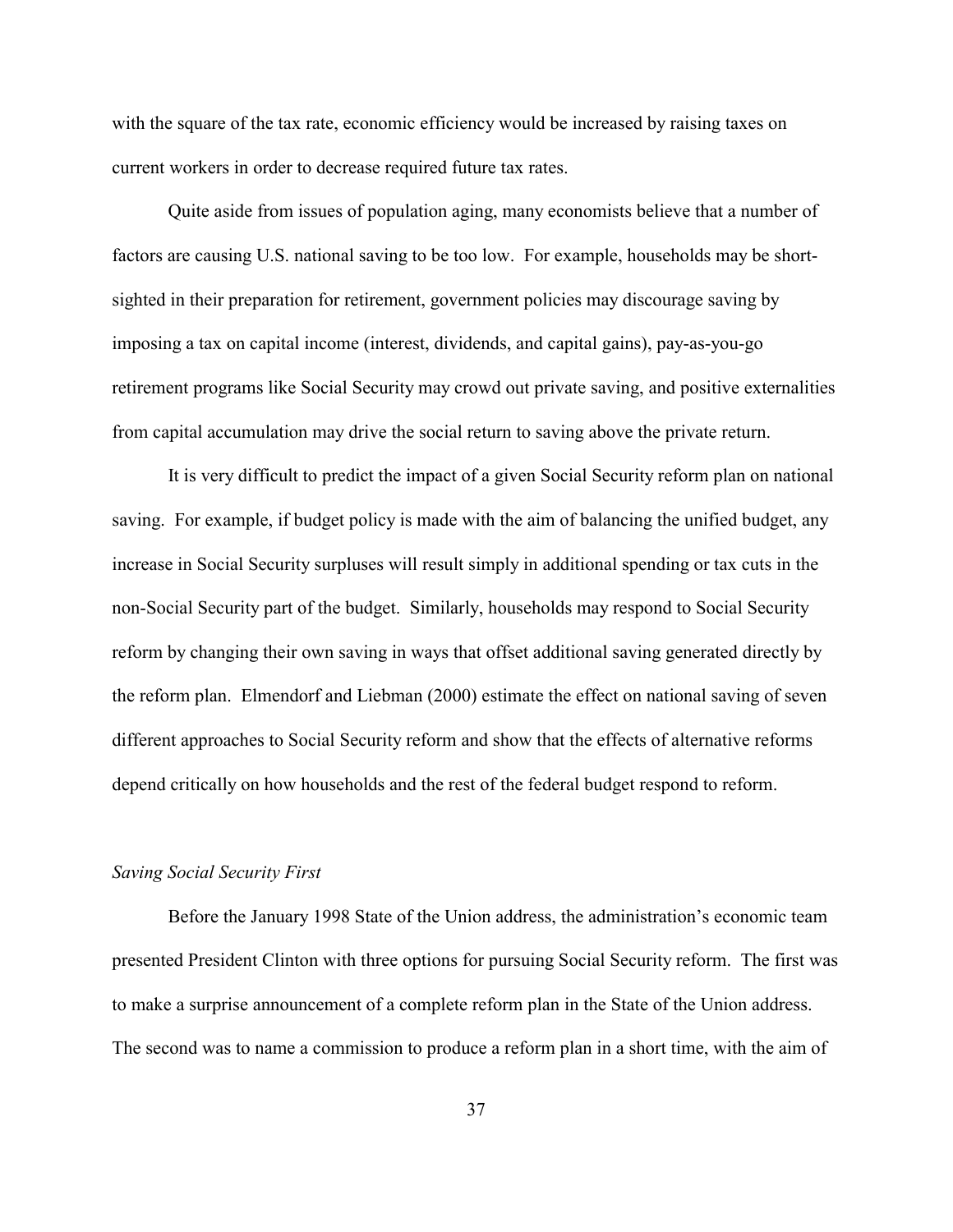engaging the Republican leadership in high-level negotiations in Spring 1998. The third was to launch a year of public education, with the aim of releasing a proposal after the fall 1998 Congressional elections, possibly in the 1999 State of the Union address.

As work progressed, the discussion ultimately focused on two possibilities. One was to allocate a specific percentage of the surplus to the Social Security trust fund and announce the date to which trust fund solvency would be extended by this action; the other was to reserve the entire surplus pending Social Security reform. The administration viewed the first proposal as a more dramatic announcement and an approach that would free up the remainder of the surplus for other priorities. But reserving all of the surplus was seen as a simpler and more sustainable message than announcing that some seemingly arbitrary fraction should be reserved. Moreover, it avoided the risk that a specific proposal to allocate surpluses to the trust fund would serve simply as a lightning rod for criticism and end up reducing the chance of achieving reform.

The administration ultimately adopted the second option, a strategy that became known as ìSave Social Security First.î In the State of the Union address, President Clinton announced that his budget would reserve all of the projected unified budget surpluses pending Social Security reform. This strategy did not mean that the entire surplus would necessarily be used for reform, but rather that the President would not support other uses of the surplus—either for tax cuts or spending increases—until reform was accomplished and it became clear how much of the surplus was needed to finance that reform. Thus, the policy was intended both to preserve the projected surpluses in case they were needed to finance the transition to a more fully funded Social Security system, and to provide the reward of being able to use the remaining surpluses for tax cuts or more spending as an incentive to Congress for tackling Social Security reform.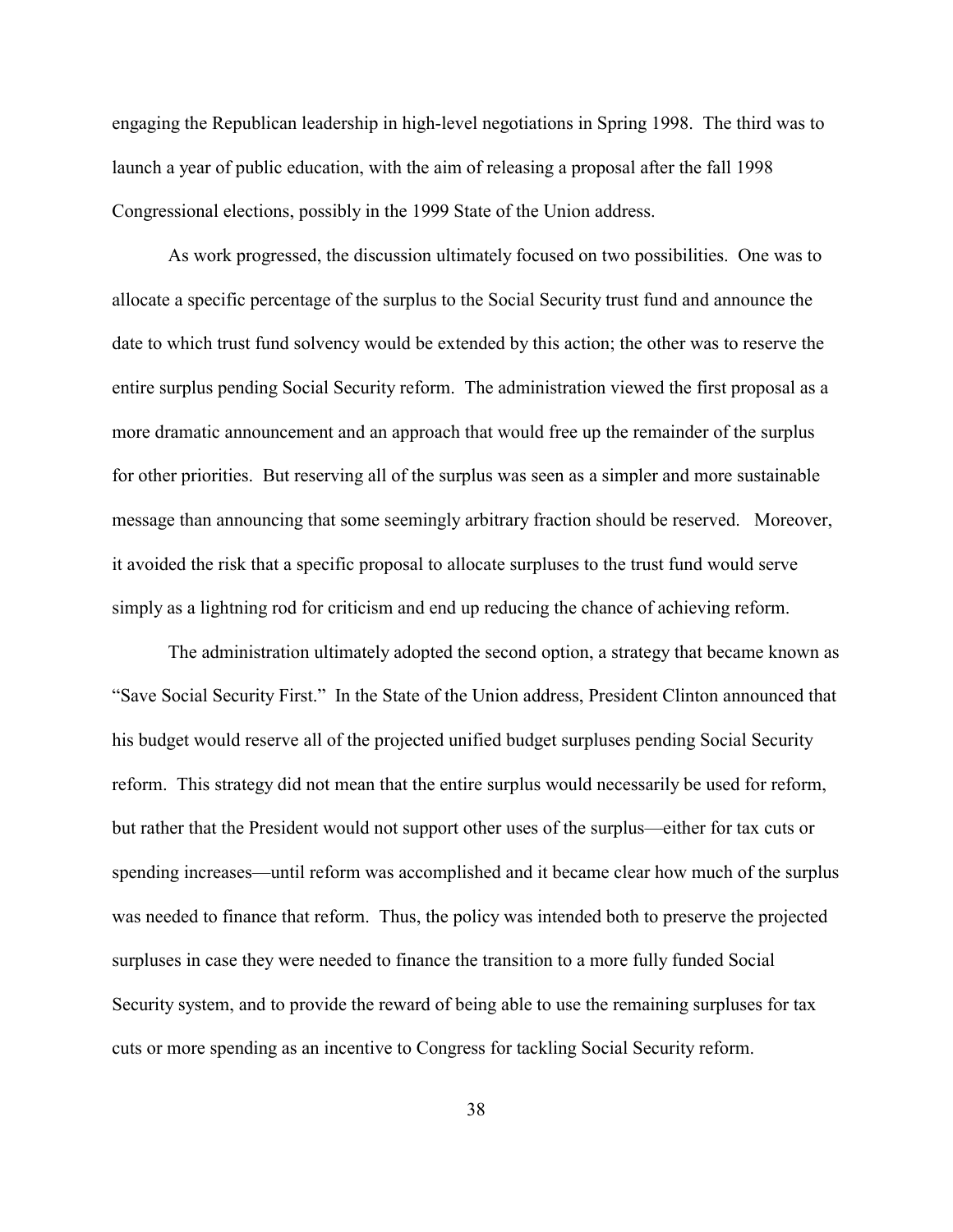President Clinton also launched a year-long national dialogue, including bipartisan forums designed to educate the public that would culminate in a December 1998 White House conference. At the first of these forums, in Kansas City, the President presented five principles that he said should guide Social Security reform: 1) strengthen and protect Social Security for the twenty-first century; 2) maintain universality and fairness; 3) provide a benefit people can count on; 4) preserve financial security for low-income and disabled beneficiaries; and 5) maintain fiscal discipline. The principles were designed to rule out proposals for radical privatization, including opt-out plans<sup>21</sup>, and proposals that would adversely affect low-income beneficiaries. The President also made clear that all reform options other than an increase in the payroll tax rate should be on the table. Throughout the year, President Clinton accepted the advice of his economic team and did not rule out an eventual increase in the normal retirement age. Moreover, the President consistently maintained that individual reform elements should not be judged in the abstract, but rather as components of complete plans, and that those plans should be evaluated against the principles he laid out in Kansas City. He thought that by providing cover for those who were willing to make politically unpopular proposals for Social Security reform, he could increase the chance that reform would ultimately be accomplished.

<sup>&</sup>lt;sup>21</sup> "Opt-out" plans – in which individuals could choose whether to remain in a scaled back version of the current system or to allocate instead a share of their payroll tax to individual accounts -- were considered particularly risky because high-income individuals might disproportionately opt out of the current system, turning it into a welfare program and depriving it of universal political support.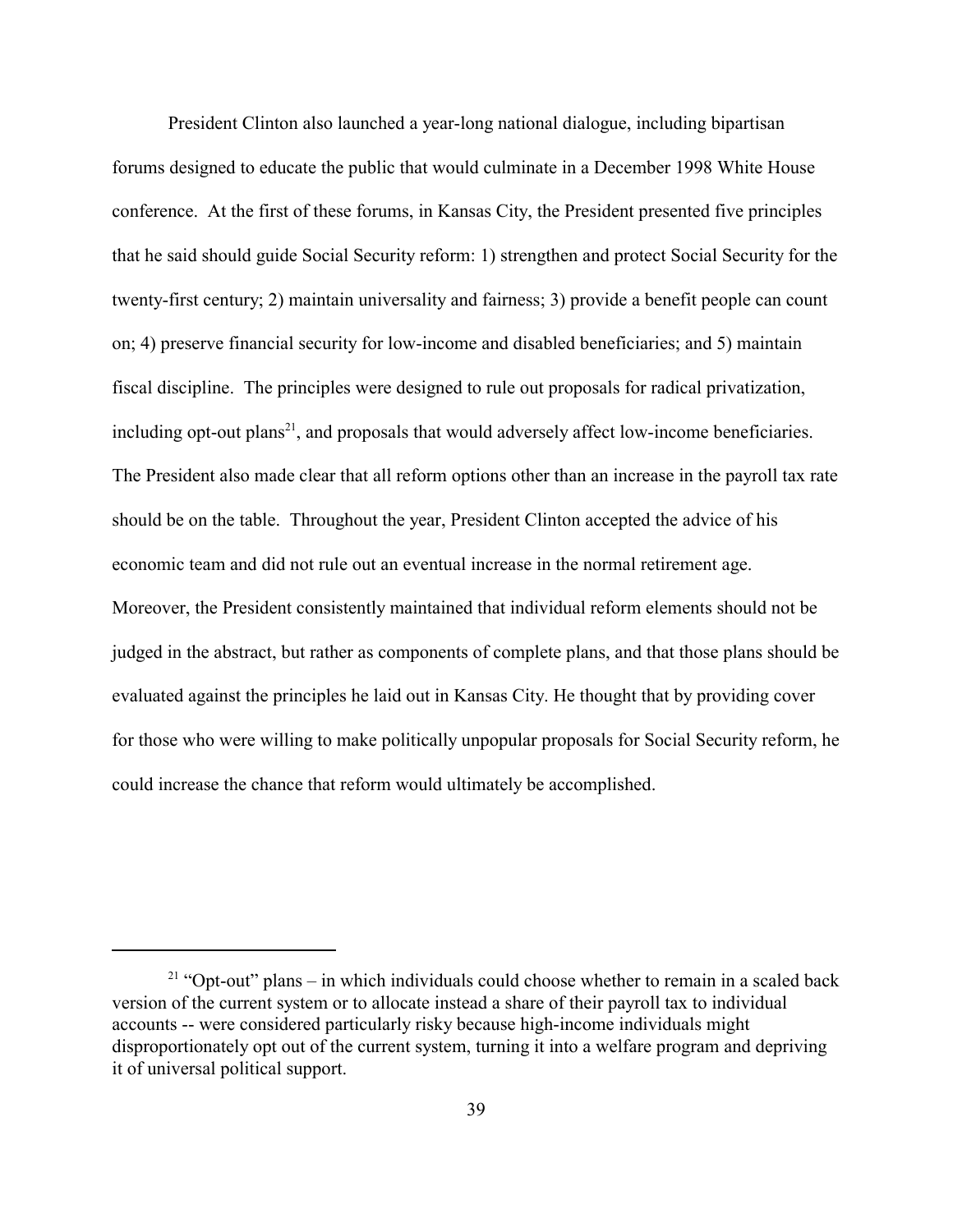## **5. Social Security Reform Options**

After the 1998 State of the Union address, the administration launched a systematic process to develop a Social Security reform plan. A working group jointly chaired by National Economic Council Director Gene Sperling and Deputy Treasury Secretary Lawrence Summers met once or twice nearly every week to develop and analyze reform options. These working group meetings culminated in meetings with the economic team principals roughly once every three weeks, and in intermittent meetings with the President that increased in frequency in advance of key decisions.

In order to be prepared for the debate that was expected to arise, the working group studied a wide range of reform options—including many that the administration opposed. To be clear, the President never determined whether there was any plan built around individual accounts that he could have supported. To our knowledge, he never gave any of his advisers a brief for negotiations with Congress, and the administration certainly was never on the verge of striking a deal. The President's advisers rejected all plans for individual accounts that would have diverted resources away from the traditional defined-benefit program – so-called carve-out plans. Whether a so-called "add-on" plan could have garnered the support of the President is impossible to know. It was clear that any such plan would have put strict limits on the extent to which an individual's overall benefit might be at risk from poor investment results, in line with one of the President's principles for Social Security reform. Similarly, the administration would have put considerable emphasis on the redistribution accomplished under a proposed reform plan – again in line with one of the President's principles – and might well have insisted that a reformed system be more progressive than the current one.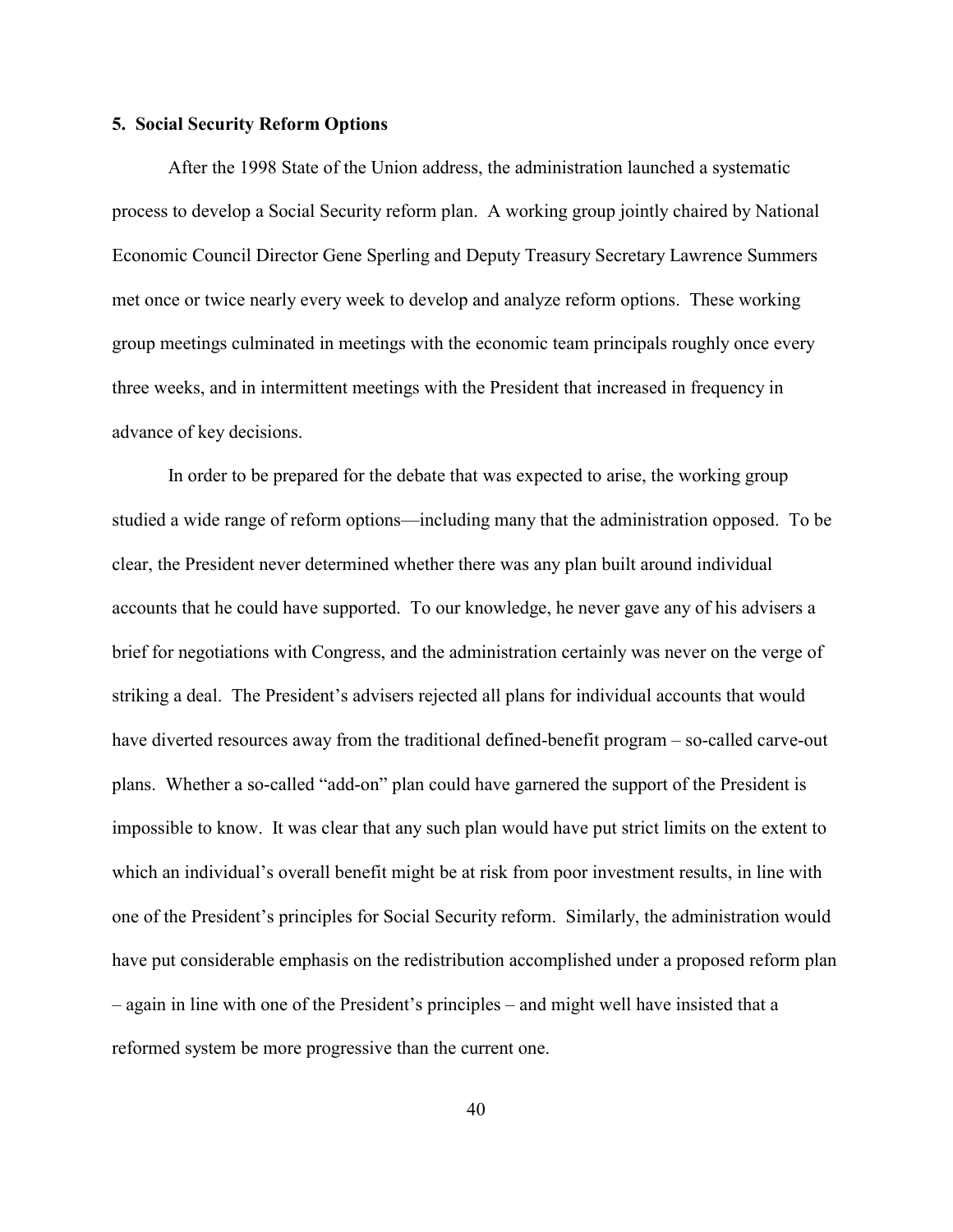The working group studied analytic issues that cut across various reform options. Most of the analysis focused on two broad topics: mechanisms for using the projected budget surpluses to pre-fund Social Security benefits, and mechanisms for investing those pre-funded amounts in private financial assets. Much of the effort ultimately was directed toward devising ways of bridging the gap between defenders of the current defined-benefit system and advocates of individual accounts, including hybrid plans that included features of both approaches.

Relatively little time was spent analyzing traditional reform options such as raising the retirement age, adjusting the indexation of benefits, or changing the tax status of benefits. This lack of attention largely reflected the familiarity of these options, owing in part to the analysis conducted by the Gramlich Commission. What was new in the current situation was the availability of additional resources, in the form of emerging surpluses, that might be used to reduce the pain of putting the system on a sound footing. Moreover, it did not make much sense to focus on specific revenue raisers and benefit cuts until the President had settled on a particular approach to reform. Lastly, the administration believed that the specific painful elements of a Social Security deal would need to be introduced at the last minute as part of bipartisan negotiations with Congress. The administration's view was that any specific painful options put forward before a complete deal was reached would be attacked, and responsible policies would be taken off the table prematurely.

### *Using Projected Budget Surpluses as Part of Social Security Reform*

There were two principal challenges in using near-term budget surpluses to help pay longterm Social Security benefits. The first challenge was to set aside the money today in a way that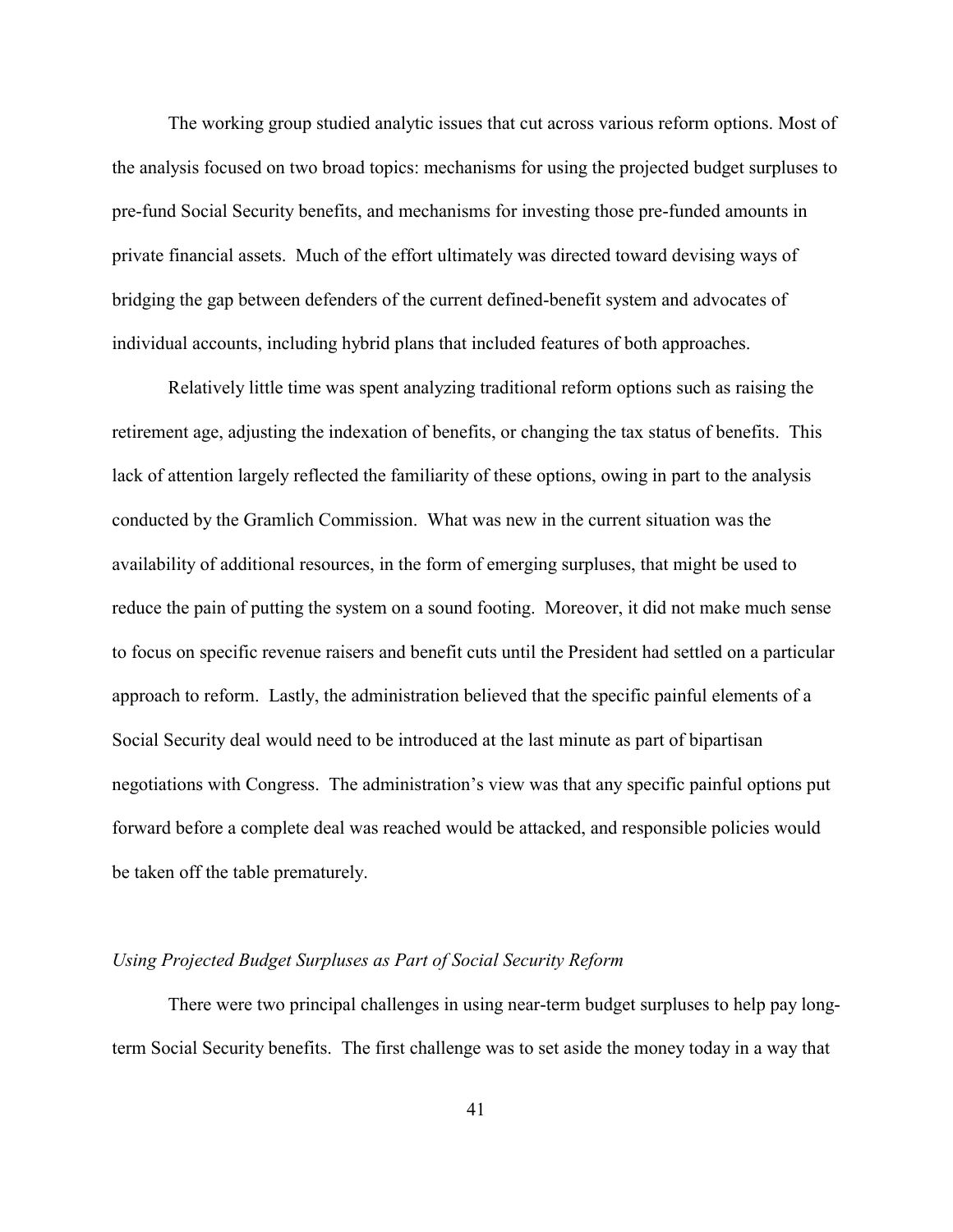would actually boost the resources available to future generations, rather than being dissipated down the road by future Presidents and Congresses. The second challenge was to ensure that the incremental future resources would actually be used to finance retirement benefits.

Maintaining budget surpluses  $-$  and thus paying down public debt  $-$  was seen as the most direct way to boost national saving, but by itself this approach had several shortcomings. First, it was not clear how to give Social Security a claim on the additional future resources that would be made available by paying down the debt. Second, this strategy would pay off the entire public debt long before Social Security was fully prefunded, raising the question of how the ensuing "national asset" should be invested. Third, it was difficult to see how this strategy could be locked in for any length of time: if future Presidents and Congresses decided to use the surpluses for tax cuts or new spending, then these resources would not be available as planned.

These concerns led the administration working group to devise a set of reform plans that involved transferring some portion of the unified budget surplus to the Social Security trust fund. Mechanically, these plans transferred funds from the non-Social Security part of the federal government to Social Security. If written into law, these transfers would have given Social Security a legal entitlement to future resources, and would have ensured that any later diversion of the surpluses to other purposes would have had an adverse implication for the Social Security trust fund. The transfers were also designed to take projected surpluses "off the table," so that they could not be allocated to tax cuts or new spending, but would be used to reduce the public debt.

One important disadvantage of these plans was their vulnerability to the charge of "double counting" the Social Security surplus. Much of the projected unified budget surpluses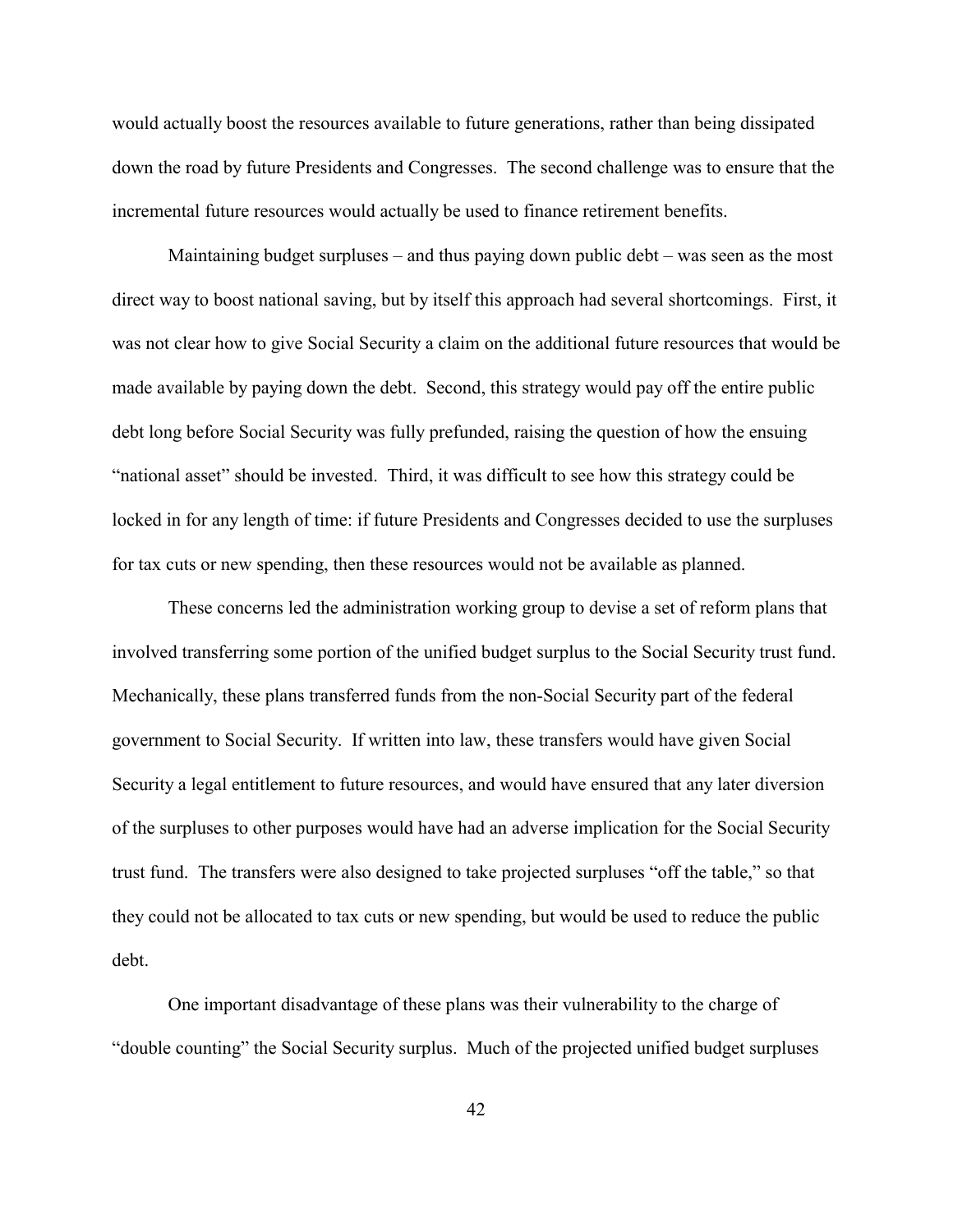originated in Social Security and therefore were already credited to the Social Security trust fund under current law. Thus, according to the critics, transferring unified surpluses to Social Security caused the same dollars of revenue in effect to be counted twice to the benefit of Social Security. Yet, the status quo involved precisely the same approach to budgeting: as long as the budget process was focused on balancing the unified budget, dollars that were credited to the Social Security trust fund were still perceived to be available for new spending or tax cuts. The administration's economic team believed that a dollar of the unified budget surplus could therefore legitimately be transferred to Social Security and credited to the trust fund, provided that the dollar would take the dollar off the table and prevent it from being used for other purposes. In that case, the transfer would result in an extra dollar's worth of public debt being paid down relative to the status quo, and therefore in an extra dollar of government saving.

Nevertheless, the administration was well aware that this approach had "bad optics", and internally a number of economists argued vigorously against adopting a plan that would be subject to this criticism.<sup>22</sup> However, the obvious alternative of taking Social Security out of the budget and transferring only non-Social Security surpluses to the trust fund was not a strong alternative at this point because the non-Social Security part of the budget remained in deficit. Thus, this approach would have imposed too much fiscal stringency and would have required the administration to give up talking about its proudest economic accomplishment, the unified budget surplus, and instead report an on-budget deficit.

 $22$  In the Clinton White House, "bad optics" meant simply "did not look good."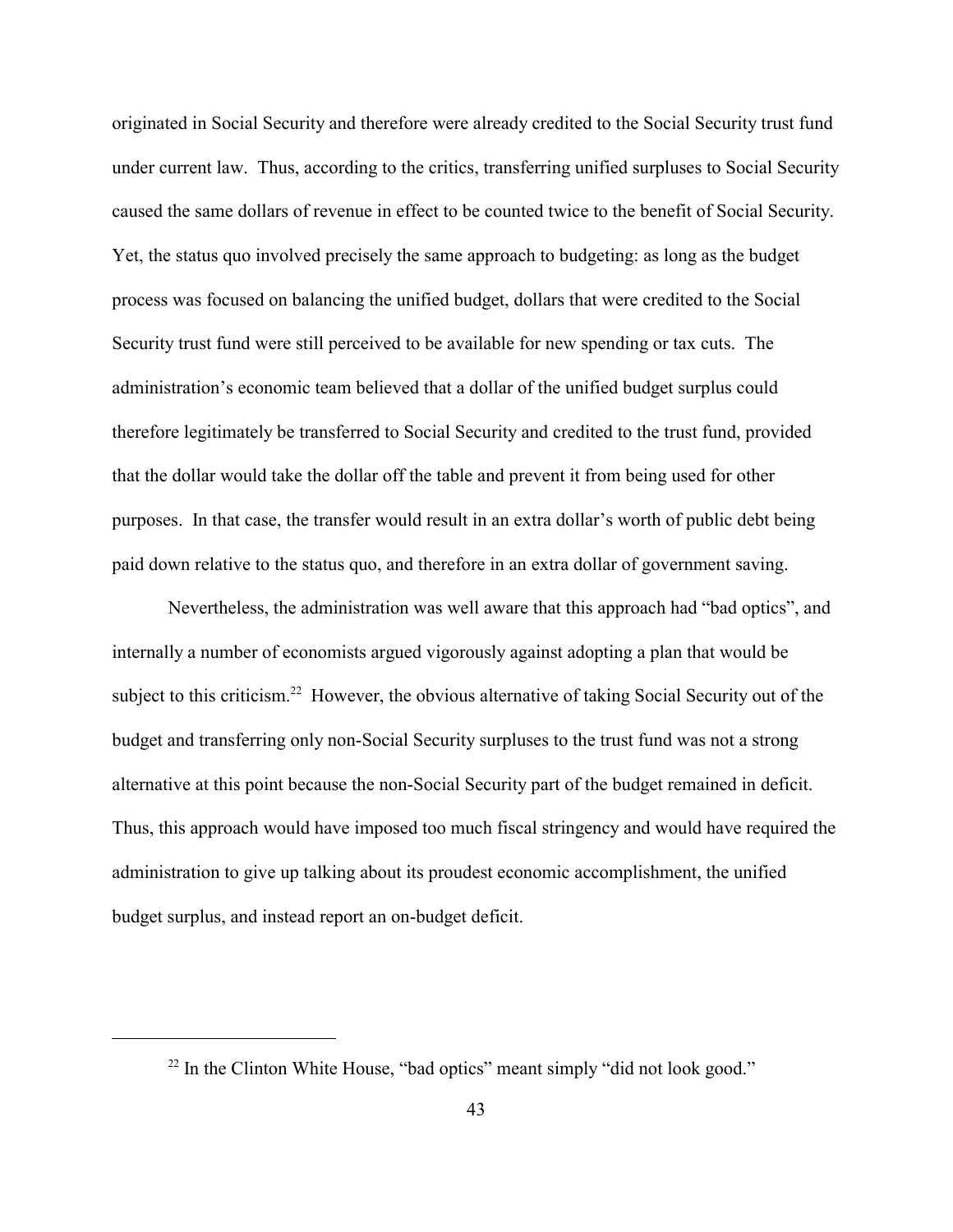Another disadvantage of this approach was the need for novel budget accounting in order to truly take the surpluses "off the table.<sup>223</sup> Under conventional budget scoring, a dollar transferred from the non-Social Security part of the budget to Social Security would not reduce the unified budget—so the amount of surplus apparently available for tax cuts or new spending would not actually be reduced. Therefore, the administration proposed a new scoring rule in which every dollar transferred from the non-Social Security budget to the Social Security trust fund would result in a one-dollar reduction in the *reported* unified surplus. There was considerable internal debate over whether such a scoring rule would be sustainable, or whether some future President or Congress would revert to conventional scoring methods and erase the incremental government saving that would be achieved under this type of approach.

# *Investments in Private Financial Assets*

Beginning with the Gramlich Commission, nearly all Social Security reform proposals involved some investments in private financial assets. Yet this consensus left a wide gap between those favoring individual accounts and those favoring collective investing through the Social Security trust fund. During the late 1990s, Henry Aaron, Peter Diamond, Robert Reischauer and others emphasized the high administrative costs and portfolio risks associated with individual accounts, and they devised mechanisms to protect collective investment systems from political interference (Aaron and Reischauer, 1998, Diamond, 1996, 1997, 2000). On the other side, Martin Feldstein, Andrew Samwick, and others argued that individual accounts need

 $23$  See Penner (1998) for a discussion of budget scoring issues that arise in Social Security reform plans.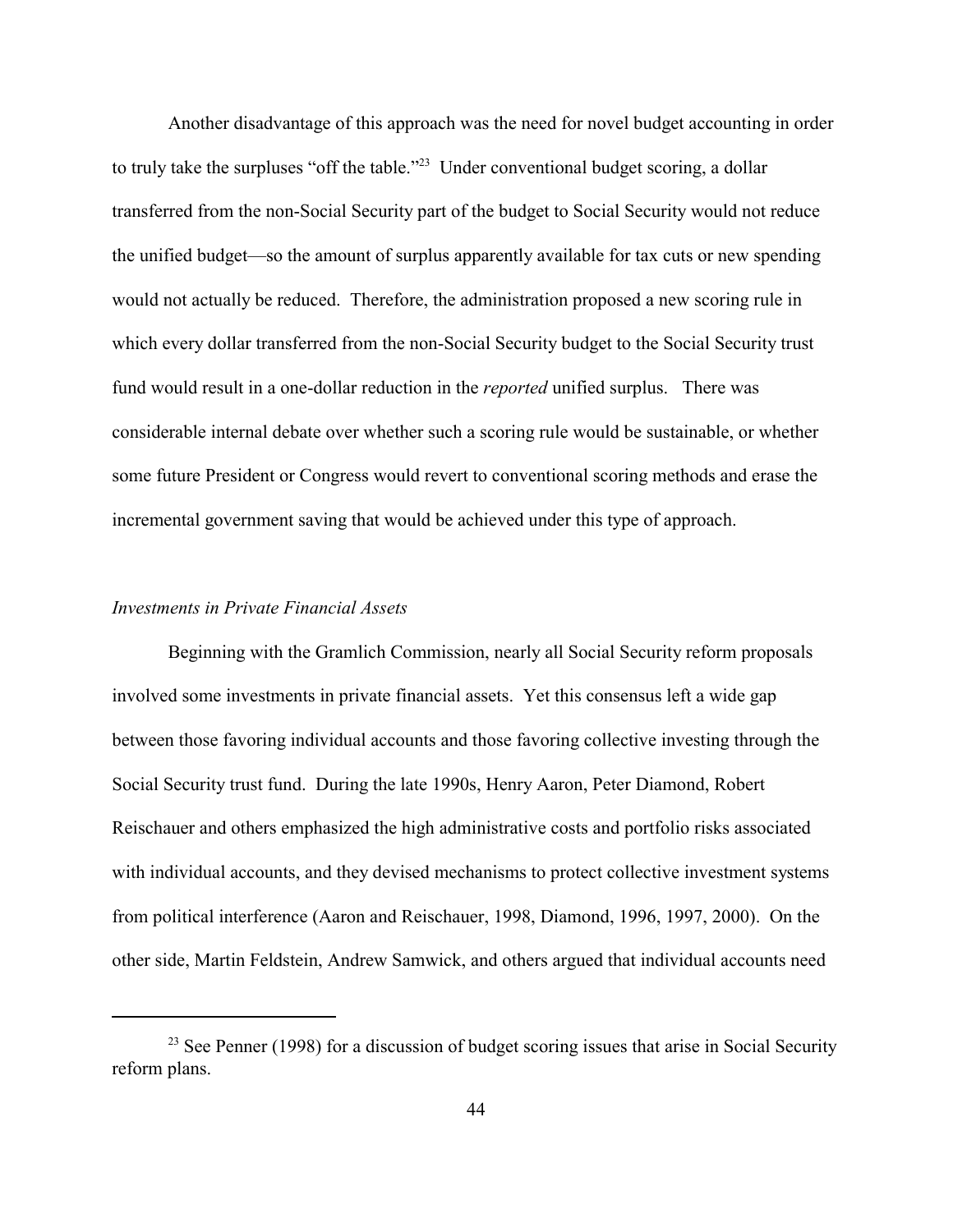not involve high costs or risks, and were the most effective way of pre-funding Social Security benefits (Feldstein and Samwick, 1997, 1998). The analysis conducted within the administration built upon this academic work and extended it significantly along four dimensions: administrative feasibility and costs, portfolio risk, political interference in markets and corporate governance, and redistribution.

## Administrative Feasibility and Costs

Peter Diamond had shown that administering individual accounts had been very expensive in Chile and the United Kingdom, and argued that costs might also be high in the United States. In particular, he pointed out that an annual administrative cost of 100 basis points—similar to many U.S. mutual funds today—would reduce the retirement income available to an individual with 40 years of work history by roughly 20 percent. In order to ensure that the economic teamís advice to the President would be accurate and did not promise something that could not be achieved, Lawrence Summers insisted that the working group determine whether setting up an individual accounts system was even remotely feasible, what kind of service it could provide, and at what cost.

The information technology staff at the Treasury Department and the Social Security Administration were given the task of determining exactly how information and dollars would flow from workers' earnings statements to private investment managers. Extremely detailed estimates were produced of how much additional manpower would be necessary for such a system to function. For example, one option was for workers to indicate their choices of private sector fund managers on their 1040 tax forms. The working group went so far as to determine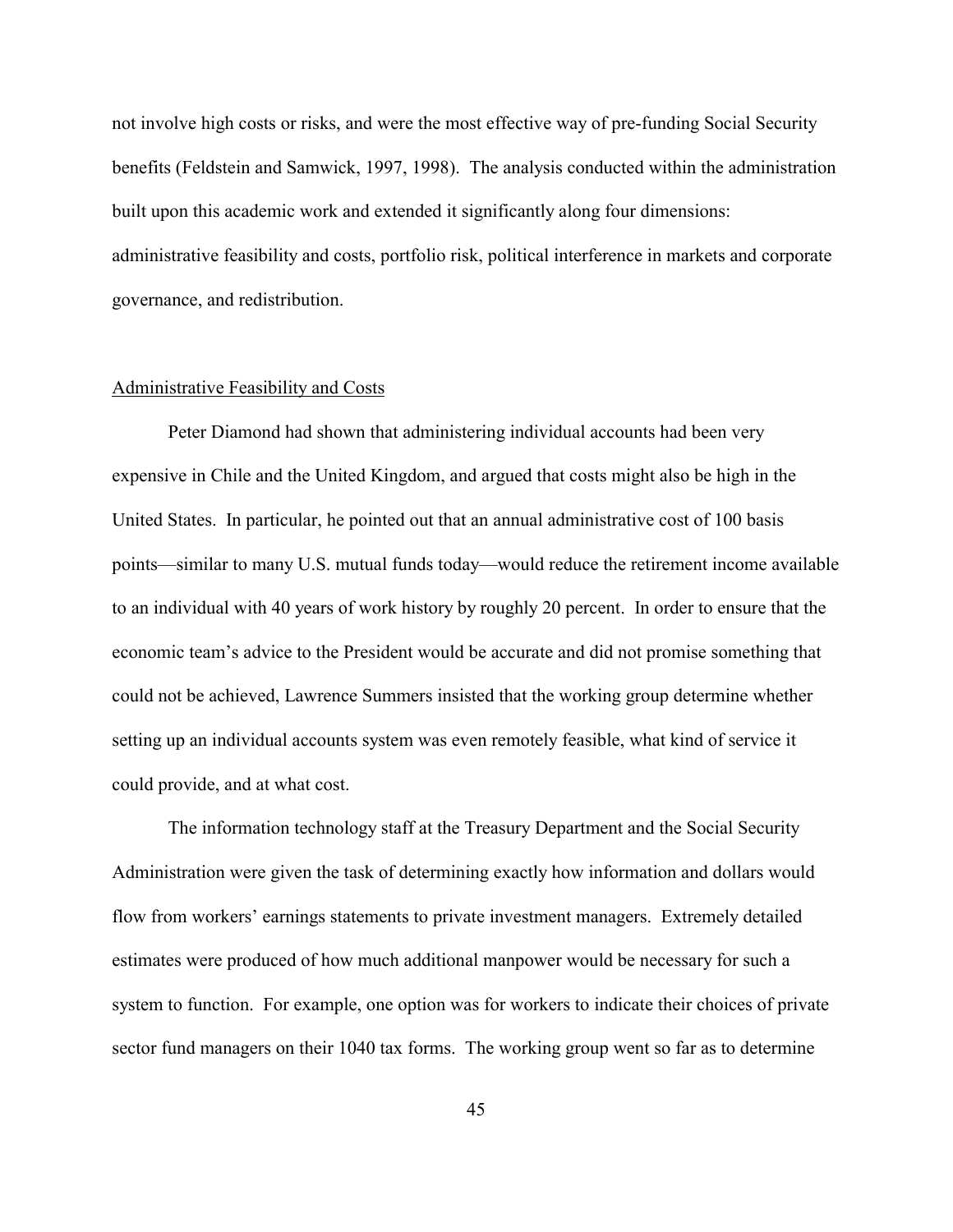how many digits would be needed for each fund's ID number and therefore how many key strokes would be required to enter all of the ID numbers each year. Separate estimates of cost and necessary manpower were produced depending on whether the processing would occur by May of each year (sharply increasing IRS workload during its peak period) or by early August (which was much cheaper).

Two principal considerations were how long it would take to get a system up and running and whether the system could provide service similar to what many workers now experience in the 401(k) plans offered by their employers. On the first issue, it was considered important from a political standpoint that the system be up and running before President Clinton left office in early 2001. However, the information technology teams throughout the government were busy with Y2K preparations, so it did not seem possible that substantial resources could be devoted to setting up individual accounts until after those preparations were completed. At one point in mid-1998, consideration was given to starting the process of setting up the administrative structure for individual accounts right away, a year before there was any chance of a plan being enacted by Congress, so as to shave a year off the time between enactment and the existence of the accounts.

On the issue of service quality, a major concern of the working group was whether contributions could be made to individual accounts in a timely manner. Employers do not report their workers' annual earnings until the first quarter of the following year; it then takes the IRS several months to process and reconcile these earnings records, so it is typically August before a mostly complete set of earnings records for the previous year is available. The working group thought that it would be unappealing for account contributions to be made as much as 18 months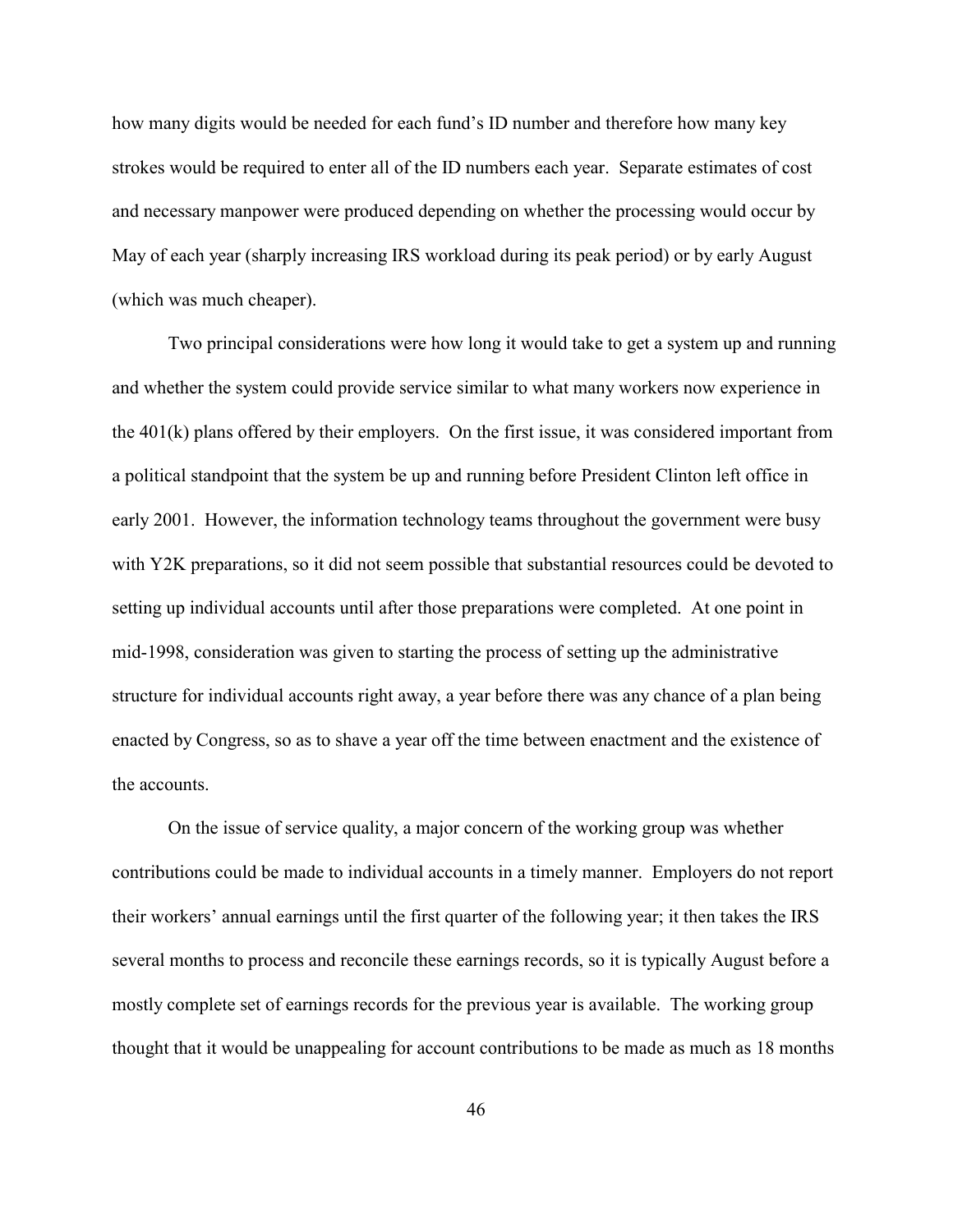after the earnings on which they were based. Options were developed for making estimated contributions to accounts based on workers' previous years' earnings, or for investing all of the funds in a default portfolio and then allocating them to individual accounts (including the withinyear returns) when the information on individual earnings became available.

Yet, the working group remained very concerned that any feasible, inexpensive individual account system would be perceived as providing inferior service compared with employer-run accounts. Because the cost of a system of individual accounts depends mainly on the number of accounts, rather than the amount invested in them, the existence in a public system of millions of very small accounts could generate administrative costs that were much larger on a "load" basis than for employer-run systems. Minimizing those costs would generally require a reduction in service and flexibility relative to those private systems. Thus, Lawrence Summers was fond of saying that we had to guard against the risk of setting up the Post Office when people were used to dealing with Federal Express.

The working group concluded that managing a system of individual accounts would be feasible, but that the government would have to play a major role in the system and only bareboned accounts could be administered at a reasonable cost. In particular, the government would have to collect the revenue and set up a clearinghouse to direct deposits to the private sector fund managers selected by each worker. Other options such as having workers send contributions directly to fund managers or mandating that employers administer the accounts would be prohibitively expensive. One way to reduce costs was to allow people no investment choice until their accounts reached a minimum size (perhaps \$5000); until then the funds would be invested collectively. Moreover, the range of investment choices would need to be sharply limited, to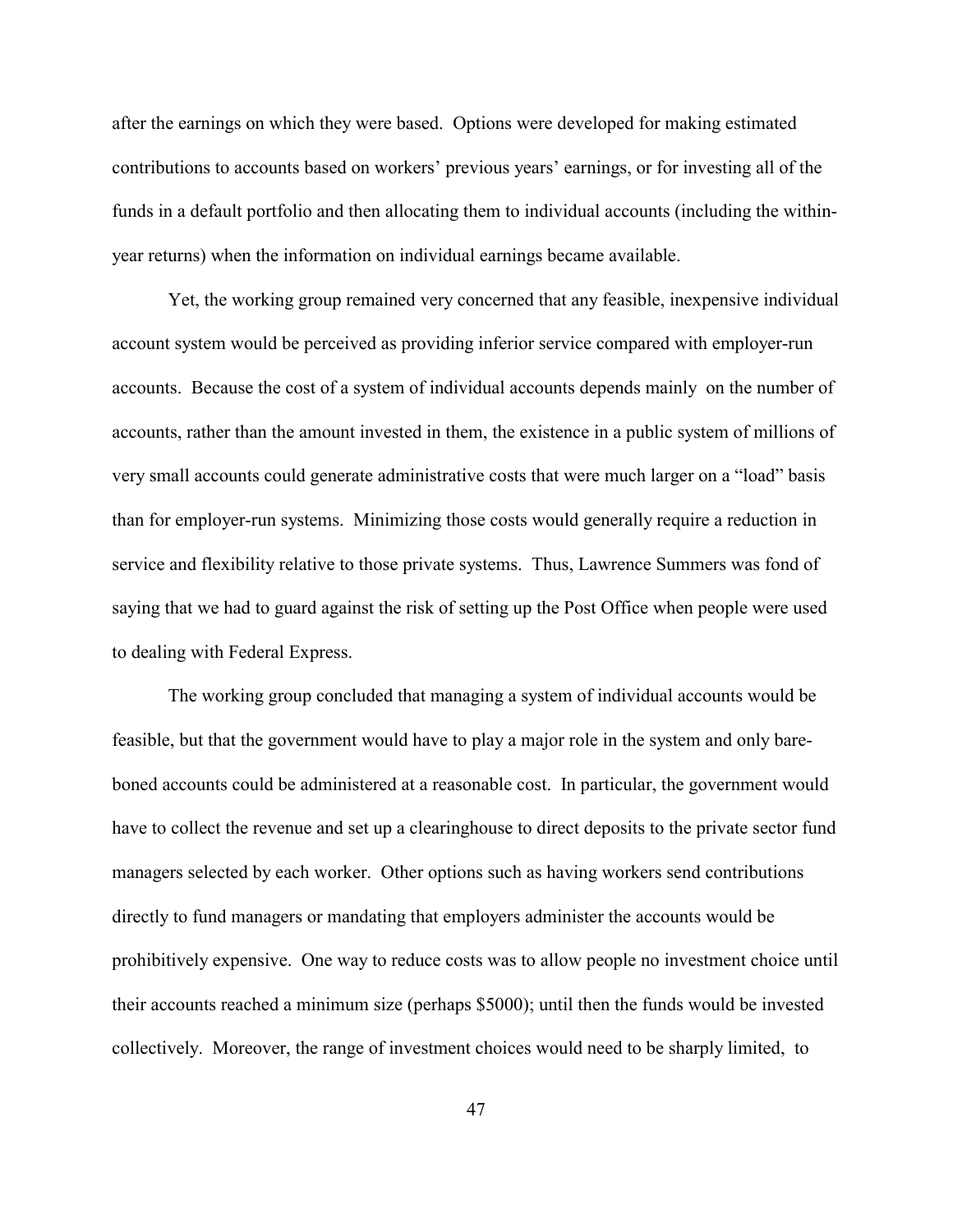perhaps a dozen firms offering broad-based index funds. Account statements would be mailed at most once a year, and phone inquiries would not be toll-free. Borrowing against account balances would be prohibited, partly to preserve the balances exclusively for retirement use, and partly because load administration has proved very costly in the private sector.

The working group's best estimate was that such a system could be run at an annual cost of \$20 to \$30 per account, while accounts with service similar to that in current  $401(k)s$  (though not including loans) would be two or three times as expensive. With roughly 180 million accounts, total annual costs could exceed \$5 billion a year in today's dollars (more than half as large as the current budget of the IRS and therefore more than half the cost of administering the entire federal tax code) and tens of thousands of new government workers would be needed to answer phone inquiries and process worker choices of fund managers. Thus, even though administering an individual account system was thought to be feasible, administrative costs remained a significant downside to that approach. The group also believed that it was important that costs be spread across all accounts in proportion to their assets; otherwise a very substantial share of the investment returns of lower-income people with small account balances would be consumed by the administrative costs.

## Portfolio Risk

Social Security reform plans that involve investment in equities could introduce two sorts of portfolio risk. First, aggregate stock-market fluctuations could leave different cohorts with higher-than-expected or lower-than-expected retirement income. Second, retirement income could differ among members of the same cohort if individuals were allowed to make their own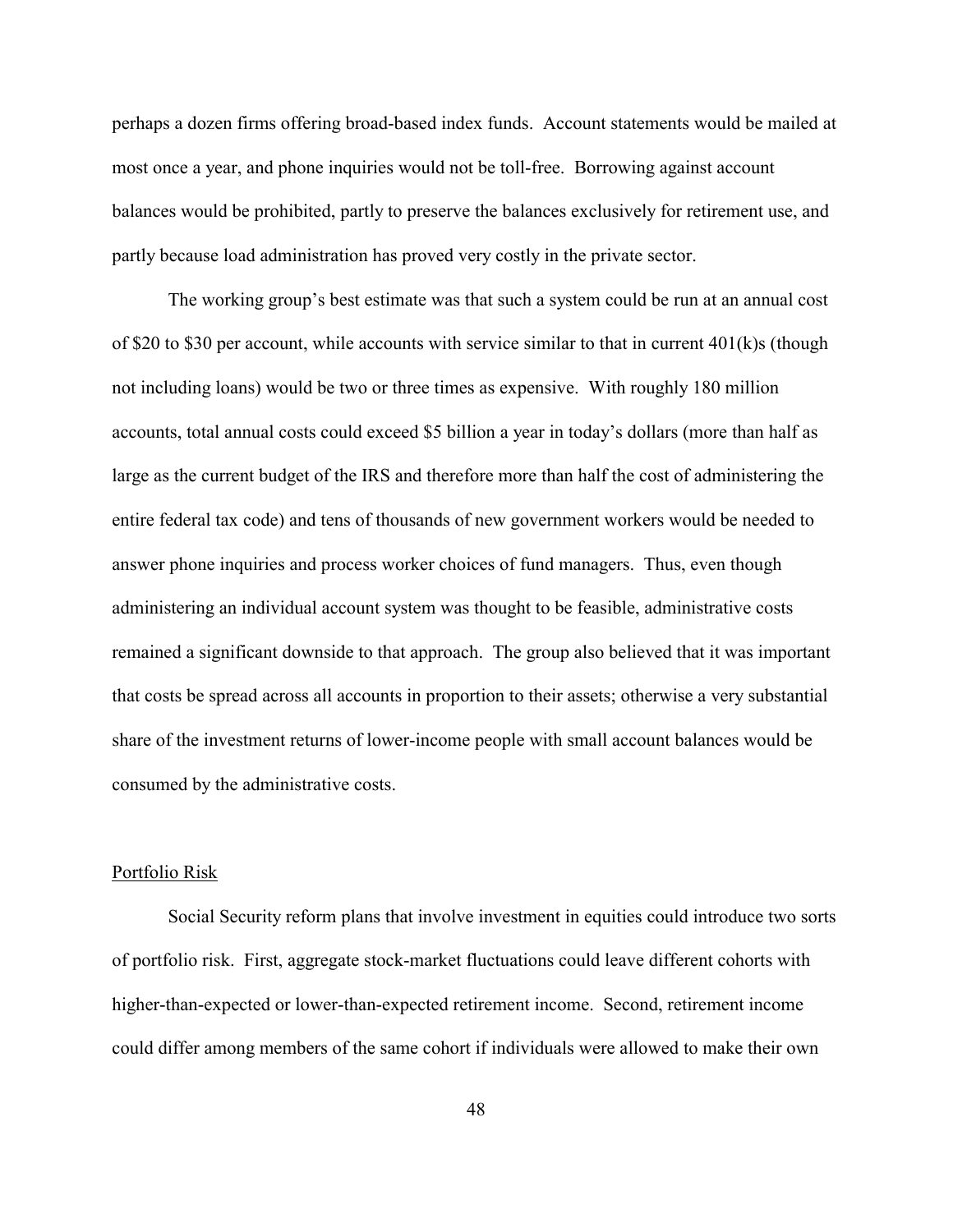investment choices. The extent of these risks varies considerably across different reform plans. Collective investment by the trust fund would produce no variation in benefits among members of the same generation, and—to the extent that there is some mean reversion in equity prices—could smooth some of the risk across generations as well. On the other hand, individual accounts with relatively unrestricted IRA-style investment options could result in substantial numbers of ill-informed investors making very different investment choices. As a result, two individuals born in the same year and with identical earnings histories might retire with very different benefits because they assumed different idiosyncratic risks or because aggregate stockmarket fluctuations had affected them differently.

The economic team emphasized to President Clinton the portfolio risks under different reform proposals and the reasons to be cautious about equity investments. For example, the S&P 500 did not regain its 1968 value in real terms until 1983 (even including reinvested dividends), and Japan's Nikkei index had fallen by 60 percent since 1989. Moreover, a persuasive explanation for why the return on stocks in the twentieth century was so much higher than the return on bonds has never been given, raising concerns about whether this gap will persist in the future. Robert Rubin was particularly concerned about adding portfolio risk to the Social Security system, and he argued that it would be a mistake to have Social Security benefits depend on equity returns whether it was the trust fund or individuals doing the investing. He worried that the stock-market boom of the 1990s had erased people's memories of earlier periods such as the 1970s during which stock prices did not rise at all, and reminded the economic team of the *Business Week* cover story from 1979: "The Death of Equities?"

49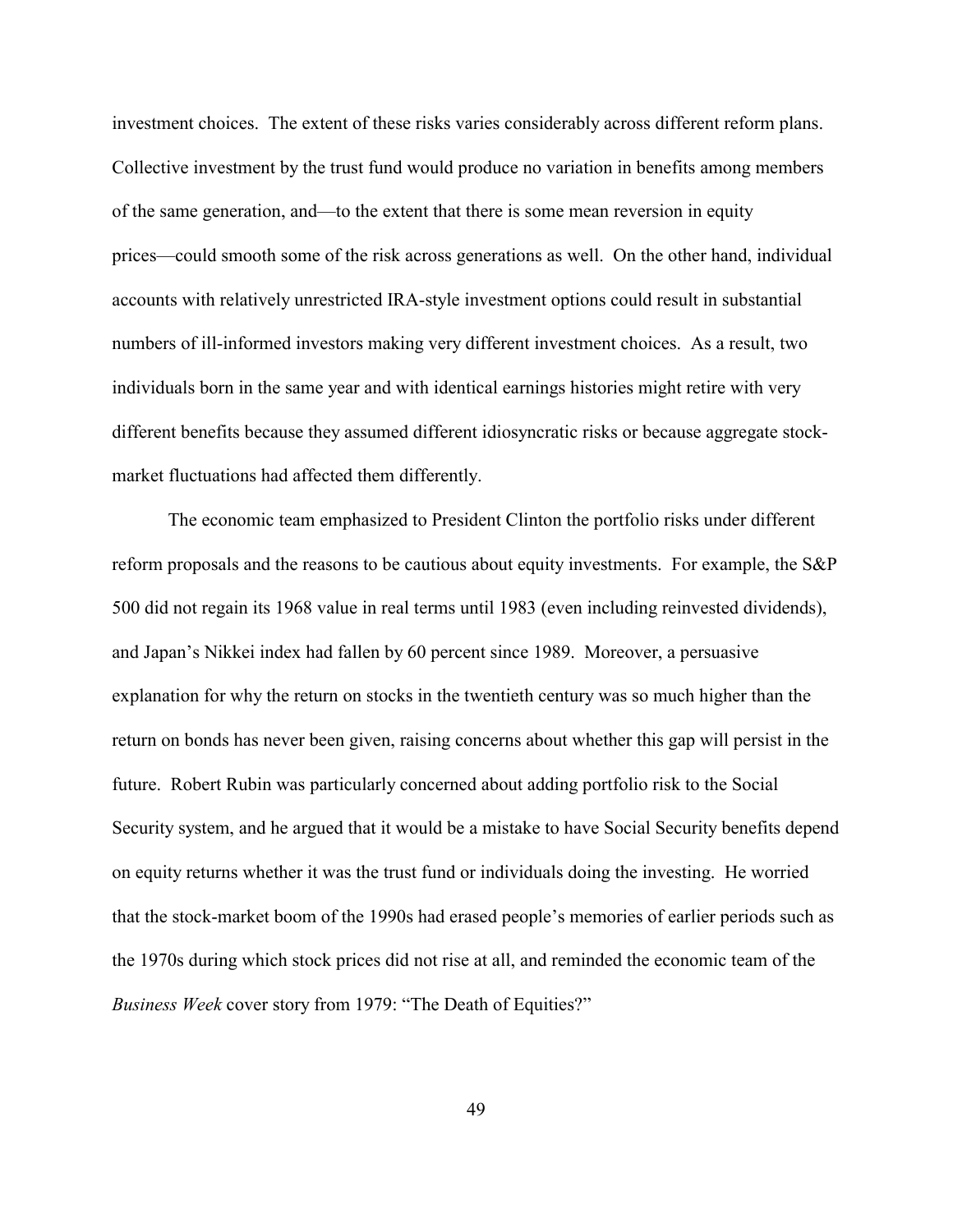On balance, however, the economic team did not think that market risk was a sufficiently important concern to rule out plans that involved equities, for several reasons.<sup>24</sup> First, steps would have been taken to closely circumscribe the exposure of benefits to equity risk. If investment were undertaken, only a limited fraction of the trust fund would have been eligible for investment in equities. If individual accounts were part of the picture, they would have been small add-on accounts with limited investment options. Second, in the United States, even large stock market declines have ultimately been more than made up for in subsequent rebounds. For example, the S&P 500 lost 85 percent of its value between September 1929 and June 1932, but had returned to its 1929 level by the end of 1936. Nevertheless, there was some concern that there might not be sufficient political patience to remain invested in equities after a large market downturn. Third, although valuations were then very high relative to historic levels, a correction during the next decade or so would be relatively unimportant for retirement benefits since total equity holdings would not yet have grown very much. Fourth, under the reform plans the administration was considering, the existing Social Security payroll tax would still be allocated entirely to the purchase of Treasury securities by the trust fund. Only general revenue contributions to the system would be invested in equities. Thus, even in the unimaginable circumstance in which all of the stock investments became worthless (in which case, the solvency of Social Security would probably not be first on the list of the country's problems!), Social Security would be no worse off than under current law. Fifth, the current Social Security system already involves substantial risks, including the political risk that benefit rules will

 $24$  To be clear, the economic team nonetheless viewed risk as a significant downside of plans that involved equities, a downside that needed to be weighed against the possible advantages of equities.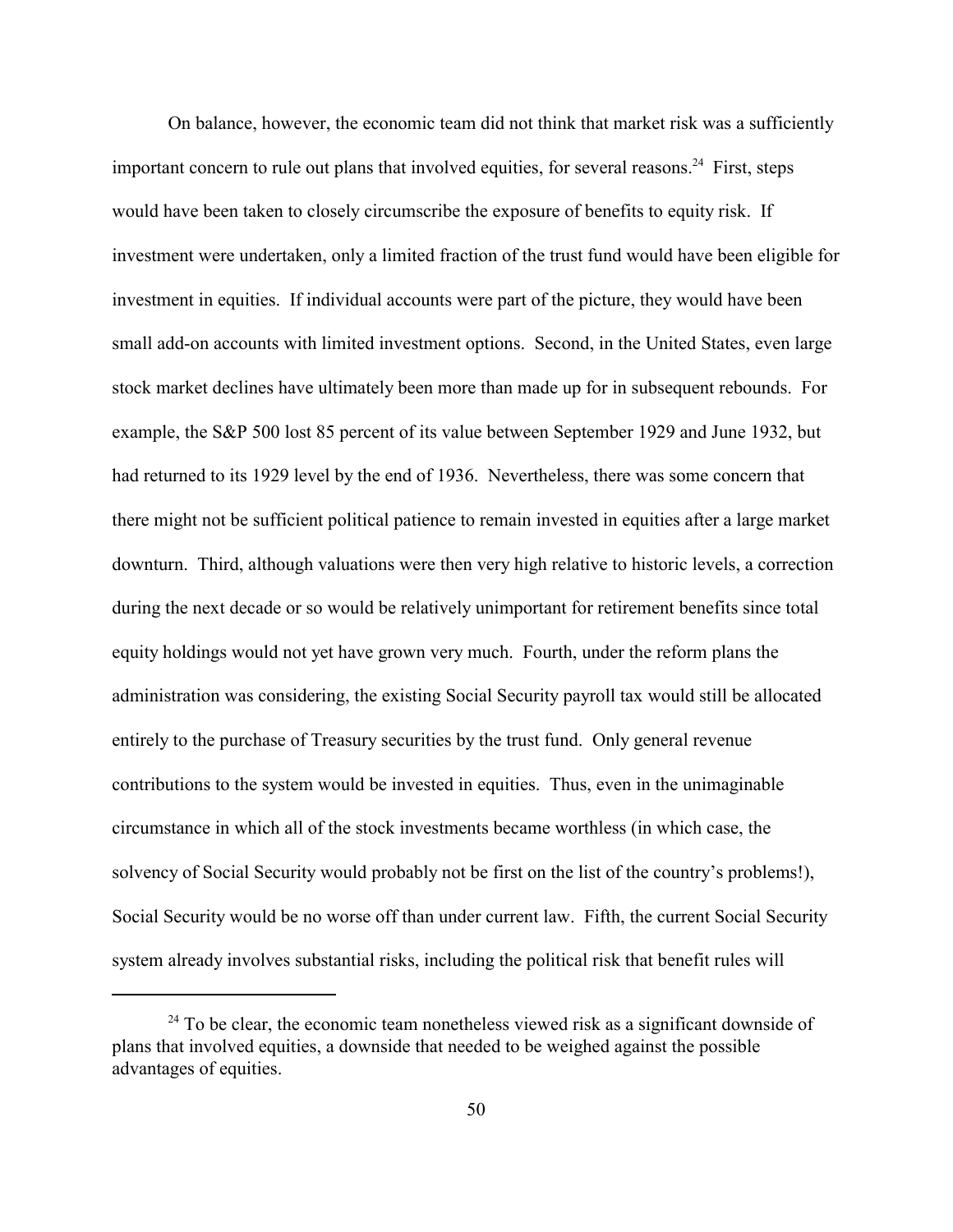change, the demographic risk that forecasts of mortality and fertility will be wrong, and the economic risk that productivity growth will be higher or lower than currently projected. Introducing equities would add a new form of risk, and might increase the total amount risk, but it would not be converting a currently riskless system into a risky one. Nonetheless, the economic team viewed market risk as a significant drawback of plans that involved equities, and this drawback would need to be balanced against any potential benefits of such an approach.

The administration working group also analyzed policy options that could reduce the risk faced by holders of individual accounts. One problem was that individuals might shift out of equities after a market decline, missing the recovery in equity prices. Another problem was that individuals who retired shortly after a substantial market drop—and annuitized their account balances based on those lower equity prices—might believe it was unfair that workers who had retired only shortly before were receiving much larger annuity payments. Indeed, this perceived unfairness might be acute even if the later retirees received higher annuities by investing in equities throughout their working lives than if they had invested entirely in government bonds. This issue could be addressed, at least in part, by mandating gradual annuitization or investment in variable-rate annuities, which would reduce the dependence of retirement income on equity prices at a moment in time. Another way to reduce risk would be a guarantee that each worker would do at least as well as if he or she had invested in government bonds. Yet, this approach presented the danger that guarantees would induce people to take too much risk in their portfolios or would simply represent a large contingent liability for the government.<sup>25</sup>

 $25$  Indeed, research by Kent Smetters (2001) suggested that the contingent liability implicit in such a guarantee might be essentially as large as the unfunded liability in the current system.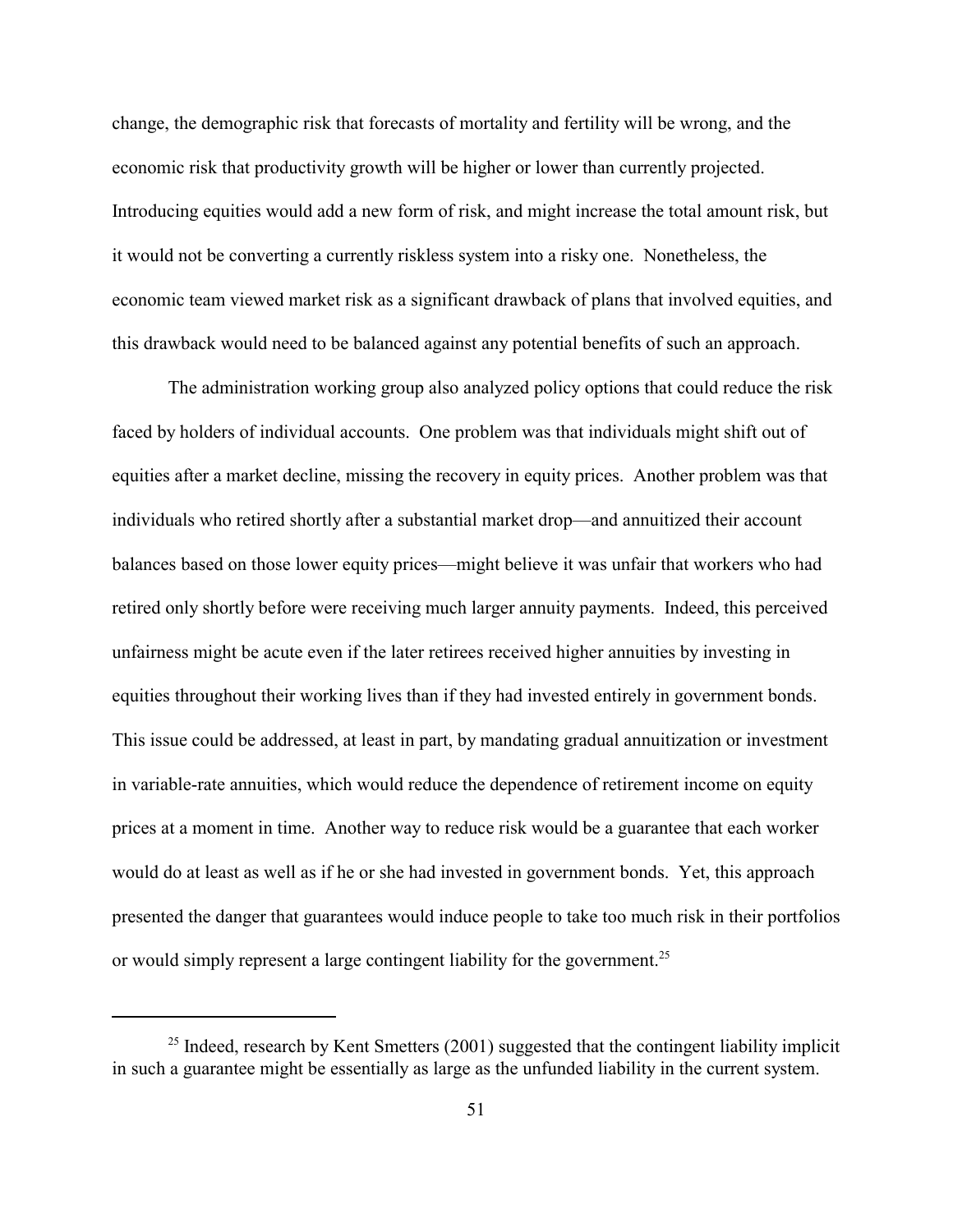#### Political Interference in Markets and Corporate Governance

Although the administration working group thought that centralized investment in equities had important advantages, the group also recognized that such investment had significant potential disadvantages. Chief among these was that government ownership of private financial assets raised difficult issues of corporate governance and potential political interference in capital markets.

Under the Social Security reform proposals of Robert Ball and Henry Aaron and Robert Reischauer, as much as 50 percent of the Social Security trust fund would be invested in equities. This holding would represent a large share of the U.S. stock market—somewhere between 15 percent and 30 percent in 2030, depending on the relative growth rates of GDP and the stock market. Even with a smaller part of the trust fund invested in equities, the government could still end up as the largest shareholder of many companies. If political considerations influenced the investment decisions of the trust fund, the efficiency of capital markets in allocating resources could be degraded. Certainly, the track record of state and local governments in the United States as well as foreign governments around the world was sufficient to give one pause on this issue. It is not difficult to compile a sobering list of examples in which political intrusion had materially reduced investment returns and arguably reduced the efficiency of various economies. Moreover, government ownership of equities might discourage the government from pursuing other policies that could lower equity prices. If the government were a major stockholder in Corporation XYZ, would the Justice Department shy away from pursuing a meritorious anti-trust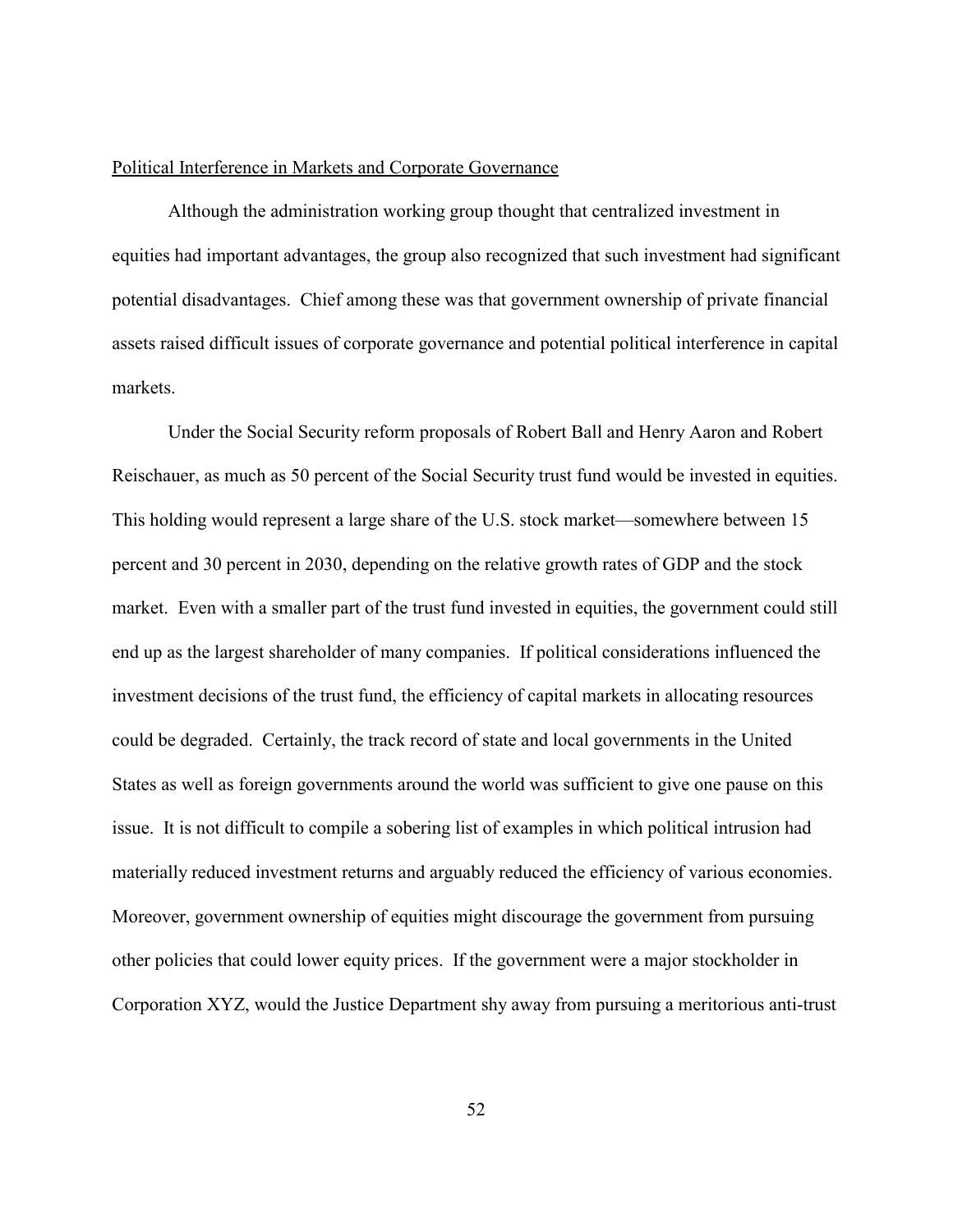case against XYZ? Or would the Environmental Protection Agency or Occupational Safety and Health Administration refrain from enforcing their regulations against XYZ?

A related problem is how the government would exercise its rights as a shareholder to choose corporations' managers and participate in business decisions. Simply abstaining from voting might not be an adequate strategy since it could effectively turn minority shareholders into majority shareholders who would not necessarily look out for the interests of the other shareholders. In addition, voting rights may represent an important source of value in owning equity; would the government be fulfilling its fiduciary responsibilities if it simply ignored that source of value altogether?

Some members of the economic team believed that these problems were not insurmountable. They argued that investments could be handled by an independent board modeled after the Federal Reserve Board, with members chosen from the private sector and charged with acting in the sole interest of trust fund beneficiaries. Investments could be limited to "widely used index funds," in order to inhibit investments in index funds that excluded particular firms engaged in some specified out-of-favor activity. The private fund managers could be chosen in a competitive process, instructed to vote proxies on behalf of the trust fund's beneficiaries, and required to commingle the public money with the assets of their private clients. Even still, future Congresses could alter such safeguards at any time, so developing a culture of non-interference would be very important.

The working group also came to appreciate that many of these same issues would arise, to at least some degree, under a system of individual accounts, especially to the extent that investment choices were tightly constrained. Indeed, most legislation proposing individual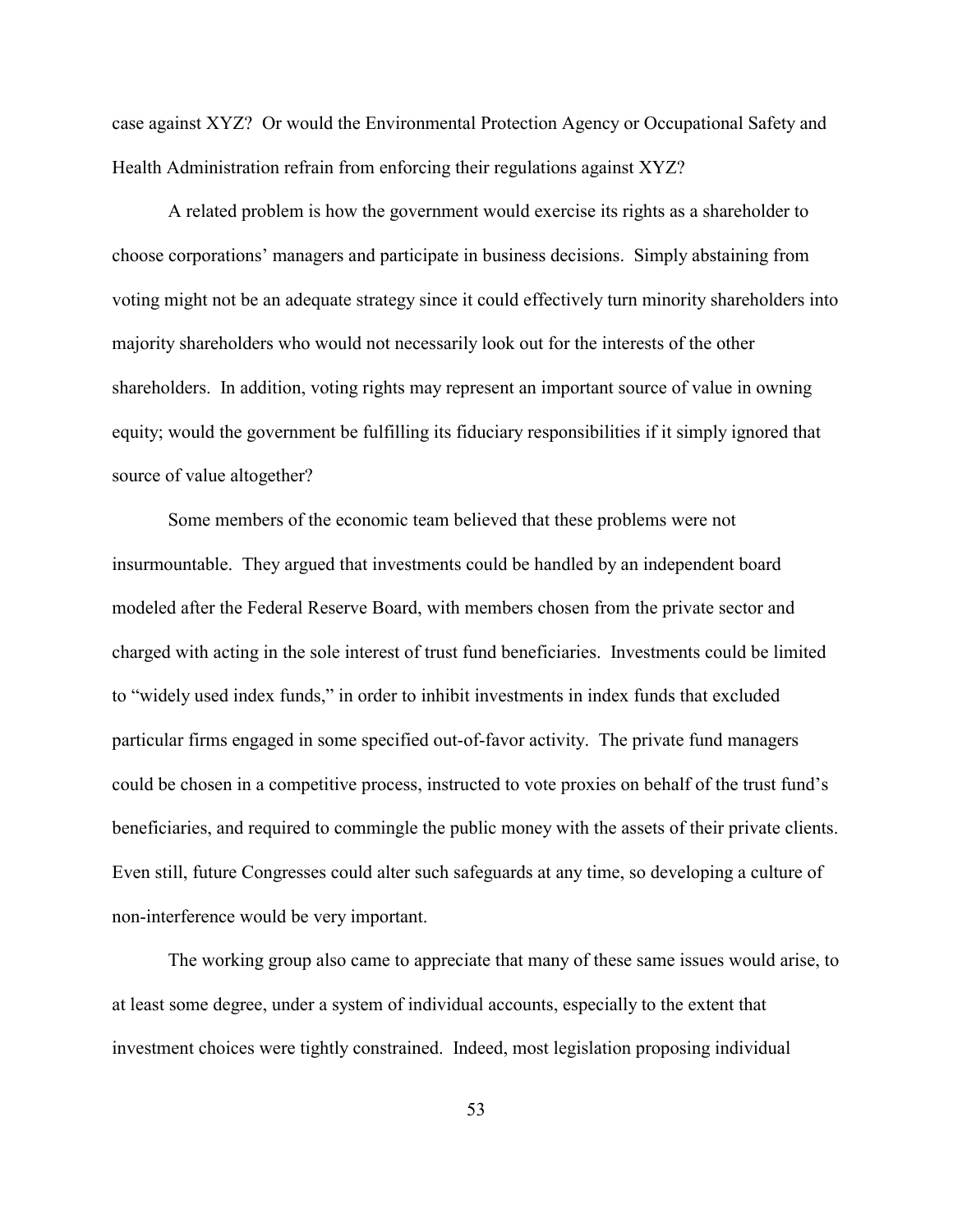accounts would put strict limits on investment choices; it was not hard to believe that political interference might well affect the choices offered.<sup>26</sup> At the same time, individuals may be more vigilant in policing deviations from return-maximizing investment policies for accounts that they own personally rather than accounts that are held by the government—and Congress may therefore be more constrained in deviating from performance-maximizing choices with regard to such accounts. For example, the Thrift Savings Plan is a defined-contribution plan for federal employees that has existed for years without political interference.

#### Redistribution

A central principle for the administration was that Social Security reform should not reduce the extent of redistribution in Social Security from high-income households to lowincome households. In particular, the administration believed that reform should help the demographic groups that are most dependent on Social Security for staying out of poverty, such as elderly women who are widowed, divorced, or never married. Indeed, Gene Sperling argued that any negotiations with Congressional Republicans about individual account plans should be limited to only those plans that would result in a more progressive system overall than currentlaw Social Security.

The most frequently proposed way of funding individual accounts was to make contributions proportional to an individual's earnings, such as two percent of earnings. Because

<sup>&</sup>lt;sup>26</sup> For example, the Archer-Shaw proposal discussed later required all individual accounts to be invested in index funds with 60 percent equities and 40 percent bonds. The Breaux-Gregg-Kolbe-Stenholm plan limited investments to a small number of options similar to those in the federal Thrift Savings Plan.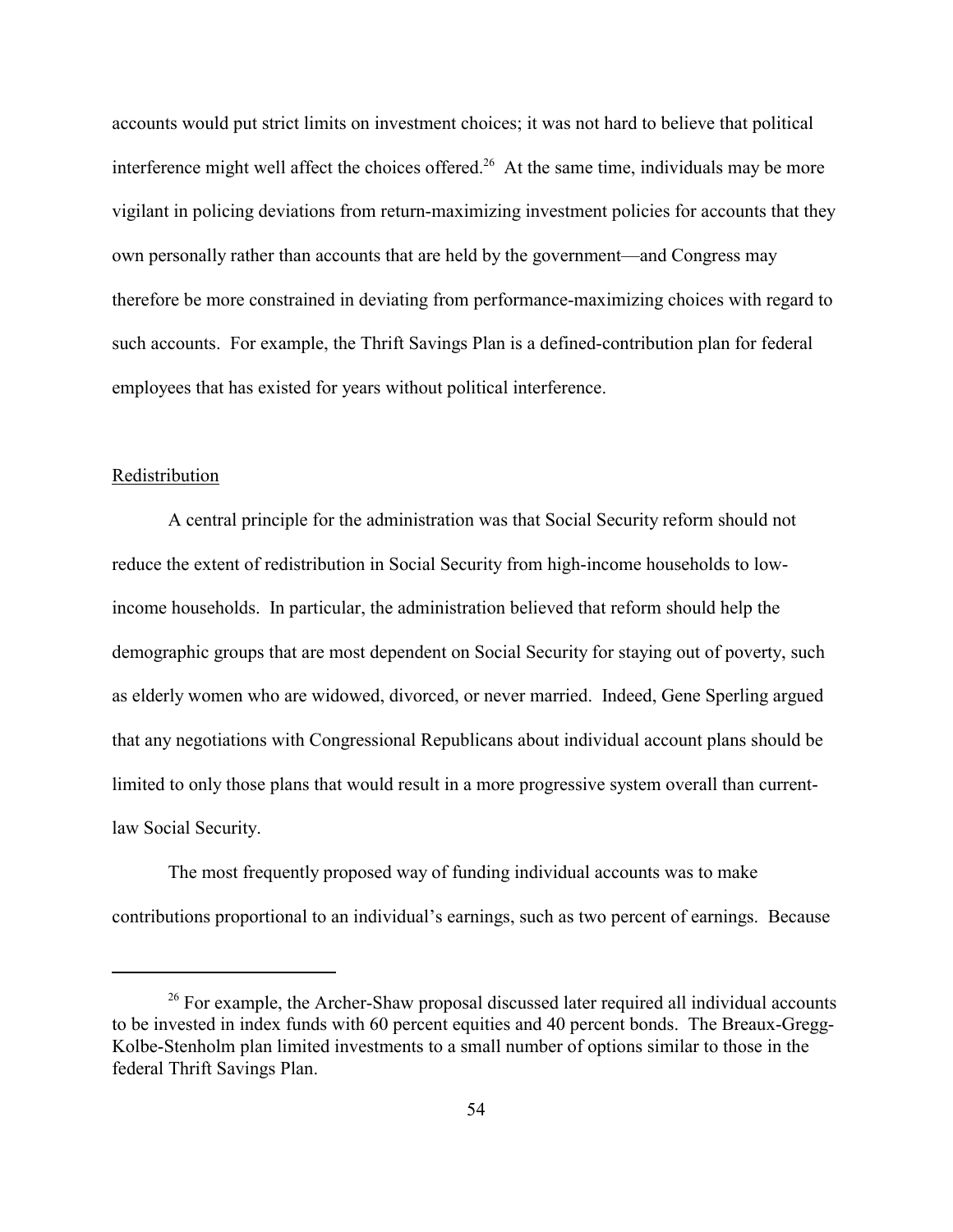this approach would provide no redistribution to lower-income workers, the administration working group studied other options for funding individual accounts.<sup>27</sup> One approach was to use the projected budget surpluses to fund equal-dollar contributions to each worker's account. Contributions of \$300 per worker had roughly the same aggregate cost as contributions of one percent of payroll, so contributions of \$600 would be a highly progressive alternative to contributions of two percent of earnings.<sup>28</sup> Contributions equal to \$300 plus one percent of earnings would come very close to replicating the redistribution in the current Social Security system.<sup>29</sup> In April 1998, Newt Gingrich proposed using the surplus to give every American a tax cut in the form of an equal-dollar contribution to a "Social Security Plus" individual saving account; thus, there was some hope that a plan along these lines could receive bipartisan support. $30$ 

An alternative to funding individual accounts in a redistributive manner would be to make the traditional system more redistributive at the same time that non-redistributive individual accounts were introduced. This approach was used in the Breaux-Gregg-Kolbe-

 $27$  With mandatory annuitization at a single price, "two percent accounts" would appear to redistribute from poor to rich, because the rich tend to live longer. However, the overall distributional impact of such a plan depends on the source of the contributions. If the funding is generated from a progressive source like the personal income tax, then even accounts funded proportionally to earnings can be progressive.

<sup>&</sup>lt;sup>28</sup> Contributions would likely be limited to workers with at least a threshold amount of earnings in the year (perhaps the amount that would qualify a worker for four quarters of Social Security coverage, currently around \$3000).

<sup>&</sup>lt;sup>29</sup> See Feldstein and Liebman (2001) and Liebman (2001) for further discussion.

<sup>&</sup>lt;sup>30</sup> Of course, there are many other redistributive formulas that could be used. For example, contributions could equal ten percent of the first few thousand dollars of earnings, five percent of the next few thousand dollars, and a smaller percentage of additional earnings.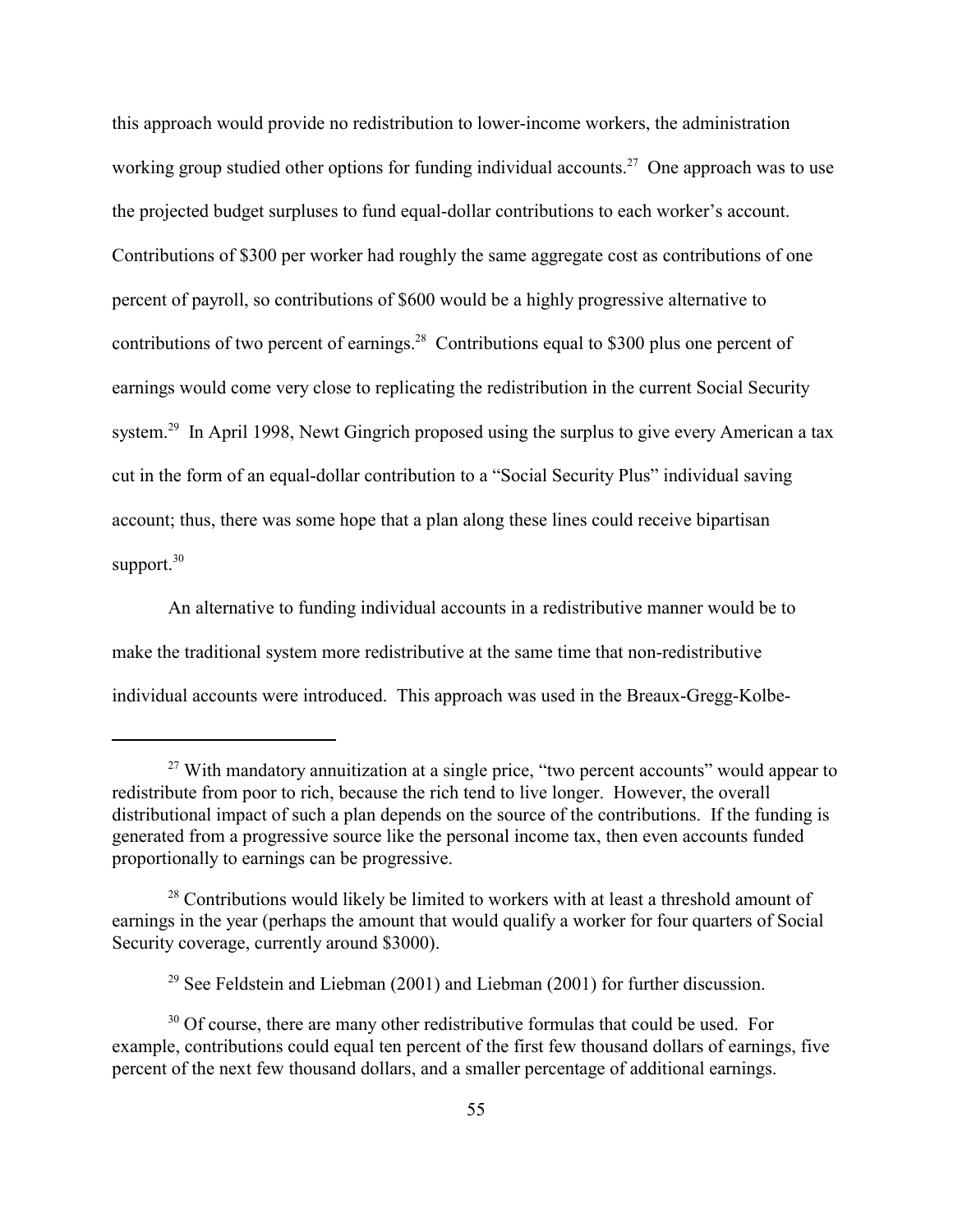Stenholm plan. The administration's economic team had serious concerns about this approach because it would lower even further the return received by higher income people in the traditional system, and thus run the risk of eroding support for a universal program.

The working group also gave a great deal of attention to ways of reducing poverty among elderly women. Elderly women who are divorced, widowed, or never married now have poverty rates around 20 percent, roughly twice the population-wide average. An inter-agency process developed a set of options for addressing this problem, and produced a report that was issued in conjunction with a Presidential event on the importance of Social Security to women.<sup>31</sup> The options included: increasing Supplemental Security Income (SSI) benefits; providing Social Security earnings credits for years spent out of the labor force raising children; and offering a new widow benefit equal to 75 percent of the benefit received by the married couple before the deceased spouse passed away (capped at the benefit received by a worker with average earnings).<sup>32</sup> These options were seen both as good policy and as a way to sweeten a Social Security reform package, particularly one with individual accounts, for Congressional Democrats. Although these proposals were never formally advanced by President Clinton, versions of them were put forth later by Vice President Gore during his Presidential campaign.

Another important concern was to make sure that Social Security reform did not reduce the income of Social Security disability beneficiaries. Because the formulas for retirement

<sup>31</sup> *Women and Retirement Security*, available at www.ssa.gov/policy/pubs/womenrs.html.

<sup>&</sup>lt;sup>32</sup> Providing earnings credits for time spent out of the labor force raising children implicitly values that time the same regardless of a woman's earnings level. In contrast, the more traditional proposal to provide "drop-out" years in the Social Security benefit formula implicitly values the time of high-earning women more highly than the time of low-earning women. Thus, the new option was essentially a more progressive version of the traditional proposal.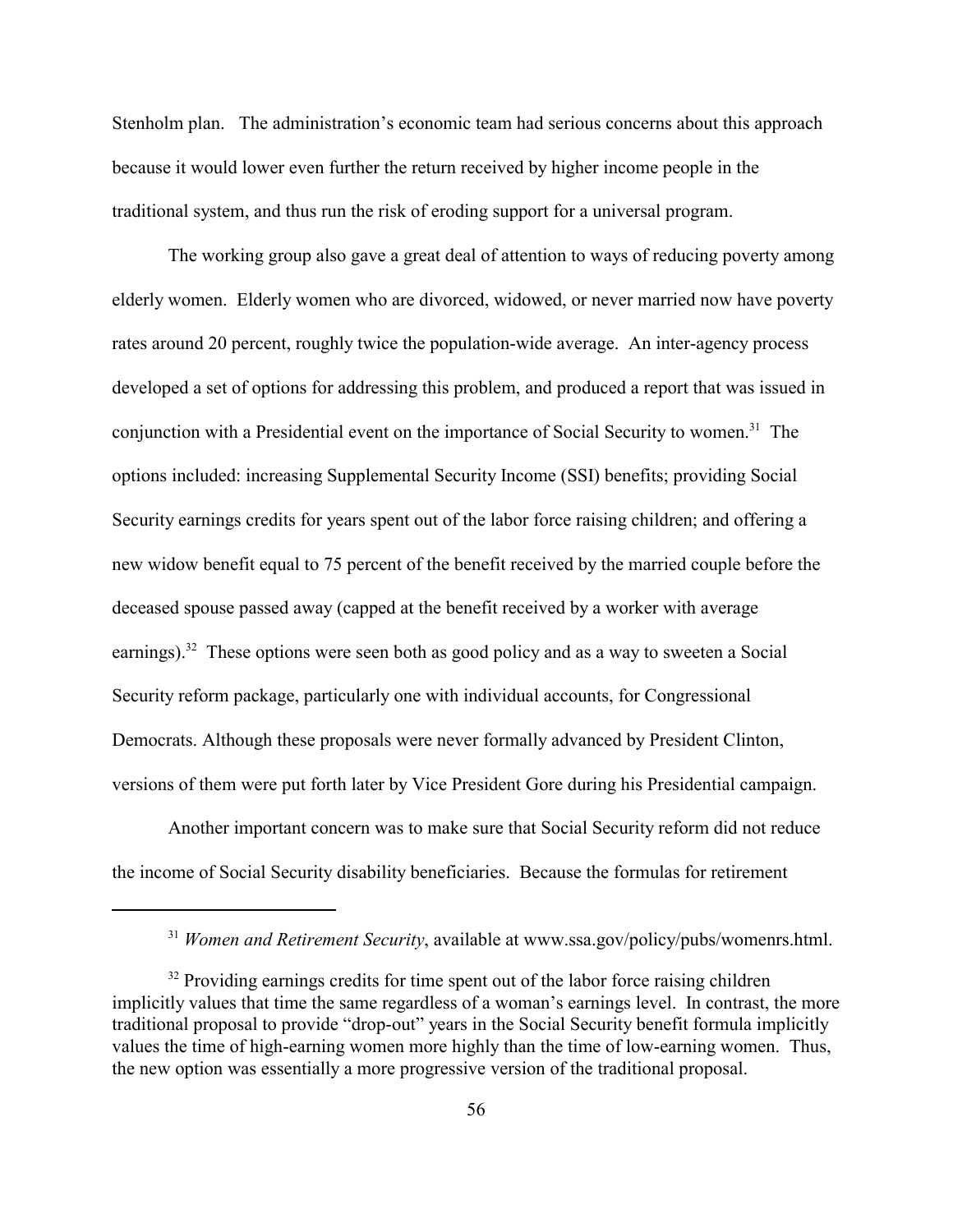benefits and disability benefits are linked, cuts to retirement benefits would generally reduce disability benefits as well. Yet, many disabled beneficiaries would not have had a chance to accumulate significant individual account balances by the time they become disabled, so they could not compensate for cuts to the traditional benefit using the proceeds of their individual accounts in the same way that retirees could. Therefore, the working group believed that any cuts to traditional retirement benefits should not pass through to disability benefits; all of the reform plans constructed by the group were scored under this assumption.

#### *Potential Compromise Reform Proposals*

The administration working group believed that there was more potential for substantive consensus on Social Security reform than the heated rhetoric on the topic suggested. Clearly, the political challenge of achieving reform was immense, and the substantive gap among competing proposals remained wide. Nonetheless, the administration believed that the concept of using the proceeds of fiscal discipline to help address the nation's long run fiscal challenges  $-$  and therefore to justify general revenue transfers to the Social Security trust fund – had the potential for bipartisan support. And on two of the most disputed issues—whether investments in private securities should be handled collectively or individually, and whether individual accounts should be created as part of Social Security—there was nearly a continuum of options, and proposals from the left and the right seemed to be moving toward each other.

On the first issue, proponents of individual accounts had originally argued that investment options should be completely unrestricted. For example, Martin Feldstein had initially proposed that individual accounts be funded through a tax credit and invested in any of the assets that are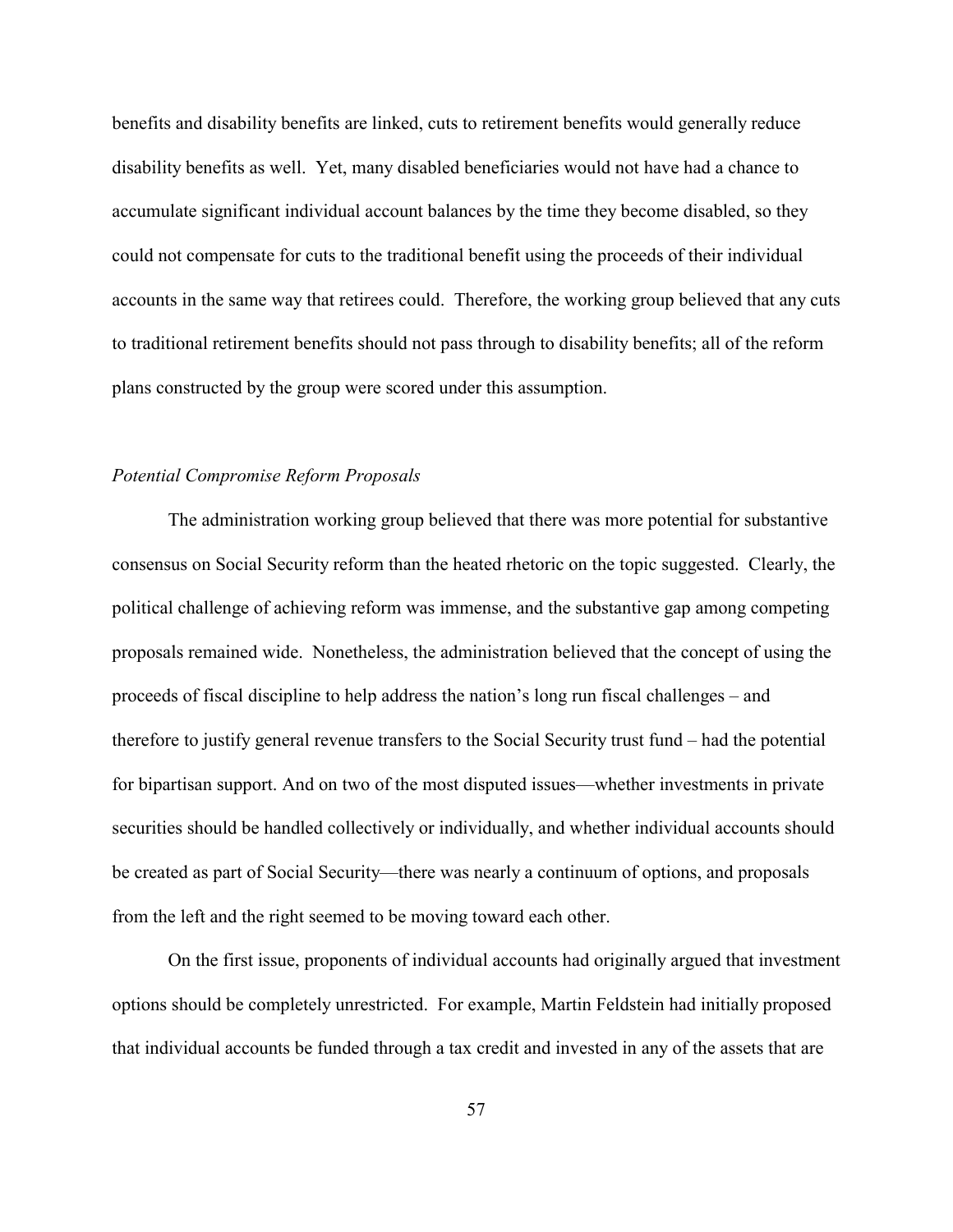eligible for use in an IRA. Yet, in response to concerns about administrative costs and naive investors, the main Republican legislative proposals ended up restricting investment choices to a few broad index funds. Similarly, early plans for private investments by the Social Security trust fund envisioned the government investing directly through a single large fund. But as concerns about government interference in markets were raised, proposals tended to set up independent investment boards and to spread the investments across a number of private managers. Thus, by late 1998, alternative investment mechanisms appeared to be converging to some degree.

A similar convergence may have been occurring on whether individual accounts should be part of Social Security. Some Democrats argued that individual accounts had the potential to create wealth for all Americans, provide choice for individuals, and allow for some bequests.<sup>33</sup> Other Democrats were willing to consider supplementing Social Security benefits with government-subsidized accounts targeted at low-income households. At the same time, some Republicans who had initially favored diverting a portion of the existing Social Security payroll tax to individual accounts—and then cutting the traditional benefit substantially—turned to proposals in which general revenue was used to fund individual accounts.<sup>34</sup> Indeed, there was a growing understanding that reshuffling the revenue stream already dedicated to paying retirement benefits would not help close the underlying financing gap, and that additional resources would

 $33$  Clearly, an individual account system that allowed for bequests would have lower average retirement benefits than a system that used the account balances of deceased workers to supplement the retirement benefits of survivors—unless additional resources were contributed to the system.

<sup>&</sup>lt;sup>34</sup> In some of these plans, part of the Social Security payroll tax was diverted to individual accounts, while general revenue was directed to the trust fund to make up for the diverted monies.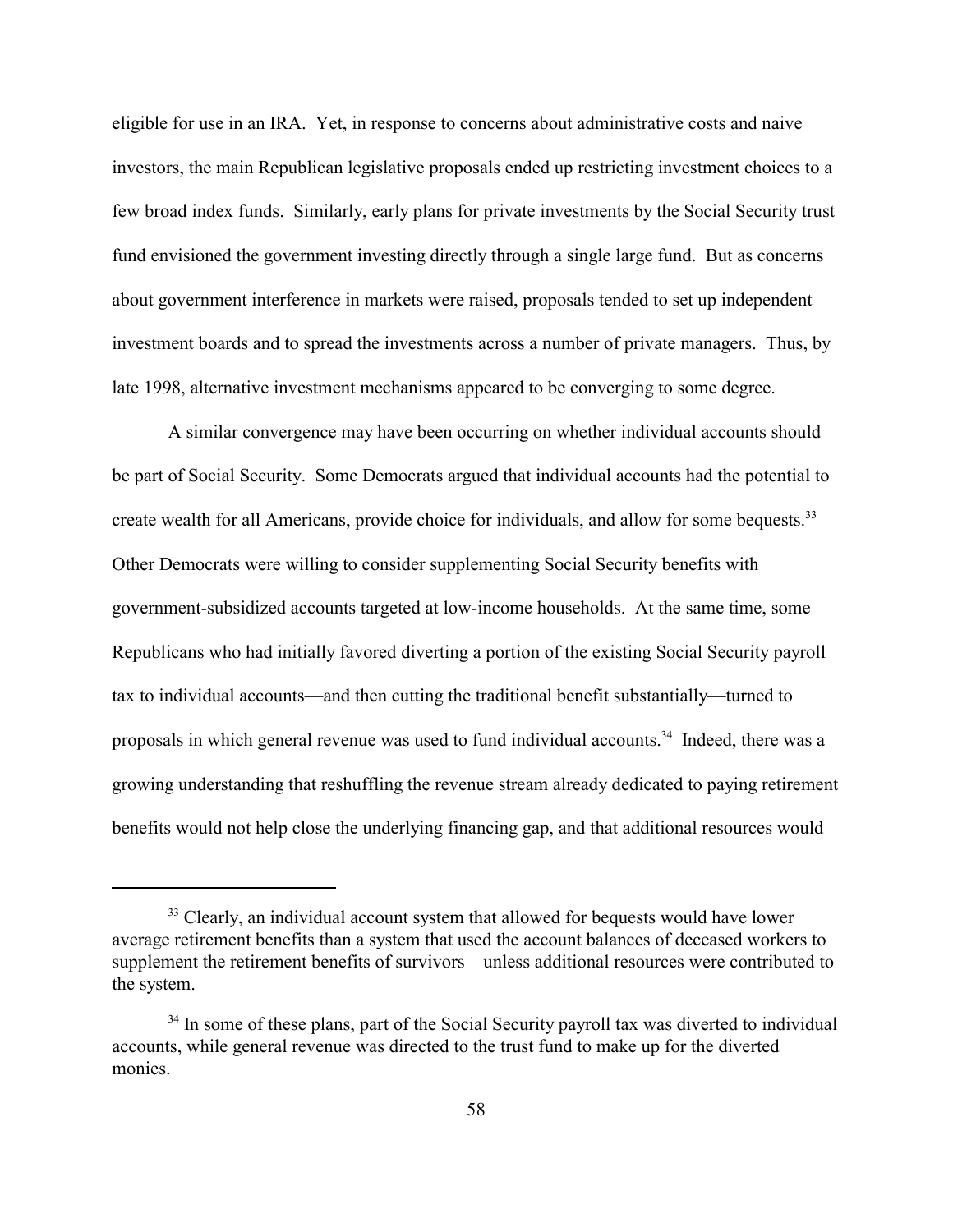be needed. Moreover, some of the Republican proposals involved redistributive funding of individual accounts. Thus, by late 1998, there appeared to be the possibility for convergence around using non-Social Security funds to make redistributive contributions to individual accounts, contributions that might or might not bear any direct mechanical relationship to the traditional Social Security system.

Three main types of Social Security reform plans occupied the "policy space" defined by this possible convergence of views. The first and simplest were add-on individual accounts like those proposed by Edward Gramlich. Under this approach, the entire existing Social Security payroll tax would continue to be used exclusively for funding traditional Social Security benefits, and benefit cuts and revenue raisers would be used to bring the system into financial balance. At the same time, general revenue would be contributed to individual accounts to compensate for the reduction in the traditional benefit.<sup>35</sup>

The second type of eligible plan was a so-called "clawback" plan, initially developed by Martin Feldstein and Andrew Samwick. Under this approach, general revenue from the budget surplus would be contributed to individual accounts, and a significant share of the account balances (possibly in excess of 75 percent) would be "clawed back" when workers reached retirement in order to finance traditional Social Security benefits; individuals would receive the

<sup>&</sup>lt;sup>35</sup> It would also be possible to fund add-on accounts by requiring workers to make mandatory contributions to these accounts above and beyond their current payroll taxes. This approach was taken in the Gramlich plan.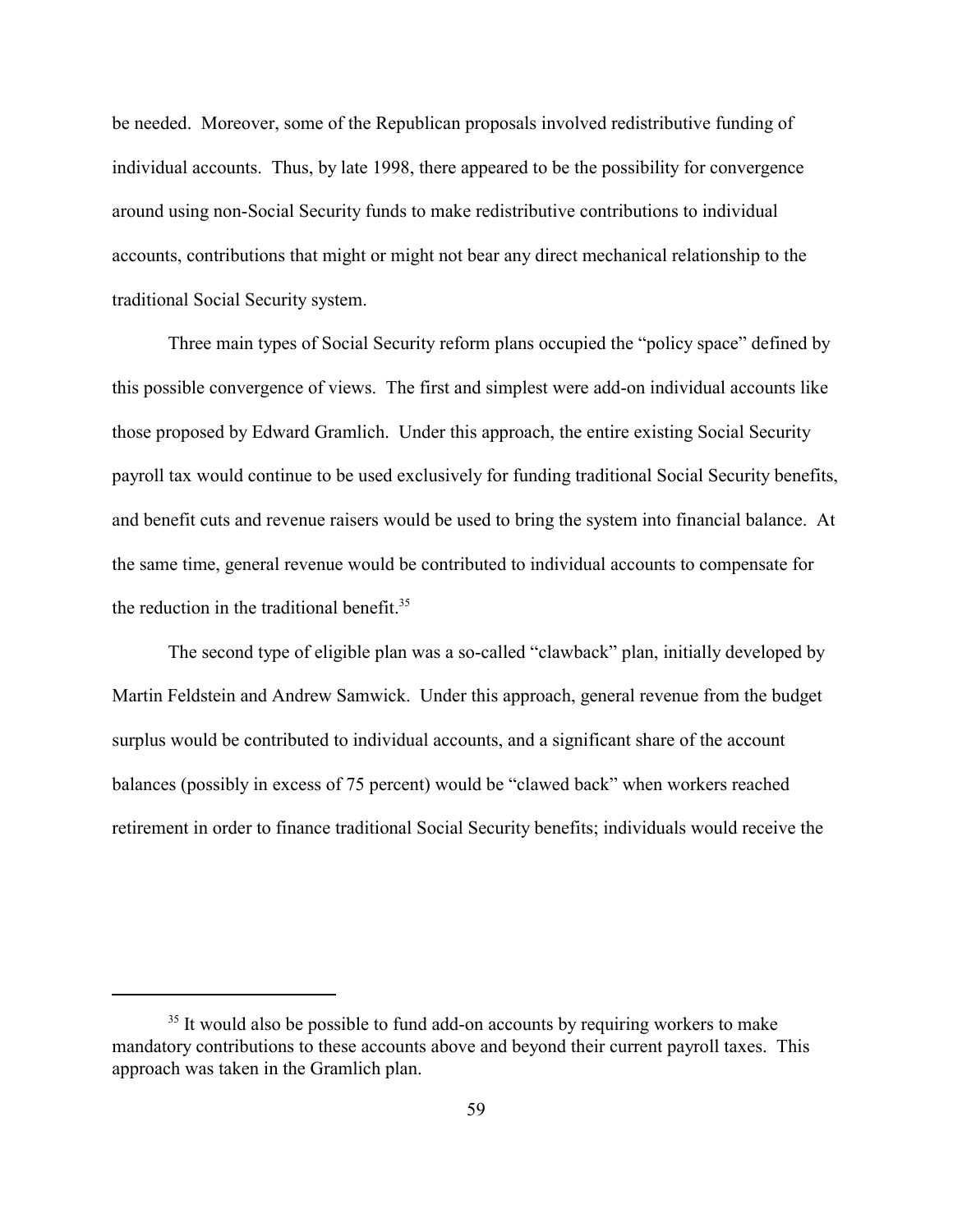remaining account balances directly.<sup>36</sup> House Ways and Means Committee Chairman Bill Archer and his colleague Clay Shaw introduced a plan of this form.

The third type of possible consensus plan was a so-called "hybrid" plan that included both trust fund investments in equities and the establishment of small individual accounts. Some analysts saw these plans as "splitting the difference" between the two sides in the political debate. In addition, this approach offered an interesting opportunity for addressing concerns about government interference in markets: trust fund investments could simply mirror the investment choices that individuals made in their own accounts. This could be done through a single fund that matched the aggregation of individuals' choices, or it could be done through individual "mirror accounts" in the name of each worker that were invested on behalf of the trust fund. On the other hand, some analysts argued that the smaller individual accounts in hybrid plans made little sense, because the fixed costs of administering the accounts would consume an excessive fraction of the investment returns.

An important concern of the economic team was that a reform plan involving modest individual accounts in the beginning might be a "slippery slope" toward total privatization. Yet, there was considerable disagreement about what sort of reform presented the greatest such risk. Some members of the team argued that a clawback approach would best preserve the existing system, since nearly all of the retirement benefits would continue to be paid out through the traditional defined-benefit formula. From that perspective, a clawback plan could be viewed as a

<sup>&</sup>lt;sup>36</sup> A typical proposed clawback rate was 75 percent, leaving 25 percent of the account balances for individuals to consume directly. The clawback can also be specified as a reduction in Social Security benefits equal to some fraction of account withdrawals. For example, a worker might lose 75 cents of his or her traditional benefit for each dollar of retirement income from an individual account.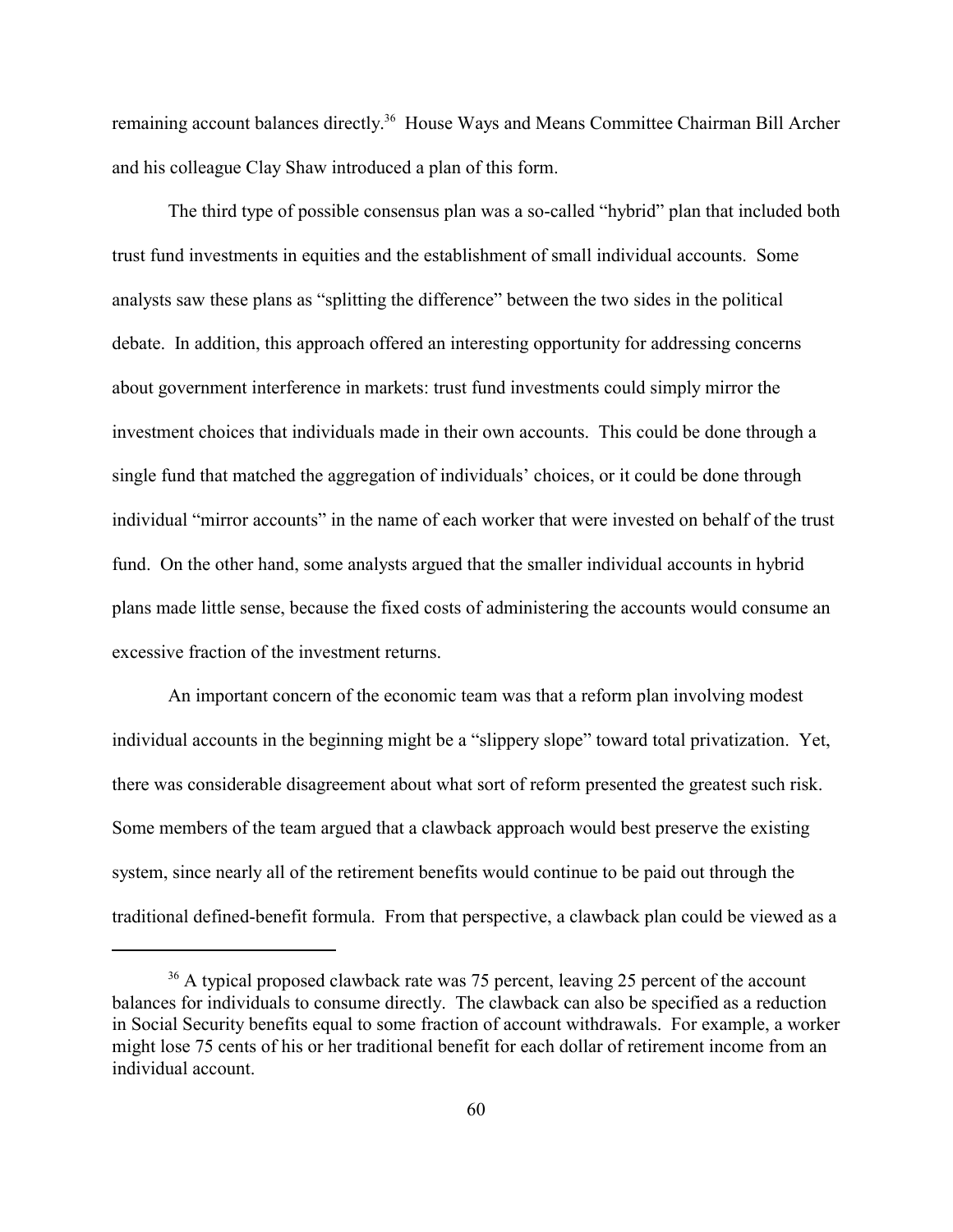back-door way for the Social Security trust fund to invest in equities while leaving the investment decisions to individuals rather than the government. Other members of the economic team argued that the clawback approach tied Social Security benefits too closely to individual accounts, and that it would not be politically feasible to tax such a large portion of the accounts at retirement. Under this view, clawback plans were simply a way of building up sufficient assets to make total privatization possible (and likely) at a later date.

More generally, the working group recognized that the details of reform proposals would have a tremendous impact on their economic and social consequences—and thus on the acceptability of those proposals to the administration. Thus, an "individual accounts" proposal that was funded out of the existing payroll tax in a non-progressive manner with unrestricted investment options and high administrative costs represented a completely different view of the future than a proposal with a similar label but different funding source and account design.

# *The 1999 State of the Union Social Security Proposal*

Throughout 1998 the administration working group studied the analytic issues underlying Social Security reform and constructed specific illustrative reform plans. Briefings for President Clinton covered not only the substantive issues detailed in the preceding pages, but also political strategies for achieving bipartisan agreement on reform. Options that were given some very preliminary thought included: the "Andrews Air Force Base approach," echoing the negotiations over the 1990 budget deal, in which White House officials and the Congressional leadership were sequestered in non-stop negotiations at the base just outside Washington, DC; the "spontaneous" emergence of a bipartisan piece of legislation from a moderate Democrat on the Senate Finance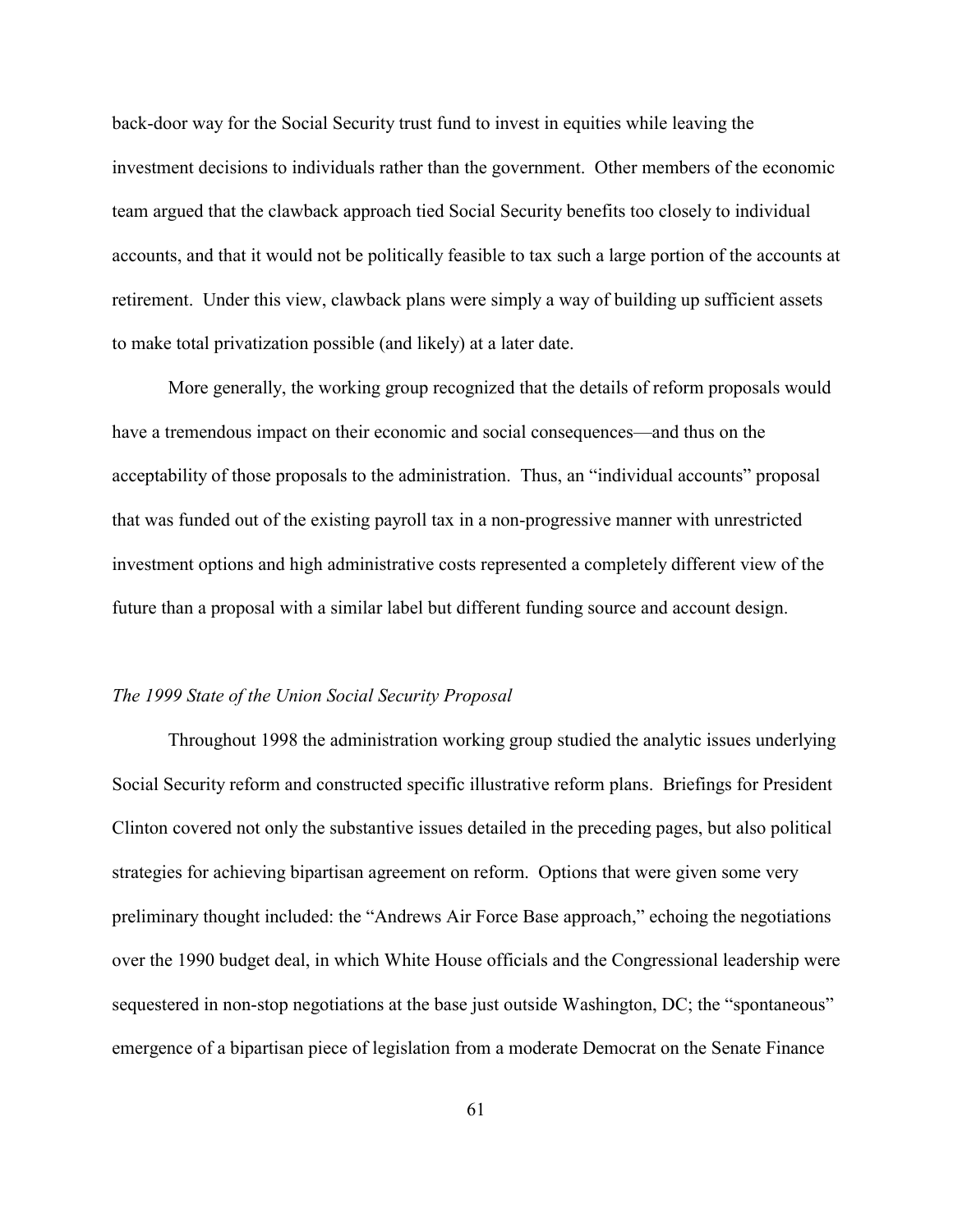Committee, as had almost worked on tobacco legislation; and the formation of a commission made up of key members of Congress and administration officials.

The administration also spent 1998 pursuing an active "external" strategy on Social Security reform. This effort included briefings for members of Congress, public education efforts surrounding the three national Social Security forums, and preparation for the December White House conference. Congressional distrust of the administration's work on Social Security reform ran very deep, in part because of the potentially momentous importance of the issue. Some Democrats doubted whether the administration had a bedrock commitment to preserving Social Security in its current form to the greatest extent possible. Congressional Republicans were even less trusting of the administration, and they sought assurances that President Clinton was serious about achieving bipartisan reform and not simply trying to trick Republicans into taking an unpopular position on the issue that Democrats could then use to re-take control of the Congress. Indeed, when Archer and Shaw introduced a specific reform plan, some of their Republican colleagues complained that they had fallen into the Clinton administration's trap.

In the end, President Clinton decided to pursue Social Security reform based on bolstering the Social Security trust fund rather than on creating individual accounts. The President proposed transferring general revenue into the trust fund and investing a portion of the transferred amounts in equities. The equity investments would be restricted to never exceed five percent of the total U.S. stock market. This decision may have been influenced by the changing political dynamic in late 1998, as the possibility that the President would be impeached came clearly into view. Whether the President would have pursued a different approach in the absence of impeachment will never be known.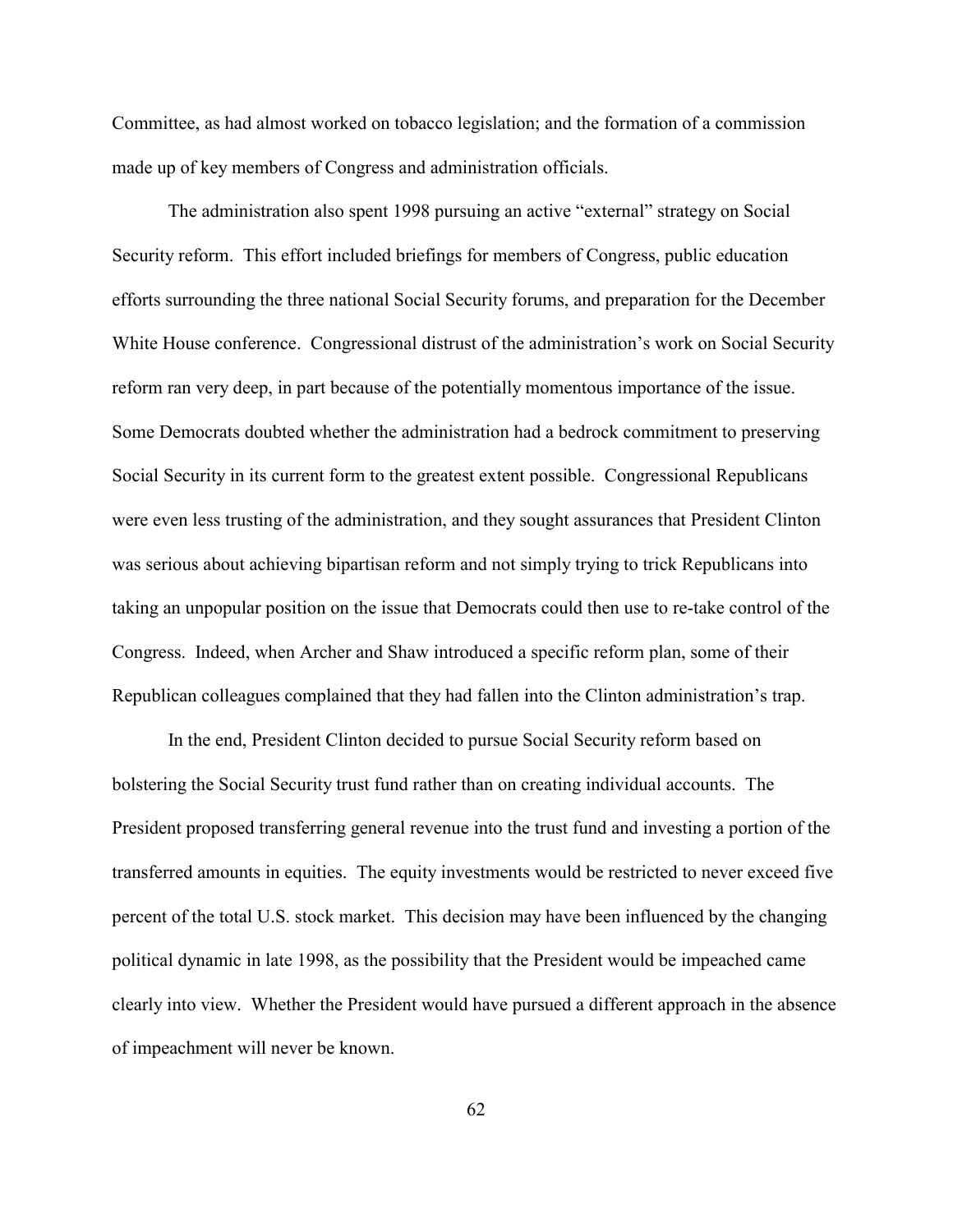The other key decision that was made in the run up to the 1999 State of the Union address was whether to stick with a unified budget framework or to switch to a budget framework that allocated only the non-Social Security surplus. The central advantage of the unified budget framework was that there would be sufficient funds available not only to shore up Social Security but also to extend Medicare solvency, provide for additional discretionary spending, and establish progressive individual savings accounts outside of Social Security. A key disadvantage was that transferring a portion of the unified budget surplus to Social Security might be seen as "double counting." In contrast, the on-budget approach would avoid the double counting critique, but there would not be sufficient resources available for all of the non-Social Security initiatives. Moreover, it would be necessary to project on-budget deficits for some of the individual years in the ten-year budget window. Ultimately, the President decided to stick with the unified budget approach to budgeting that had been the norm since the Johnson Administration.

## **6. Budget Surpluses: 1998 through 2000**

During the final years of the Clinton administration, attention focused on the rapidly rising budget surpluses and their appropriate disposition. We review the economics and politics of that budget debate in this section.

# *The 1999 State of the Union Budget Framework*

In his 1999 State of the Union address, President Clinton built on the earlier strategy to ìSave Social Security Firstî by proposing a specific budget framework for Social Security reform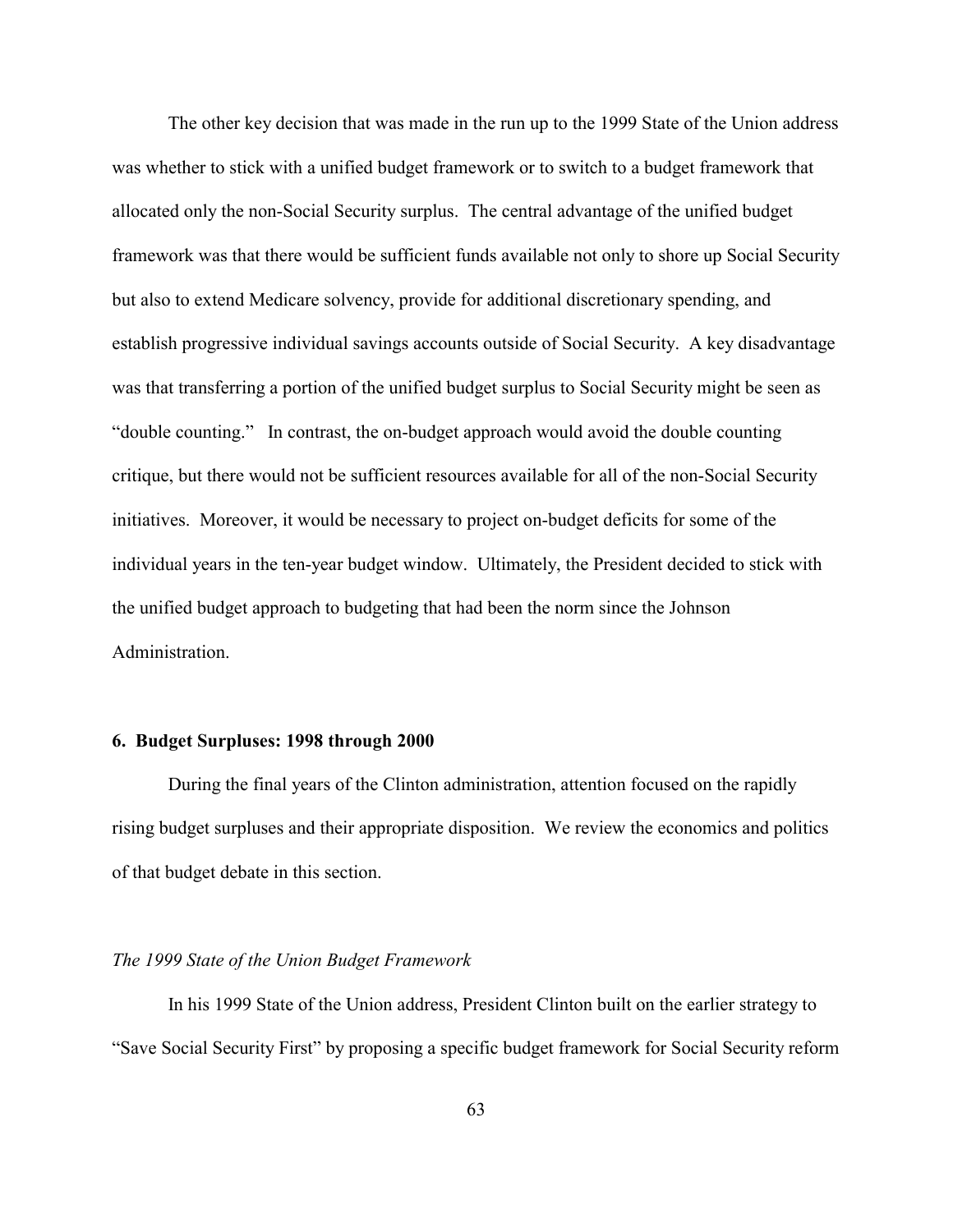and long-term fiscal discipline. This framework proposed an allocation of *unified* budget surpluses. In contrast with prevailing practice, this allocation extended over the unusually long time frame of fifteen years because there were insufficient resources in the first ten years to accomplish all of the President's objectives. In line with the earlier strategy, all of the proposed uses of the surpluses were conditioned on reforming Social Security.

 The proposed allocation of the unified surpluses was as follows: First, 62 percent of the surpluses were allocated to Social Security and 15 percent to Medicare. Transfers in these amounts would be made to the respective trust funds, and the associated budget resources would be viewed as fully "used" and hence not available for other purposes. Because the monies were not needed by these programs to pay current benefits, they would be used predominantly to pay down the publicly held debt of the Federal government, with a limited amount of the revenue transferred to Social Security used to purchase equities. The plan was projected to extend the solvency of the Social Security trust fund to 2055 and the Medicare Part A trust fund to 2020.

Another 12 percent of the surpluses were allocated to create new Universal Savings Accounts (USAs). As the administration described in more detail later in the spring, the accounts would involve an automatic contribution by the government for all workers earning less than a specified amount, as well as a matching contribution also available to workers with income below a certain threshold. A primary motivation for these accounts was to serve as a bridge between the proponents and opponents of introducing individual accounts into the Social Security system. On one hand, USAs gave the administration a means of promoting wealth creation on a broad scale, and they signaled the President's willingness to discuss the appropriate role of individual accounts in the U.S. retirement system. On the other hand, the administration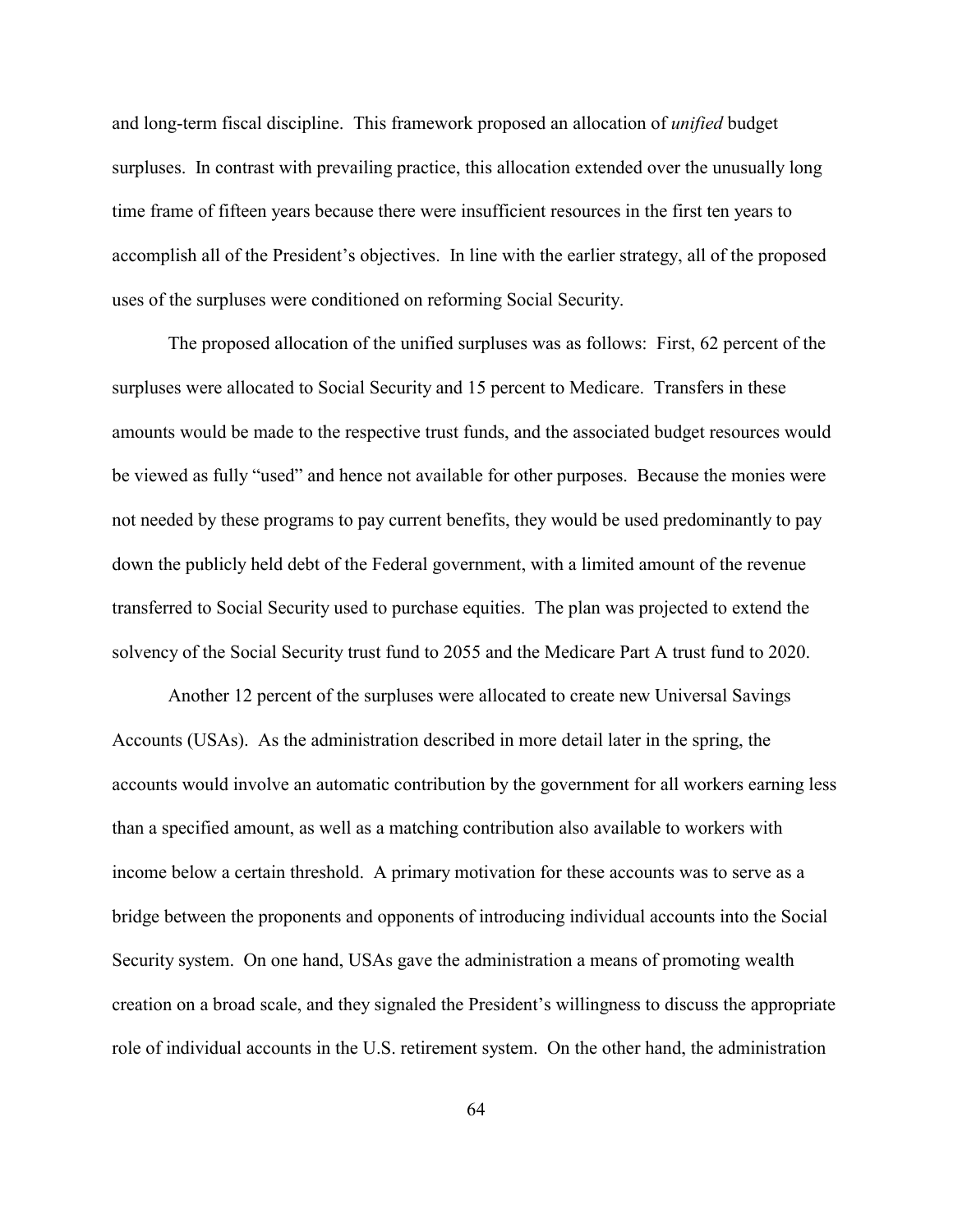emphasized that the accounts would have been entirely separate from Social Security—funded from revenue outside the existing payroll tax, and having no implication for an account holder's traditional Social Security benefits. Indeed, to reinforce the separateness of USAs from Social Security, and to ensure that USAs were not seen as undermining the existing private pension system, the administration proposed that contributions to 401(k) plans would qualify for government matching. As it turned out, however, USAs never received serious legislative consideration.

The budget framework also allowed for additional tax cuts for child care, long-term care, school construction, and investment in economically depressed areas, but the cost of these proposals was financed entirely by other revenue-raising provisions such as curtailing tax subsidies and closing some tax shelters and other loopholes. The final 11 percent of the surpluses were allocated to military readiness and other spending.

Federal Reserve Chairman Alan Greenspan testified to Congress on the day after the State of the Union address. His prepared remarks concerned macroeconomic conditions and therefore did not mention the President's proposals of the previous evening. However, in the questionand-answer session, he provided crucial support for transfers to the Social Security trust fund while reiterating his strong opposition to government investment in private markets:

[Greenspan] endorsed President Clinton's proposal to let federal budget surpluses accumulate by locking up most of the money in the Social Security and Medicare trust funds. But he attacked Mr. Clinton's plan to invest as much as 15 percent of the Social Security trust fund in the stock market, arguing that it would be "virtually impossible" to insulate investment managers from political influence. *– Wall Street Journal*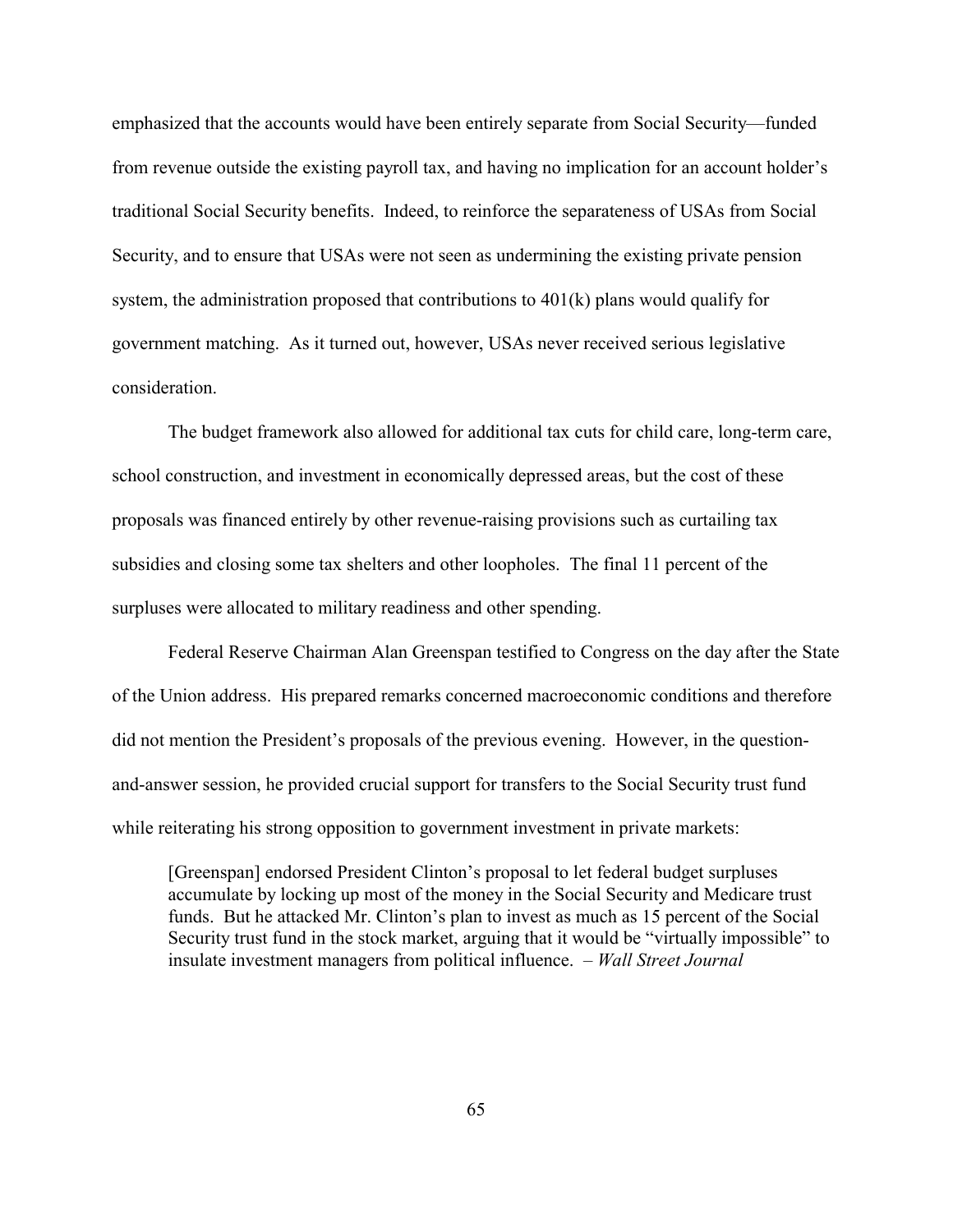Much of the media coverage focused on Greenspan's opposition to government ownership of private equities. Even so, these testimonies helped the administration build credibility within the Beltway for the plan's central device for preserving a large fraction of the unified surpluses.

The proposed budget framework was also criticized on the grounds that it "double" counted" the projected Social Security surpluses. As we discussed earlier, the unified surplus equals the "off-budget" surplus (overwhelmingly the Social Security surplus) plus the "onbudget" surplus (essentially, the surplus on the non-Social Security portion of the government's operations). The critics argued that the administration's plan for allocating unified surpluses was transferring to Social Security some budgetary resources that had originated in the Social Security system, and therefore had already been credited to the Social Security trust fund once. Consider, for example, the hypothetical case in which *all* of the unified surpluses originated in Social Security. In that case, a \$1 surplus in the Social Security system would have increased the trust fund balance by  $$1.62$ — $$1$  as under current law, and an additional 62 cents from the proposed transfers. The administration responded that the budget debate in preceding decades had been a debate about the unified budget, with an implicit—though often unspoken—objective of balancing the unified budget. By contrast, the administration now aimed to leave a unified surplus. If one accepted the administration's assertion that "business as usual" would have left no unified surpluses, then the State of the Union plan generated incremental government saving, and the budget framework simply proposed to allocate this incremental saving to Social Security.

Republicans responded to the President's proposals by pledging to create a "lockbox" to ensure that the Social Security surplus would be used to pay down debt. In addition, they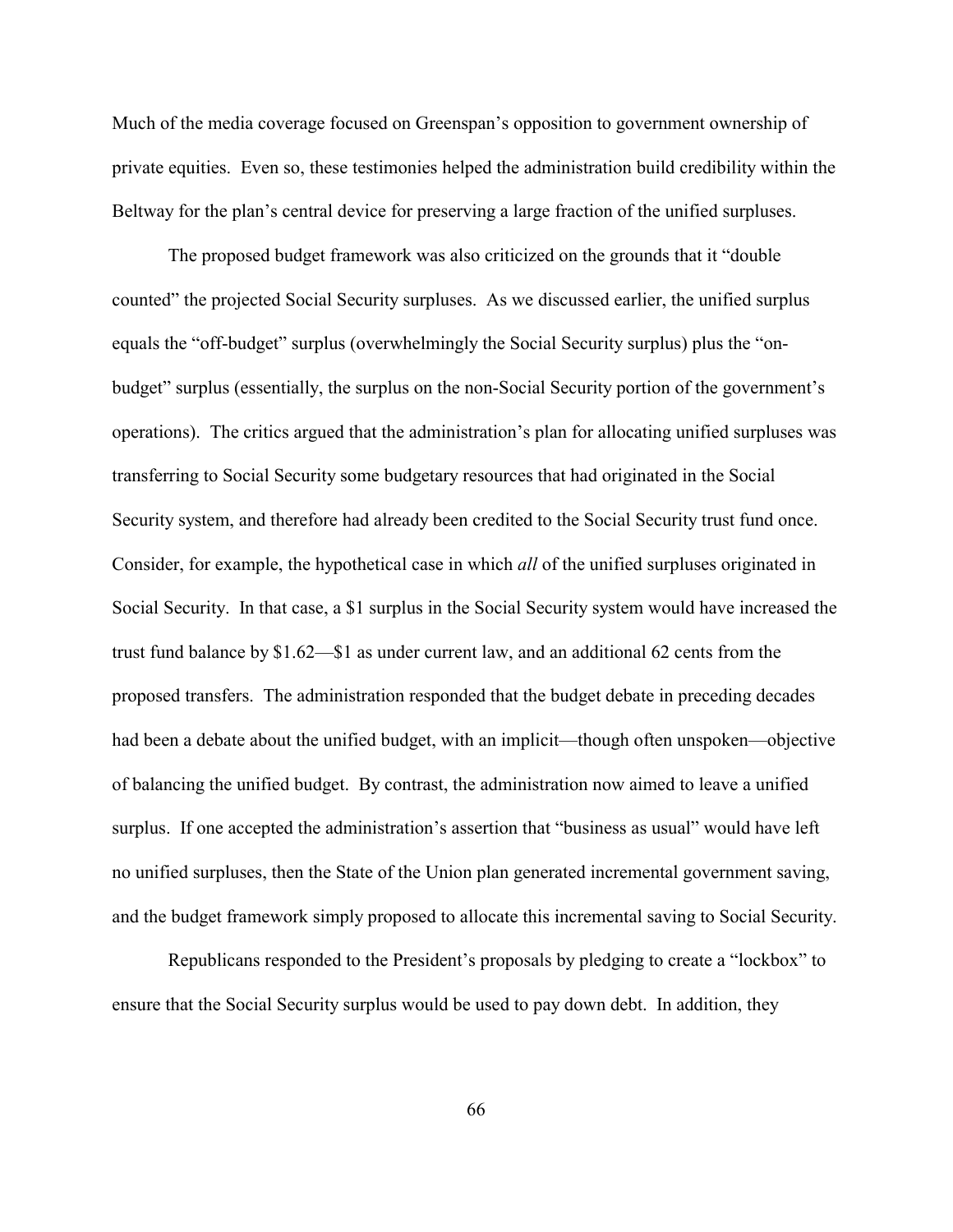proposed to allocate the on-budget surplus primarily to a ten percent across-the-board tax cut and increases in defense spending.

## *Balancing the Budget Excluding Social Security*

Against a backdrop of the double-counting allegation and continued dramatic improvement in budget projections, the administration significantly revamped its budget framework for the Mid-Session Review (MSR) released in June 1999. The new framework proposed to balance the budget in each year *exclusive of the operations of the Social Security system*. The MSR projected that the on-budget account would run a surplus of \$5 billion in fiscal year 2000 if no policy changes were enacted; as it turned out, the on-budget account finished fiscal year *1999* with a surplus of less than \$1 billion, the first surplus by that measure in 40 years, and followed that with a surplus of more than \$86 billion in fiscal year 2000.

# The Logic

Social Security had been taken officially "off-budget" in 1983, and this action was reaffirmed in the budget legislation of 1985 and 1990 (Koitz, 1998). But none of this legislative action was sufficient to redirect policy attention to the on-budget balance. The key objective of the administration and others who favored the MSR approach to budgeting was to refocus the political conversation on the disposition of the on-budget surpluses. This step would establish the presumption that the Social Security surpluses would result in unified surpluses of at least the same size on average, and thus be used to pay down public debt. While the new framework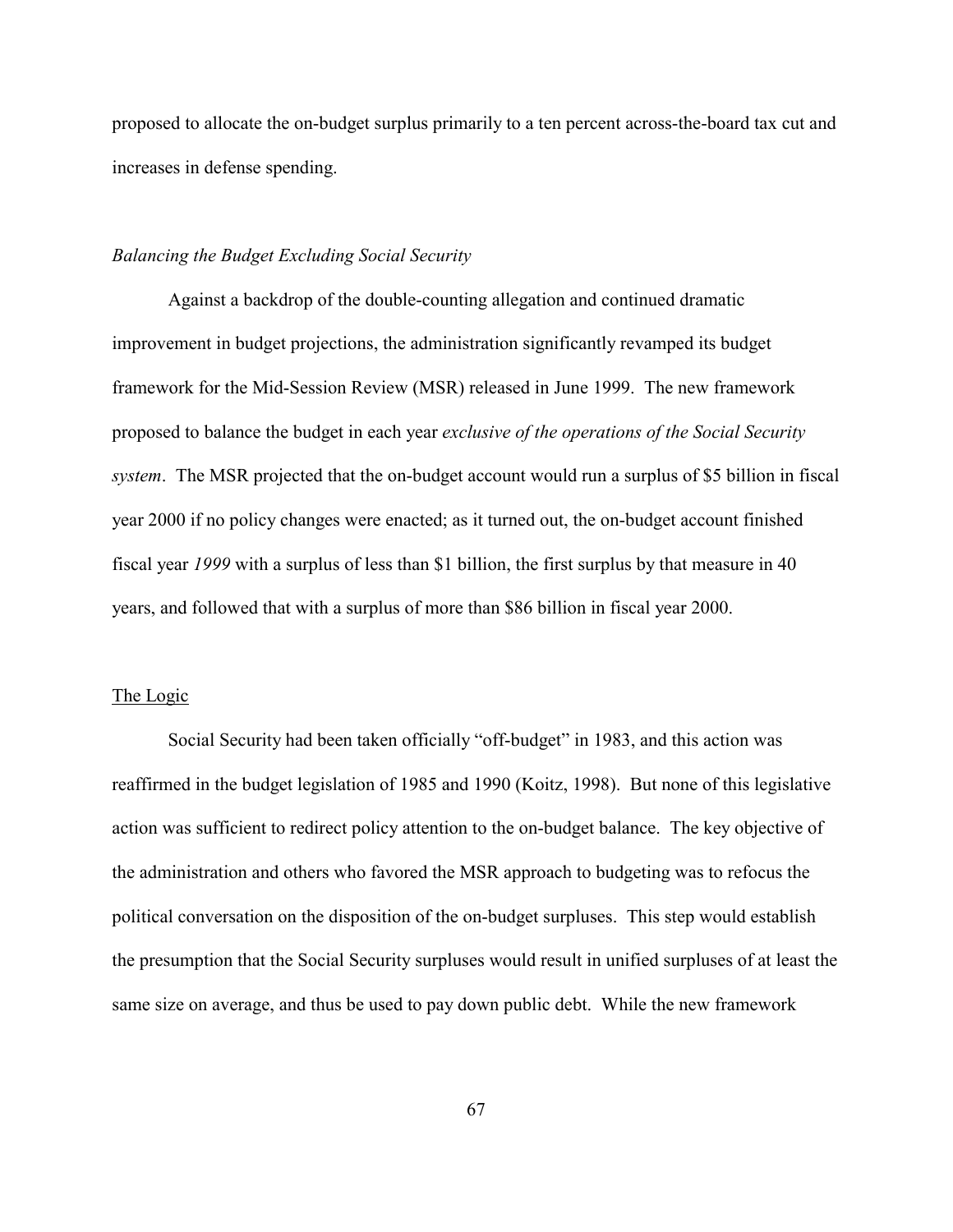clearly had political value to the administration in potentially blocking Republican tax-cut proposals, it was also motivated by economic policy considerations.

The administration's economic team viewed the MSR approach as significantly improving the legitimacy of the Social Security trust fund as a mechanism for pre-funding the government's future retirement-related obligations. Under the old approach, in which the implicit fiscal objective was to balance the unified budget, an incipient Social Security surplus would tend to elicit either tax cuts or new spending. Depending on the size of this offset, the net result could be little or no government contribution to national saving, even though the balance in the Social Security trust fund would have increased. Thus, in the preceding fifteen years, Social Security surpluses probably raised government saving by much less than 100 percent of the accumulation in the trust fund. In essence, the nation had been doing less to prepare itself for the retirement of the baby-boom generation than one would have thought by looking at the rising trust fund balance.

In contrast, the new approach implies that Social Security trust fund accumulations would be backed, dollar-for-dollar, by government contributions to national saving. By itself, the new approach leaves open the question of *how much* pre-funding of future Social Security obligations should be undertaken, but it provides much more assurance that the government is doing as much pre-funding as it appears to be doing.<sup>37</sup> By bringing trust fund accumulations and increments to government saving into alignment, the new framework took an important step toward "truth in

 $37$  One view is that the objective of balancing the on-budget account should be complemented with the objective of putting the Social Security system into some form of longterm actuarial balance. Determining how to satisfy that second leg of the overall fiscal objective would supply the answer as to *how much* prefunding we should be undertaking.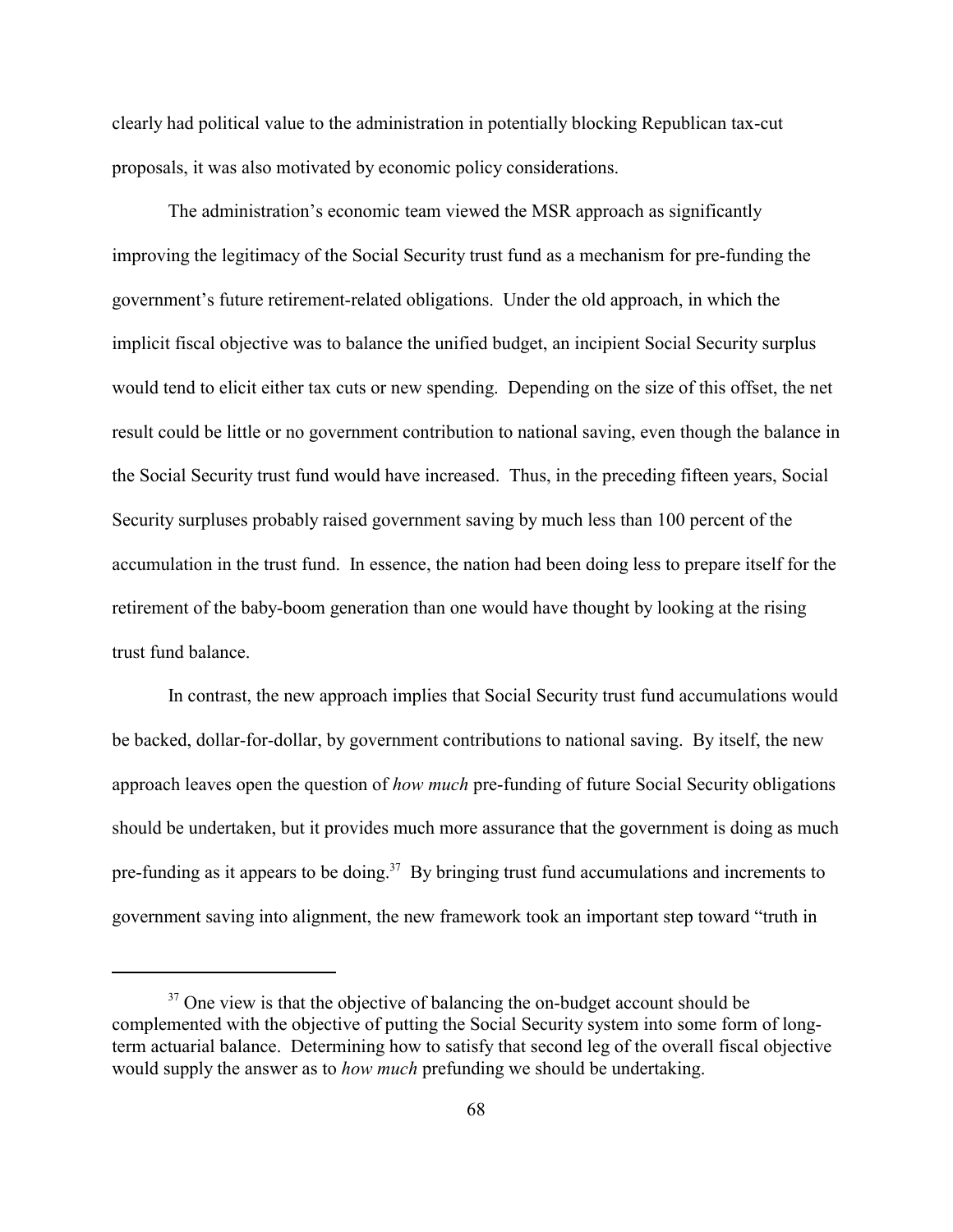government." Put differently, this approach takes the "double counting" critique completely off the table, because Social Security surpluses unambiguously would be "used" once and only once (to pay down the debt held by the public).

The new framework also provided an organized context for executing general revenue transfers into the Social Security trust fund. Such transfers would be scored as an "expense" of the on-budget account; if the accepted goal is to balance the on-budget account, then this expense would reduce the resources available for other uses. As a result, all accumulations in the trust fund would be matched, dollar for dollar, by an incremental increase in government saving. In this budget framework, general revenue transfers to Social Security are not simply a paper transaction, but generate true economic pre-funding of future obligations. The administration proposed sufficient transfers in the 1999 MSR to extend the solvency of the Social Security trust fund to 2053. To motivate a specific amount of those transfers, they were set equal to the interest savings that would result from using the Social Security surpluses to pay down public debt rather than cut taxes or raise spending. The transfers would have begun in 2011 based on debt reduction in the preceding decade.

The MSR plan did not fully resolve the difficulties with general revenue transfers, because it left Medicare as part of the on-budget account while proposing to transfer general revenue into the Hospital Insurance (Medicare Part A) trust fund. Under traditional budget scoring rules, the net effect of these transfers on the on-budget surplus would have been zero, because the transfers would have appeared as both an outlay and a receipt. To deal with this problem, the administration adopted the obvious modification to the usual accounting rules—treating the transfers as a "full use" of those monies, and therefore as reducing the amount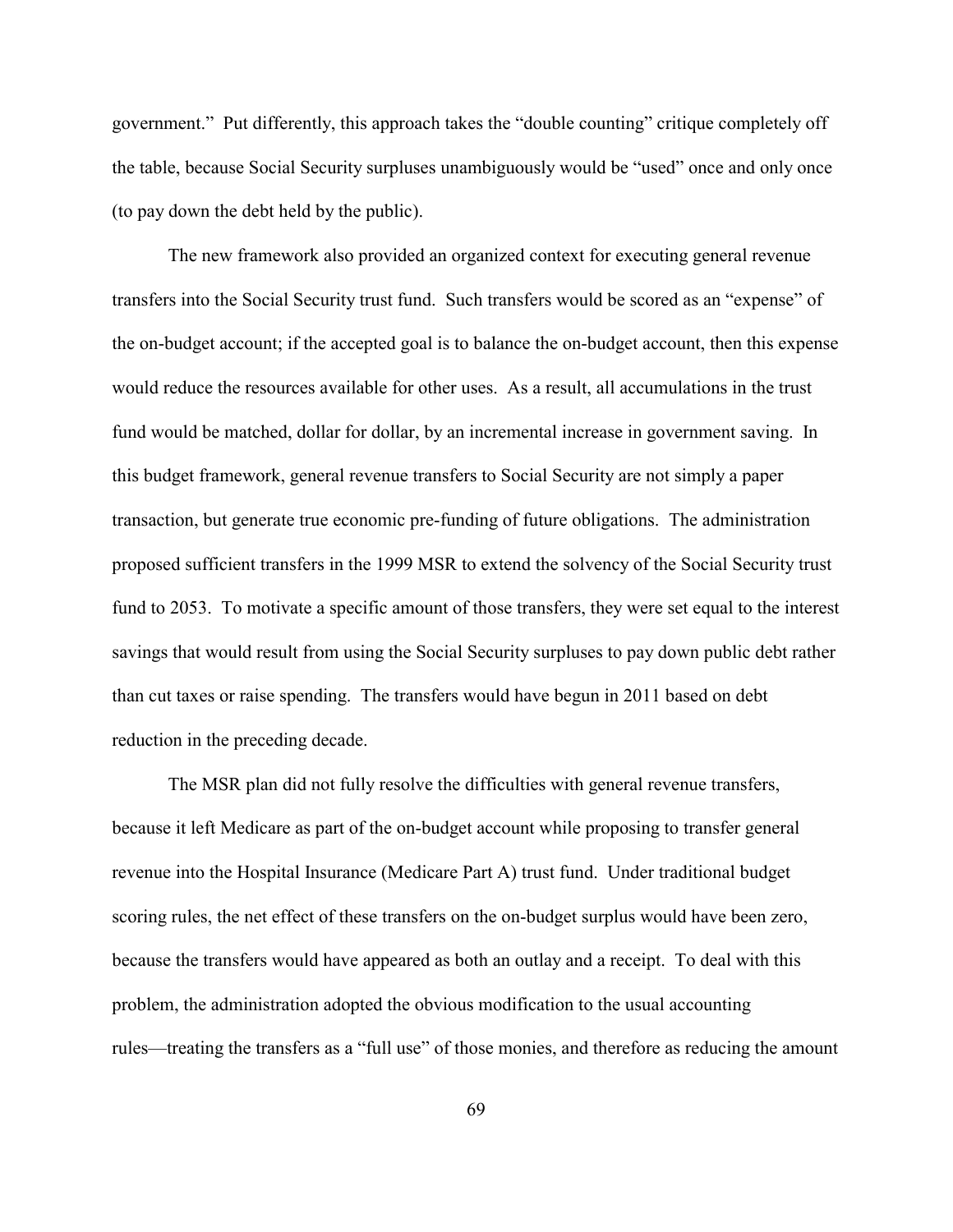of on-budget surpluses available for other uses. The proposed transfers were projected to extend the solvency of the Medicare trust fund to 2027, by far the longest solvency horizon in the history of the program. However, no action was taken by the Congress to implement either the Social Security or Medicare transfers.

#### The Lockbox

Because the details of national saving and budget accounting are not viewed as attractive material for political messages, the new approach was proposed to be implemented through creation of a Social Security "lockbox." The lockbox was designed to create a mental picture of a strong safe that would contain not only the current-law Social Security surpluses but also the proposed general revenue transfers. By placing these funds in a "lockbox," the administration meant to increase the public's assurance that those monies would be saved—which in this instance meant that they would be used to pay down debt held by the public. The substance of the lockbox consisted of a set of procedural hurdles that the Congress (and especially the Senate) would have to overcome before the government could run a deficit in the on-budget account.

That said, the most important guarantor of the new framework is something more amorphous—specifically, the terms of the political debate. So long as the political debate focuses on the disposition of the on-budget surpluses, the procedural hurdles underlying the lockbox probably will not come under serious challenge. But if the consensus changes, the Congress will find ways around those hurdles. Thus far, the political consensus appears to be holding, and it remains politically dangerous to "dip into the Social Security surpluses."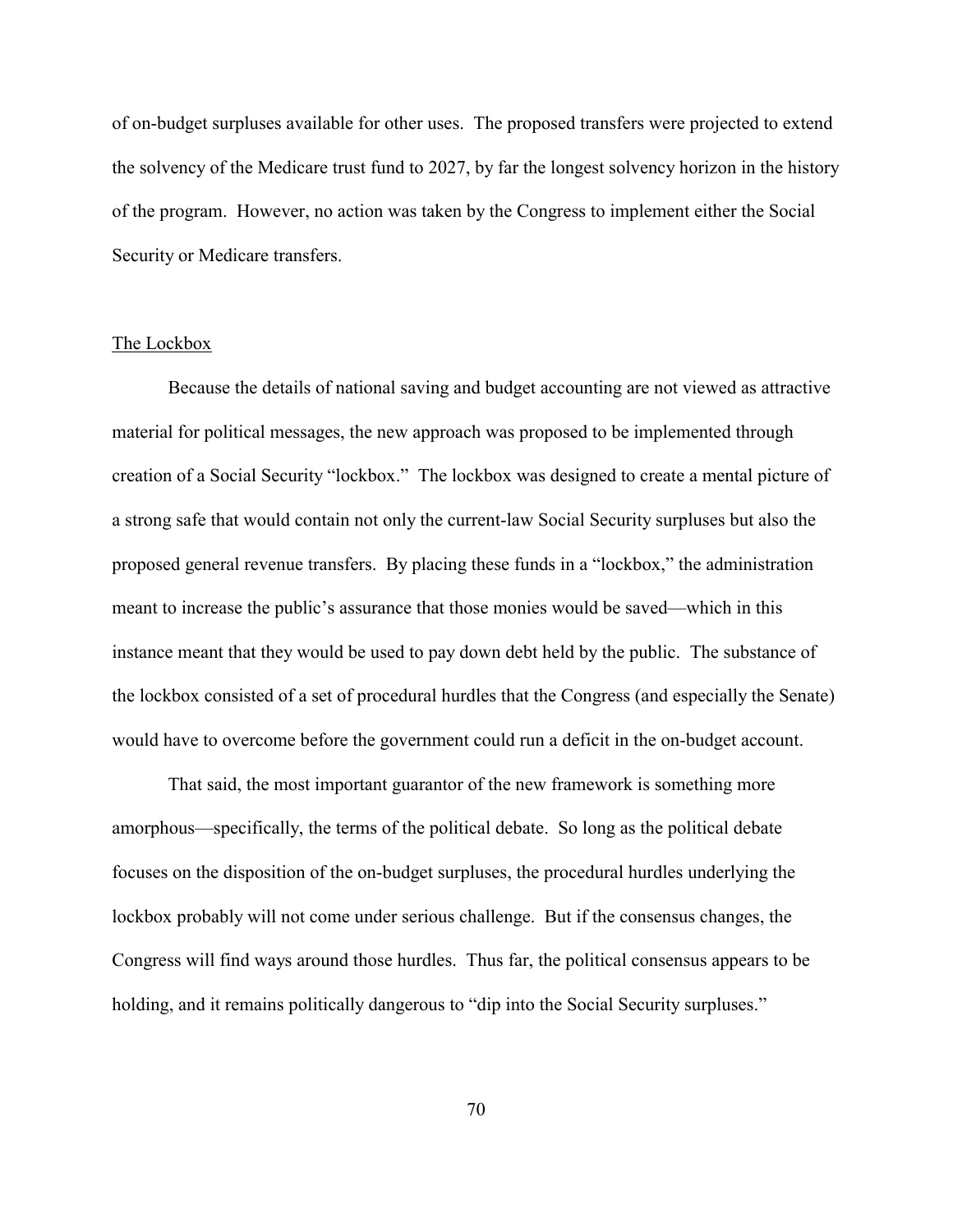However, it is far from certain that this consensus will continue to hold if the on-budget account returns to deficit.

A critical factor that smoothed the way to shifting the focus of the budget debate was the ongoing improvement in the fiscal situation. After the budget stringency that had been required to balance the budget on a unified basis, there would have been little appetite for balancing the on-budget account if doing so would have entailed substantial additional pain. That said, it would be a mistake to underestimate the discipline that was required to achieve the higher standard. At every step of the way, the opportunity cost in terms of foregone tax cuts and additional spending was keenly felt.

Congressional Republicans generally embraced the shift in budget objective toward balancing the on-budget account, but they rejected President Clinton's proposed disposition of the projected on-budget surpluses. In the MSR plan, the President allocated these resources to transfers to Social Security and Medicare, new spending (especially a Medicare drug benefit), and a limited set of tax cuts. The framework also incorporated a comprehensive reform of Medicare, which is discussed in greater detail by Newhouse (this volume). All told, the debt held by the public would have been paid off, on a net basis, by 2015 under the President's plan. In contrast, Congressional Republicans continued to place much greater emphasis on tax reduction—at one point proposing that the entire projected on-budget surpluses be devoted to a tax cut, and providing no new resources for either Social Security or Medicare.

#### *Fiscal Policy in 2000*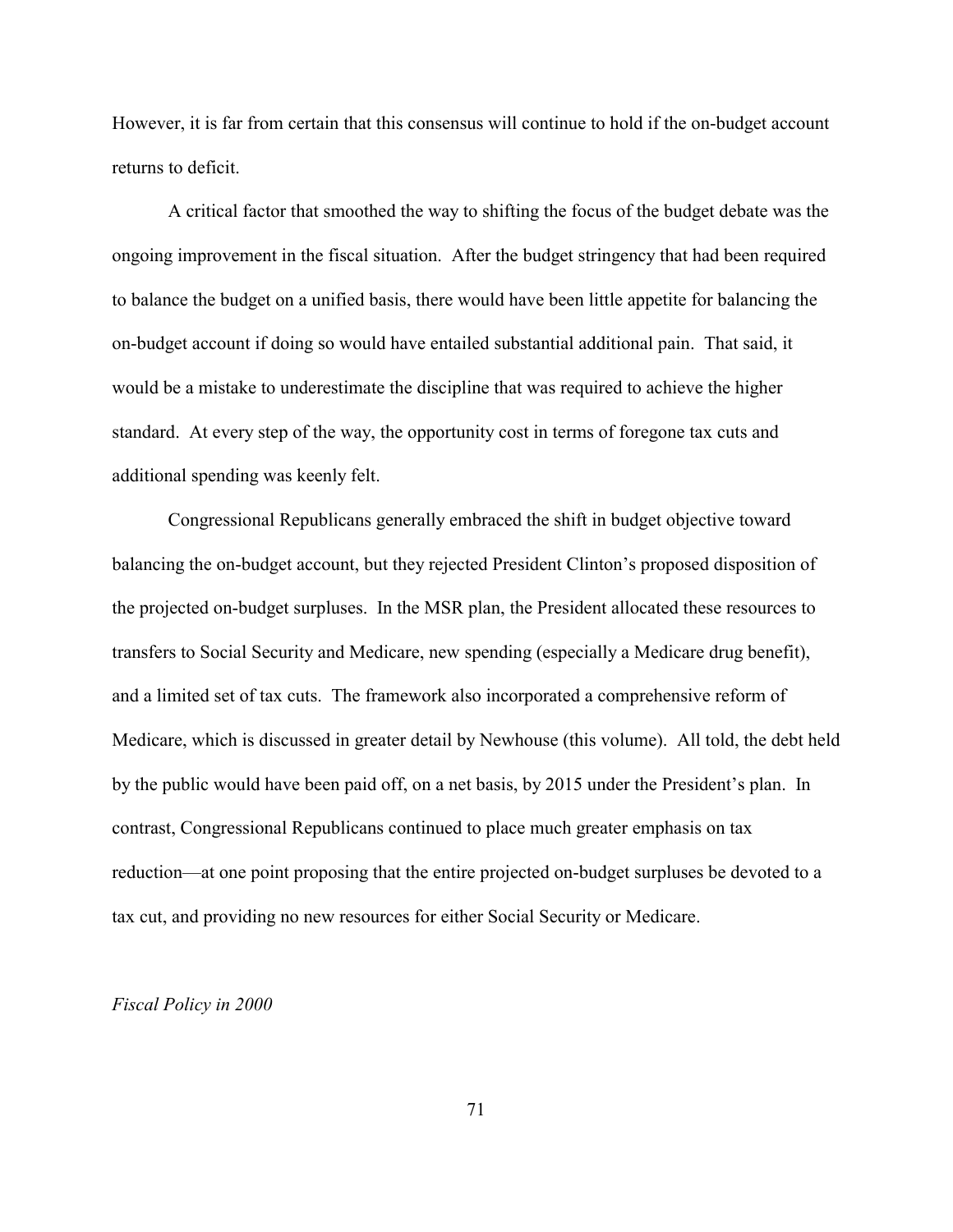During its last year the Clinton administration framed its fiscal policy around the goal of eliminating the debt held by the public. Treasury Secretary Summers explained the logic of this objective in a May speech. First, Summers argued, paying down the debt "will maximize" investment at a time when the reward for investing is especially great." Summers piggybacked on the observation of Alan Greenspan that the return to investment appeared to be historically high, and therefore that the opportunity cost of failing to invest also was historically high. Second, paying down the debt "will help to increase supply in our economy, rather than demand." The economy was then operating beyond its normal productive capacity, and even the administration's own economic projection showed a gradual upward drift in the unemployment rate over the succeeding few years. Against that backdrop, many analysts believed that fiscal policy should aim to increase aggregate supply by adding to the available pool of capital, rather than fueling aggregate demand. Third, a failure to pay down debt "is likely to exacerbate the U.S. trade deficit." The size of the trade deficit may just have reflected the relative economic strength of the United States and its major trading partners. But it was one of the few economic imbalances at the time, and the moment seemed inopportune for a more expansionary fiscal policy that might appreciate the dollar, reduce foreign demand for our goods and services, and increase our demand for theirs. Fourth, Summers said, a failure to pay down debt "will reduce our capacity to meet the demographic challenges ahead." Summers strongly endorsed the view that the most important preparation the federal government could make for the retirement of the babyboom generation was to improve its fiscal position, thereby increasing national saving and expanding the productive capacity of the economy. And finally, "the current strength of our economy and budget, combined with the enormous uncertainty attached to budget projections,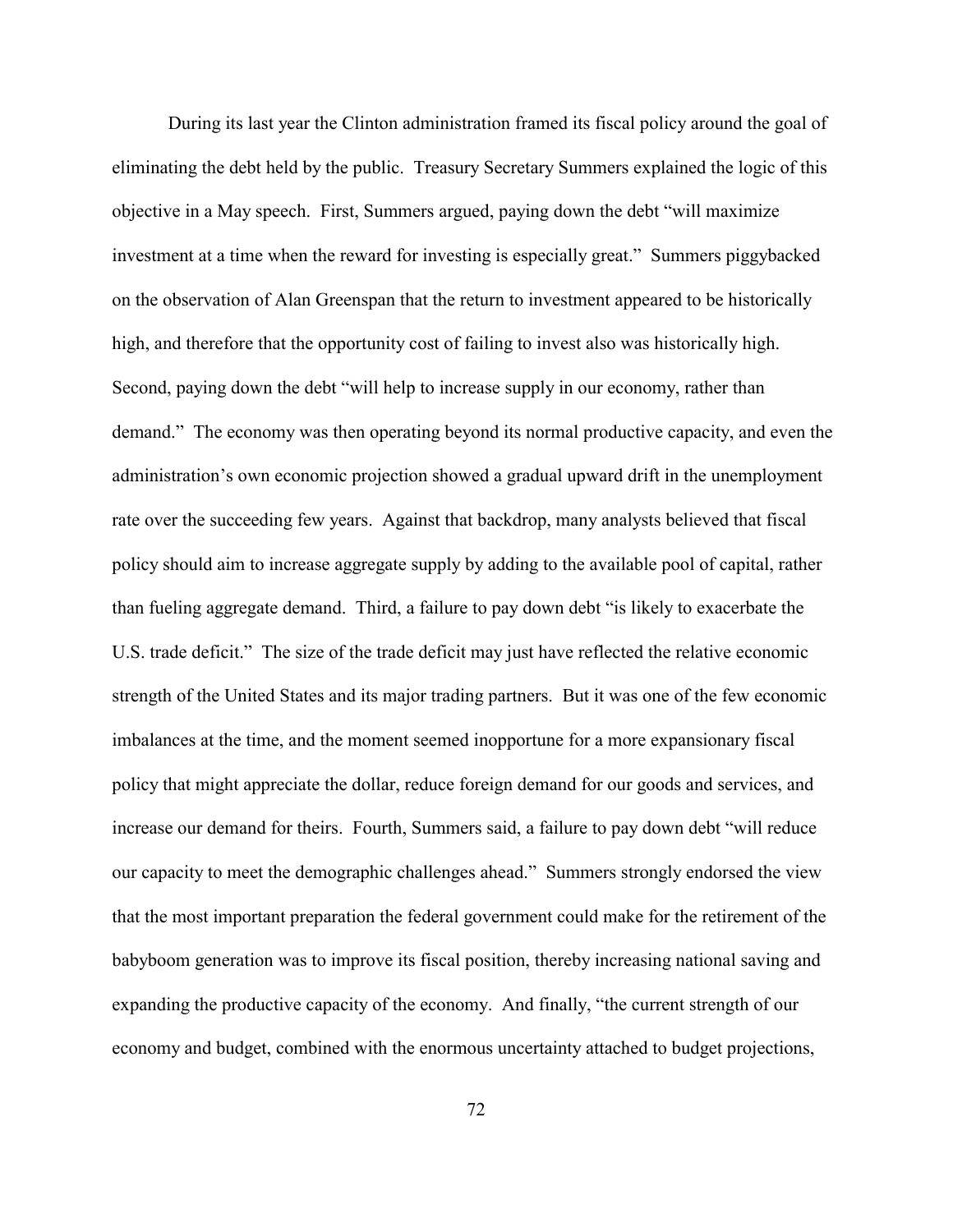make this a time when we should be prudent in our commitments." Summers argued implicitly that it was preferable to be too cautious rather than too aggressive in extrapolating recent economic performance.

In line with this view, the administration's budget framework released in early 2000 was aimed at preserving fiscal discipline. The projected Social Security surpluses were again protected in a "lockbox," and the administration again proposed that general revenue be transferred to the Social Security trust fund and added to the "lockbox." These transfers would begin in 2011 based on the interest savings from debt reduction between 2000 and 2010. Roughly \$300 billion in general revenue would be transferred to the Medicare trust fund over ten years and used for debt reduction. The remaining on-budget surplus was divided into nearly \$200 billion of additional spending for a prescription drug benefit for Medicare beneficiaries and health insurance coverage for low-income Americans, and more than \$250 billion of tax cuts focused on retirement saving, marriage penalty relief, educational opportunities, community revitalization, affordable health care, and tax simplification.

In June the administration announced another upward revision to the baseline budget surpluses over the next ten years, this time in the amount of \$1.3 trillion. The Mid-Session Review proposed the next step toward shoring up the conceptual foundations of the budget by taking Medicare out of the budget in the same way that Social Security was out of the budget. Accordingly, the MSR allocated baseline surpluses over the following ten years *excluding both Social Security and Medicare*. The administration maintained its policies on Medicare reform, health coverage, and targeted tax cuts, and set aside \$500 billion as a "reserve for America's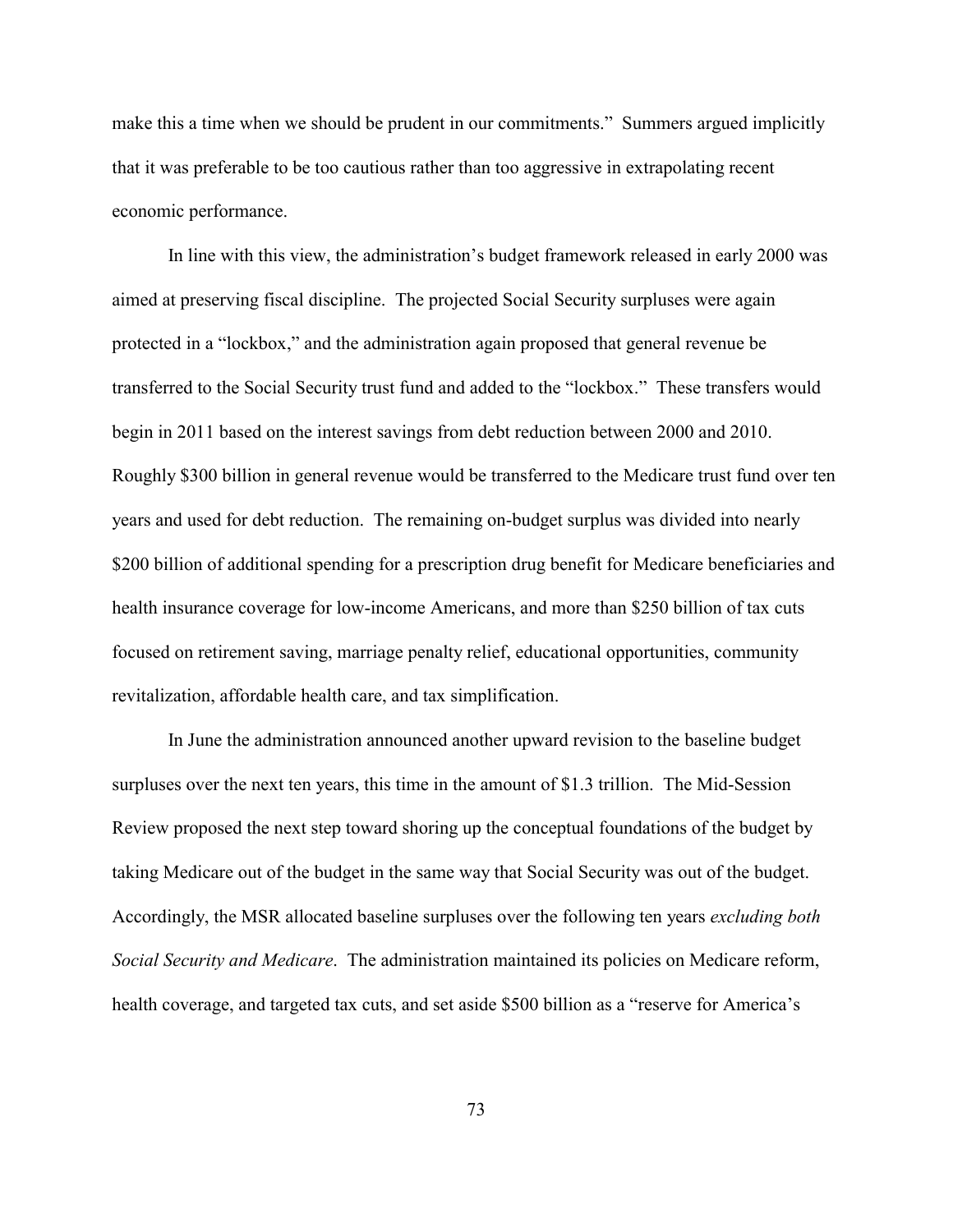future." Even if all of these funds were used for spending increases or tax reductions, the debt held by the public was still projected to be paid off, on a net basis, by 2012.

The Congress did not adopt the central features of this budget framework. Neither Social Security nor Medicare reforms were enacted.<sup>38</sup> Although no fewer than five "lock box" bills to set aside both the Social Security and Medicare surpluses passed the Republican-controlled House between 1999 and 2001, none were passed by the Senate and therefore no legislation taking Medicare out of the budget (which would have given it the same treatment as Social Security) was ever enacted.

Just working out the annual appropriations bills proved an especially arduous undertaking: a succession of continuing resolutions kept the government functioning after the beginning of the new fiscal year on October 1, and the final bills were not approved until December 15. President Clinton announced the administration's final set of budget projections in late December. Based on these projections, the debt held by the public could be eliminated on a net basis by 2010.

### *A National Asset*

<sup>&</sup>lt;sup>38</sup> Notable changes to the Social Security earnings test did occur during this decade. The earnings test reduces or eliminates benefit payments to beneficiaries with income from work that exceeds a threshold amount. These beneficiaries subsequently receive higher benefits to compensate them for the withheld benefits. Legislation in 1996 significantly raised the level of earnings that would trigger benefit reductions. Legislation in 2000 eliminated the earnings test altogether for beneficiaries who are at or above the normal retirement age (currently 65 years and two months and scheduled to increase to 67 by 2022). See Gruber and Orszag (2000) for an overview of the impact of the earnings test on labor supply and benefit receipt.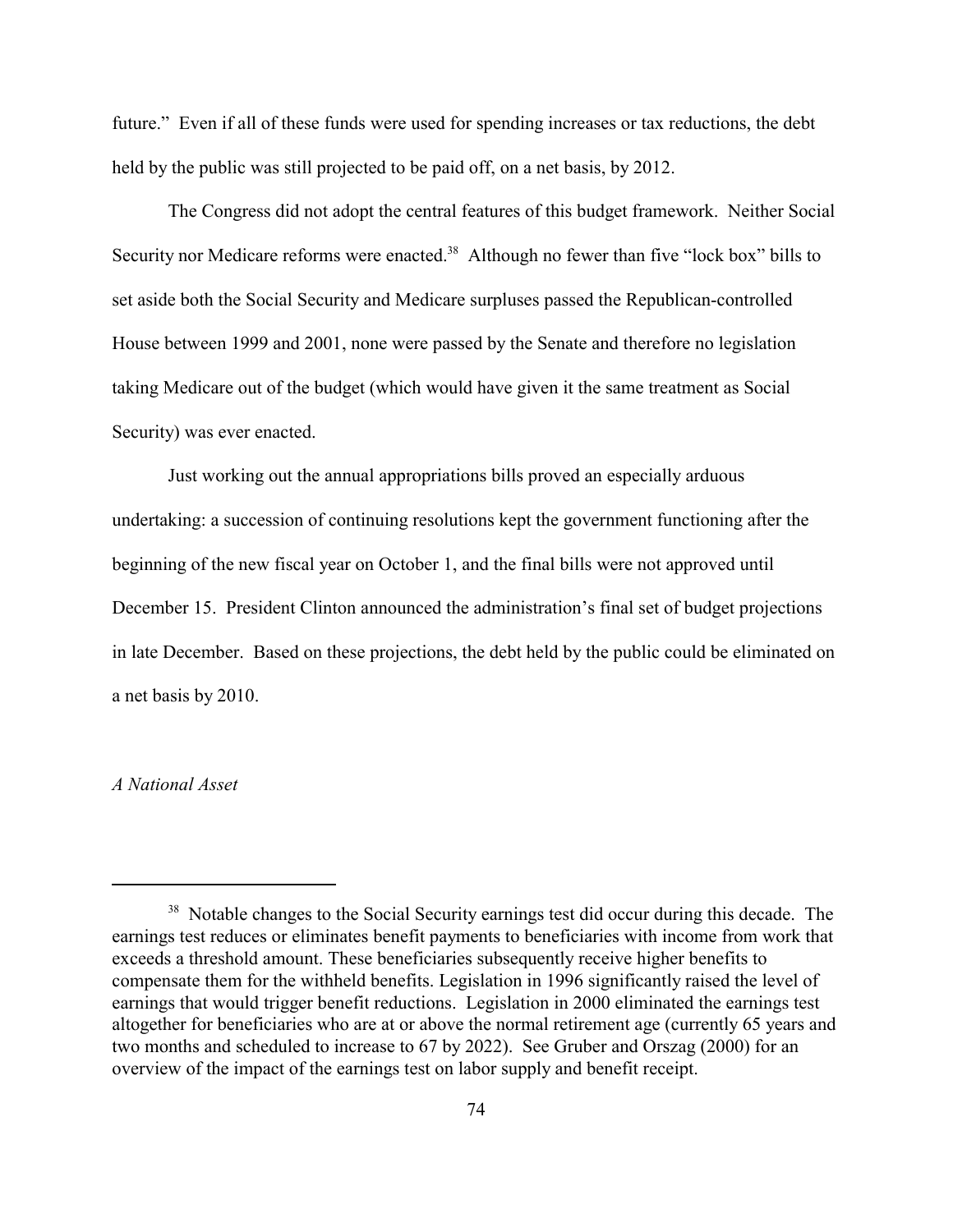Toward the end of the Clinton administration, the possibility of eliminating the debt held by the public became increasingly realistic. The arithmetic associated with this possibility is straightforward: if the on-budget account is kept in balance over the next ten to fifteen years, the Social Security surpluses will be enough to pay down the entire pubic debt. Beyond that point, the continued Social Security surpluses that are now projected would transform the Federal government from a net debtor to the rest of the economy into a net creditor. In other words, the government might become a net holder of private assets.<sup>39</sup> The Clinton administration recognized this possibility, but did not wrestle with the associated policy issues at any great length.

Indeed, under current projections, the accumulation of assets is likely to begin even sooner than the basic math suggests. First, part of the debt held by the public is in forms that would be difficult or unpopular to retire. For example, there are roughly \$200 billion in outstanding savings bonds, and this program—which provides a convenient savings vehicle especially for low- and moderate-income households—seems unlikely to be terminated in the name of increasing national saving. Second, part of the debt is scheduled to mature well after the debt would be eliminated on a net basis. Some portion could be bought back before its scheduled maturity date, but at some unknown point, the holders of this long-term debt might demand an

<sup>&</sup>lt;sup>39</sup> In some very limited respects, the Federal government already holds private assets. For example, the Treasury maintains cash balances in commercial banks, the Thrift Saving Plan holds equities on behalf of its individual beneficiaries, and the Pension Benefit Guarantee Corporation holds private assets in part as legacies from retirement plans that have been turned over to it. However, these current holdings are dwarfed in size by the investments that might be conducted on behalf of the Social Security trust fund or the central government.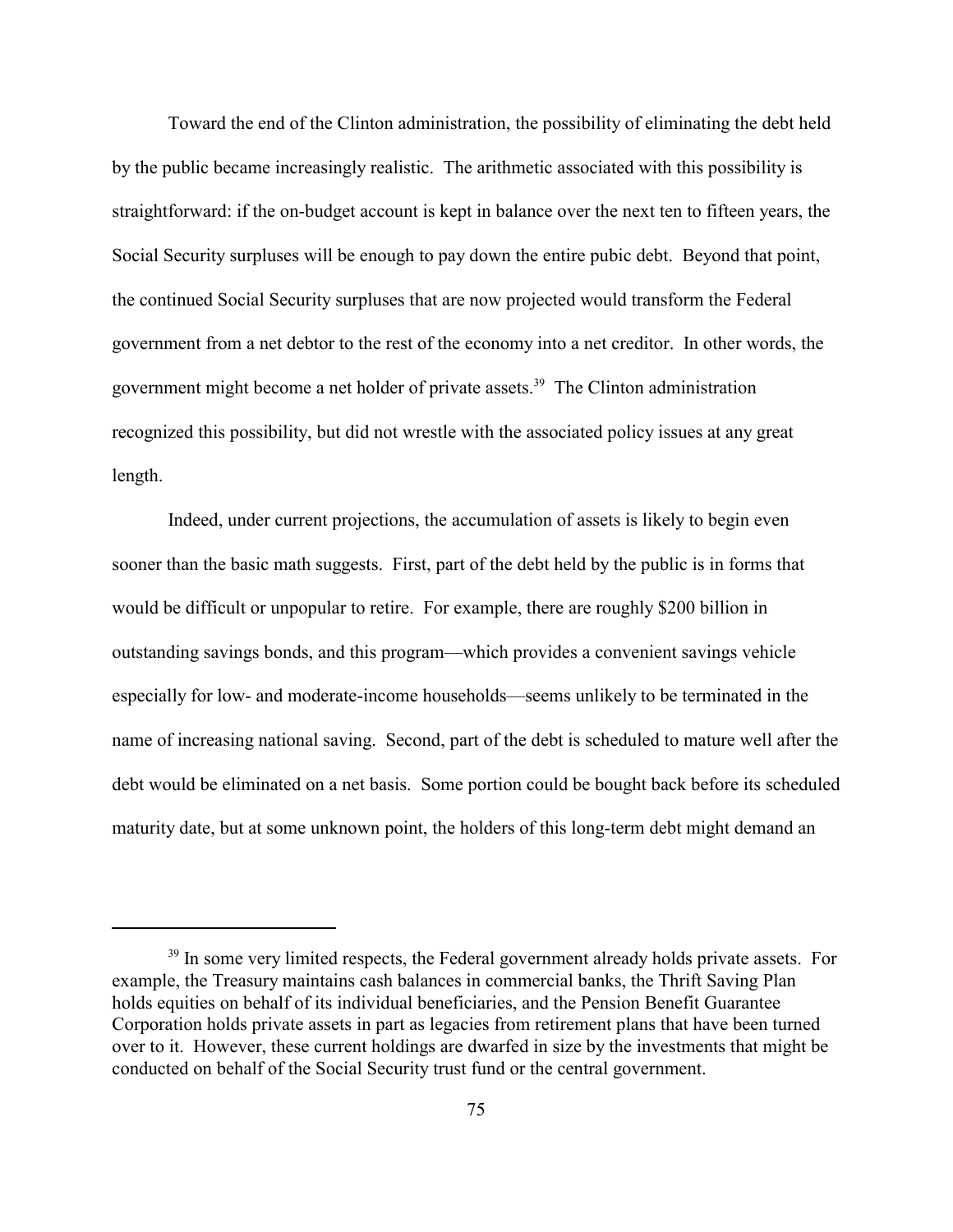increasing premium in order to give it up.<sup>40</sup> In sum, the debt elimination date is only about a decade away, assuming that Social Security surpluses materialize as projected and continue to be used to pay down debt.

Accumulation of private financial assets by the Federal government raises all of the same issues regarding corporate governance and potential political interference in capital markets that arise when considering whether to invest part of the Social Security trust fund in private assets. Indeed, some have argued that the dangers are even greater in this situation, since the Social Security trust fund is at least somewhat removed from the political process and is intimately linked with a popular cause and powerful lobby. In general, the same potential solutions to these problems pertain. The federal government could attempt to set up a neutral, nondistortionary method of investing the surplus monies in the private market, running all the risks that would be inherent in that approach. Alternatively, the Social Security trust fund could invest in private securities, thereby commensurately increasing the amount of government debt in private hands. Still another possibility is that individual accounts might be used to preserve some of the saving inherent in the projected surpluses, while reducing (though not avoiding altogether) the governance and political interference concerns associated with centralized investment. Finally, increases in spending or larger tax cuts obviously could eliminate unwanted asset accumulation, though at the sacrifice of some or all of the potential government contribution to national saving. Such a return to balancing the unified budget instead of the budget excluding Social Security

 $40$  The extent of this problem depends on the Treasury Department's debt issuance policy from here forward. Already, there has been considerable speculation in the financial press that Treasury's 30-year bonds might be discontinued because new bonds of that maturity would extend so far beyond the currently projected debt-elimination date.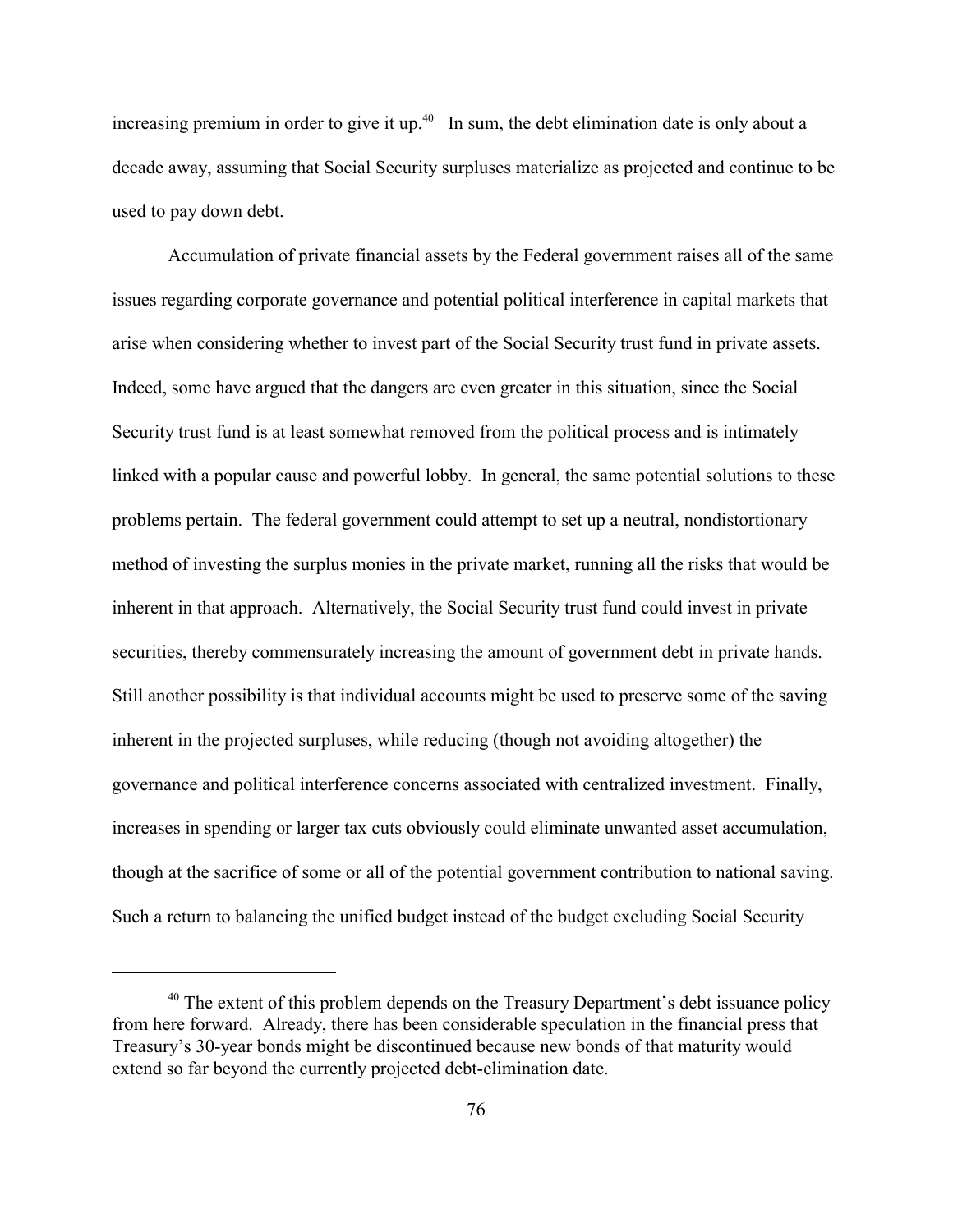would also break the link between government saving and the accumulation in the Social Security trust fund, impairing the validity of that fund as a signal of the preparation that the nation is undertaking for the retirement of the baby-boom generation.

The current long-term outlook for fiscal policy also raises questions with regard to the social value of Treasury debt. In particular, a number of commentators have pointed out that the existence of a deep and liquid market for Treasury securities has provided significant benefits to U.S. capital markets. For example, Treasury securities have served as pricing benchmarks for other debt instruments, meaning that prices and yields on corporate and other securities are often quoted relative to Treasury securities rather than in absolute terms. In addition, Treasury securities have been seen as convenient vehicles for hedging interest-rate risk.

Yet, it is not evident whether these functions require the existence of Treasury debt *per se* or simply the existence of some debt market that is very deep and very liquid. Indeed, as market participants have come to recognize the possibility of at least a substantial paydown of Treasury debt (even if not total elimination), there has been substantial market innovation. Alternative instruments are now vying for the role that has been played by Treasury securities; where this process will lead is unclear, especially because the market may dictate that there is room for only one successor rather than many.<sup>41</sup> Thus, the current situation leaves open the question of whether a large market for Treasury securities provides some benefit for the economy that: (a) cannot be provided by any private issuer, (b) can be provided more efficiently by the Federal government, or (c) represents a valuable monopoly franchise that should be provided by the Federal

 $41$  If there were more than one potential successor to Treasury debt, the market might eventually "tip" to one or the other in order to gain the extra efficiency associated with maximum depth and liquidity in a single market.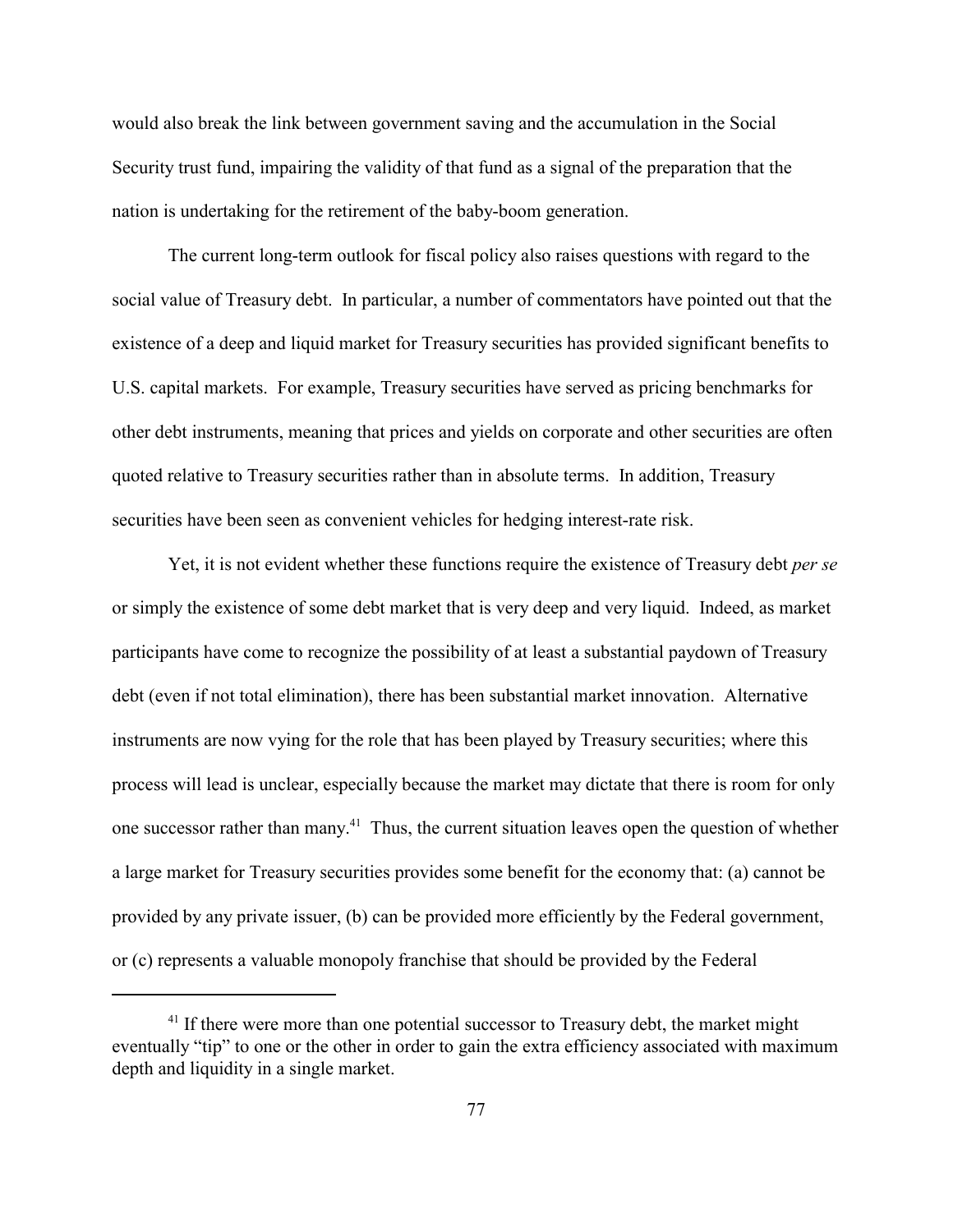government so that taxpayers can reap the financial rewards rather than private monopolists. Quantifying the benefits of a deep and liquid Treasury market is very difficult. Moreover, those benefits must be weighed against the costs of either less saving or the holding of private assets by the government. Indeed, if the social value of government debt is great enough, it could even be optimal for the government to gross up its balance sheet by issuing extra debt and purchasing private assets simply to maintain a viable debt market.

## **7. Conclusion**

The 1990s were marked by an unexpected turn-around in the U.S. fiscal situation as a seemingly intractable budget deficit problem gave way to large budget surpluses.<sup>42</sup> A potent symbol of the improvement in the fiscal situation over the decade was the announcement on May 13, 2000 that the "debt clock" in New York's Times Square would be dismantled in September 2000, essentially for lack of interest.<sup>43</sup> The tax increases and spending discipline imposed by the 1990, 1993, and 1997 budget deals played a significant part in this improvement in the budget picture, as did the restraint of the Congress and the President from enacting tax cuts or spending increases that would have dissipated the incipient surpluses. But good luck in the form of a strong economy also was important. And the impact of the initial policy decisions on the subsequent economic performance should not be discounted.

 $42$  Larry Lindsey is the only person we are aware of who predicted this transformation. His 1990 book, *The Growth Experiment* contains a chapter titled "The Great Surplus of '99."

<sup>43</sup> See http://www.cnn.com/2000/US/09/07/debt.clock/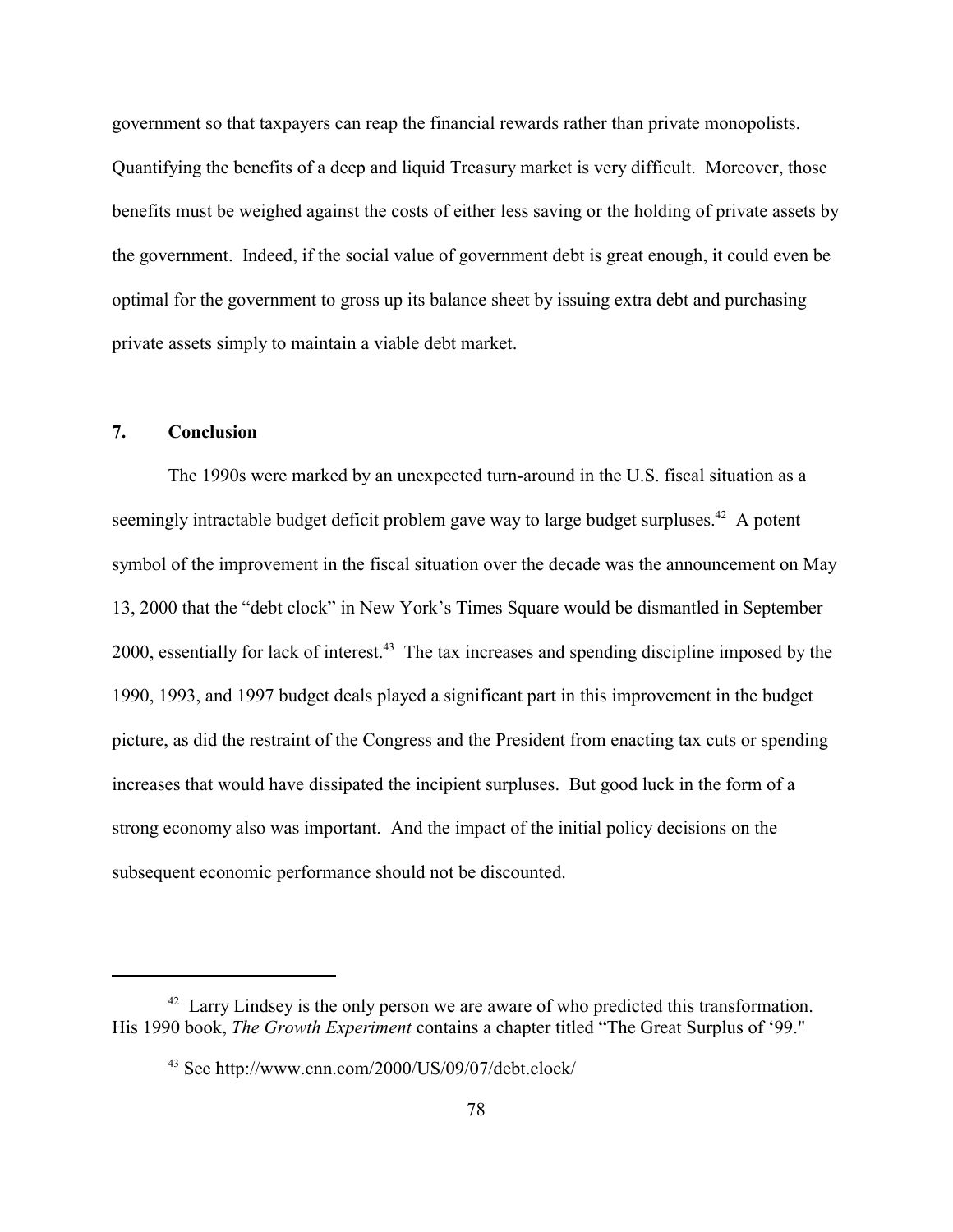While the Clinton Administration's fiscal policy helped to bring the budget deficit under control and reduce the level of debt to GDP from 50 percent down to 35 percent, the Administration was only partially able to lock in fiscal discipline for the future. The consensus that emerged in 1999 to pay down debt with the Social Security surplus will, assuming the consensus holds, ensure that the debt to GDP ratio continues to fall steadily for the next decade. But the Administration's attempts to preserve the budget surpluses to help solve the entitlement problem ended in failure as it took the subsequent Administration less than six months to dissipate much of the surpluses by passing a large consumption-oriented tax cut. Given the magnitude of the long-run fiscal imbalance and of the budget surpluses that could potentially have been allocated to address this problem, a significant opportunity to prefund future retirement and health benefits was missed.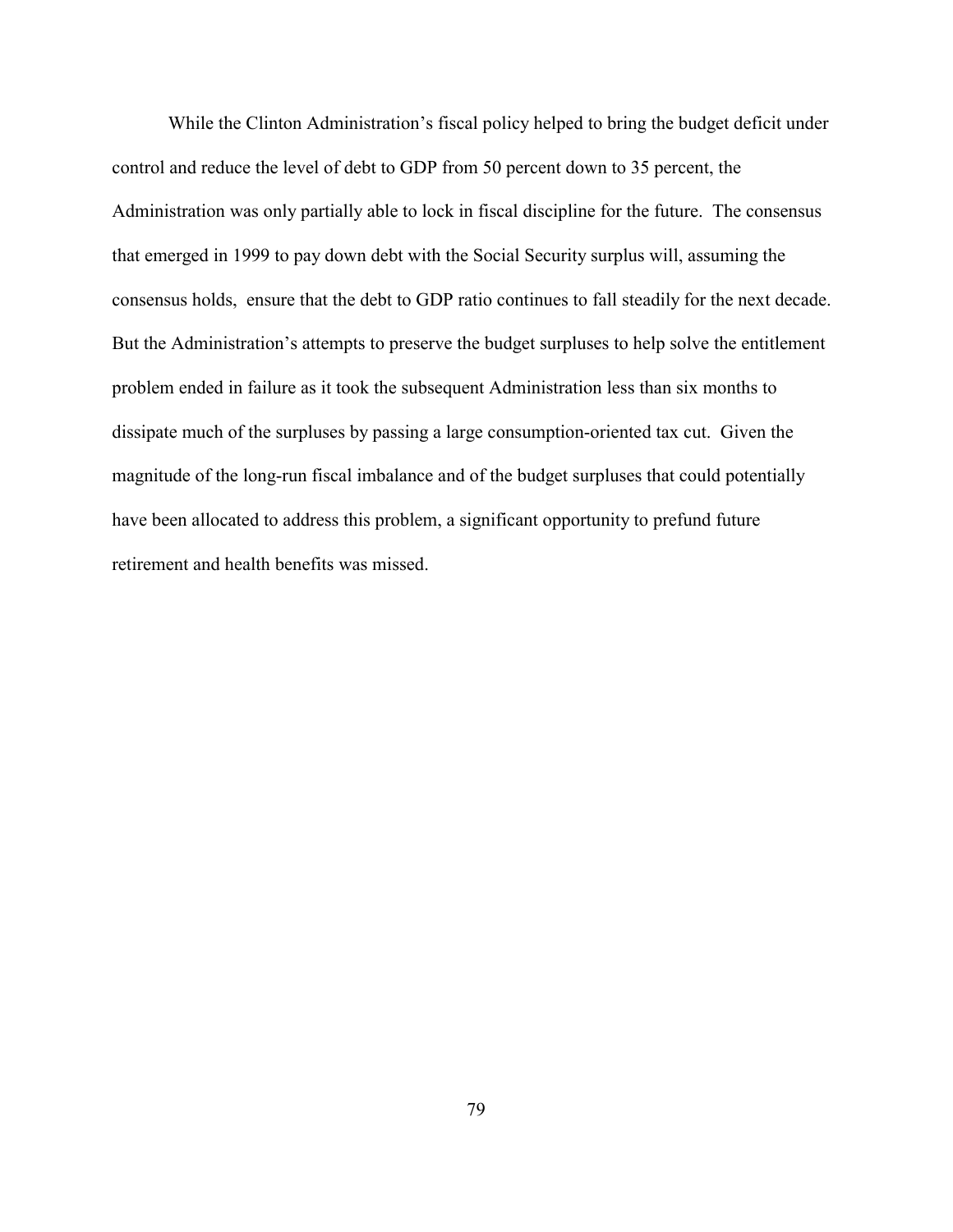#### **References**

- 1994-1996 Advisory Council on Social Security. 1997. *Report of the 1994-1996 Advisory Council on Social Security*. Washington, DC.
- *A Vision of Change for America*. 1993. Washington DC.
- Aaron, Henry J. and Robert D. Reischauer. 1998. *Countdown to Reform: The Great Social Security Debate*. New York: Century Foundation Press.
- Auerbach, Alan J. and William G. Gale. 2000. "Perspectives on the Budget Surplus." Working Paper 7837, Cambridge, Mass: National Bureau of Economic Research (August).
- Auerbach, Alan, Jagadeesh Gokhale and Lawrence Kotlikoff. 1994. "Generational Accounting: A Meaningful Way to Evaluate Fiscal Policy.î *Journal of Economic Perspectives* 8, 1:73:94.
- Bipartisan Commission on Entitlement and Tax Reform. *Final Report to the President*. Washington, DC January 1995.
- Blanchard, Olivier J. 1984. "Current and Anticipated Deficits, Interest Rates and Economic Activity.î *European Economic Review* 25: 7-27.
- Blinder, Alan S. and Janet L. Yellen. 2001. "The Fabulous Decade: A Macroeconomic History of the 1990s." Paper prepared for Russell Sage Foundation/ Century Foundation Project on Sustainable Employment.
- Board of Trustees of the Federal Old-Age and Survivors and Disability Insurance Trust Funds. 1997. *The 1997 Annual Report of the Board of Trustees of the Federal Old-Age and Survivors Insurance and Disability Insurance Trust Funds*. Washington: Social Security Administration.
- Board of Trustees of the Federal Old-Age and Survivors and Disability Insurance Trust Funds. 2001. *The 2001 Annual Report of the Board of Trustees of the Federal Old-Age and Survivors Insurance and Disability Insurance Trust Funds*. Washington: Social Security Administration.
- Branson, William. 1985. "Causes of Appreciation and Volatility of the Dollar" in *The U.S. Dollar -- Recent Developments, Outlook, and Policy Options* Federal Reserve Bank of Kansas City Annual Conference, pp. 33-63.

Clinton, Bill and Al Gore. 1992. *Putting People First*. New York: Times Books.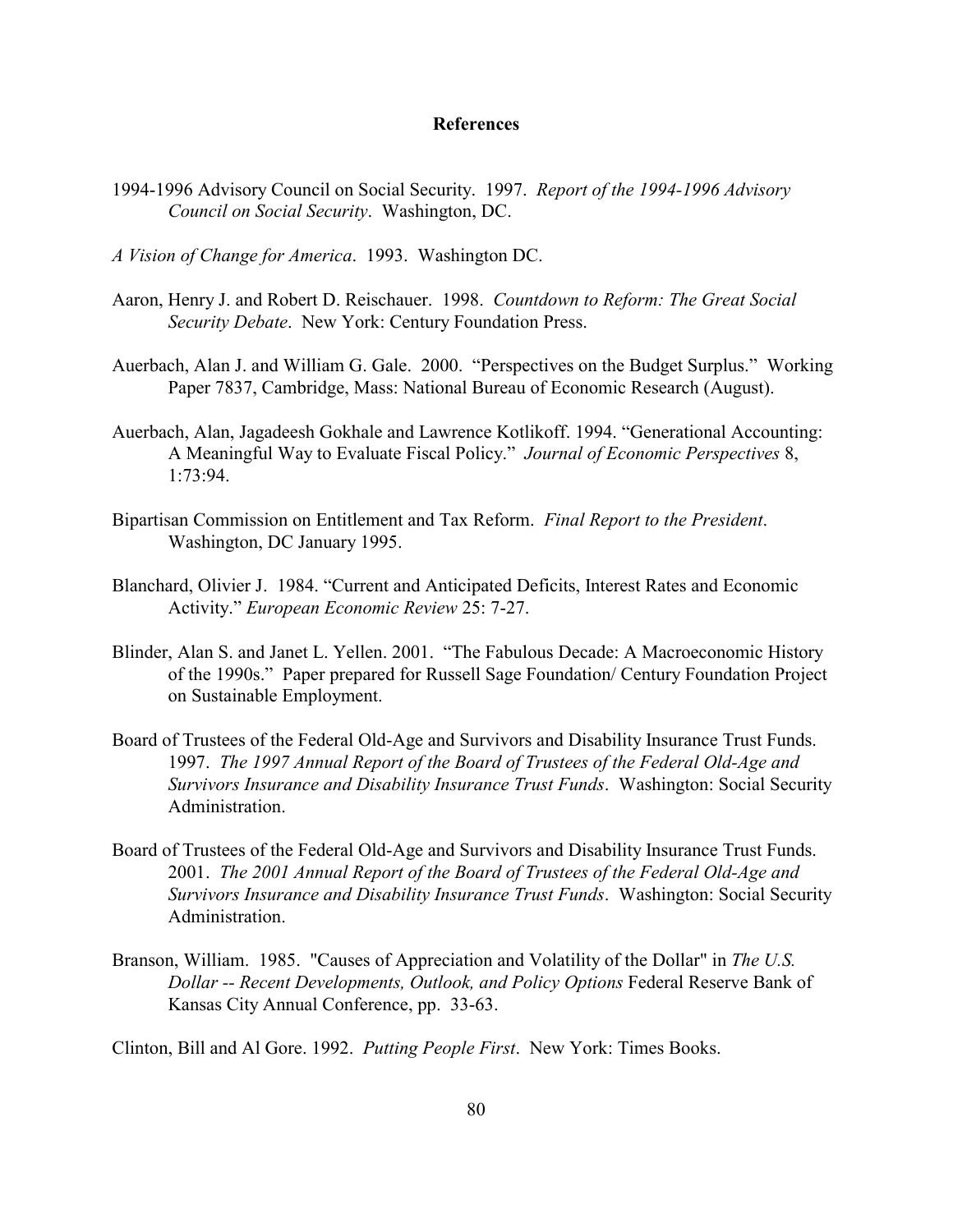Congressional Budget Office. Various years. *The Economic and Budget Outlook.*

Congressional Budget Office. Various years. *The Economic and Budget Outlook: An Update*.

- Congressional Budget Office. Various years. An Analysis of the President's Budgetary *Proposals.*
- Congressional Budget Office. 1997. *Long-Term Budgetary Pressures and Policy Option*. Washington (March).
- Congressional Budget Office. 2000. *The Long-Term Budget Outlook.* Washington (October).
- Cutler, David M., James M. Poterba, Louise M. Sheiner, and Lawrence H. Summers. 1990. "An Aging Society: Opportunity or Challenge?î *Bookings Papers on Economic Activity* 1. 1- 56.
- Cutler, David M. and Jonathan Gruber. "Health Policy in the Clinton Era: Once Bitten, Twice Shy." This volume.
- Diamond, Peter A. 1996. "Proposals to Restructure Social Security" Journal of Economic *Perspectives*, 10(3): 67-88.
- Diamond, Peter A. 1997. "Macroeconomics of Social Security Reform," *Brookings Papers on Economic Activity*, 2: 1- 87.
- Diamond, Peter A. 2000. "Administrative Costs and Equilibrium Charges with Individual Accounts.î In John B. Shoven editor, *Administrative Aspects of Investment-based Social Security Reform*.
- *Economic Report of the President*. 1984. Washington, DC.

*Economic Report of the President*. 1994. Washington, DC.

- Elmendorf Douglas W. and Jeffrey B. Liebman. 2000. "Social Security Reform and National Saving in an Era of Budget Surpluses." *Brookings Papers on Economic Activity* 2, 1-71.
- Elmendorf, Douglas W. and Louise M. Sheiner. 2000. "Should America Save for Its Old Age? Fiscal Policy, Population Aging, and National Savingî *Journal of Economic Perspectives*, 14(3): 57-74.

Feldstein, Martin. "Discussion." This volume.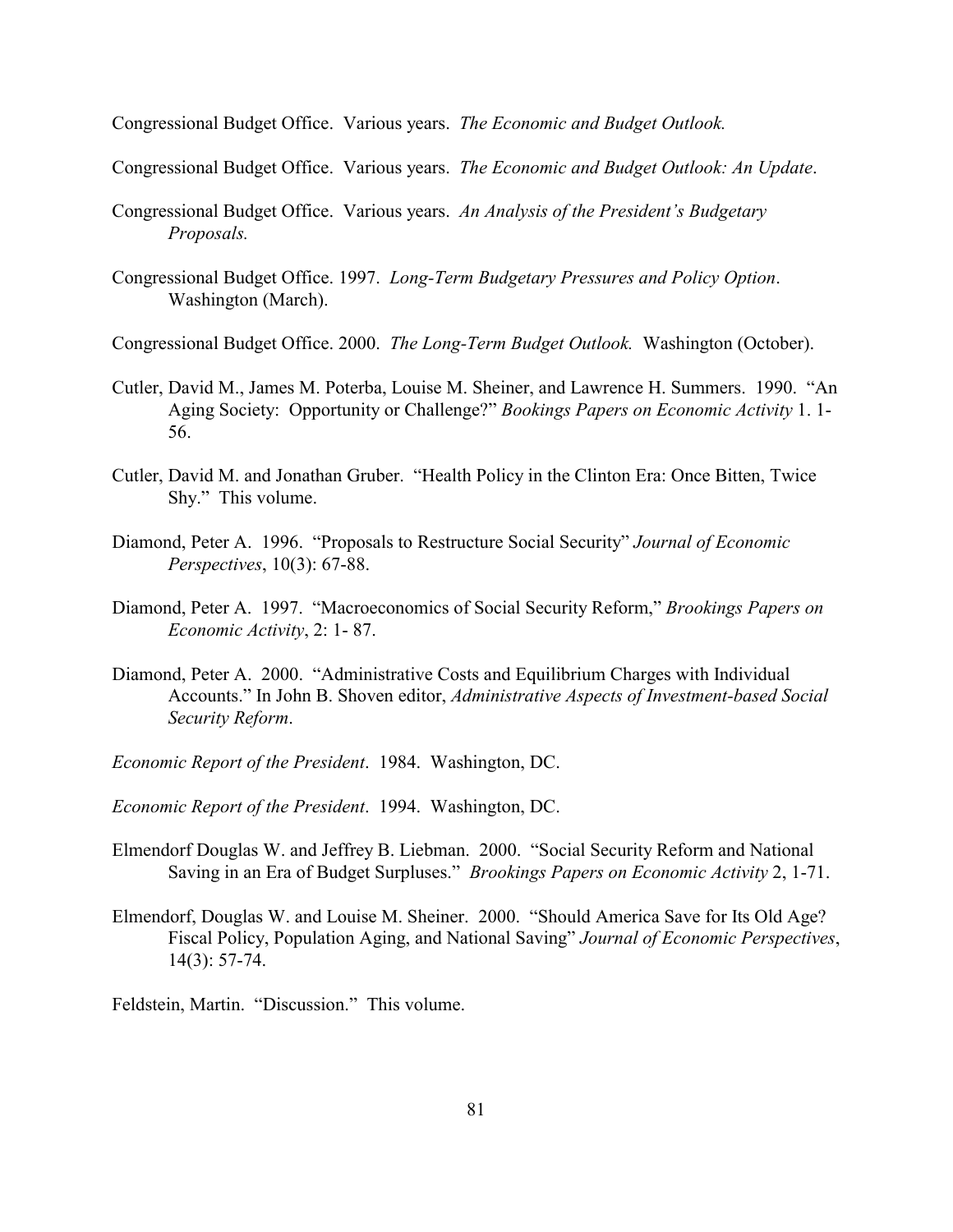- Feldstein, Martin and Jeffrey B. Liebman. 2001. "The Distributional Effects of An Investment-Based Social Security System." NBER Working Paper 7492. Forthcoming in Martin Feldstein and Jeffrey Liebman, editors, *Distributional Aspects of Investment-based Social Security Reform*. University of Chicago Press.
- Feldstein, Martin and Andrew A. Samwick. 1997. "The Economics of Prefunding Social Security and Medicare Benefits, *NBER Macroeconomics Annual* 1997, The MIT Press, Cambridge, MA, pp 115-147.
- Feldstein, Martin and Andrew A. Samwick. 1998. "Potential Effects of Two Percent Personal Retirement Accounts,î *Tax Notes*, Vol. 79 No. 5. May 4, 1998, pp 615-20.
- Gramlich, Edward. 1998. *Is It Time to Reform Social Security?* The University of Michigan Press, Ann Arbor.
- Gruber, Jonathan and Peter Orszag. 2000. Does the Social Security Earnings Test Affect Labor Supply and Benefits Receipt? NBER Working Paper 7923.
- Koitz, David Stuart. 1998. *Social Security and the Federal Budget: What Does Social Securityís Being 'Off Budget' Mean?* Report for Congress 98-422. Washington: Congressional Research Service.
- Lee, Ronald and Shripad Tuljapurkar (1998). "Uncertain Demographic Futures and Social Security Finances." American Economic Review 88(2): 237-41.
- Liebman, Jeffrey B. 2001. "Redistribution in the Current U.S. Social Security System." Forthcoming in Martin Feldstein and Jeffrey Liebman, editors, *Distributional Aspects of Investment-based Social Security Reform*. University of Chicago Press.

Lindsey, Lawrence B. 1990. *The Growth Experiment*. New York: Basic Books.

Newhouse, Joseph P. "Medicare." This volume.

Penner, Rudolph G. 1998. "Trust Fund Accounting and the Scoring Rules for Proposed Reforms of the Social Security System." In *Social Security Reform: Economic and Budget Concepts, Enforcement, and Scorekeeping Perspectives*. Washington: Committee for a Responsible Federal Budget.

Reich, Robert B. 1997. *Locked in the Cabinet*. New York: Alfred A. Knopf.

Rubin, Robert E. "Discussion." This volume.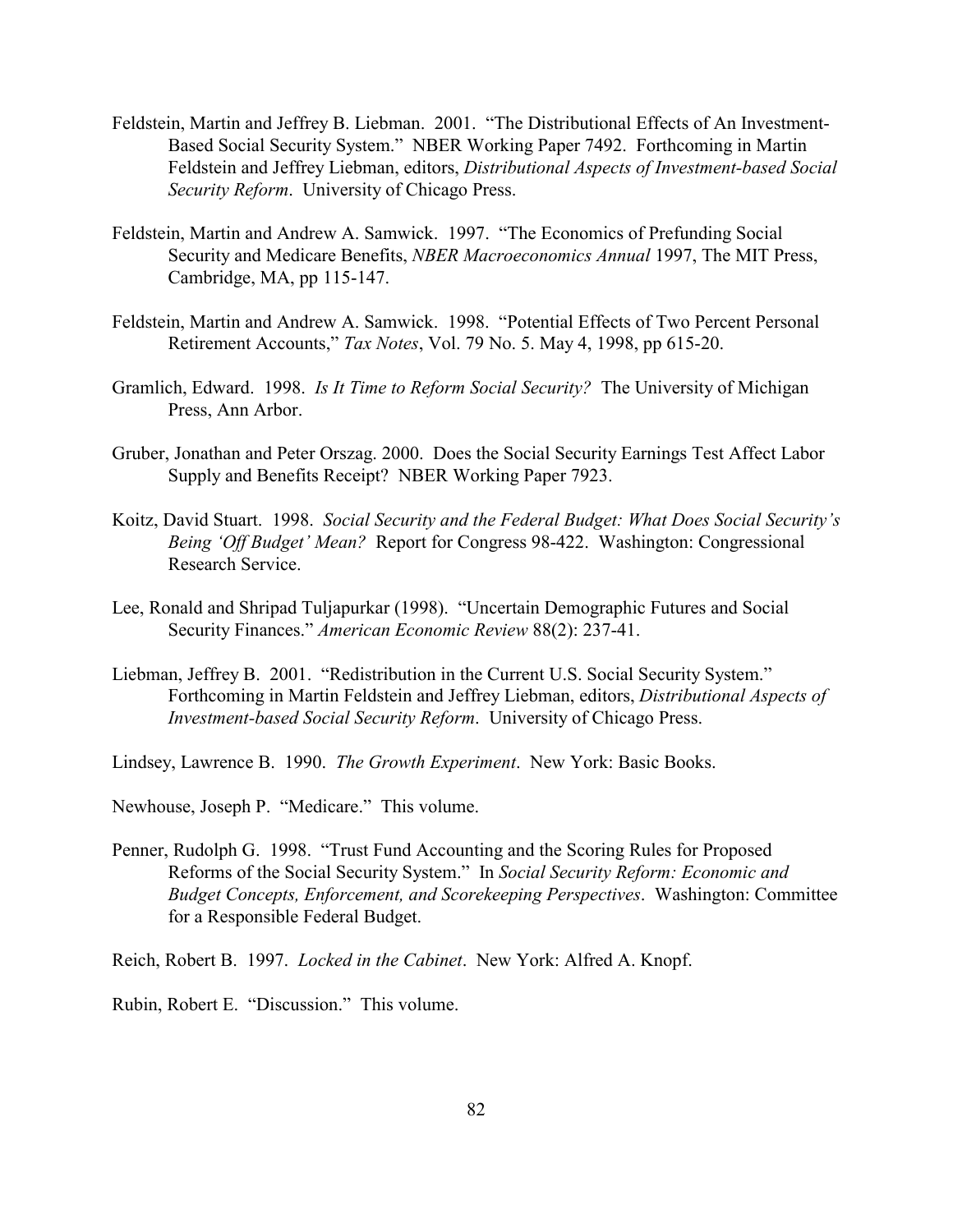- Schieber, Sylvester J. and John B. Shoven. *The Real Deal: The History and Future of Social Security*. Yale University Press. New Haven. 1999.
- Smetters, Kent. 2001. "The Effect of Pay-When-Needed Benefit Guarantees on the Impact of Social Security Privatization.<sup>7</sup> In John Campbell and Martin Feldstein editors, *Risk Aspects of Investment-Based Social Security Reform* (University of Chicago Press).

Woodward, Bob. 1994. *The Agenda*. New York: Simon and Schuster.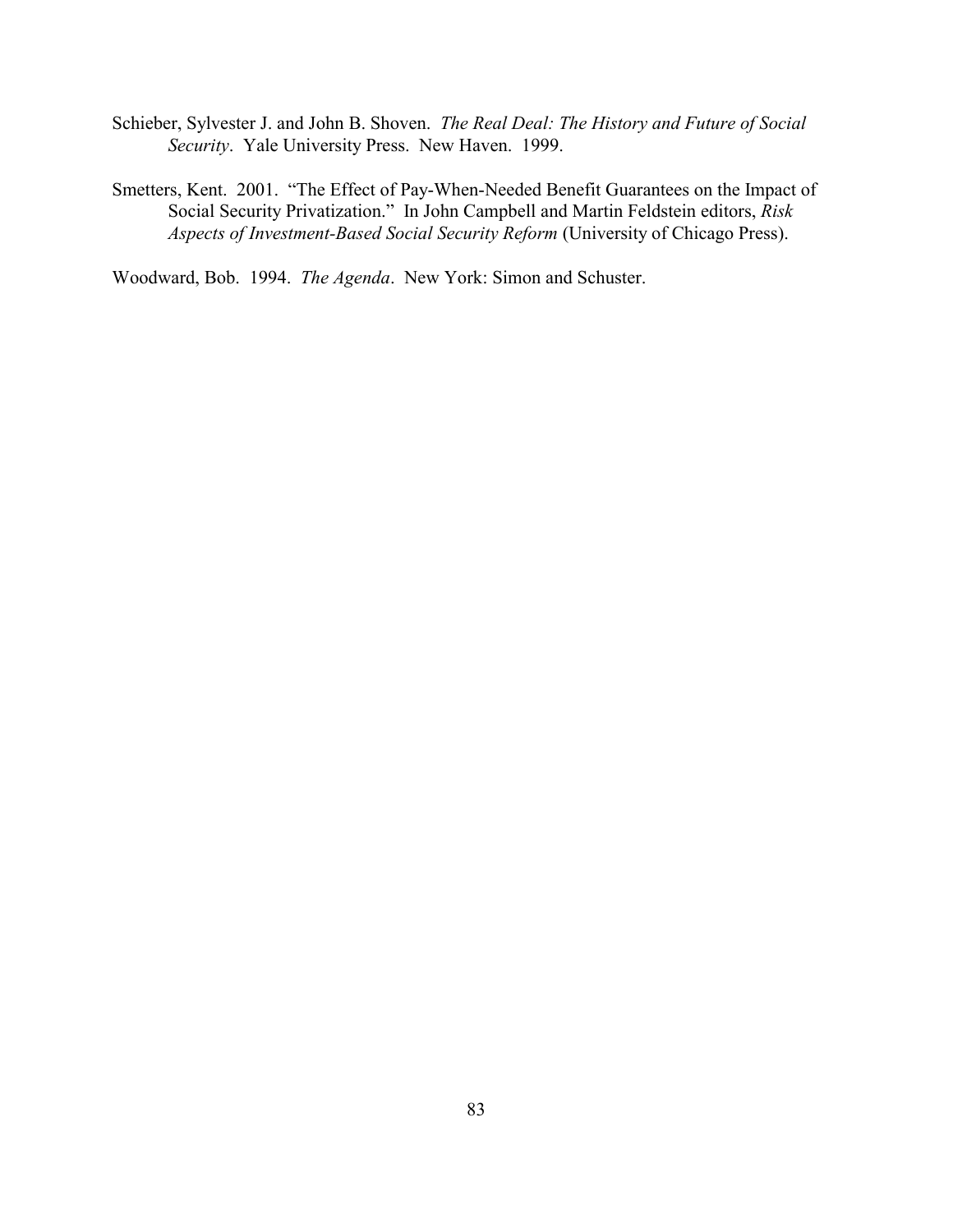| (share of GDP; fiscal years) |                                     |          |                             |                           |                               |                     |                         |  |  |
|------------------------------|-------------------------------------|----------|-----------------------------|---------------------------|-------------------------------|---------------------|-------------------------|--|--|
| Year                         | Unified<br><b>Budget</b><br>Balance | Receipts | Non-<br>Interest<br>Outlays | Debt<br>Held by<br>Public | Individual<br>Income<br>Taxes | Defense<br>Spending | Entitlement<br>Spending |  |  |
|                              |                                     |          |                             |                           |                               |                     |                         |  |  |
| 1986                         | $-5.0$                              | 17.5     | 19.4                        | 39.6                      | 7.9                           | 6.2                 | 10.5                    |  |  |
| 1987                         | $-3.2$                              | 18.4     | 18.6                        | 40.6                      | 8.4                           | 6.1                 | 10.2                    |  |  |
| 1988                         | $-3.1$                              | 18.1     | 18.2                        | 40.9                      | 8.0                           | 5.8                 | 10.1                    |  |  |
| 1989                         | $-2.8$                              | 18.3     | 18.1                        | 40.5                      | 8.2                           | 5.6                 | 10.2                    |  |  |
|                              |                                     |          |                             |                           |                               |                     |                         |  |  |
| 1990                         | $-3.9$                              | 18.0     | 18.6                        | 42.0                      | 8.1                           | 5.2                 | 10.9                    |  |  |
| 1991                         | $-4.5$                              | 17.8     | 19.0                        | 45.4                      | 7.9                           | 5.4                 | 11.8                    |  |  |
| 1992                         | $-4.7$                              | 17.5     | 19.0                        | 48.2                      | 7.7                           | 4.9                 | 11.5                    |  |  |
| 1993                         | $-3.9$                              | 17.6     | 18.5                        | 49.5                      | 7.8                           | 4.5                 | 11.2                    |  |  |
| 1994                         | $-2.9$                              | 18.1     | 18.1                        | 49.4                      | 7.8                           | 4.1                 | 11.3                    |  |  |
|                              |                                     |          |                             |                           |                               |                     |                         |  |  |
| 1995                         | $-2.2$                              | 18.5     | 17.5                        | 49.2                      | 8.1                           | 3.7                 | 11.2                    |  |  |
| 1996                         | $-1.4$                              | 18.9     | 17.2                        | 48.5                      | 8.5                           | 3.5                 | 11.1                    |  |  |
| 1997                         | $-0.3$                              | 19.3     | 16.5                        | 46.0                      | 9.0                           | 3.3                 | 10.9                    |  |  |
| 1998                         | 0.8                                 | 19.9     | 16.3                        | 42.9                      | 9.6                           | 3.1                 | 10.8                    |  |  |
| 1999                         | 1.4                                 | 20.0     | 16.1                        | 39.7                      | 9.6                           | 3.0                 | 10.7                    |  |  |
|                              |                                     |          |                             |                           |                               |                     |                         |  |  |
| 2000                         | 2.4                                 | 20.6     | 15.9                        | 34.7                      | 10.2                          | 3.0                 | 10.5                    |  |  |
| Source: CBO (2001).          |                                     |          |                             |                           |                               |                     |                         |  |  |

| Table 1                                          |
|--------------------------------------------------|
| The Turnaround in the Federal Budget             |
| $(\text{share of GDP} \cdot \text{fixed years})$ |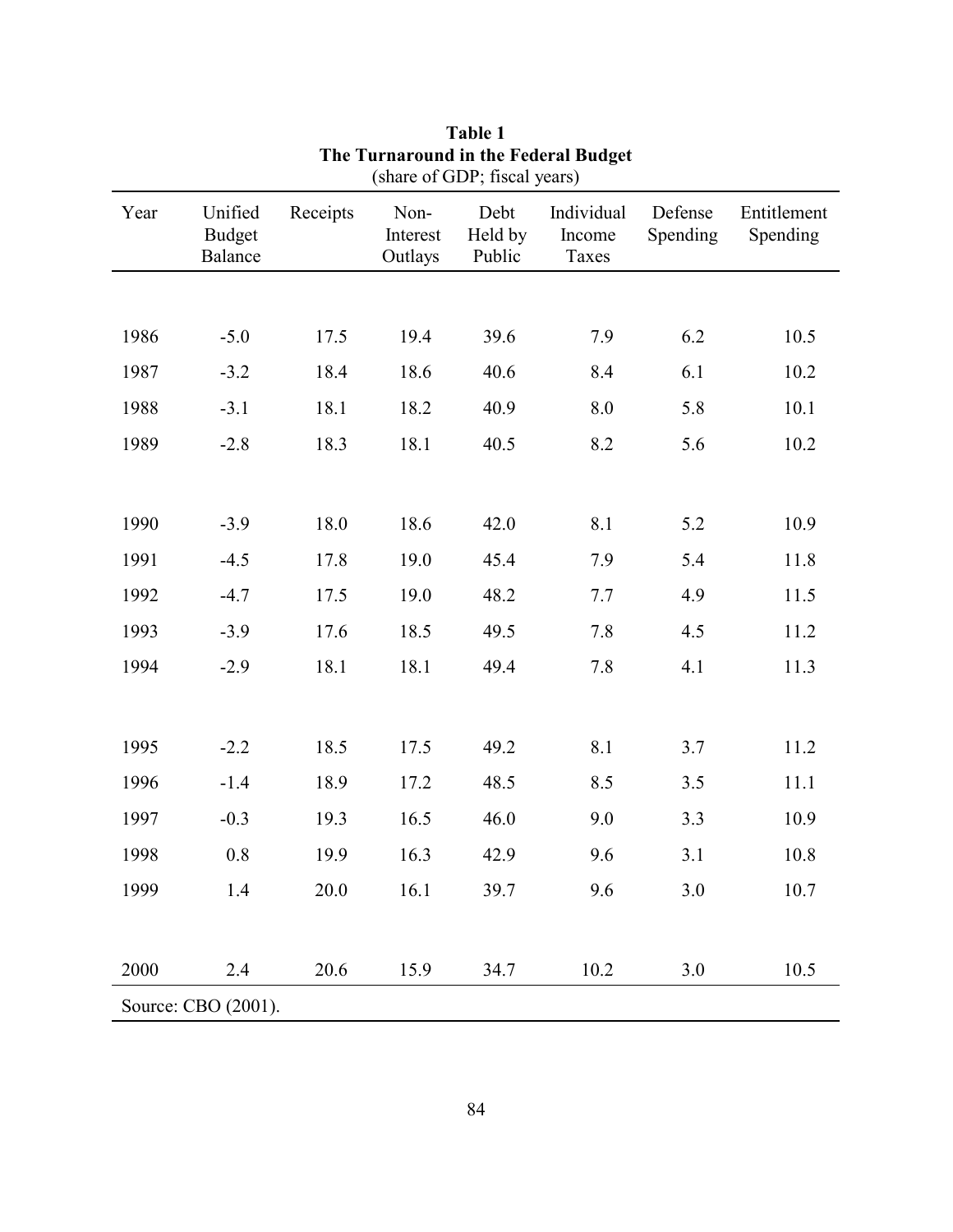| Source of<br>Revision | Revision to<br>Projected 5-<br>Year Surplus | Revision to Projected 10-Year Surpluses |                |                |  |  |
|-----------------------|---------------------------------------------|-----------------------------------------|----------------|----------------|--|--|
|                       | from Jan. 1990                              | from Jan. 1993                          | from Jan. 1995 | from Jan. 1998 |  |  |
|                       | to Jan. 1993                                | to Jan. 1995                            | to Jan. 1998   | to Jan. 2001   |  |  |
| Total                 | -\$782 billion                              | \$1603 billion                          | \$3107 billion | \$3196 billion |  |  |
|                       | $(100\%)$                                   | $(100\%)$                               | $(100\%)$      | $(100\%)$      |  |  |
| Policy                | 460                                         | 1570                                    | 501            | $-1606$        |  |  |
|                       | (59%)                                       | (98%)                                   | (16%)          | $(50\%)$       |  |  |
| Economic              | $-330$                                      | $-39$                                   | 1272           | 2669           |  |  |
|                       | (42%)                                       | (2%)                                    | (41%)          | (84%)          |  |  |
| Technical             | $-337$                                      | 44                                      | 1247           | 2126           |  |  |
|                       | (43%)                                       | (3%)                                    | $(40\%)$       | (67%)          |  |  |
| Other                 | $-575$                                      | 28                                      | 87             | 7              |  |  |
|                       | (74%)                                       | (2%)                                    | (3%)           | $(0\%)$        |  |  |

**Table 2 Sources of Improvement in the CBO's Budget Projections** 

Notes. Revisions are from January to January of the years shown. Decomposition is by the CBO, cumulated by the authors across projection updates. Percentages apply to the total revision during the period indicated without regard to sign.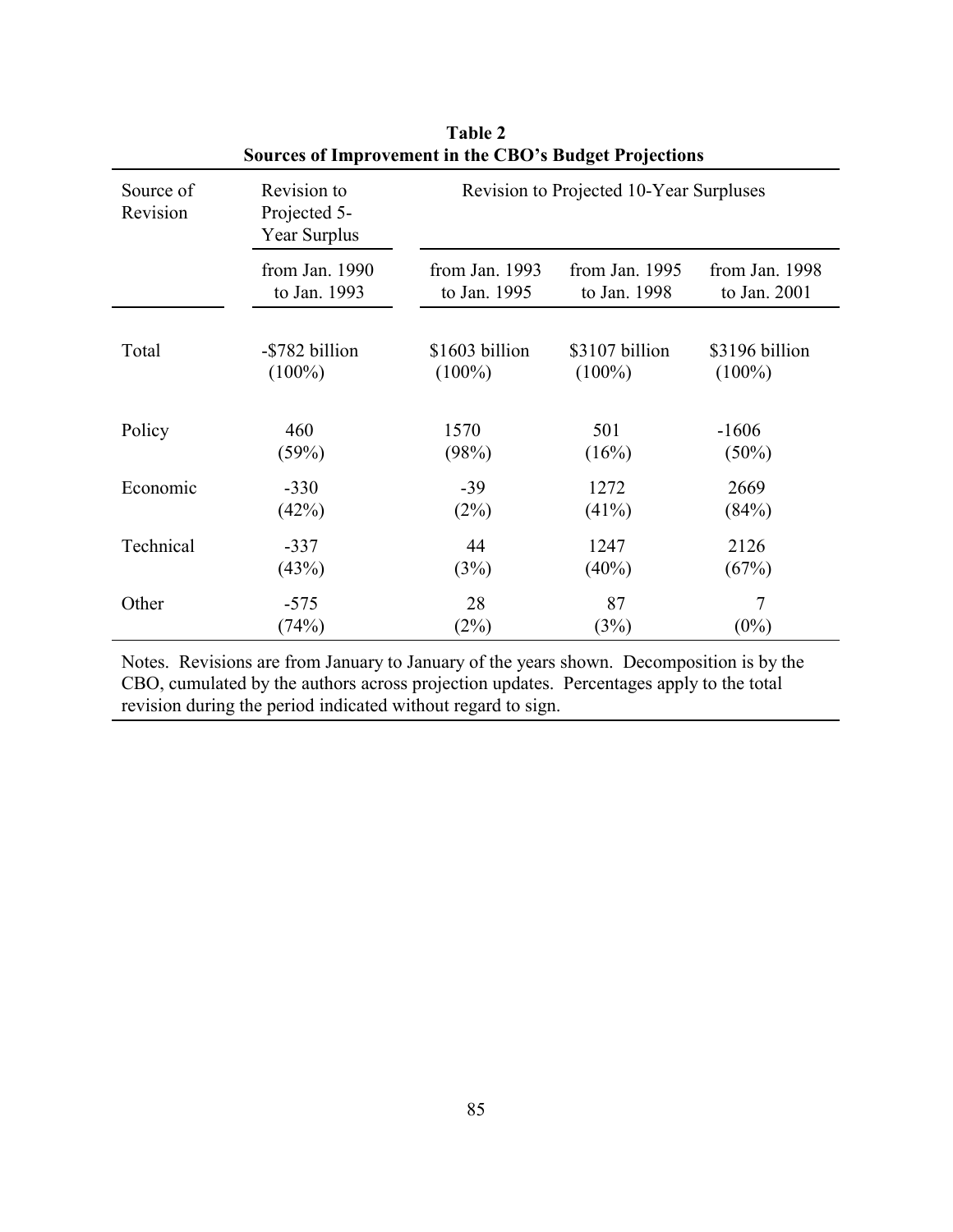# **Figure 1: Federal Budget Surplus : 1946 - 2000**





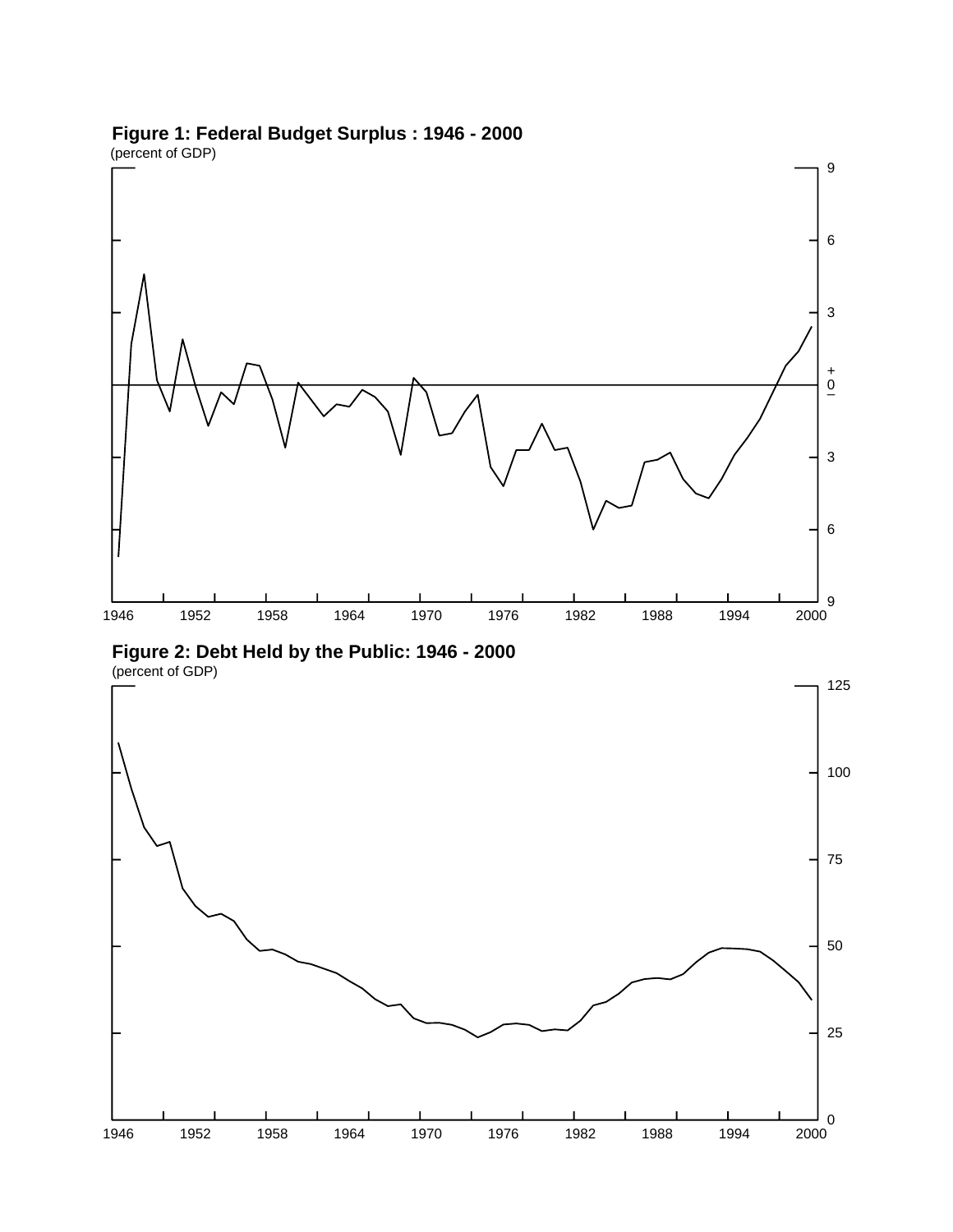# **Figure 3: CBO Budget Surplus Projections**

(billions of dollars, projections as of January of year shown)